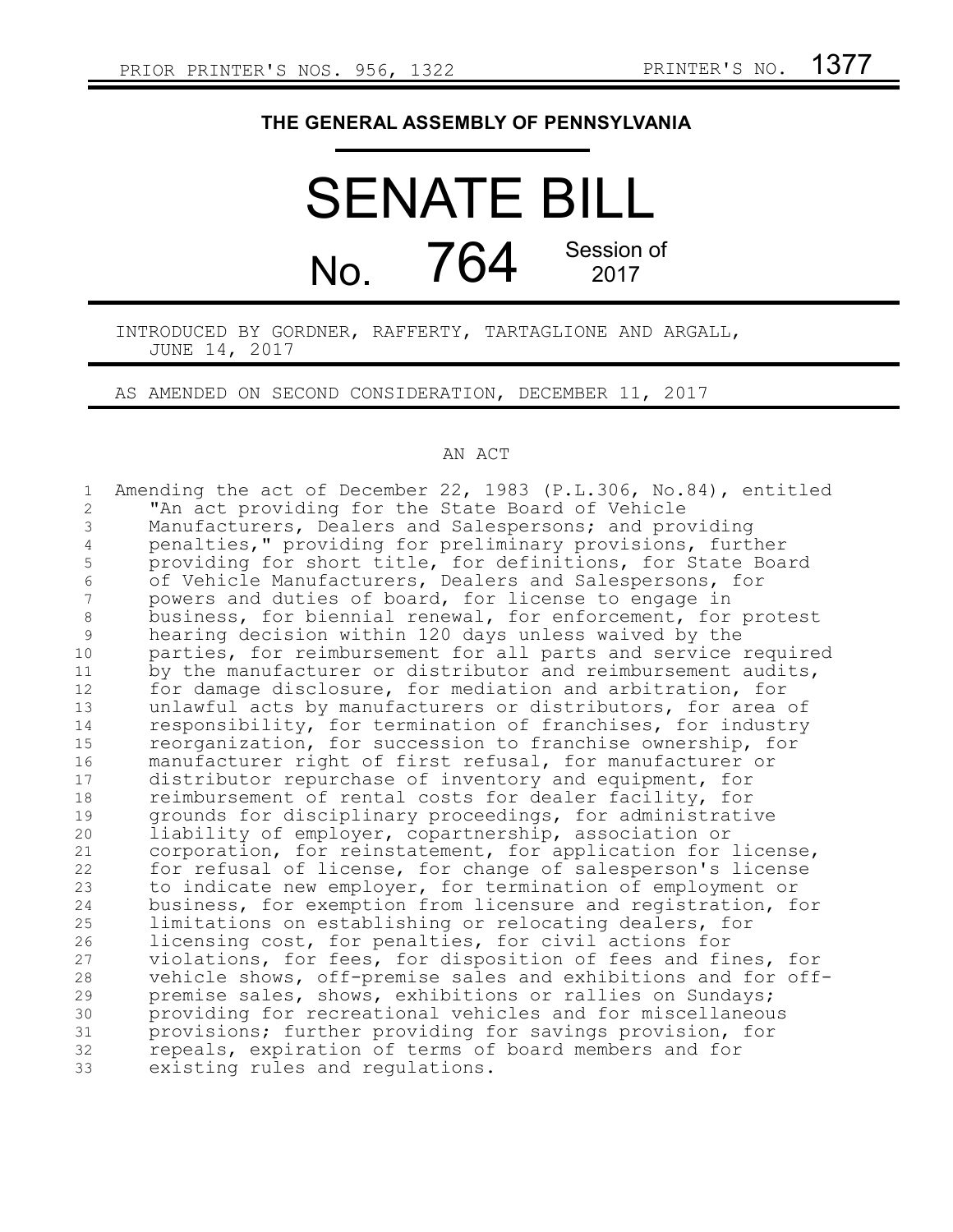| $\mathbf 1$     | The General Assembly of the Commonwealth of Pennsylvania         |
|-----------------|------------------------------------------------------------------|
| 2               | hereby enacts as follows:                                        |
| 3               | Section 1. The act of December 22, 1983 (P.L.306, No.84),        |
| 4               | known as the Board of Vehicles Act, is amended by adding a       |
| 5               | chapter heading to read:                                         |
| 6               | CHAPTER 1                                                        |
| $7\phantom{.0}$ | PRELIMINARY PROVISIONS                                           |
| 8               | Section 2. Section 1 of the act is renumbered to read:           |
| 9               | Section [1] 101. Short title.                                    |
| 10              | This act shall be known and may be cited as the Board of         |
| 11              | Vehicles Act.                                                    |
| 12              | Section 3. The definitions of "motor home," "recreational        |
| 13              | vehicle" and "recreational vehicle park trailer" in section 2 of |
| 14              | the act are amended and the section is renumbered and amended by |
| 15              | adding definitions to read:                                      |
| 16              | Section [2] 102. Definitions.                                    |
| 17              | The following words and phrases when used in this act shall      |
| 18              | have the meanings given to them in this section unless the       |
| 19              | context clearly indicates otherwise:                             |
|                 | 20 $\qquad \qquad \star \qquad \star$ $\qquad \star$             |
| 21              | "Fifth wheel trailer." A vehicle mounted on wheels designed      |
| 22              | to provide temporary living quarters for recreational, camping   |
| 23              | or travel use which is a size and weight which does not require  |
| 24              | a special highway movement permit and is designed to be towed by |
| 25              | a motorized vehicle that contains a towing mechanism mounted     |
| 26              | above or forward of the tow vehicle's rear axle.                 |
| 27              | $\star$ $\star$ $\star$                                          |
| 28              | "Folding camping trailer." A vehicle mounted on wheels and       |
| 29              | constructed with collapsible side walls that fold for towing by  |
| 30              | another vehicle and unfold at the campsite to provide temporary  |

20170SB0764PN1377 - 2 -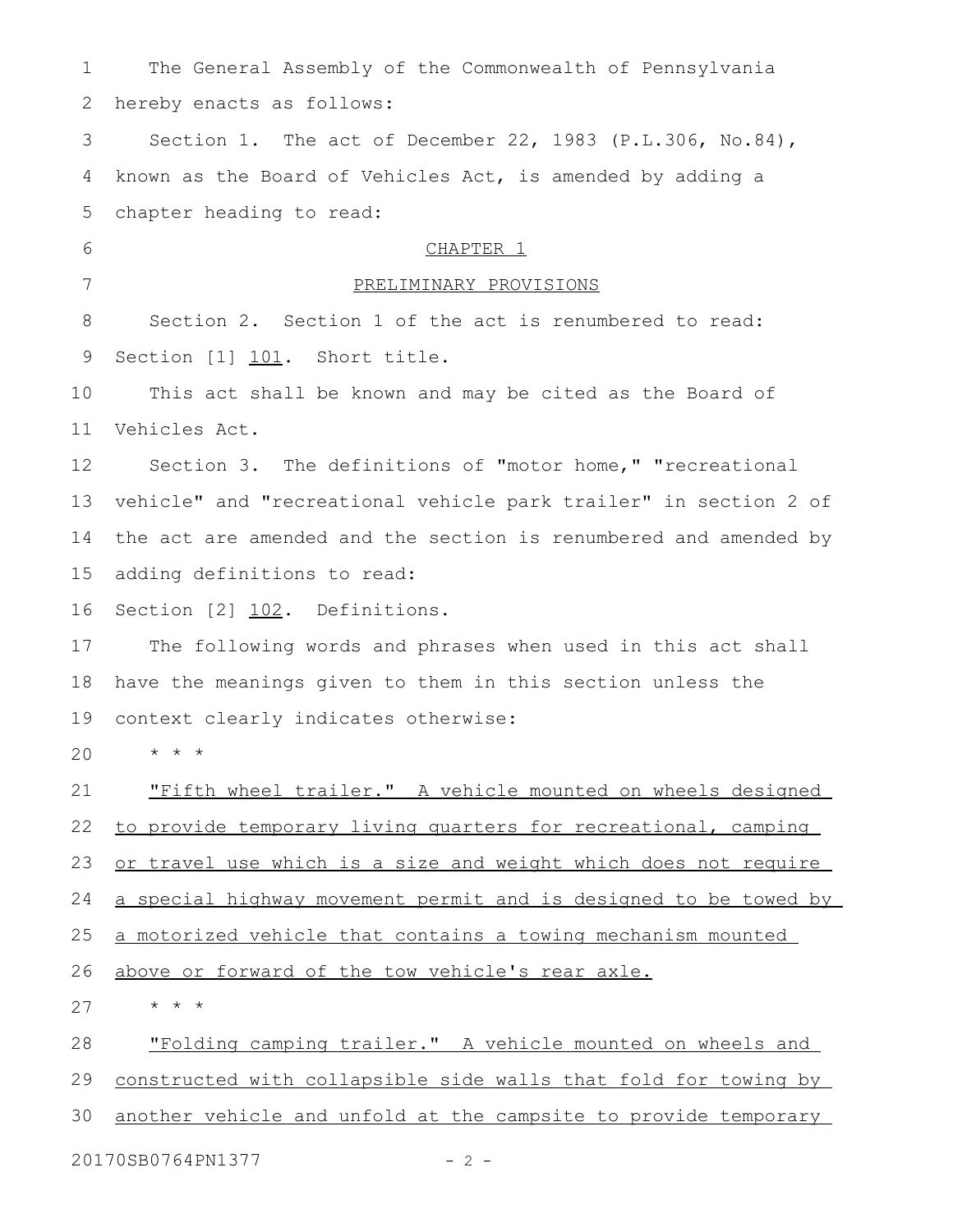| 1            | living quarters for recreational, camping or travel use.               |
|--------------|------------------------------------------------------------------------|
| $\mathbf{2}$ | $\star$ $\star$ $\star$                                                |
| 3            | "Motor home." [A vehicle designed to provide temporary                 |
| 4            | living quarters, built into an integral part of, or permanently        |
| 5            | attached to, a self-propelled vehicle chassis or van.] $\underline{A}$ |
| 6            | motorized vehicle designed to provide temporary living quarters        |
| 7            | for recreational, camping or travel use containing at least four       |
| 8            | of the following permanently installed independent life support        |
| 9            | systems:                                                               |
| 10           | A cooking facility with an on-board fire source.<br>(1)                |
| 11           | (2)<br>A potable water supply system that includes at least            |
| 12           | a sink, a faucet and a water tank with an exterior service             |
| 13           | supply connection.                                                     |
| 14           | (3) A toilet with exterior evacuation.                                 |
| 15           | A gas or electric refrigerator.<br>(4)                                 |
| 16           | (5)<br>A heating or air conditioning system with an on-                |
| 17           | board power or fuel source separate from the vehicle engine.           |
| 18           | An electric power system separate from the vehicle.<br>(6)             |
| 19           | "Park model RV." A vehicle that:                                       |
| 20           | (1) Is designed and marketed as temporary living                       |
| 21           | quarters for recreational camping, travel or seasonal use.             |
| 22           | (2) Is not permanently affixed to real property for use                |
| 23           | as a permanent dwelling.                                               |
| 24           | (3) Is built on a single chassis mounted on wheels with                |
| 25           | a gross trailer area not exceeding 400 square feet in the              |
| 26           | set-up mode.                                                           |
| 27           | Is certified by the manufacturer as complying with<br>(4)              |
| 28           | the ANSI A119.5 Park Model Recreational Vehicle Standard.              |
| 29           | $\star$ $\star$ $\star$                                                |
| 30           | "Recreational vehicle." [A vehicle primarily designed as               |
|              | 20170SB0764PN1377<br>$-3 -$                                            |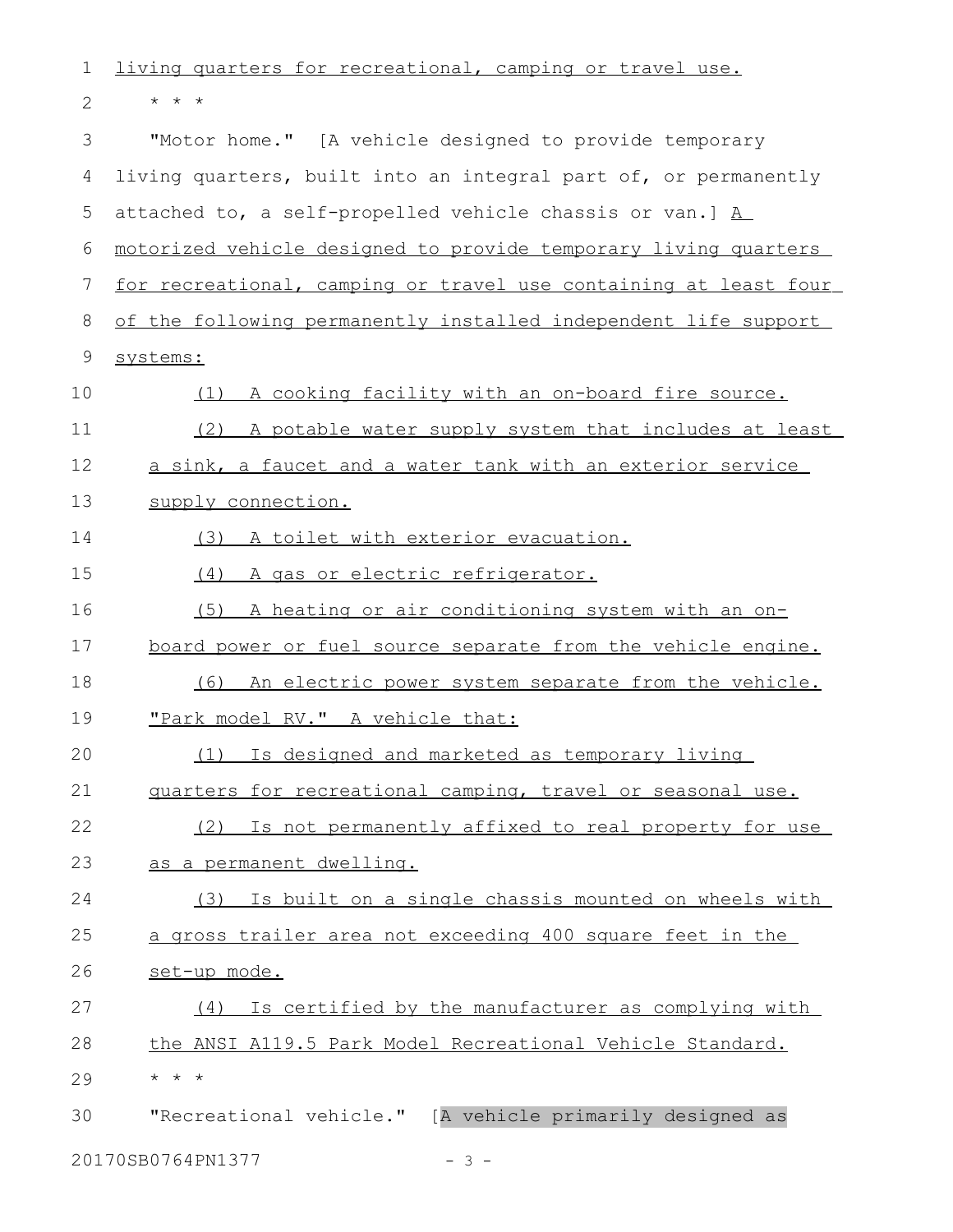| $\mathbf 1$ | temporary living quarters for recreational, camping or travel    |
|-------------|------------------------------------------------------------------|
| 2           | use, which either has its own power or is mounted on or drawn by |
| 3           | another vehicle. The term includes a travel trailer,             |
| 4           | recreational vehicle park trailer, slide-in camper, camping      |
| 5           | trailer and motor home.] A vehicle which is either self-         |
| 6           | propelled or towed by a consumer-owned tow vehicle and designed  |
| 7           | to provide temporary living quarters for recreational, camping   |
| 8           | or travel use that complies with all applicable Federal vehicle  |
| $\mathsf 9$ | requlations, does not require a special-movement permit to       |
| 10          | legally use on highways and is certified by the manufacturer as  |
| 11          | complying with NFPA 1192 Standard on Recreational Vehicles or    |
| 12          | ANSI A119.5 Park Model Recreational Vehicle Standard and include |
| 13          | the following types:                                             |
| 14          | Motor home.<br>(1)                                               |
| 15          | (2)<br>Travel trailer.                                           |
| 16          | Fifth wheel travel trailer.<br>(3)                               |
| 17          | Folding camping trailer.<br>(4)                                  |
| 18          | (5)<br>Truck camper.                                             |
| 19          | (6)<br><u>Park model RV.</u>                                     |
| 20          | ["Recreational vehicle park trailer." A recreational vehicle     |
| 21          | that is built on a single chassis mounted on wheels, has a gross |
| 22          | trailer area not exceeding 400 square feet in the set-up mode    |
| 23          | and is certified by the manufacturer as complying with ANSI      |
| 24          | A119.5.]                                                         |
| 25          | $\star$ $\star$ $\star$                                          |
| 26          | "Recreational vehicle warrantor." An individual, firm,           |
| 27          | corporation or business entity, including a manufacturer or      |
| 28          | supplier that provides a written warranty to a consumer in       |
| 29          | connection with a new recreational vehicle or a part, accessory  |
| 30          | or component of a new recreational vehicle. The term does not    |
|             | 20170SB0764PN1377<br>-4-                                         |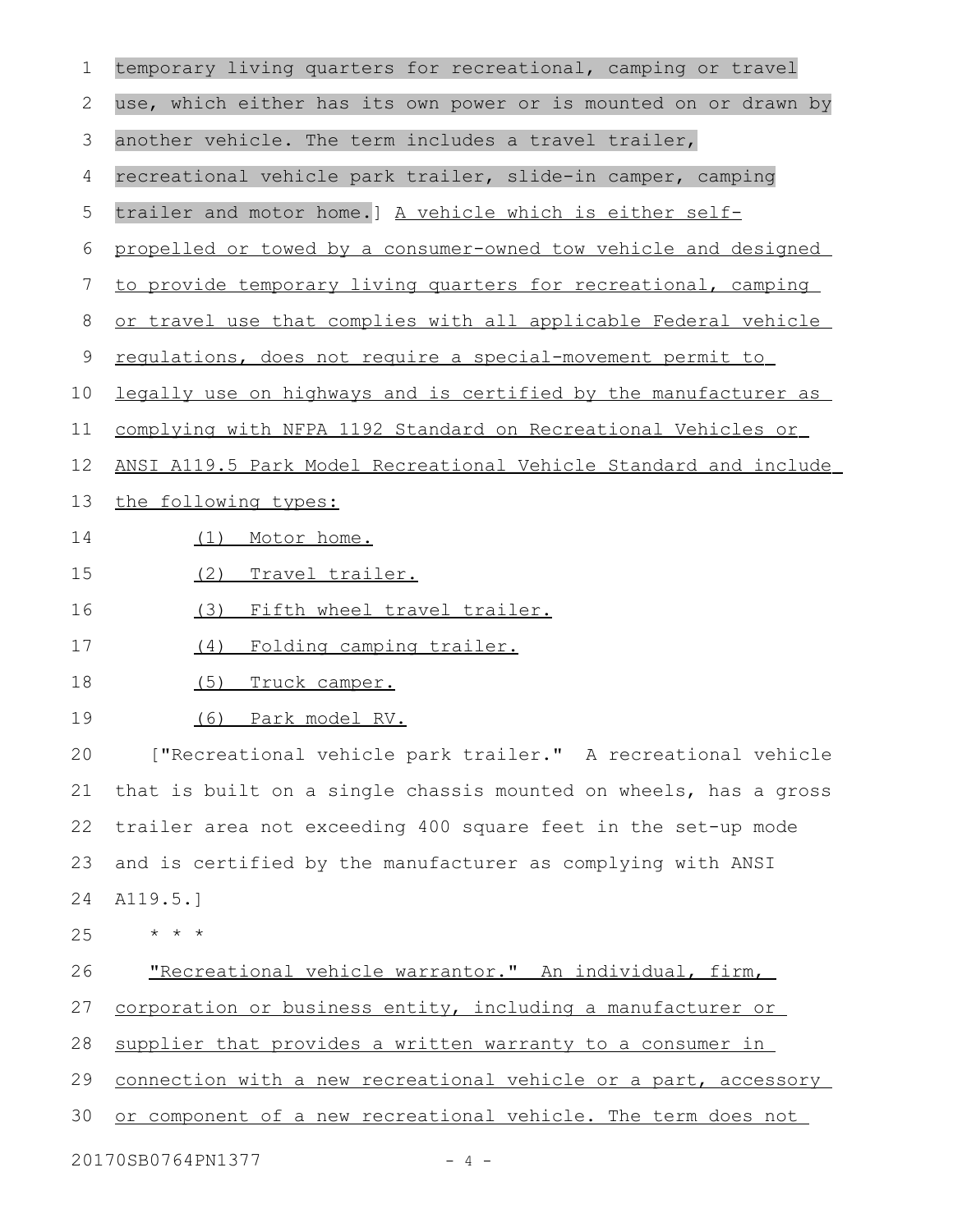| 1  | include service contracts, mechanical or other insurance or         |
|----|---------------------------------------------------------------------|
| 2  | extended warranties sold for separate consideration by a dealer     |
| 3  | or other person not controlled by a manufacturer.                   |
| 4  | $\star$ $\star$ $\star$                                             |
| 5  | "Travel trailer." A vehicle mounted on wheels and towed by a        |
| 6  | consumer's motorized vehicle designed to provide temporary          |
| 7  | <u>living quarters for recreational, camping or travel use of a</u> |
| 8  | size and weight as to not require a special highway movement        |
| 9  | permit when towed by a motorized vehicle.                           |
| 10 | <u>"Truck camper." A vehicle designed to be placed in the bed</u>   |
| 11 | of a pickup truck to provide temporary living quarters for          |
| 12 | recreational, camping or travel use.                                |
| 13 | $\star$ $\star$ $\star$                                             |
| 14 | Section 4. The act is amended by adding a chapter heading to        |
| 15 | read:                                                               |
| 16 | CHAPTER <sub>3</sub>                                                |
| 17 | VEHICLES                                                            |
| 18 | Section 5. Sections 3 and 4 of the act are amended to read:         |
| 19 | Section [3] 301. State Board of Vehicle Manufacturers, Dealers      |
| 20 | and Salespersons.                                                   |
| 21 | Board.--The State Board of Vehicle Manufacturers,<br>(a)            |
| 22 | Dealers and Salespersons shall consist of 17 members, one of        |
| 23 | whom shall be the Commissioner of Professional and Occupational     |
| 24 | Affairs, or his designee, one of whom shall be the Secretary of     |
| 25 | the Department of Transportation, or his designee, one of whom      |
| 26 | shall be the Director of Consumer Protection in the Office of       |
| 27 | Attorney General, or his designee, and the remaining 14 of whom     |
| 28 | shall be appointed by the Governor as follows:                      |
| 29 | Three members shall be new vehicle dealers who have<br>(1)          |
| 30 | been actively engaged as such for a period of five years            |
|    |                                                                     |

20170SB0764PN1377 - 5 -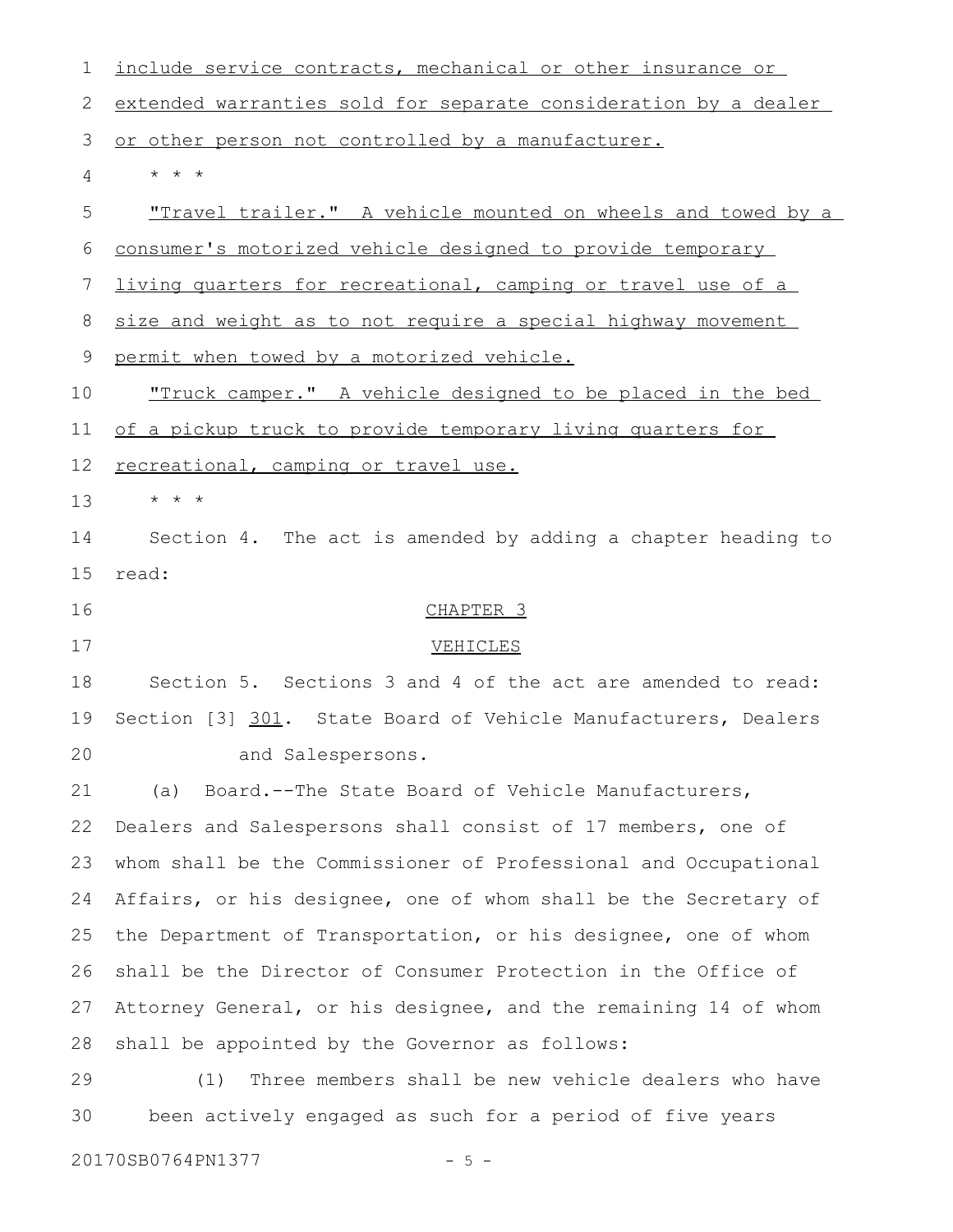immediately preceding their appointment. 1

(2) Three members shall be used vehicle dealers who have been actively engaged as such for a period of five years immediately preceding their appointment. One used vehicle dealer member beginning with the first vacancy for a used vehicle dealer after the effective date of this amendment shall also be an owner, partner or officer of a corporation or business which is licensed as a vehicle auction and which has been actively engaged as such for a period of five years immediately preceding the appointment. 2 3 4 5 6 7 8 9 10

(3) One shall be a manufactured housing or mobile home dealer who has been actively engaged as such for a period of five years immediately preceding appointment. 11 12 13

(4) One shall be a salesperson who has been actively engaged in the sale of new or used vehicles for a period of five years immediately preceding appointment. The member shall not be a dealer or an officer of a corporation or a member of a partnership engaged in the business of a dealer at the time of appointment. 14 15 16 17 18 19

(5) One shall be a recreational vehicle dealer who has been actively engaged as such for a period of five years immediately preceding appointment. 20 21 22

(6) One shall be a motorcycle dealer who has been actively engaged as such for a period of five years immediately preceding appointment. 23 24 25

(6.1) One member shall be a mobility vehicle dealer who has been actively engaged as such for a period of five years immediately preceding appointment. 26 27 28

(7) Three shall be members of the general public having no connection with the vehicle business. 29 30

20170SB0764PN1377 - 6 -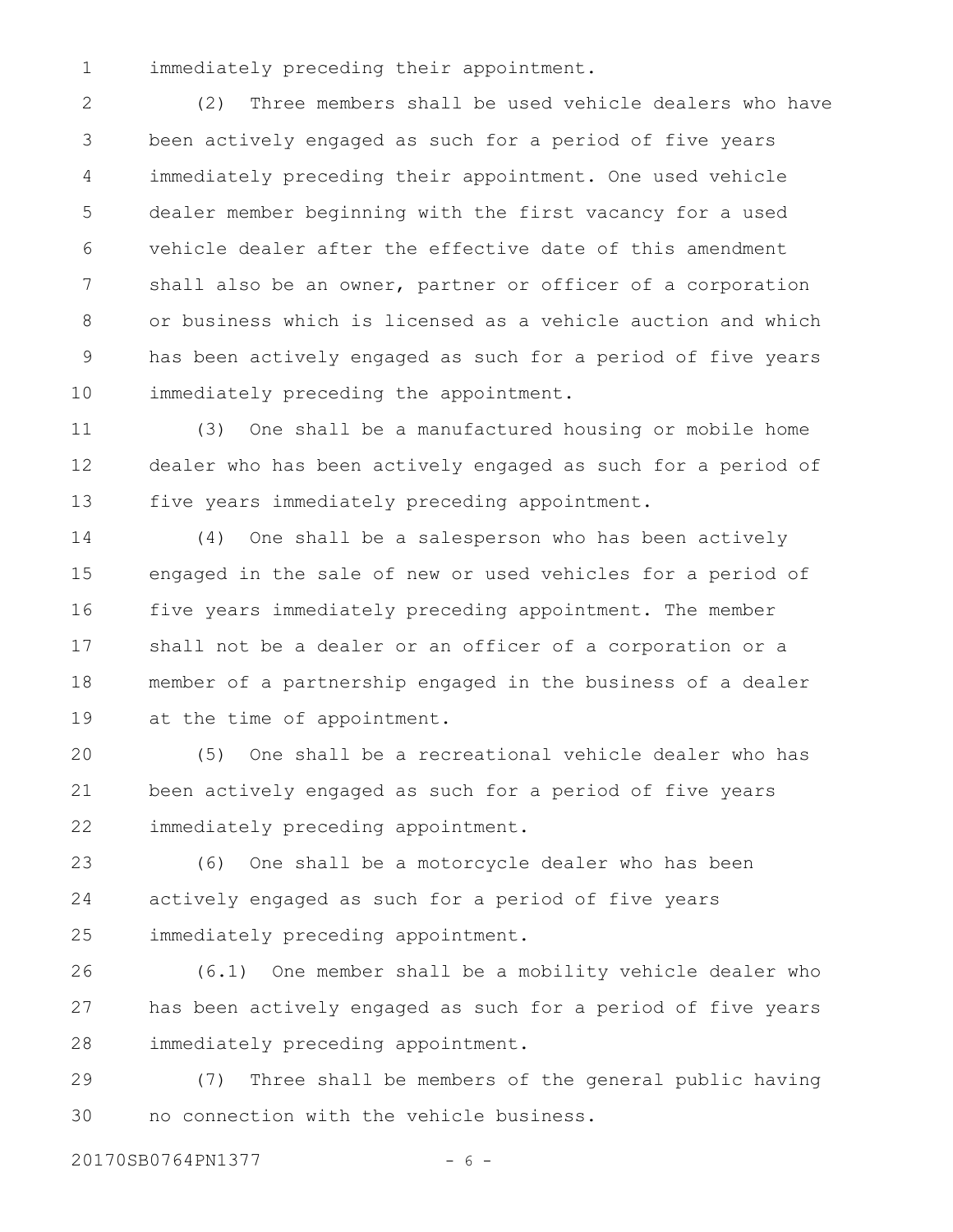(b) Terms of members.--The terms of the members of the board shall be four years for members appointed after the effective date of this amendment from the respective date of their appointment, provided that a member may continue for a period not to exceed six months beyond the expiration of his term if a successor has yet to be duly appointed and qualified according to law. The maximum number of consecutive terms a member shall serve shall be two consecutive four-year terms. In the event that any member shall die, resign or be removed from office, his successor shall be appointed and hold office for the unexpired term. 1 2 3 4 5 6 7 8 9 10 11

(c) Quorum.--A majority of the members of the board who have been appointed and confirmed shall constitute a quorum. Motions, questions and decisions of the board shall require the affirmative vote of a majority of a quorum for adoption. The board shall select, from among their number, a chairman and a secretary. 12 13 14 15 16 17

(d) Reimbursement of expenses.--Each member of the board, excepting the Commissioner of Professional and Occupational Affairs or his designee, the Director of the Bureau of Consumer Protection in the Office of Attorney General or his designee, and the Secretary of the Department of Transportation or his designee, shall be paid reasonable traveling, hotel and other necessary expenses and per diem compensation at the rate of \$60 for each day of actual service while on board business. 18 19 20 21 22 23 24 25

(e) Attendance.--A member who fails to attend three consecutive meetings shall forfeit his seat unless the Commissioner of Professional and Occupational Affairs, upon written request from the member, finds that the member should be excused from a meeting because of illness or the death of an 26 27 28 29 30

20170SB0764PN1377 - 7 -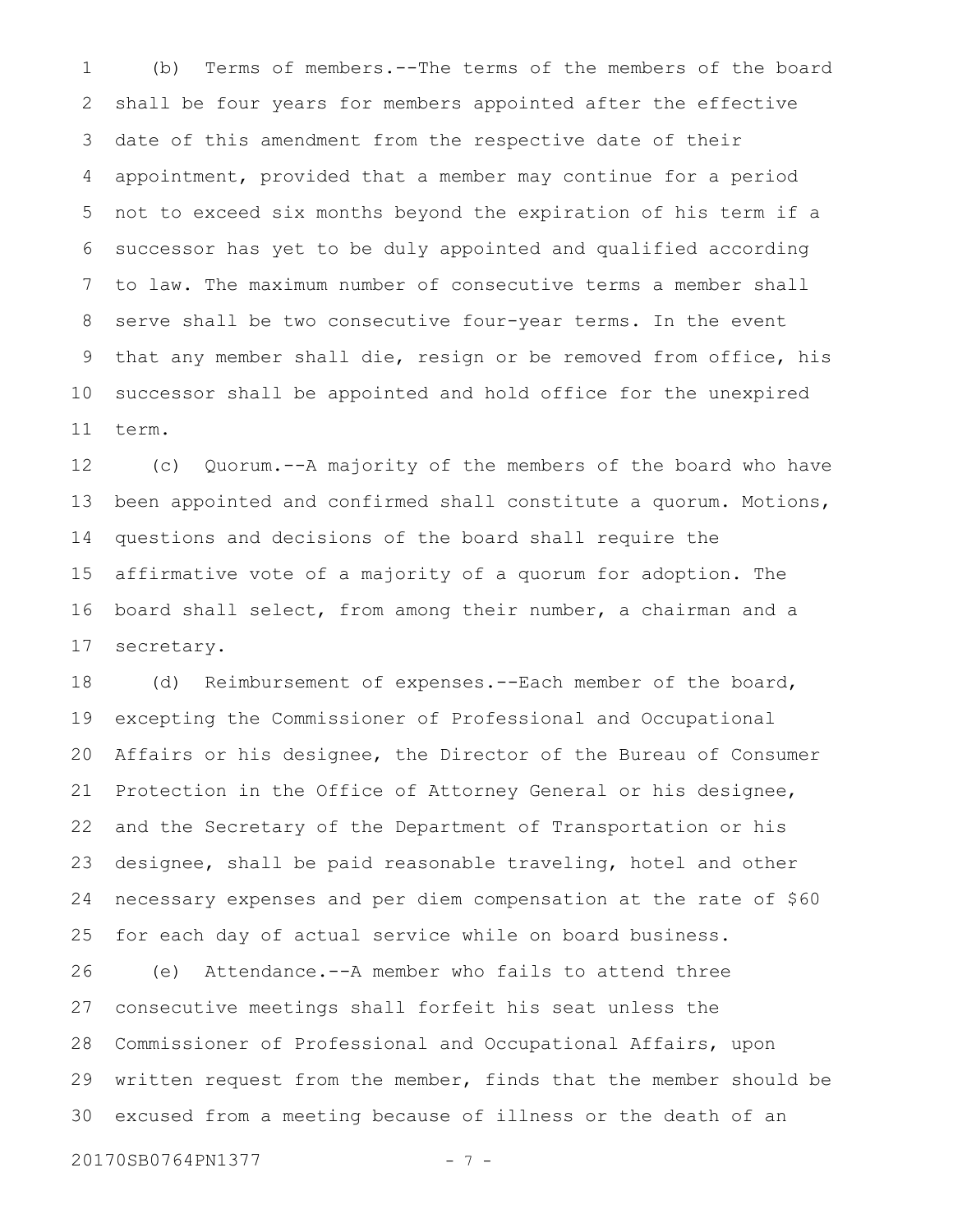immediate family member. 1

Section [4] 302. Powers and duties of board. 2

(a) Powers and duties.--The board shall have the power and its duty shall be to: 3 4

(1) Provide for and regulate the licensing of salespersons, dealers, vehicle auctions, manufacturers, factory branches, distributors, distributor branches and factory or distributor representatives as defined in [this act] section 102. 5 6 7 8 9

(2) Review and pass upon the qualifications of applicants for licensure and to issue, except as otherwise provided herein, a license to engage in the said businesses to any applicant who is approved by the board and who meets the requirements of this [act] chapter and regulations promulgated in accordance with this [act] chapter. 10 11 12 13 14 15

(3) Investigate on its own initiative, upon complaint of the Department of Transportation, Department of Community and Economic Development, Department of Revenue or the Office of the Attorney General, any law enforcement officer or upon the verified complaint in writing of any person, any allegations of the wrongful act or acts of any licensee or person required to be licensed [hereunder] under this chapter. Duly authorized agents of the Bureau of Professional and Occupational Affairs shall be authorized to issue administrative citations for violations of this act in accordance with section 5 of the act of July 2, 1993 (P.L.345, No.48), entitled "An act empowering the General Counsel or his designee to issue subpoenas for certain licensing board activities; providing for hearing examiners in the Bureau of Professional and Occupational Affairs; 16 17 18 19 20 21 22 23 24 25 26 27 28 29 30

20170SB0764PN1377 - 8 -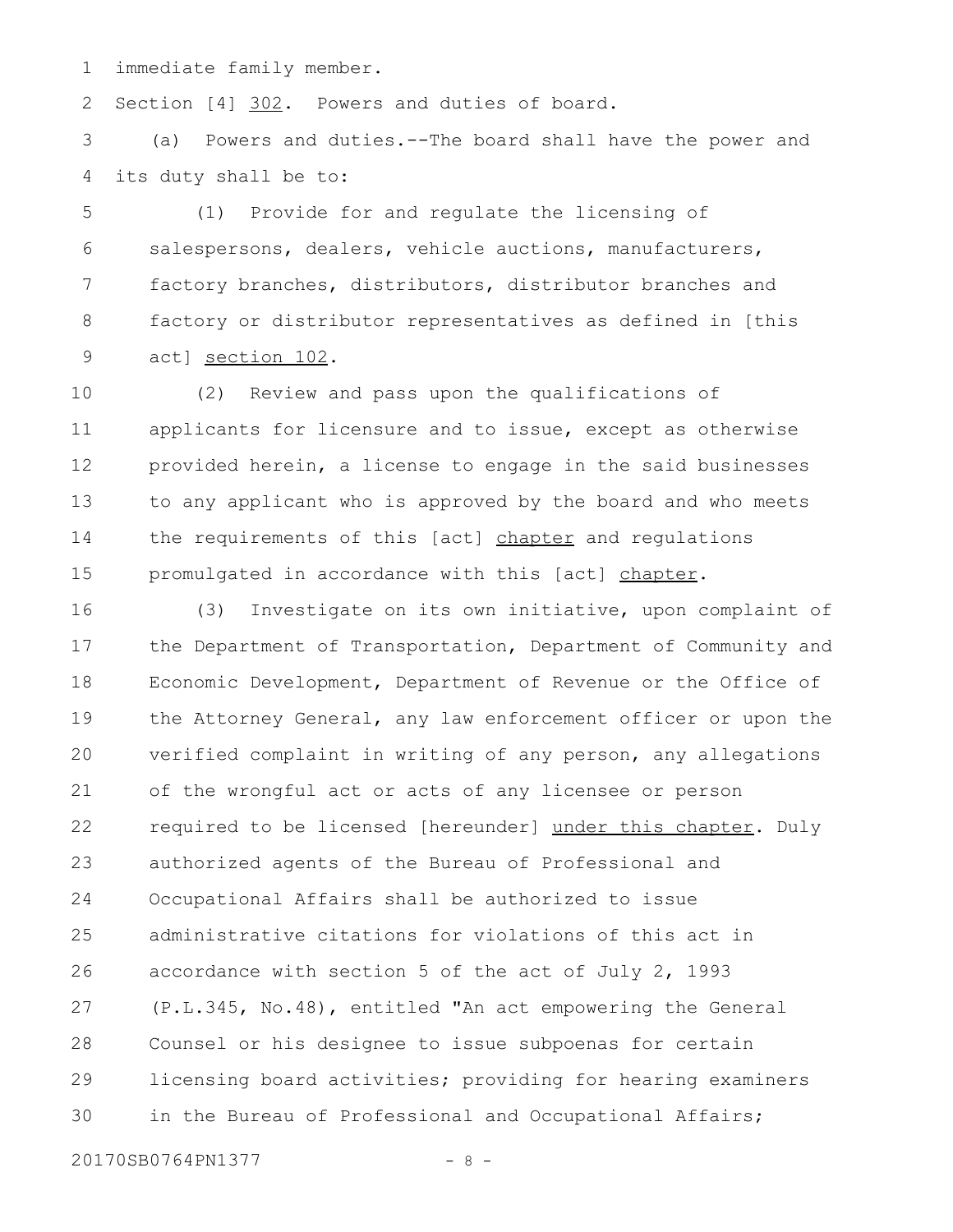providing additional powers to the Commissioner of Professional and Occupational Affairs; and further providing for civil penalties and license suspension." 1 2 3

(4) Administer and enforce this act and to impose appropriate administrative discipline upon licensees found to be in violation of this act. 4 5 6

(5) Bring criminal prosecutions for unauthorized, unlicensed or unlawful practice and bring an action to enjoin such practices. Duly authorized agents of the bureau shall be authorized to issue citations in accordance with section 5(a) of the act of July 2, 1993 (P.L.345, No.48), entitled "An act empowering the General Counsel or his designee to issue subpoenas for certain licensing board activities; providing for hearing examiners in the Bureau of Professional and Occupational Affairs; providing additional powers to the Commissioner of Professional and Occupational Affairs; and further providing for civil penalties and license suspension," for violations of this act. 7 8 9 10 11 12 13 14 15 16 17 18

(6) Require each licensee to register biennially with the board. 19 20

(7) Keep a record showing the names and addresses of all licensees licensed under this [act] chapter. 21 22

(8) Keep minutes and records of all its transactions and proceedings especially with relation to the issuance, denial, registration, formal reprimand, suspension and revocation of licenses. In all actions or proceedings in any court, a transcript of any board record or any part thereof, which is certified to be a true copy by the board, shall be entitled to admission in evidence. 23 24 25 26 27 28 29

(9) Adopt, promulgate and enforce such rules and 20170SB0764PN1377 - 9 -30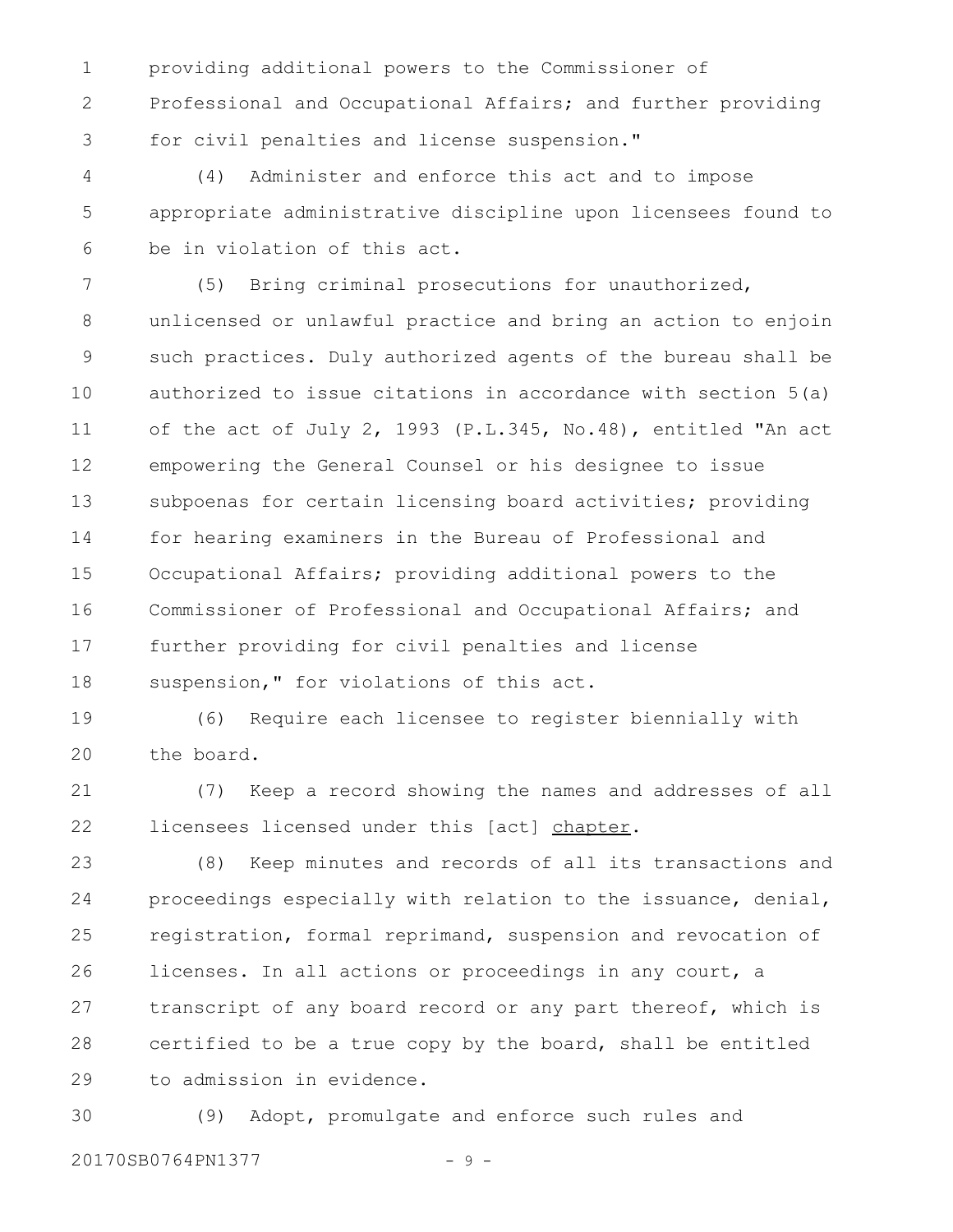regulations consistent with this act as are deemed necessary and proper to effectuate the provisions of this act. 1 2

(10) Submit annually, to the Consumer Protection and Professional Licensure Committee of the Senate and the Professional Licensure Committee of the House of Representatives, a description of the types of complaints received, status of the cases, board action which has been taken and length of time from the initial complaint to final board resolution. 3 4 5 6 7 8 9

(11) Submit annually to the department an estimate of the financial requirements of the board for its administrative, investigative, legal and miscellaneous expenses. 10 11 12 13

(12) Submit annually to the House and Senate Appropriations Committees, 15 days after the Governor has submitted his budget to the General Assembly, a copy of the budget request for the upcoming fiscal year which the board previously submitted to the department. 14 15 16 17 18

(b) Summary proceedings.--All law enforcement officers in this Commonwealth may institute summary criminal proceedings in accordance with the Pennsylvania Rules of Criminal Procedure for violations of this act. Any person who violates this act shall be subject to criminal prosecution as provided in section [28] 328. 19 20 21 22 23 24

Section 6. Section 5 of the act, amended December 17, 2015 (P.L.450, No.78), is renumbered and amended to read: Section [5] 303. License to engage in business. 25 26 27

(a) License required.-- 28

(1) To promote the public safety and welfare, it shall be unlawful for any person to engage in the business as a 29 30

20170SB0764PN1377 - 10 -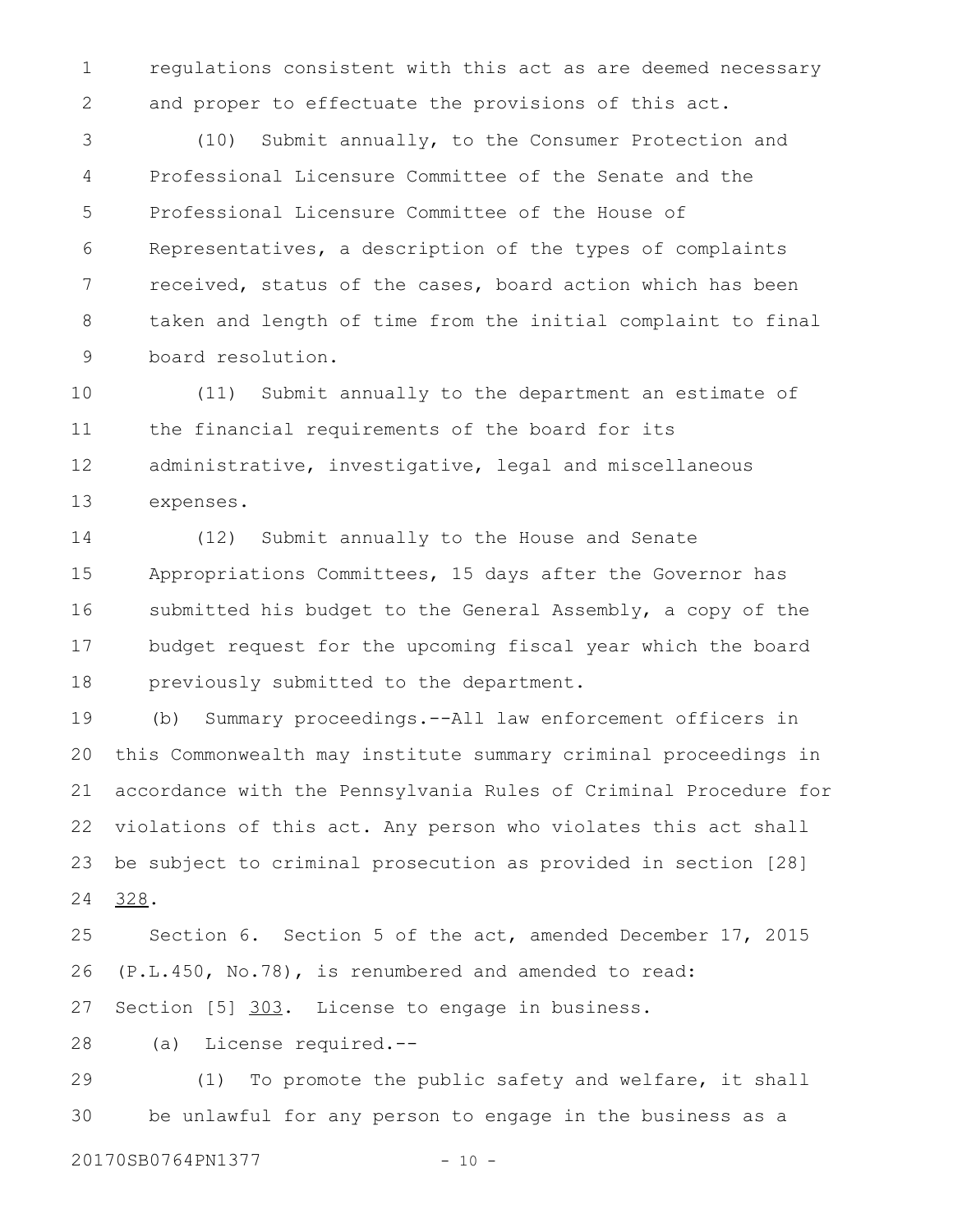salesperson, dealer, branch lot, wholesale vehicle auction, public or retail vehicle auction, manufacturer, factory branch, distributor, distributor branch, factory representative or distributor representative within this Commonwealth unless the person has secured a license as required under this [act] chapter. 1 2 3 4 5 6

(2) A person, including, but not limited to, salespersons, shall not engage in the business for his own benefit or profit unless he is licensed in accordance with this [act] chapter. 7 8 9 10

(3) A person shall not act as, offer to act as or hold himself out to be a broker in the advertising, buying or selling of any new or used vehicle. 11 12 13

(b) Mobile home parks.-- 14

(1) It shall be unlawful for any person, for a commission, compensation or other consideration, to sell or act as salesperson, broker or sales agent in connection with the sale of one or more mobile homes located in a mobile home park, as provided for in section 11 of the act of November 24, 1976 (P.L.1176, No.261), known as the Mobile Home Park Rights Act, unless such person shall be licensed under this [act] chapter, except as provided for in paragraph (2). 15 16 17 18 19 20 21 22

(2) Any real estate salesperson or broker licensed under the act of February 19, 1980 (P.L.15, No.9), known as the Real Estate Licensing and Registration Act, may list for sale any preowned mobile home as defined by the Mobile Home Park Rights Act, whether or not the mobile home is located in a mobile home park, without being licensed under the provisions of this [act] chapter. No mobile home park rule shall prevent the placement of a "for sale" sign on the home and on the 23 24 25 26 27 28 29 30

20170SB0764PN1377 - 11 -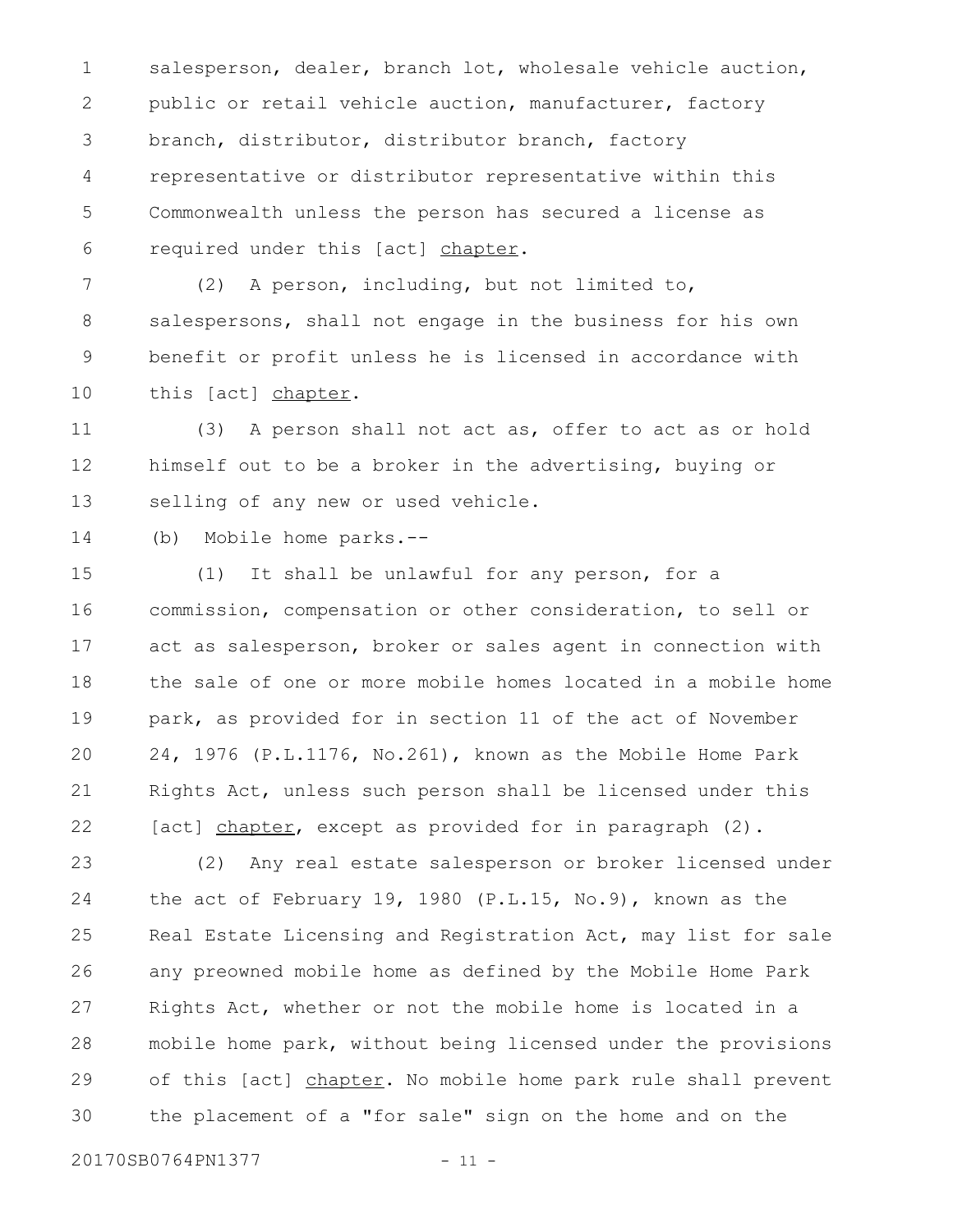property on which the home is located. Nothing in this paragraph shall authorize the listing for sale of preowned mobile homes at a sales lot by a licensed real estate salesperson or broker unless the salesperson or broker is also licensed under this [act] chapter and has obtained a sales tax license from the Department of Revenue. 1 2 3 4 5 6

(c) Salespersons to be employed.--It shall be unlawful for any salesperson who has not been issued a salesperson's license number by the board to engage in any activity related to the buying, selling or exchanging of a vehicle for a commission, compensation or other consideration. Any sale must be conducted pursuant to and as part of the normal business activities of the dealer by a person who is a licensed salesperson of the dealer, unless that person is the dealer. The salesperson shall be presently employed by the currently licensed vehicle dealer for whom the salesperson is buying, selling or exchanging. 7 8 9 10 11 12 13 14 15 16

(1) Any salesperson licensed [hereunder] under this chapter shall be licensed to sell only for one dealer at a time and his license shall indicate the name of that dealer. 17 18 19

(2) A licensed salesperson who is employed by a dealer who holds a dealer license in more than one category or at more than one facility may sell for each such dealer or at each such facility, provided there is common ownership. (d) Display of license.--Each person to whom a license is issued shall keep the license conspicuously displayed in his 20 21 22 23 24 25

principal office or place of business and shall, when required, exhibit such license to any member or authorized representative of the board. 26 27 28

(e) Facility requirements for dealers.-- 29

(1) Dealers engaged in the business of buying, selling 20170SB0764PN1377 - 12 -30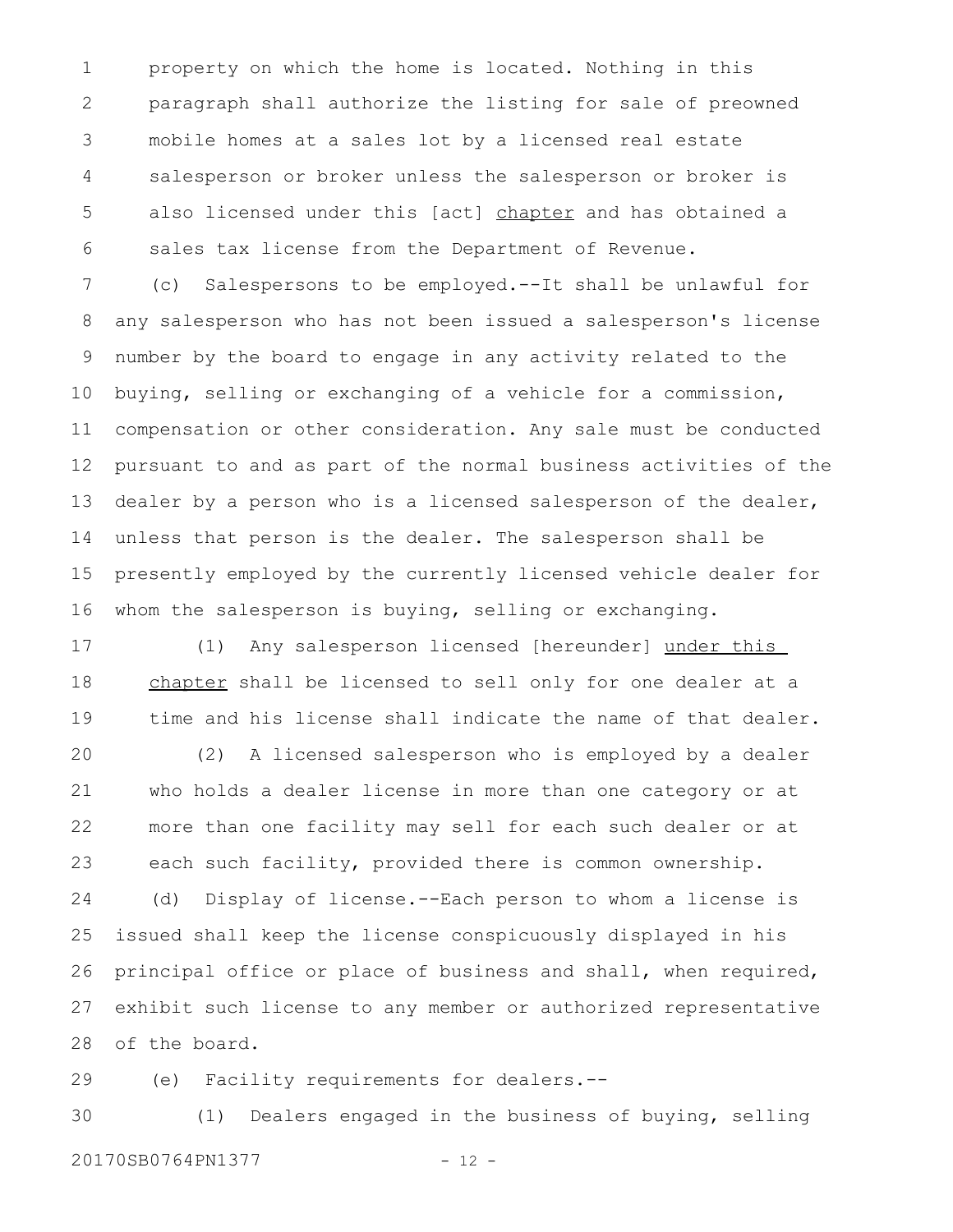or exchanging new and used vehicles, trailers or semitrailers shall maintain an established place of business with a salesroom devoted principally to the vehicle business, and new vehicle dealers shall hold a franchise in writing with a manufacturer or distributor authorizing a new vehicle dealer to sell a particular line-make of vehicles from the address of the licensed facility. 1 2 3 4 5 6 7

(i) A vehicle auction shall not be required to meet the facility requirements [contained in] under this subsection. 8 9 10

(ii) A branch lot shall be a separately licensed location which meets the facility requirements [defined herein] under this section and by the regulations as a main lot, unless used solely for the storage of vehicles. 11 12 13 14

(2) Dealers engaged in the business of buying, selling or exchanging used vehicles, trailers or semitrailers shall maintain an established place of business with a salesroom devoted principally to the vehicle business which is a building or portion of a building where books and records are kept. 15 16 17 18 19 20

(3) Dealers engaged in the business of buying, selling or exchanging new manufactured housing and used mobile homes or manufactured housing shall maintain a minimum usable display area of 5,000 square feet devoted principally to the mobile home or manufactured housing business, maintain an established place of business and hold a contract in writing with a buyer, seller or manufacturer giving such person buying or selling rights for new manufactured housing of that particular line from the address of the licensed facility. (i) Dealers engaged in the business of buying, 21 22 23 24 25 26 27 28 29 30

20170SB0764PN1377 - 13 -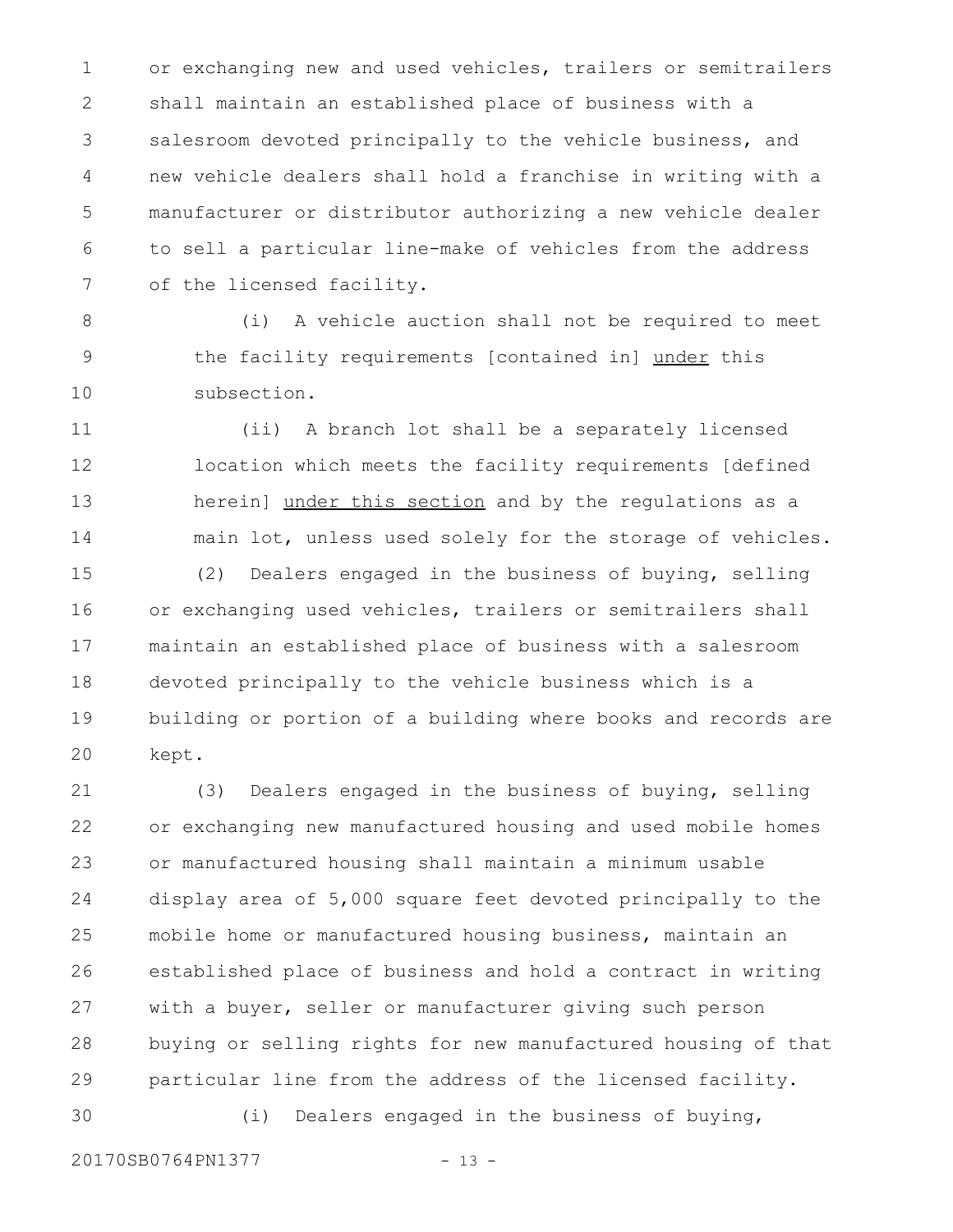selling or exchanging new manufactured housing, in lieu of maintaining the minimum usable display area requirements of this section, shall be authorized to display, sell, list or offer for sale new manufactured housing if the new manufactured housing is located onsite in a mobile home park or new manufactured housing is on real property owned or rented by a person who through a written agreement with the dealer authorizes the dealer to locate the new manufactured housing on the real property and the dealer is authorized to display, sell, list or offer the new manufactured housing at the real property location. Such dealers must maintain an established place of business and hold a contract in writing with a buyer, seller or manufacturer giving such person buying or selling rights for such new manufactured housing. 1 2 3 4 5 6 7 8 9 10 11 12 13 14 15 16

(ii) A display, sale, listing or offer for sale from a site or location as permitted by subparagraph (i) shall not require the issuance of a branch lot license. 17 18 19

(4) Dealers engaged in the business of buying, selling or exchanging used mobile homes or manufactured housing shall maintain a place of business and a building, or a portion of a building, where books and records are kept and which is devoted principally to the mobile home or manufactured housing business. There shall be no minimum square footage display area requirement for a used mobile home or manufactured housing dealer. 20 21 22 23 24 25 26 27

(i) Dealers engaged in the business of buying, selling or exchanging new manufactured housing or used mobile homes or manufactured housing in addition to 28 29 30

20170SB0764PN1377 - 14 -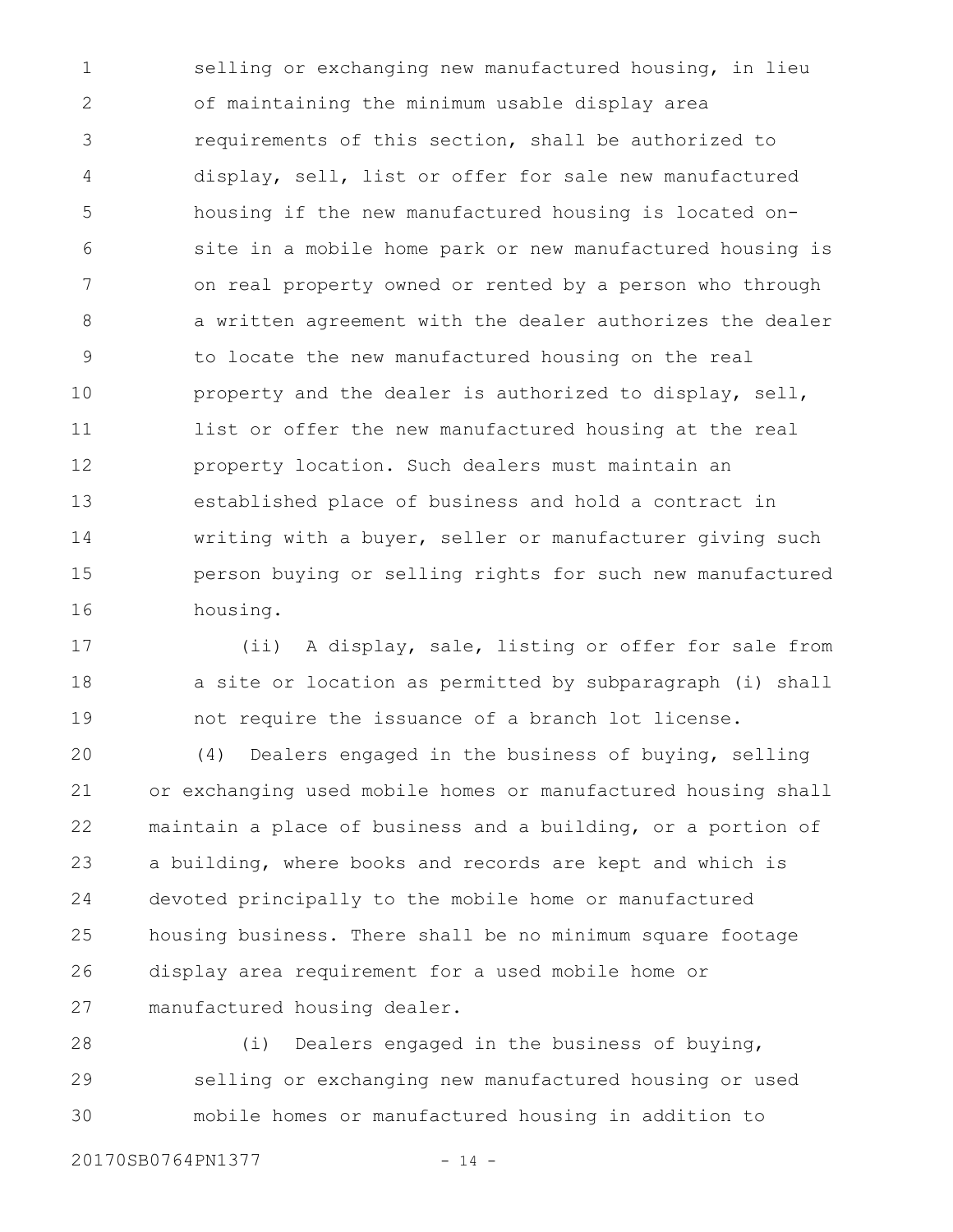maintaining the business facility requirements of this section shall be authorized to display, sell, list or offer for sale used manufactured housing or mobile homes if the used manufactured housing or mobile homes are located on-site in a mobile home park or used manufactured housing or mobile homes are located on real property owned or rented by the person who owns the used manufactured housing or mobile home and the dealer possesses a written agreement with the person authorizing the dealer to sell, list or offer the used manufactured housing or mobile home on behalf of the person from the real property location. 1 2 3 4 5 6 7 8 9 10 11 12

(ii) A display, sale, listing or offer for sale from a site or location as permitted by subparagraph (i) shall not require the issuance of a branch lot license. 13 14 15

(5) Dealers engaged in the business of buying, selling or exchanging new or used recreational vehicles shall maintain an established place of business with a minimum usable display area of 5,000 square feet devoted principally to the recreational vehicle business and hold a franchise in writing with a buyer, seller or manufacturer giving such person buying or selling rights for new recreational vehicles of that particular line from the address of the licensed facility. 16 17 18 19 20 21 22 23 24

25

(f) Wholesale vehicle auction activities.--

(1) Wholesale vehicle auctions in wholesale vehicle auction sales transactions shall permit only the following persons to sell vehicles at the auction: vehicle dealers licensed under this [act] chapter or by any other state or jurisdiction, manufacturers, leasing companies, rental 26 27 28 29 30

20170SB0764PN1377 - 15 -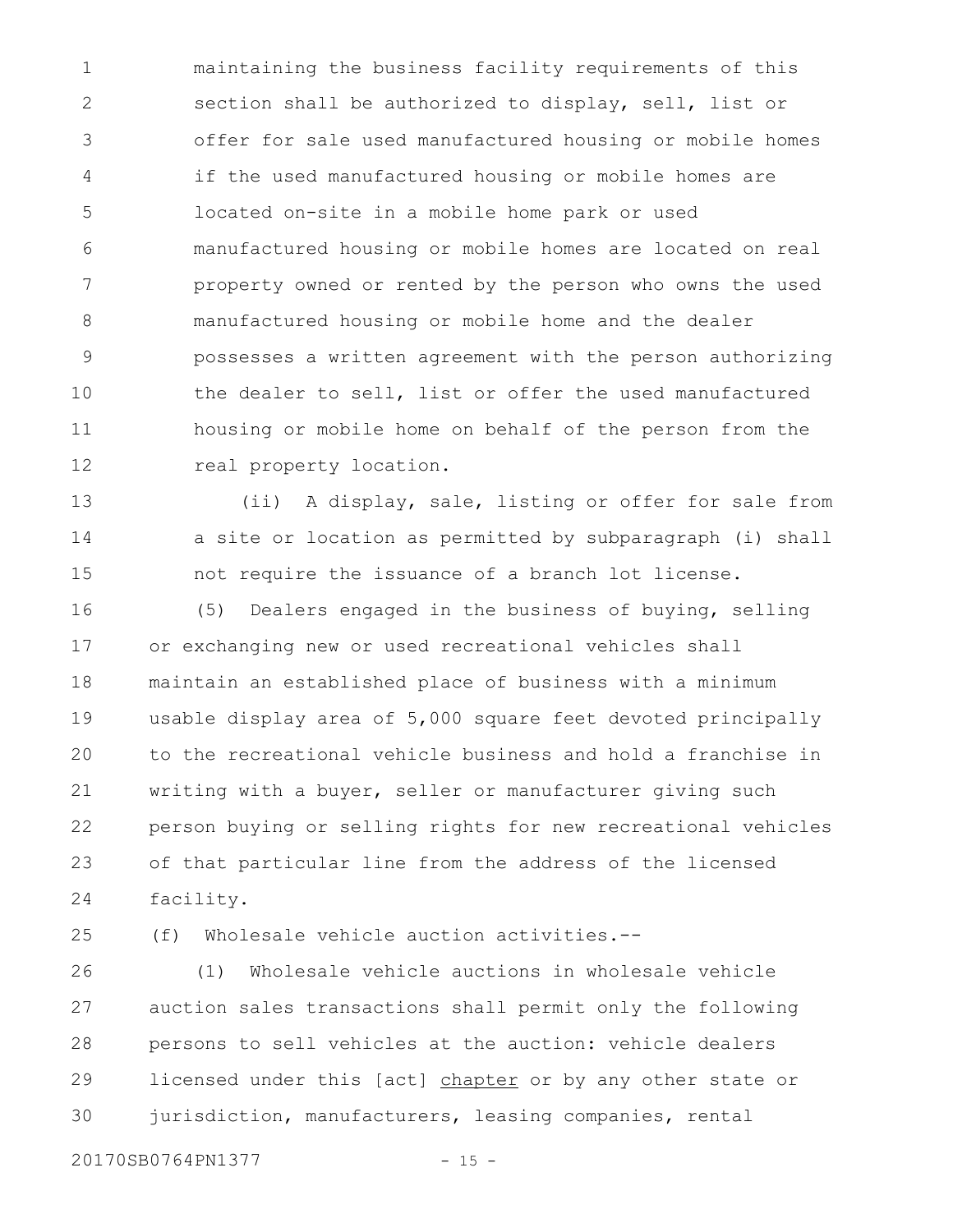companies, financial institutions, insurance companies, charitable nonprofit organizations; persons who sell vehicles owned by their business which are utilized to accomplish their main business purpose and who do not engage in any vehicle buying, sales or repair business; and fleet owners. 1 2 3 4 5

(2) Only vehicle dealers licensed under this [act] chapter or by any other state or jurisdiction shall be permitted to purchase vehicles at wholesale vehicle auctions. In addition to dealers licensed under this [act] chapter or by any other state or jurisdiction, a vehicle business, except for repair and towing, transporter, service, financier or collector/repossessor businesses, registered with the Department of Transportation and issued a Department of Transportation identification number or licensed or registered by any other state or jurisdiction for a similar activity without being licensed under this [act] chapter shall be authorized at wholesale vehicle auctions only to buy, sell or exchange vehicles of the type for which the business is authorized to engage by the Department of Transportation or any other state or jurisdiction, provided that upon buying such vehicle, application for an appropriate certificate of title or certificate of salvage is made for the vehicle. 6 7 8 9 10 11 12 13 14 15 16 17 18 19 20 21 22 23

(3) A dealer licensed under this [act] chapter without possessing a wholesale vehicle auction or public or retail vehicle auction license shall be permitted to sell vehicles on consignment. 24 25 26 27

(4) A vehicle auction shall only permit a person who is currently employed and licensed as a salesperson for a dealer who holds a license issued under this [act] chapter or by any 28 29 30

20170SB0764PN1377 - 16 -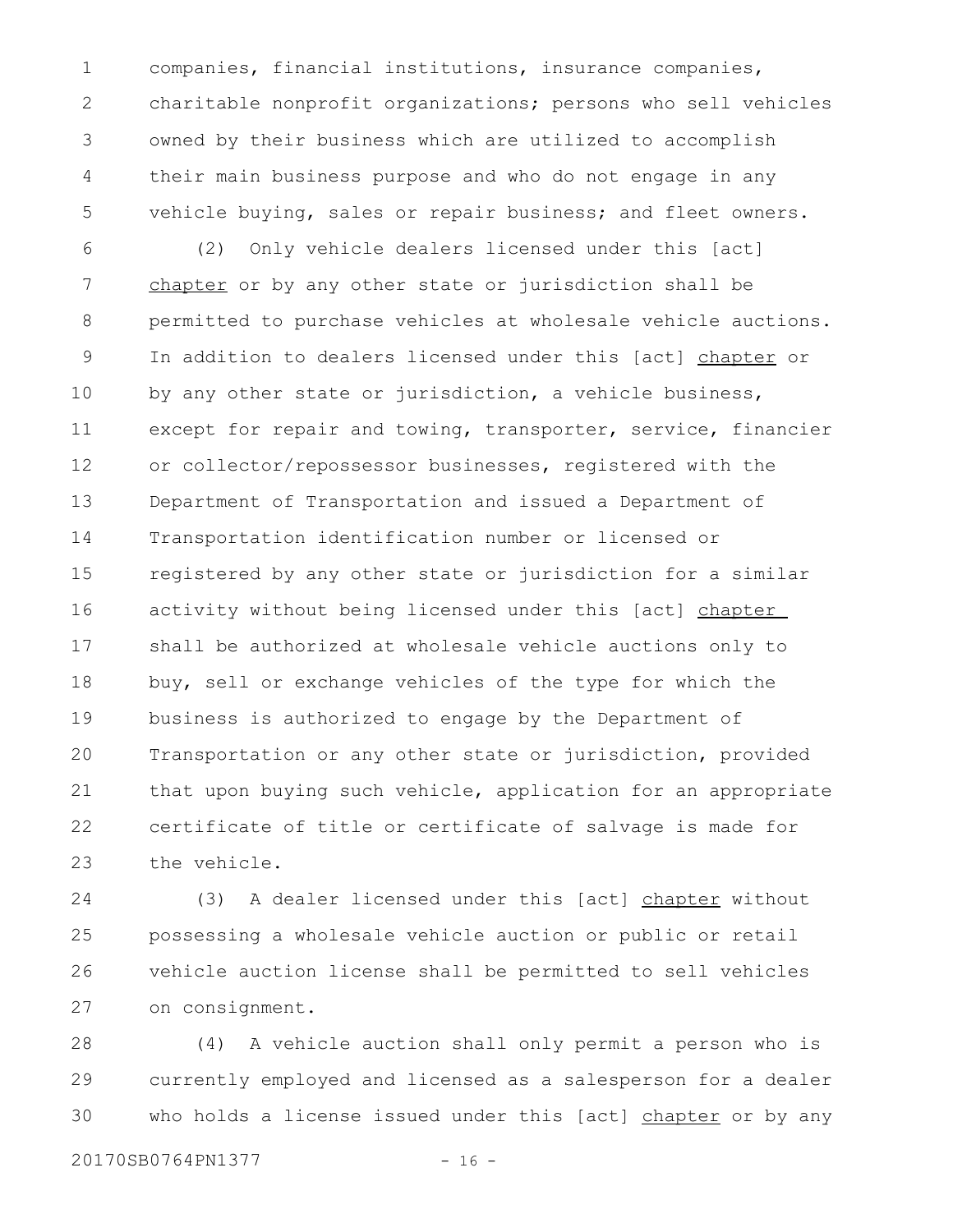other state or jurisdiction to buy, sell or exchange vehicles at an auction on behalf of a dealer. This paragraph shall not apply to a salesperson who is buying, selling or exchanging vehicles at: 1 2 3 4

(i) wholesale vehicle auctions which are either fleet sales or manufacturer's sales; or 5 6

(ii) sales of vehicles for salvage, where the salesperson shall be permitted to buy, sell or exchange vehicles for no more than five dealers during the sale. 7 8 9

(5) Any person who has had his license under this [act] chapter or authority to engage as a dealer or salesperson in any other state or jurisdiction suspended or revoked shall not be authorized, while the license or authority is suspended or revoked, to be physically present at a wholesale vehicle auction during the auctioning of vehicles. 10 11 12 13 14 15

(g) Public or retail vehicle auction activities.-- 16

(1) Public or retail vehicle auctions shall not be limited as to who may commission them to sell vehicles or who may buy vehicles at public or retail auctions, provided that any buyer or seller is not engaging in the business as a dealer without a license or as any other person who would be required to be licensed under this [act] chapter. Any person who has had his license under this [act] chapter or authority to engage as a dealer or salesperson in any other state or jurisdiction suspended or revoked shall not be authorized, while the license or authority is suspended or revoked, to be physically present at a public or retail vehicle auction during the auctioning of vehicles. Public or retail vehicle auctions shall not be required to take title to the vehicles they offer for sale or have their auctioneers licensed as 17 18 19 20 21 22 23 24 25 26 27 28 29 30

20170SB0764PN1377 - 17 -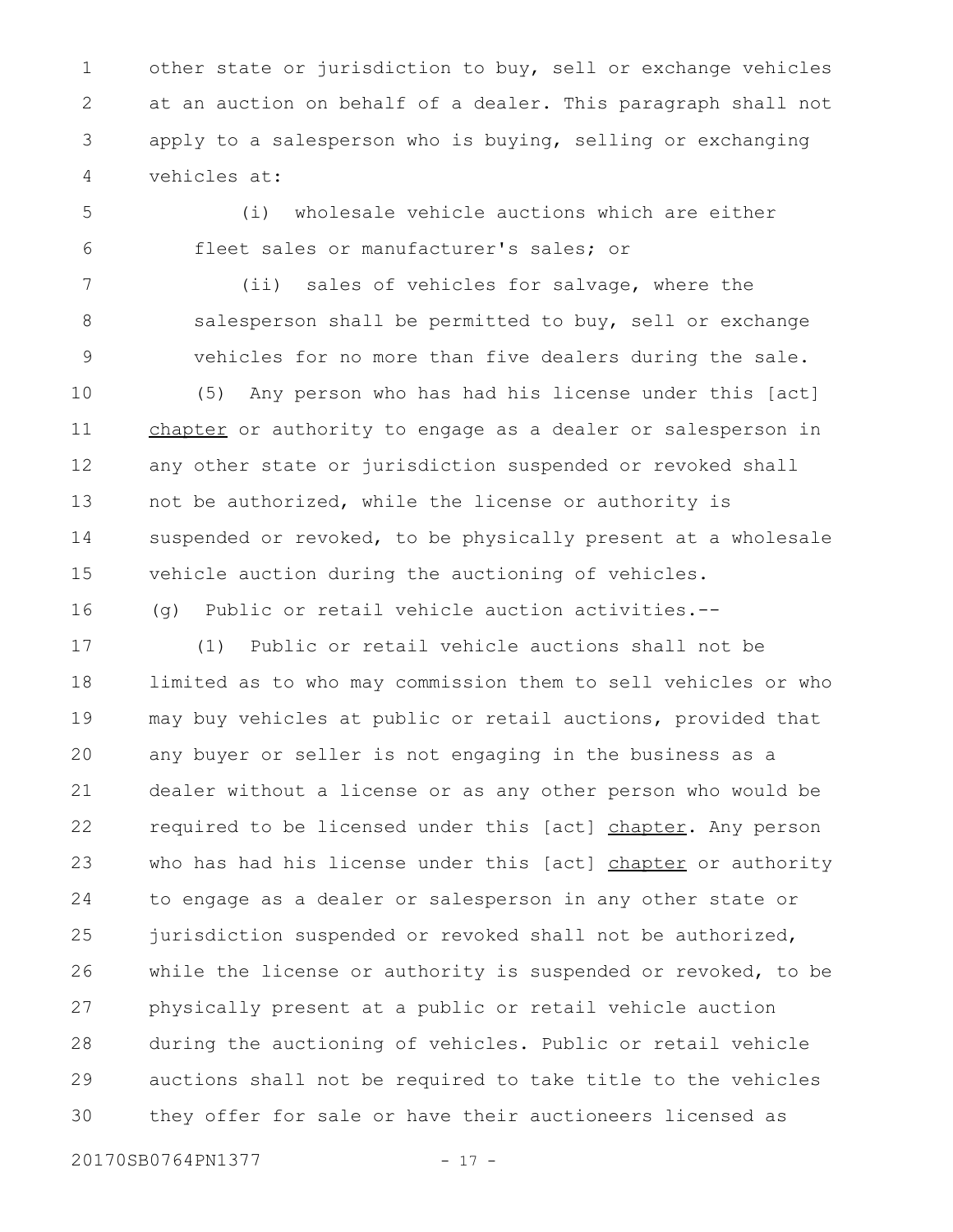salespersons under this [act] chapter. Public or retail vehicle auctions shall inquire of the seller of the vehicle and, if applicable, disclose to potential purchasers material information obtained from the seller regarding the vehicle being offered for sale as is required of all sellers under applicable Federal and Pennsylvania laws. 1 2 3 4 5 6

(2) Public or retail vehicle auctions shall ensure all purchasers at the vehicle auction: 7 8

(i) show proof of identification at the time of transfer of ownership; 9 10

(ii) sign the identified name to the transfer of ownership documents; 11 12

(iii) pay any applicable tax imposed under Article II of the act of March 4, 1971 (P.L.6, No.2), known as the Tax Reform Code of 1971, unless otherwise exempted by law; and 13 14 15 16

(iv) submit transfer of ownership documents to the Department of Transportation as required under 75 Pa.C.S. (relating to vehicles). 17 18 19

(g.1) Mobility vehicle dealers.-- 20

(1) A licensed dealer classified as a mobility vehicle dealer may do all of the following: 21 22

(i) Display, inventory, advertise, solicit, demonstrate, sell, offer for sale or deliver new and used mobility vehicles. 23 24 25

(ii) Arrange, negotiate and assist a customer regarding the purchase of a mobility vehicle. 26 27

(iii) Sell and install equipment and accessories in and provide services for mobility vehicles, in order to meet the needs of persons with disabilities as drivers or 28 29 30

20170SB0764PN1377 - 18 -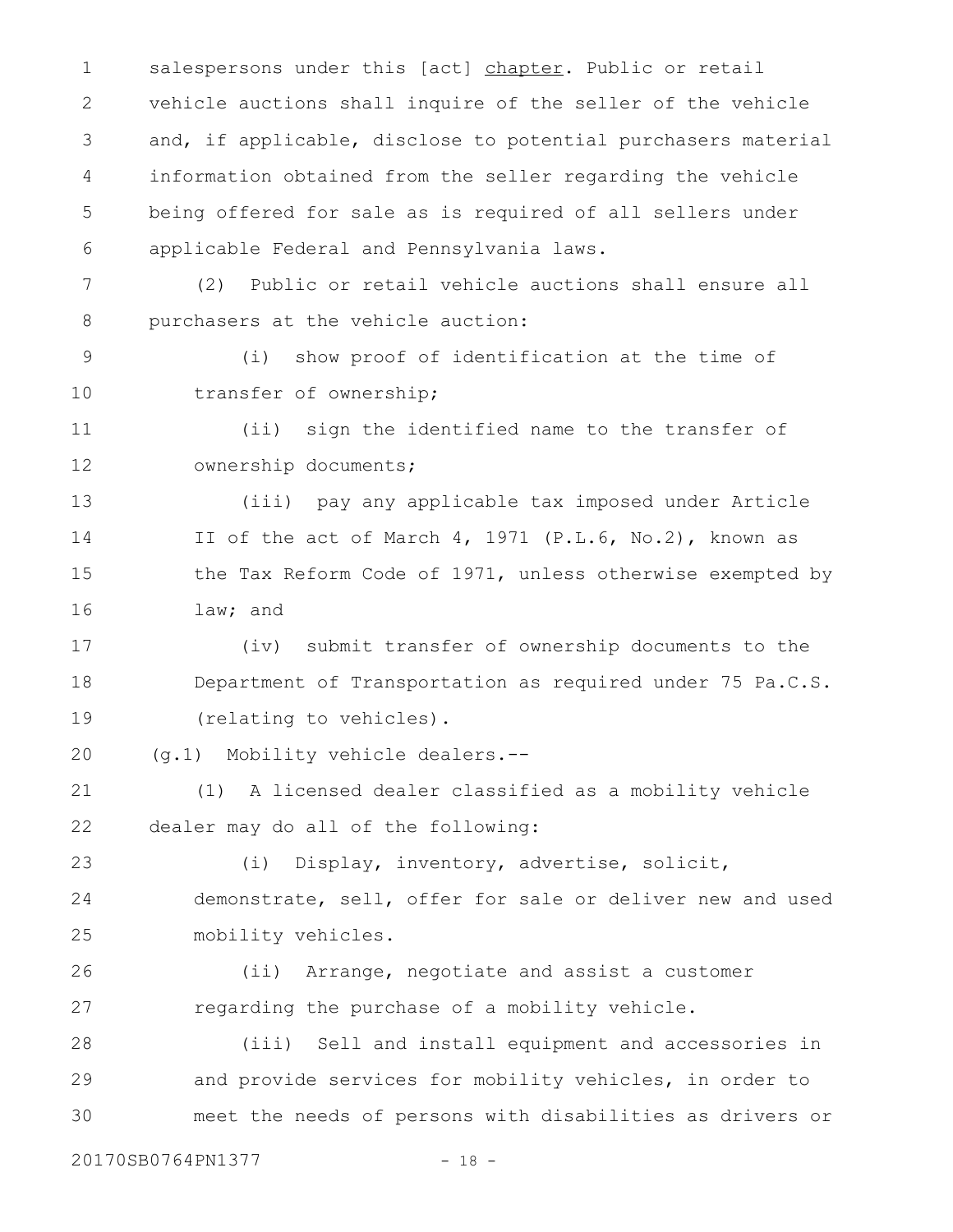passengers. 1

(iv) Provide maintenance and repair services for mobility vehicles. 2 3

(v) Acquire a new vehicle with a lowered floor or frame or a raised roof and door in order to fit or equip the vehicle for retail sale as a new mobility vehicle. 4 5 6

(2) A licensed dealer that is classified only as a mobility vehicle dealer may not offer for sale or sell vehicles which are not mobility vehicles. 7 8 9

(h) Notification of unlicensed persons.--Vehicle auctions shall post a listing supplied by the board containing the names of all licensees who are currently revoked or suspended and persons who were penalized for unlicensed activity within the past year. 10 11 12 13 14

Section 7. Sections 6, 7, 8, 9(a)(4) and (e)(3)(ii), 10, 11, 12, 12.1, 13, 14, 15, 16, 17, 18, 19, 20, 21, 22, 23, 24, 25, 26, 27, 27.1, 28, 29, 30, 31, 32 and 32.1 of the act are amended and section 9 is amended by adding a subsection to read: Section [6] 304. Biennial renewal. 15 16 17 18 19

Each license holder shall be required to renew his license biennially; as a condition precedent to biennial renewal, the license holder shall pay a biennial renewal fee and, in the case of a salesperson or manufacturer's or distributor's representative, he must be presently employed with a dealer, manufacturer or distributor which has a current license. The license holder shall comply with all requirements as set forth through regulation by the board. 20 21 22 23 24 25 26 27

Section [7] 305. Enforcement. 28

Notwithstanding the enforcement powers granted to law enforcement officers to institute summary criminal proceedings 29 30

20170SB0764PN1377 - 19 -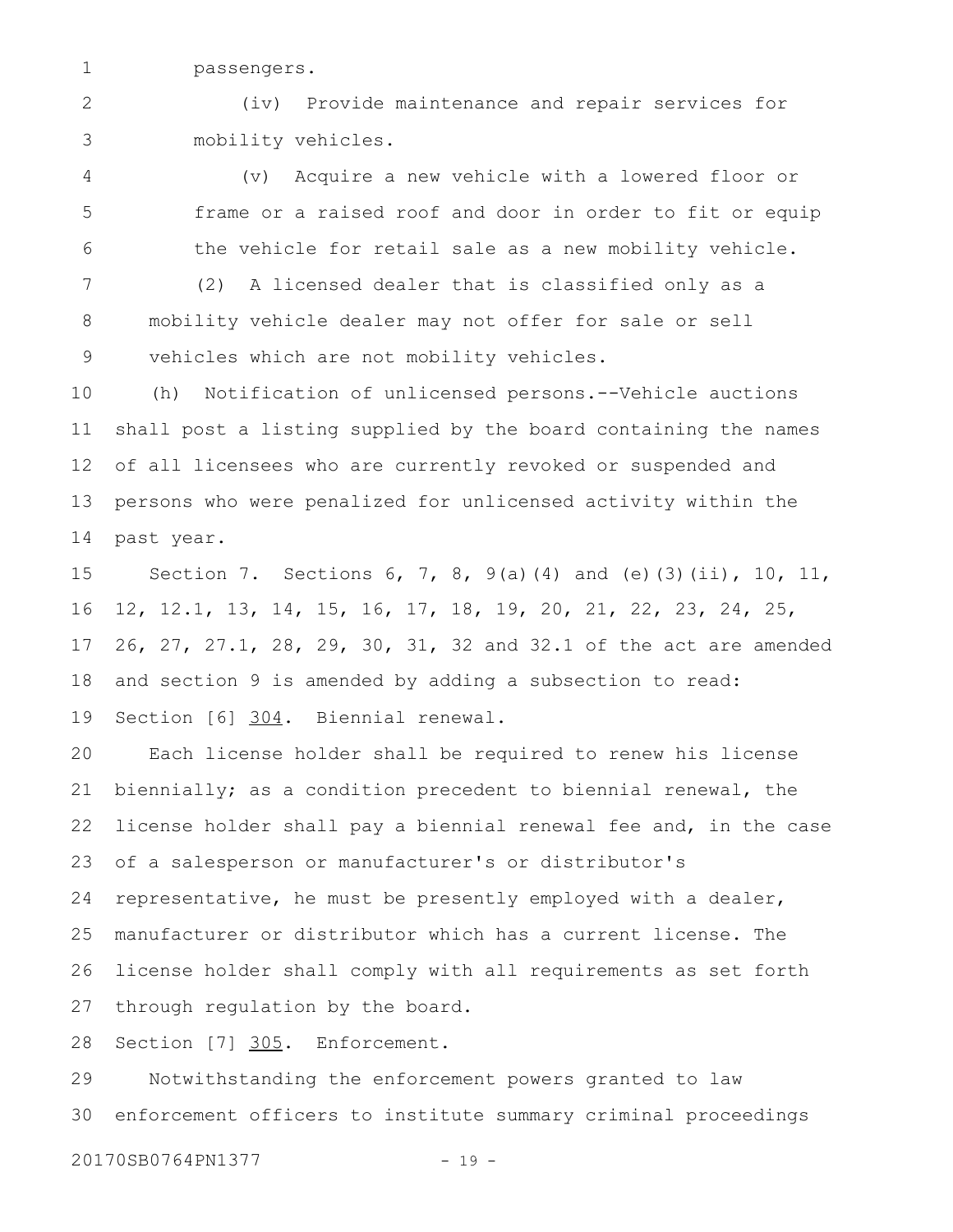pursuant to section  $[4(b)]$   $302(b)$ , the enforcement of the laws and rules and regulations governing practice under this act is primarily vested in the board with the following additional powers and duties to: 1 2 3 4

5

(1) Inspect all license holders.

(2) Authorize investigations of alleged violations. 6

(3) Review and inspect all business records, documents and files relating to practice under this act. 7 8

9

(4) Subpoena witnesses.

(5) Take depositions of witnesses in the manner provided for in civil actions in courts of record. 10 11

(6) Bring criminal prosecutions for unauthorized,

12

unlicensed and unlawful practice in accordance with the terms and provisions of the act of October 15, 1980 (P.L.950, No.164), known as the Commonwealth Attorneys Act. 13 14 15

16

(7) Obtain injunctions from a court of competent jurisdiction against persons acting in violation of this act. Section [8] 306. Protest hearing decision within 120 days unless waived by the parties. 17 18 19

(a) Franchise protest hearings to be decided within 120 days unless waived by the parties.--Any franchise establishment, relocation, termination or failure to renew hearing based on a protest by a dealer or distributor of any action by a manufacturer or distributor alleged to be in violation of a provision of this [act] chapter must be conducted and the final determination made within 120 days after the protest is filed. Unless waived by the parties, failure to do so will be deemed the equivalent of a determination that the manufacturer or distributor acted with [good] just cause and, in the case of a protest of a proposed establishment or relocation of a dealer 20 21 22 23 24 25 26 27 28 29 30

20170SB0764PN1377 - 20 -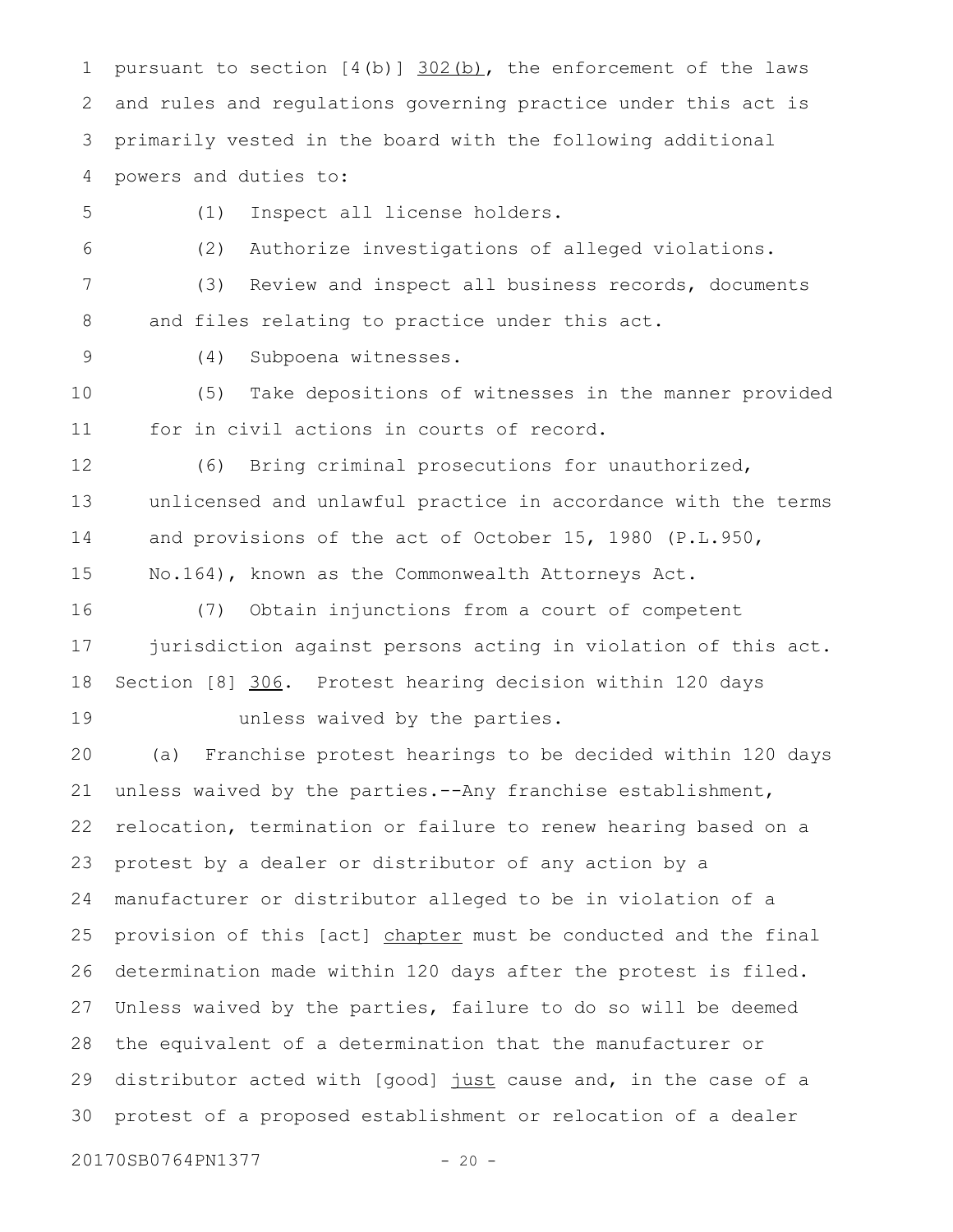under section [27] 326, that [good] just cause does not exist for refusing to permit the proposed additional or relocated new vehicle dealer unless such delay is caused by acts of the manufacturer, distributor or the additional or relocating dealer. Any parties to such a hearing shall have a right of review of the decision in a court of competent jurisdiction pursuant to 2 Pa.C.S. § 701 (relating to scope of subchapter). If the board determined that [good] just cause does not exist for refusing to permit the proposed additional or relocated new vehicle dealer and the manufacturer or distributor thereafter enters into a franchise establishing that new vehicle dealer, the manufacturer or distributor shall not be liable for damages based upon such establishment even if a court reverses the determination of the board. 1 2 3 4 5 6 7 8 9 10 11 12 13 14

(b) Procedure.--The procedure at the hearing shall be governed by 1 Pa. Code Pt. II (relating to general rules of administrative practice and procedure) with the following exceptions: 15 16 17 18

(1) In the event that the protest involves a termination or failure to renew the franchise of a new vehicle dealer, the dealer shall be permitted to review a manufacturer's or distributor's files related to that dealer upon written request. 19 20 21 22 23

(2) The board may order on its own initiative, or pursuant to a party's request, that part of the evidence for hearing be submitted to it in the form of depositions. 24 25 26

(c) Reconsideration.--In the event a decision of the board is remanded by a court of competent jurisdiction for further action by the board, the board shall consider the action and issue a final determination, not later than 120 days following 27 28 29 30

20170SB0764PN1377 - 21 -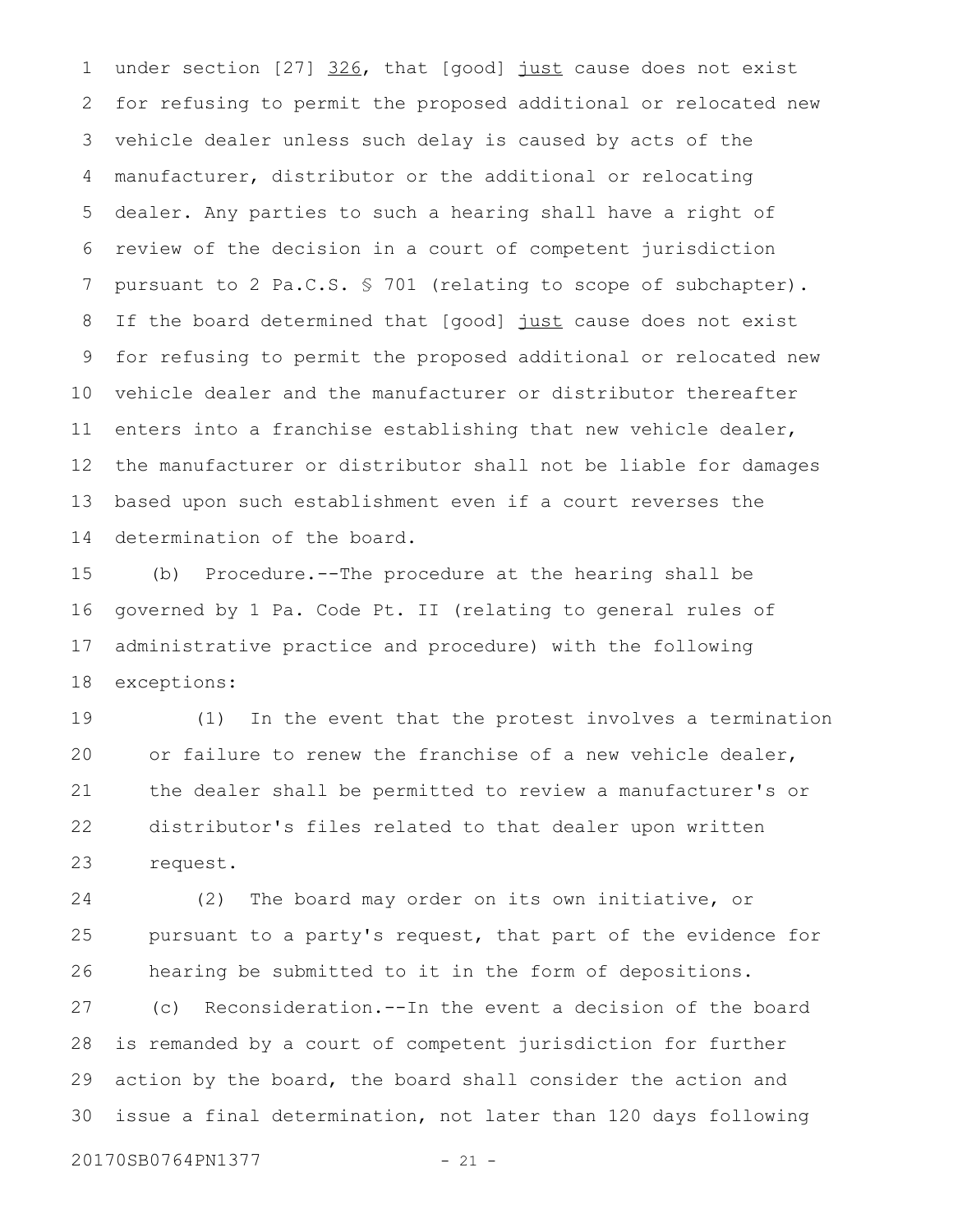receipt of the record from such court, unless the 120-day time period for the board to issue a final determination is waived or extended by the parties. 1 2 3

(d) Dealer protest of automobile, motorcycle or truck manufacturer act or omission.-- 4 5

(1) Except for protests authorized under section [13 or 27] 312 or 326 and notwithstanding any other remedy available under this [act] chapter, any new vehicle dealer who believes that an automobile, motorcycle or truck manufacturer or distributor with whom the new vehicle dealer holds a franchise agreement has violated or is violating any provision of this [act] chapter may file a protest with the board setting forth the factual and legal basis for such violation. 6 7 8 9 10 11 12 13 14

(2) The board shall issue a final determination within 120 days after the protest is filed, unless the 120-day time period for the board to issue a final determination is waived or extended by the parties. 15 16 17 18

(3) It shall be the burden of the automobile, motorcycle or truck manufacturer to prove it has not violated any provision of this [act] chapter as set forth in the protest filed by the new vehicle dealer. 19 20 21 22

(4) The protested action shall not become effective until the final determination is issued by the board and shall not be effective thereafter if the board has determined that there is [good] just cause for not permitting the protested action. 23 24 25 26 27

(5) The board shall be empowered to direct or require the automobile, motorcycle or truck manufacturer or distributor to perform such acts as necessary in order for 28 29 30

20170SB0764PN1377 - 22 -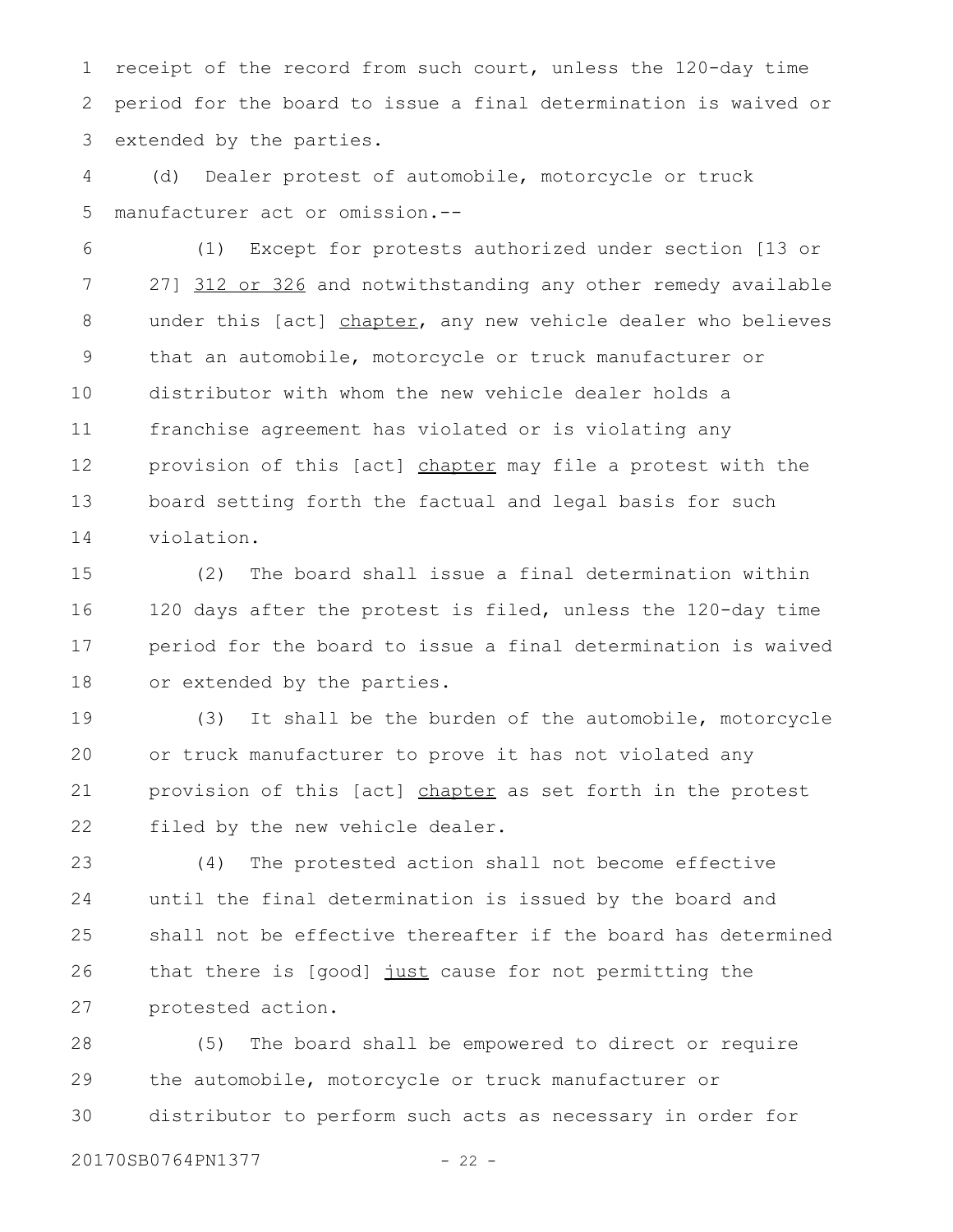the manufacturer or distributor to comply with the provisions of this [act] chapter. (e) Applicability.--The protest provisions of this section apply to Chapter 5 activities and actions between RV- RECREATIONAL VEHICLE dealers, manufacturers, distributors and suppliers. Section [9] 307. Reimbursement for all parts and service required by the manufacturer or distributor; reimbursement audits. (a) Manufacturers or distributors to notify dealers of their obligations.-- \* \* \* (4) This subsection shall not apply to manufacturers or distributors of manufactured housing [or recreational vehicles]. \* \* \* (e) Warranty reimbursement and incentive or reimbursement program approval and audits.-- \* \* \*  $(3)$  \* \* \* (ii) During the 30-day time period under subparagraph (i), a new vehicle dealer may file with the board a protest of the charge-backs as provided for under section [8] 306. When such a protest is filed, the board shall inform the manufacturer or distributor that a timely protest has been filed and that the manufacturer or distributor shall not charge back the new vehicle dealer: (A) until the board has held a hearing; or (B) if the board has determined that there is **<-- <--** 1 2 3 4 5 6 7 8 9 10 11 12 13 14 15 16 17 18 19 20 21 22 23 24 25 26 27 28 29 30

20170SB0764PN1377 - 23 -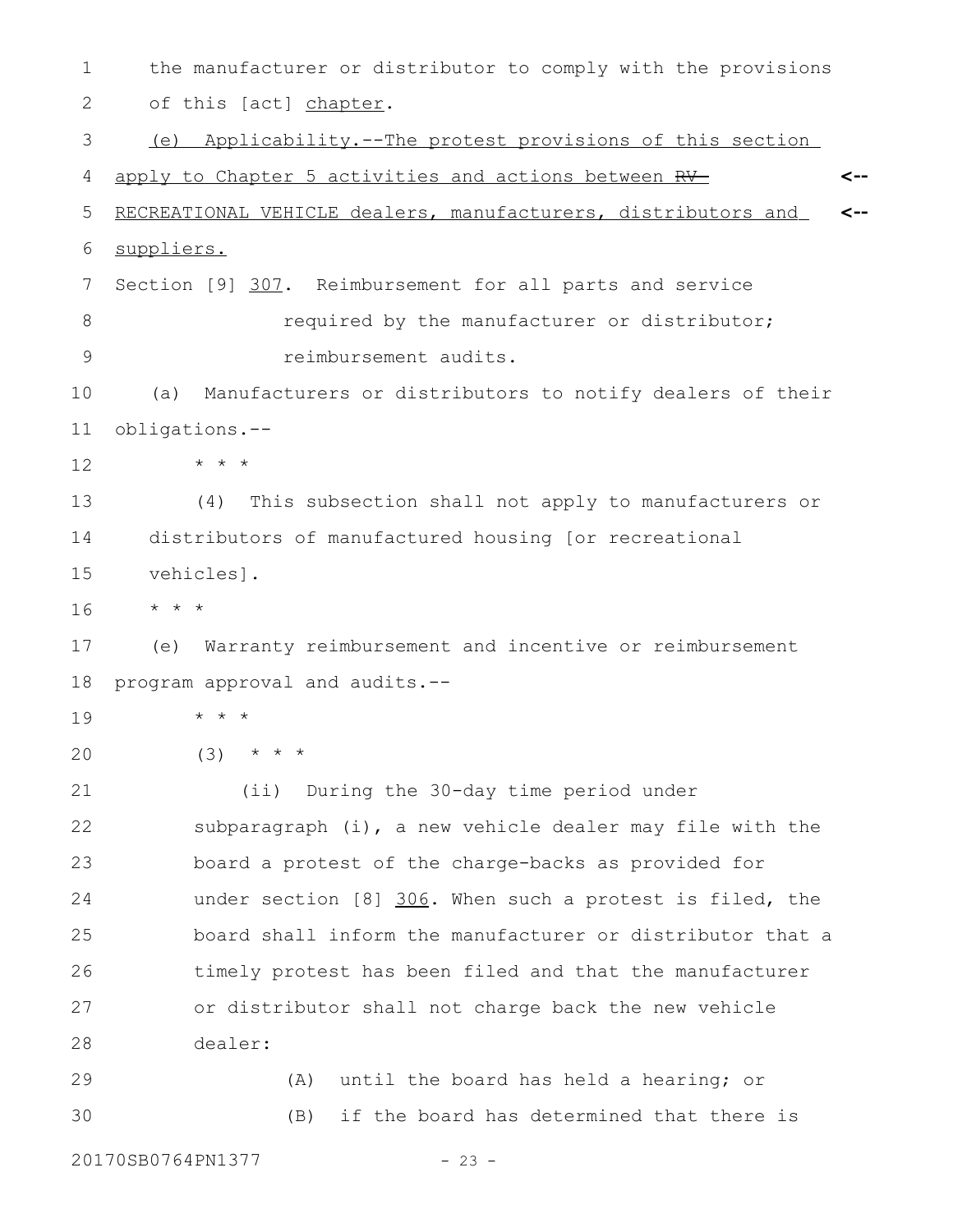good cause for not permitting the charge-back of such new vehicle dealer. 1 2

\* \* \* 3

(g) Applicability.--This section shall not apply to 4

 recreational vehicle warrantors or dealers. 5

Section [10] 308. Damage disclosure. 6

(a) Notice to dealer.--Each manufacturer or distributor of new vehicles sold or transferred to a new vehicle dealer shall notify the new vehicle dealer in writing prior to delivery of the vehicle of any material damage to the vehicle which is known to the manufacturer or distributor which was sustained or incurred by the vehicle at any time after the manufacturing process is complete but prior to delivery of the vehicle to the dealer. A dealer may reject the delivery of a nonconforming vehicle under the provisions of 13 Pa.C.S. (relating to commercial code). 7 8 9 10 11 12 13 14 15 16

(b) Notice to purchaser.--When selling a new vehicle, each new vehicle dealer shall notify the purchaser in writing at the time of sale of any material damage sustained or incurred by the vehicle at any time after the manufacturing process is complete which is disclosed by the manufacturer to the new vehicle dealer. 17 18 19 20 21 22

(c) Exemption.--This section shall not apply to manufacturers and dealers of manufactured housing or to manufacturers, distributors or dealers of motorcycles or recreational vehicles. 23 24 25 26

(d) Other statutes and decisions.--Nothing in this section shall be construed to diminish any obligation to provide notice to the purchaser of a new vehicle which obligation is imposed by any other provision of law or by any judicial decision, 27 28 29 30

20170SB0764PN1377 - 24 -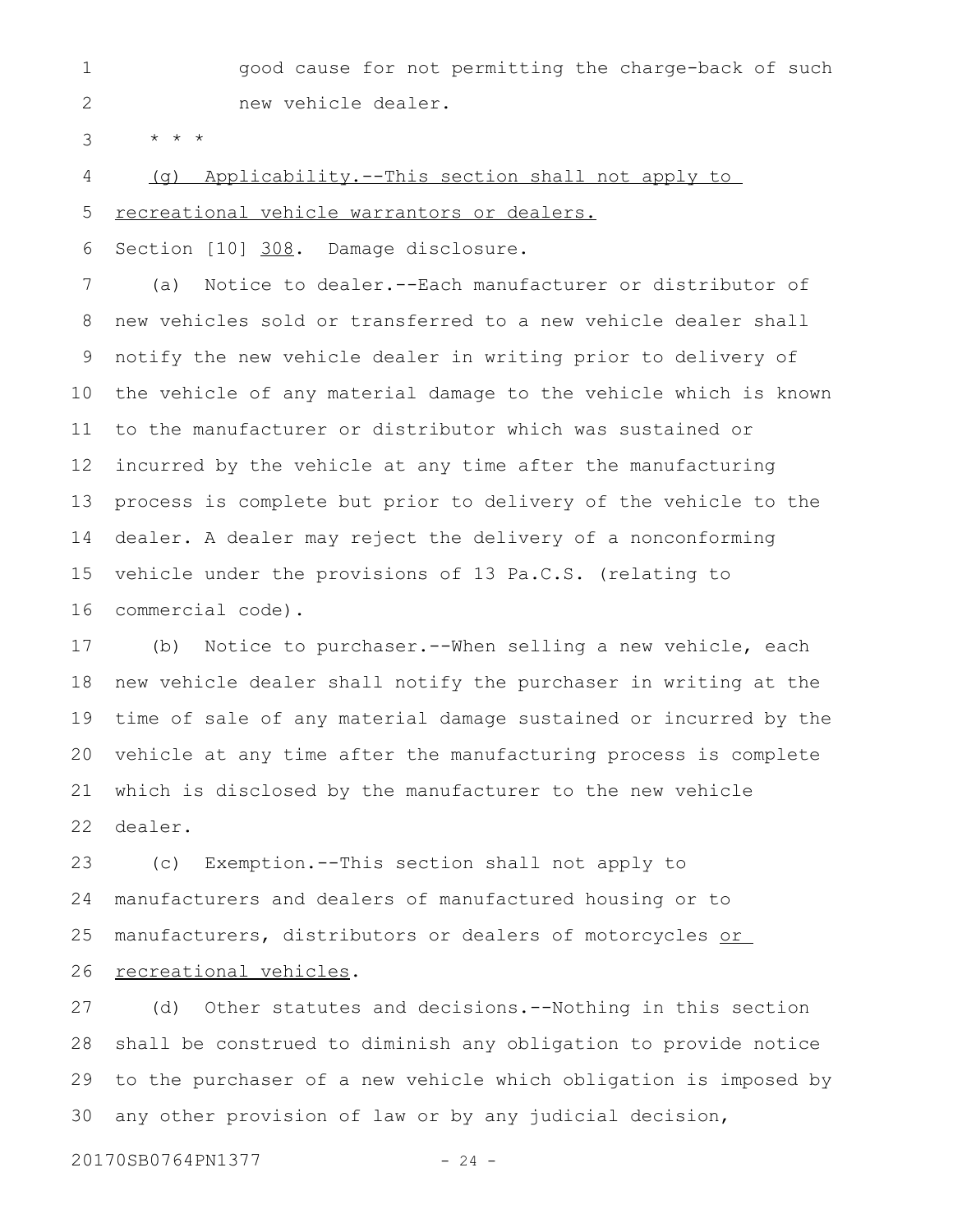including, but not limited to, the act of December 17, 1968 (P.L.1224, No.387), known as the Unfair Trade Practices and Consumer Protection Law. 1 2 3

(a) Mediation of disputes between licensees.--

Section [11] 309. Mediation and arbitration. 4

5

(1) A dealer or distributor may not file a complaint, petition or protest or bring an action in a court of competent jurisdiction against a manufacturer or distributor based on an alleged violation of this [act] chapter or in a protest action under this [act] chapter regarding an establishment, relocation or termination of a franchise agreement unless the dealer or distributor serves a demand for mediation upon the manufacturer or distributor before or contemporaneous with the filing of the complaint, petition or protest or the bringing of an action. A demand for mediation shall be in writing and served upon the manufacturer or distributor by certified mail at an address designated for that manufacturer or distributor within records of the dealer or distributor. The demand for mediation shall contain a brief statement of the dispute and the relief sought by the dealer or distributor filing the demand. 6 7 8 9 10 11 12 13 14 15 16 17 18 19 20 21

(2) Within 20 days after the date a demand for mediation is served, the parties shall mutually select an independent mediator and meet with that mediator for the purpose of attempting to resolve the dispute. The meeting place shall be in this Commonwealth in a location selected by the mediator. The mediator may extend the date of the meeting for [good] just cause shown by either party or upon stipulation of both parties. 22 23 24 25 26 27 28 29

(3) The service of a demand for mediation under 20170SB0764PN1377 - 25 -30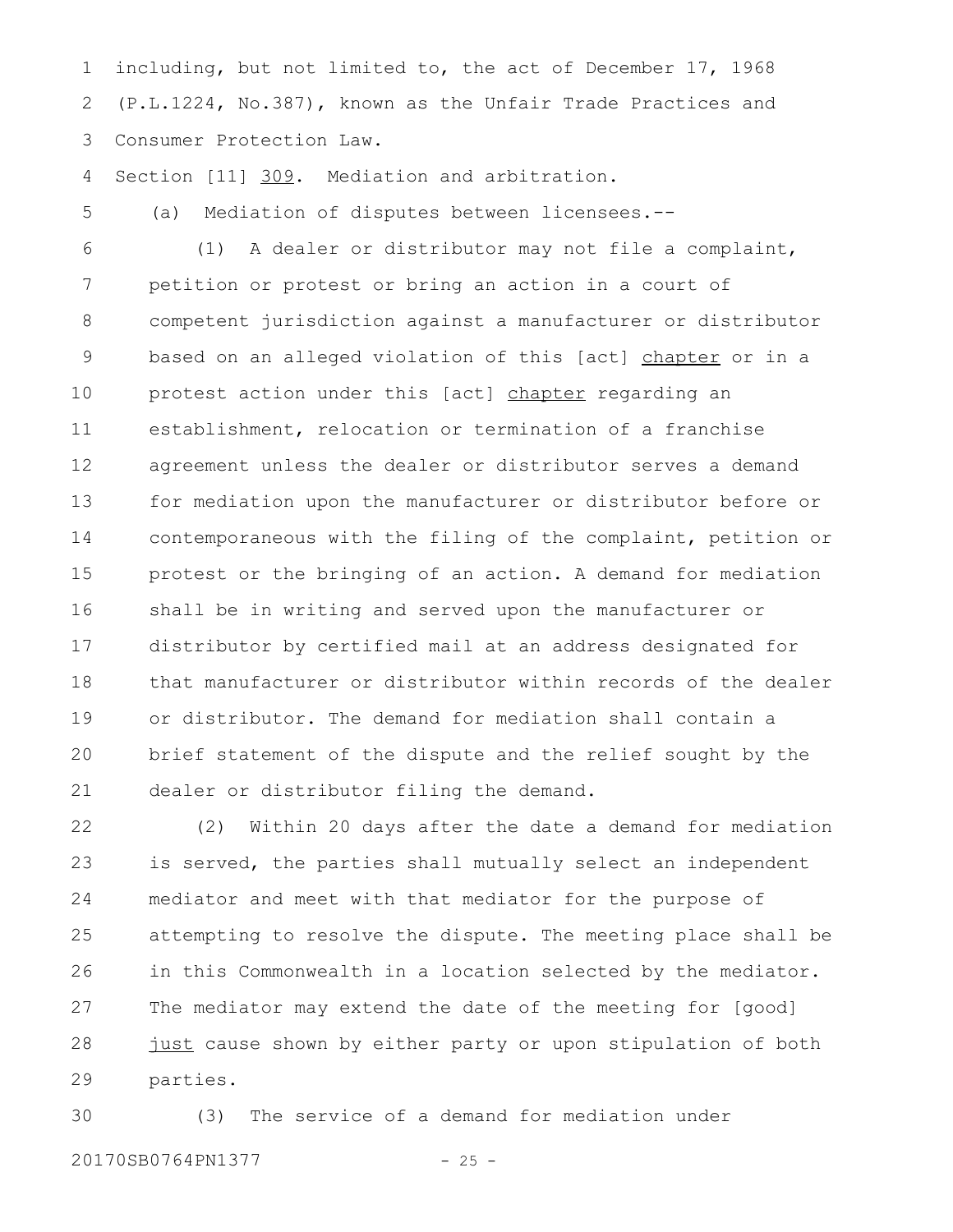paragraph (1) shall stay the time for the filing of any complaint, petition, protest or action under this [act] chapter until representatives of both parties have met with a mutually selected mediator for the purpose of attempting to resolve the dispute. If a complaint, petition, protest or action is filed before the meeting, the board or court shall enter an order suspending the proceeding or action until the meeting has occurred and may, upon written stipulation of all parties to the proceeding or action that they wish to continue to mediate under this subsection, enter an order suspending the proceeding or action for as long a period as the board or court considers appropriate. A suspension order issued under this paragraph may be revoked upon motion of any party or upon motion of the board or the court. 1 2 3 4 5 6 7 8 9 10 11 12 13 14

(4) The board shall encourage dealers, manufacturers and distributors to establish, maintain and administer a panel of mediators who have the character, ability and training to serve as mediators and who have knowledge of the vehicle industry. 15 16 17 18 19

(5) Mandatory mediation under this section shall not be required of any of the following: 20 21

(i) A dealer seeking to dual two or more franchises or a dealer seeking a relocation involving a request to dual two or more franchises unless another dealer of the same line-make has a right to protest the proposed relocation under section [27] 326. 22 23 24 25 26

(ii) Manufacturers, distributors or dealers of motorcycles. 27 28

(b) Arbitration of disputes between licensees.--After a dispute arises, the licensees may voluntarily agree to submit a 29 30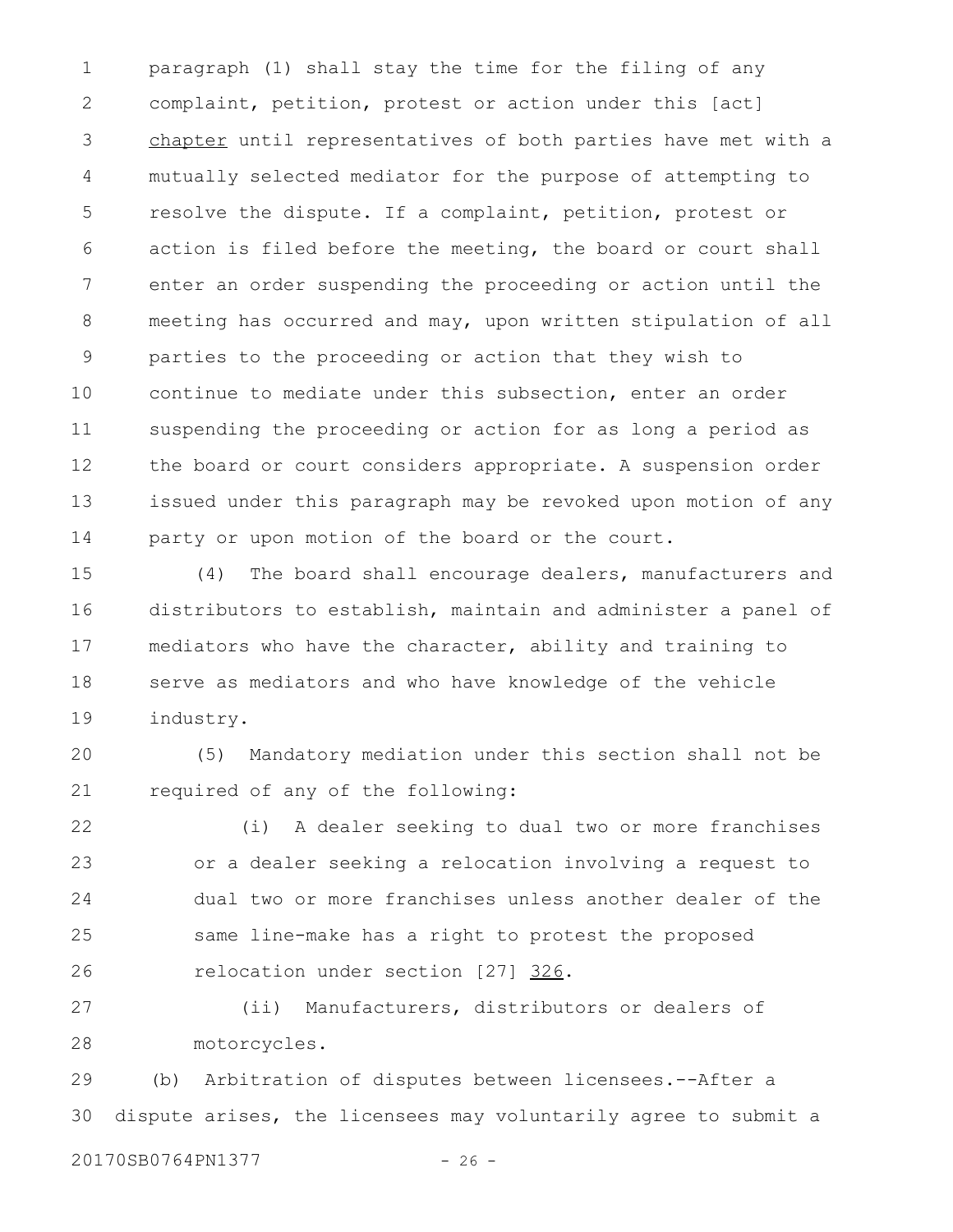dispute arising under this [act] chapter pertaining to a complaint, petition, protest or action to binding or nonbinding arbitration. Any arbitration proceeding shall be voluntary, initiated by serving a written demand for arbitration on the other party, and shall be conducted under the provisions of 42 Pa.C.S. Ch. 73 Subch. A (relating to statutory arbitration) and administered by representatives of dealers, manufacturers or distributors. 1 2 3 4 5 6 7 8

(c) Immunity and presumption of good faith by mediators and arbitrators.--A mediator or arbitrator is immune from civil liability for any good faith act or omission within the scope of the mediator's or arbitrator's performance of his powers and duties under this section. Every act or omission of a mediator or arbitrator is presumed to be a good faith act or omission. This presumption may be overcome only by clear and convincing evidence. 9 10 11 12 13 14 15 16

Section [12] 310. Unlawful acts by manufacturers or distributors. 17 18

(a) Unlawful coercive acts.--It shall be a violation for any manufacturer, factory branch, distributor, field representative, officer, agent or any representative whatsoever of such manufacturer, factory branch or distributor licensed under this [act] chapter to require, attempt to require, coerce or attempt to coerce any new vehicle dealer in this Commonwealth to: 19 20 21 22 23 24

(1) Order or accept delivery of any new vehicle, part or accessory thereof, equipment or any other commodity not required by law which shall not have been voluntarily ordered by the new vehicle dealer, except that this paragraph is not intended to modify or supersede any terms or provisions of the franchise requiring new vehicle dealers to market a 25 26 27 28 29 30

20170SB0764PN1377 - 27 -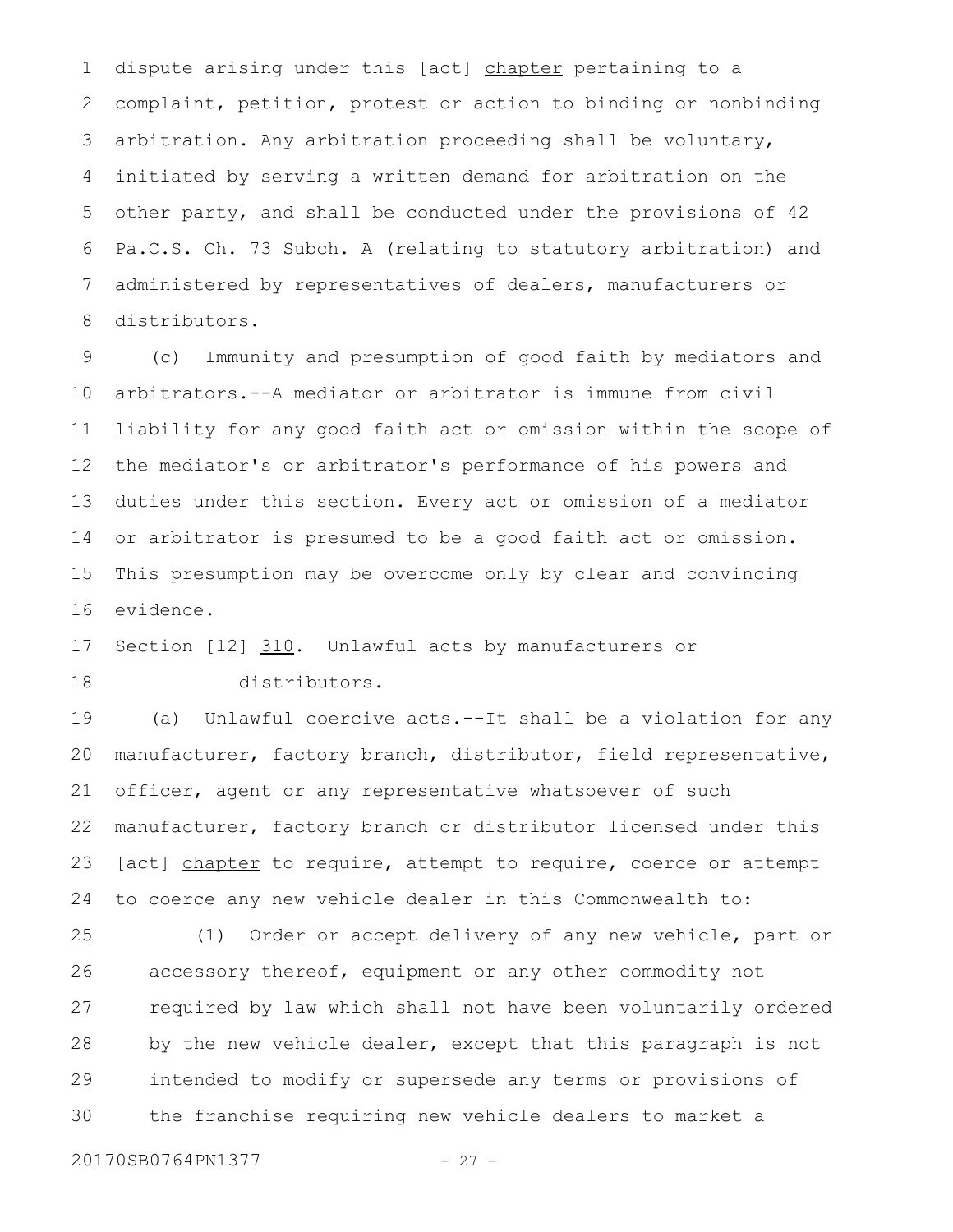representative line of those vehicles which the manufacturer or distributor is publicly advertising. 1 2

(2) Order or accept delivery of any new vehicle with special features, accessories or equipment not included in the list price of such vehicles as publicly advertised by the manufacturer or distributor. 3 4 5 6

(3) Participate monetarily in an advertising campaign or contest or to purchase unnecessary or unreasonable quantities of any promotional materials, training materials, showroom or other display decorations or materials at the expense of the new vehicle dealer. 7 8 9 10 11

(4) Enter into any agreement with the manufacturer or to do any other act prejudicial to the new vehicle dealer by threatening to terminate or not renew a franchise or any contractual agreement existing between the dealer and the manufacturer or distributor, except that this paragraph is not intended to preclude the manufacturer or distributor from insisting on compliance with the reasonable terms or provisions of the franchise or other contractual agreement and notice in good faith to any new vehicle dealer of the new vehicle dealer's violation of such terms or provisions shall not constitute a violation of [the act] this chapter. 12 13 14 15 16 17 18 19 20 21 22

(5) Change the capital structure of the new vehicle dealer or the means by or through which the new vehicle dealer finances the operation of the dealership, provided that the new vehicle dealer at all times meets any reasonable capital standards determined by the manufacturer or distributor in accordance with uniformly applied criteria, and also provided that no change in the capital structure shall cause a change in the principal management or have the 23 24 25 26 27 28 29 30

20170SB0764PN1377 - 28 -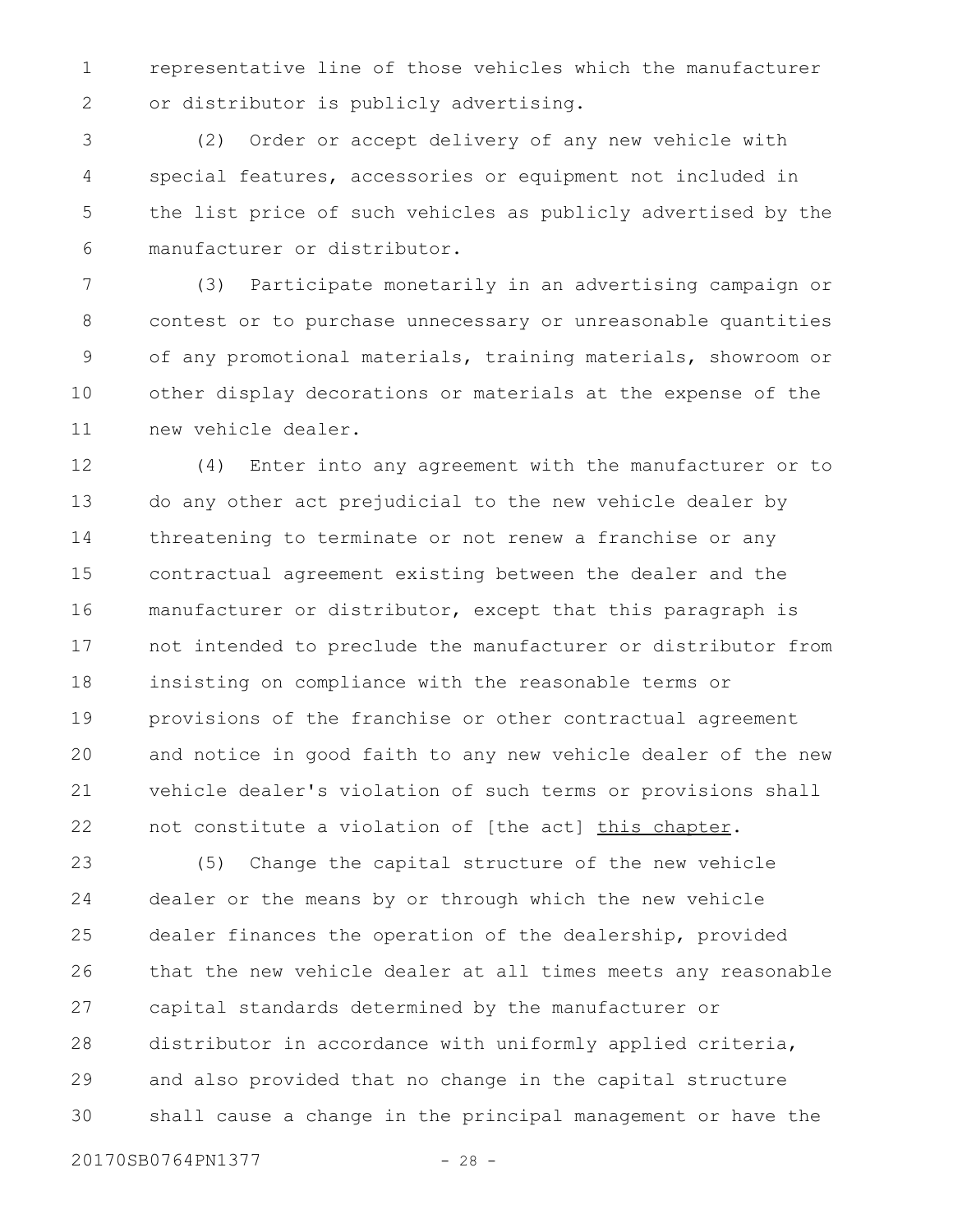effect of a sale of the franchise without the consent of the manufacturer or distributor. The consent shall be granted or denied within 60 days of receipt of a written request from the new vehicle dealer. 1 2 3 4

(6) (i) Refrain from participation in the management of, investment in or the acquisition of any other line of new vehicle or related products. This paragraph does not apply unless the new vehicle dealer maintains a reasonable line of credit for each make or line of new vehicle, the new vehicle dealer remains in compliance with the reasonable terms of the franchise agreement and any reasonable facilities requirements of the manufacturer or distributor, and no change is made in the principal management of the new vehicle dealer. The reasonable facilities requirements shall not include any requirement that a new vehicle dealer establish or maintain exclusive facilities, personnel or display space when such requirements or any of them would be unreasonable in light of economic conditions and would not otherwise be justified by reasonable business considerations. 5 6 7 8 9 10 11 12 13 14 15 16 17 18 19 20 21

(ii) (A) Nothing in this paragraph shall permit the dualing or relocation and addition of a line-make to the dealership facilities without the new vehicle dealer providing written certification to the manufacturer or distributor that the new vehicle dealer, with the addition of a line-make by the new vehicle dealer, will maintain a reasonable line of credit for each make or line of new vehicle and the new vehicle dealer will remain in compliance with the 22 23 24 25 26 27 28 29 30

20170SB0764PN1377 - 29 -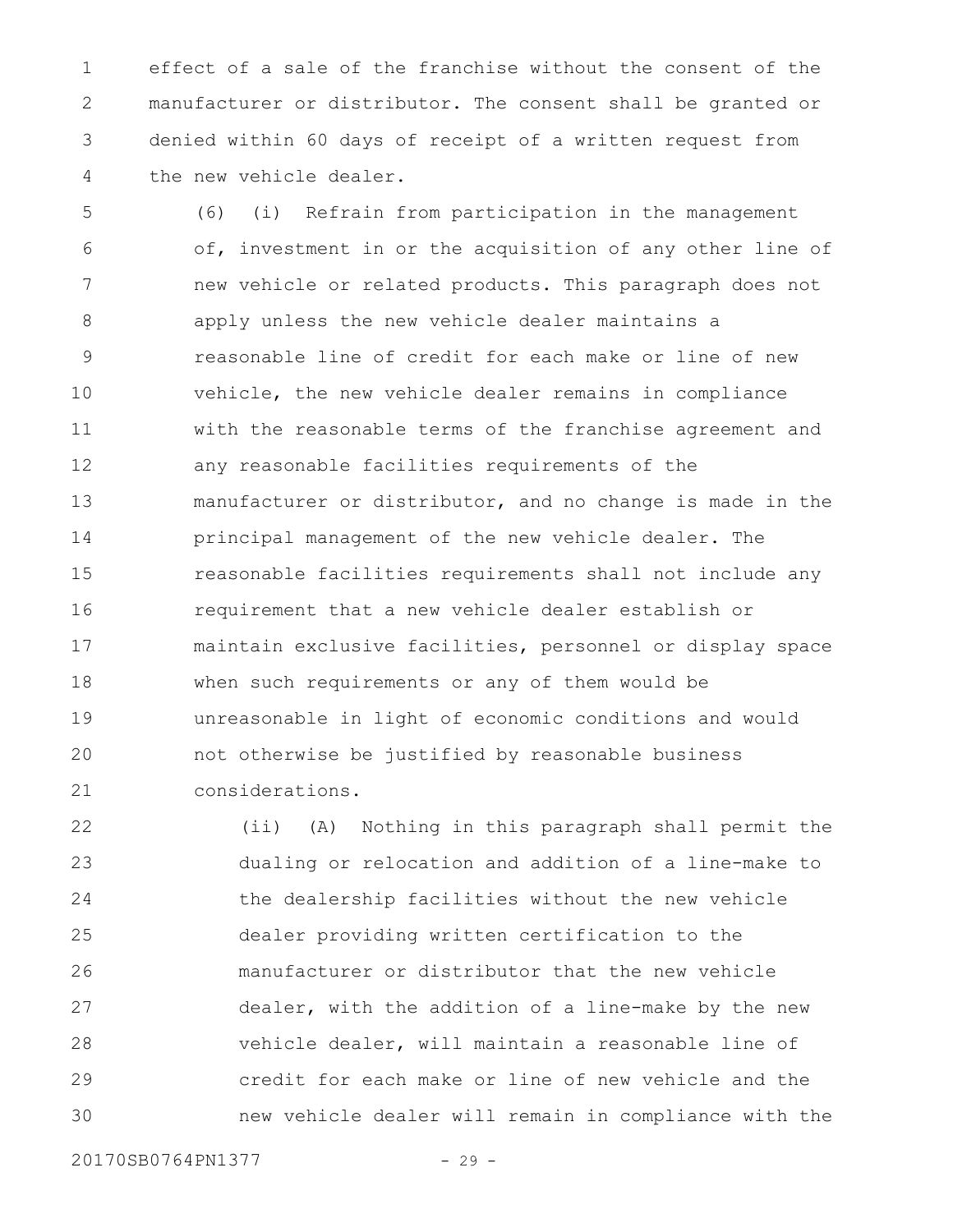reasonable terms of the franchise agreement and any reasonable facilities requirements of the manufacturer or distributor, excluding any exclusive facility or nondualing requirements. (B) The dealer shall provide the following information: (I) the address of the proposed new location, if applicable; (II) a brief description of the proposed facility; and (III) the owner of the proposed new location. (C) Any objection by the manufacturer or distributor with regard to the dualing or relocation and dualing of two or more franchises shall be delivered to the dealer within 45 days of receipt of the written certification from the new vehicle dealer. Failure on the part of the manufacturer or distributor to timely respond to a dualing or relocation and dualing certification shall be deemed to be an approval of the new vehicle dealer's certification notice of dualing or relocation and dualing of two or more franchises. The manufacturer or distributor shall execute and deliver a franchise reflecting the relocated address of the dealership facilities to the new vehicle dealer within 30 days of the date of the deemed approval. (iii) A dealer may file a complaint, petition or protest, or bring an action in a court of competent jurisdiction against a manufacturer or distributor, based 1 2 3 4 5 6 7 8 9 10 11 12 13 14 15 16 17 18 19 20 21 22 23 24 25 26 27 28 29 30

20170SB0764PN1377 - 30 -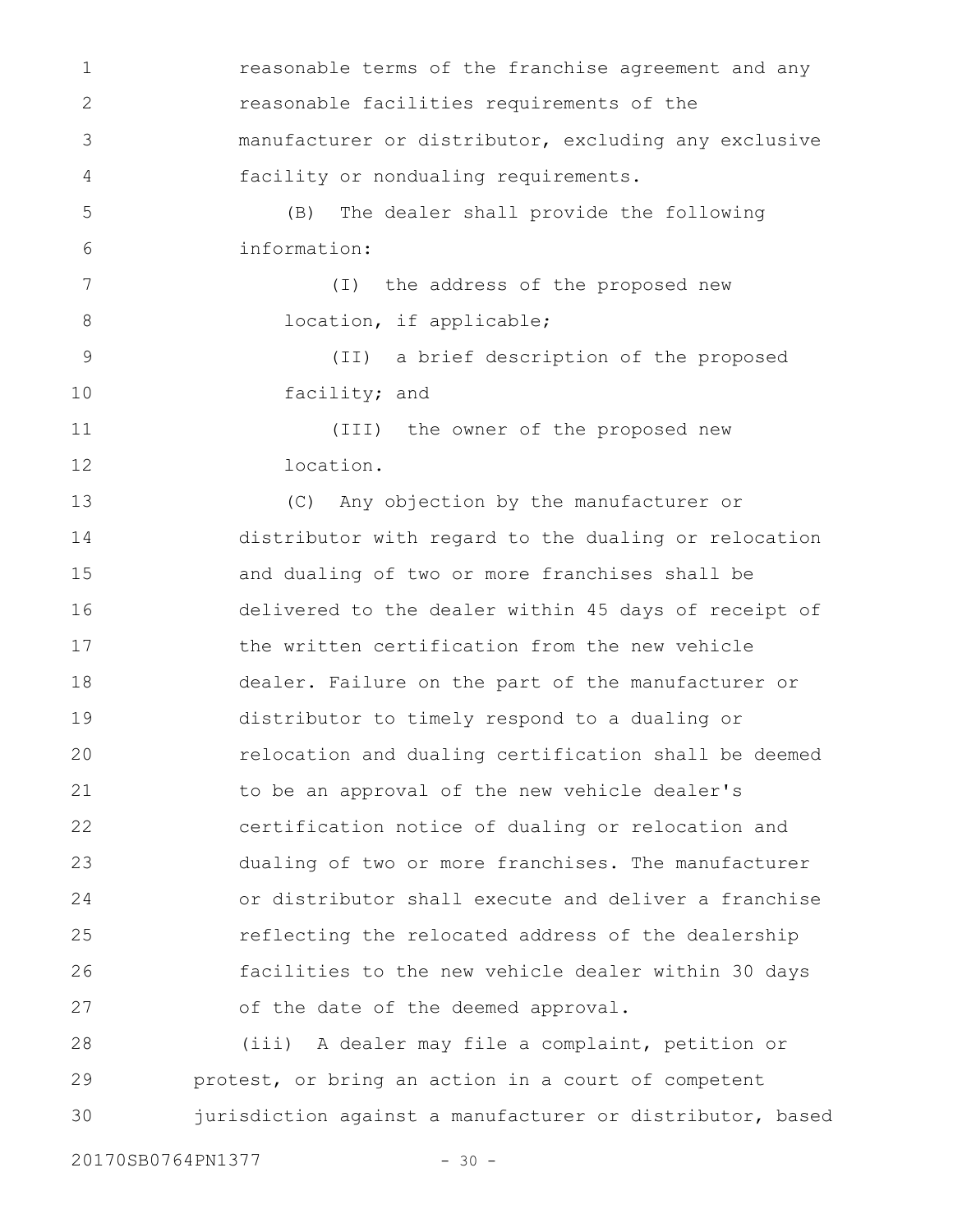on a denial of a request by a dealer to dual or relocate and dual two or more franchises without first going through mediation required under section [11] 309. If a dualing or relocation and dualing denial protest is filed with the board, a hearing shall be held within 45 days of the protest's filing and a final determination issued by the board within 90 days of the protest filing. The burden of proof shall be on the manufacturer or distributor to show that the dualing or relocation and dualing is unreasonable. No automobile, motorcycle or truck manufacturer or distributor may limit or restrict the addition of a line-make to the dealership facilities if the new vehicle dealer maintains a reasonable line of credit for each make or line of new vehicle and the new vehicle dealer remains in compliance with the reasonable terms of the franchise agreement and any reasonable facilities requirements of an automobile, motorcycle or truck manufacturer or distributor. This paragraph shall also apply if the dealer seeks to dual two or more linemakes and no relocation will occur. This paragraph shall not impair the rights of another dealer of the same linemake to protest a proposed relocation under section [27] 326. 1 2 3 4 5 6 7 8 9 10 11 12 13 14 15 16 17 18 19 20 21 22 23

(7) Prospectively assent to a release, assignment, novation, waiver or estoppel which would relieve any person from liability to be imposed by this [act] chapter or to require any controversy between a new vehicle dealer and a manufacturer, distributor or representative to be referred to any person other than the duly constituted courts of the Commonwealth or the United States of America, if such 24 25 26 27 28 29 30

20170SB0764PN1377 - 31 -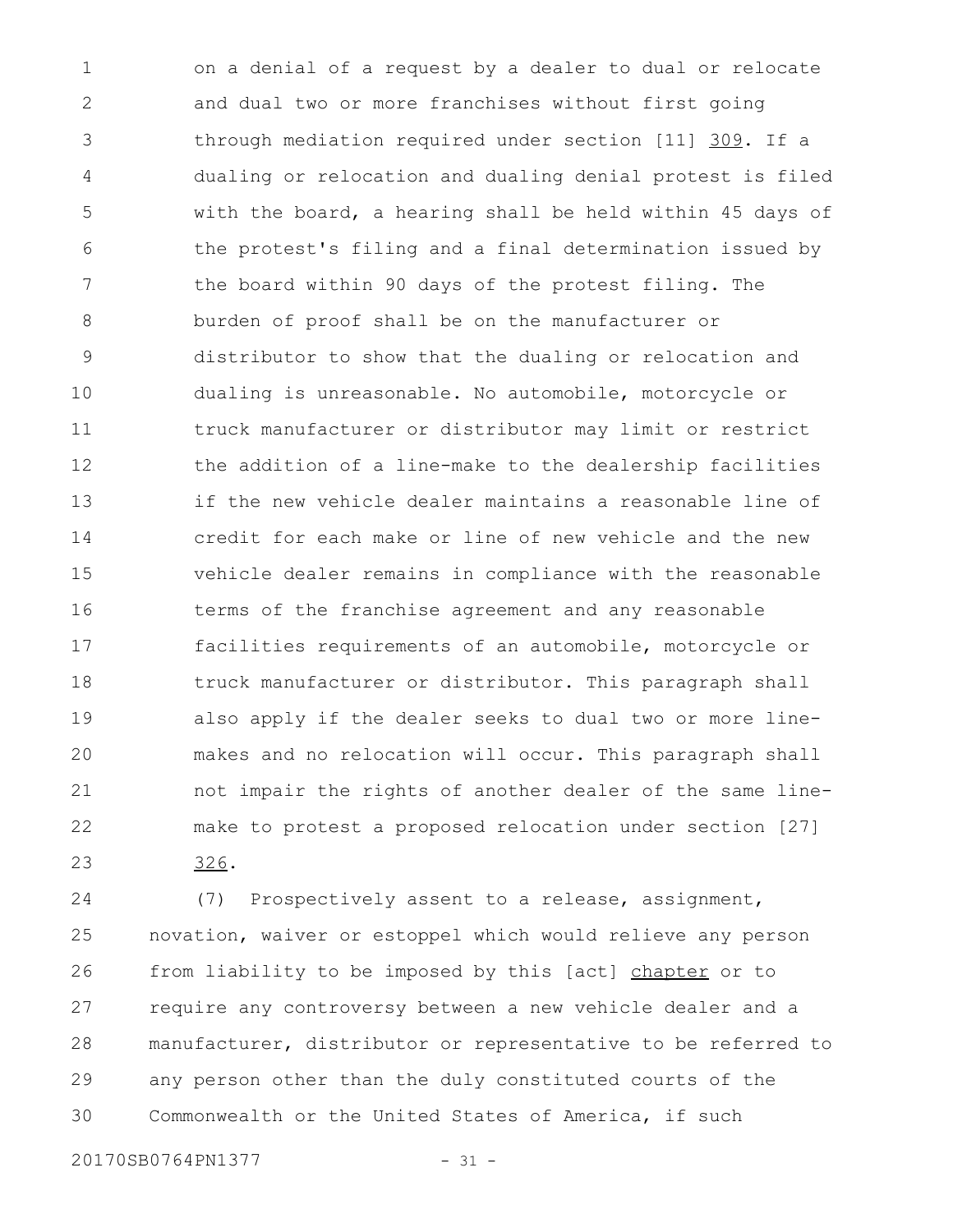referral would be binding upon the new vehicle dealer. A dealer and the manufacturer, distributor or representative, by themselves or through their respective counsel, are permitted to agree to execute a written agreement or to arbitrate in a binding or nonbinding manner after a controversy arises. 1 2 3 4 5 6

(8) Expand, construct or significantly modify facilities without assurances that the manufacturer or distributor will provide a reasonable supply of new vehicles within a reasonable time so as to justify such an expansion in light of the market and economic conditions. 7 8 9 10 11

(8.1) Unreasonably expand, construct or significantly modify facilities in light of the market and economic conditions or require a separate facility for the sale or service of a line-make of a new vehicle if the market and economic conditions do not clearly justify the separate facility. 12 13 14 15 16 17

(8.2) (i) Purchase a good or service from a vendor selected, identified or designated by a manufacturer, factory branch, distributor, distributor branch or an affiliate of a manufacturer, factory branch, distributor, distributor branch by agreement, program, incentive provision or other method if expanding, constructing or significantly modifying a facility without allowing the dealer the option to obtain a good or service of substantially similar quality from a vendor chosen by the dealer and approved by the manufacturer, which approval may not be unreasonably withheld. 18 19 20 21 22 23 24 25 26 27 28

(ii) Nothing under this paragraph shall be construed to: 29 30

20170SB0764PN1377 - 32 -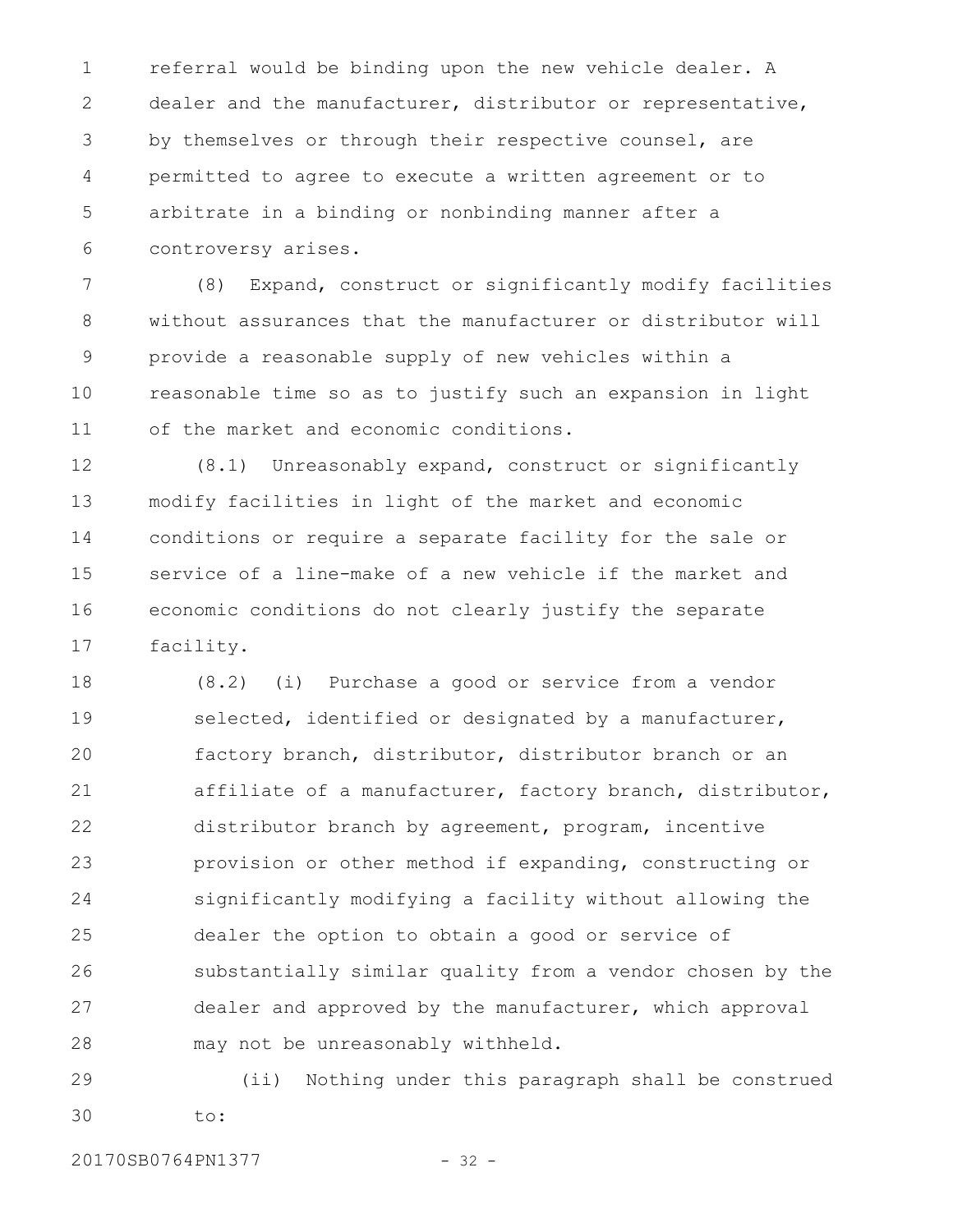(A) Allow a dealer or vendor to eliminate or impair a manufacturer's intellectual property rights, including a manufacturer's intellectual property rights in a trademark. 1 2 3 4

(B) Permit a dealer to erect or maintain signs that do not conform to the intellectual property usage guidelines of the manufacturer. 5 6 7

(9) Agree as a condition to granting or renewing a franchise to waive, limit or disclaim a right that the dealer may have to protest the establishment or relocation of another vehicle dealer in the relevant market area as provided in section [27] 326, unless such agreement is voluntary. 8 9 10 11 12 13

(10) (i) Sell, offer to sell or sell exclusively an extended service contract, extended maintenance plan or similar product, such as gap products, offered, endorsed or sponsored by the manufacturer or distributor by the following means: 14 15 16 17 18

(A) By an act or statement that the manufacturer or distributor will in any manner impact the dealer, whether it is express or implied or made directly or indirectly. 19 20 21 22

(B) By a contract, or an express or implied offer of contract, made to the dealer on the condition that the dealer shall sell, offer to sell or sell exclusively an extended service contract, extended maintenance plan or similar product offered, endorsed or sponsored by the manufacturer or distributor. 23 24 25 26 27 28 29

(C) By measuring the dealer's performance under 20170SB0764PN1377 - 33 -30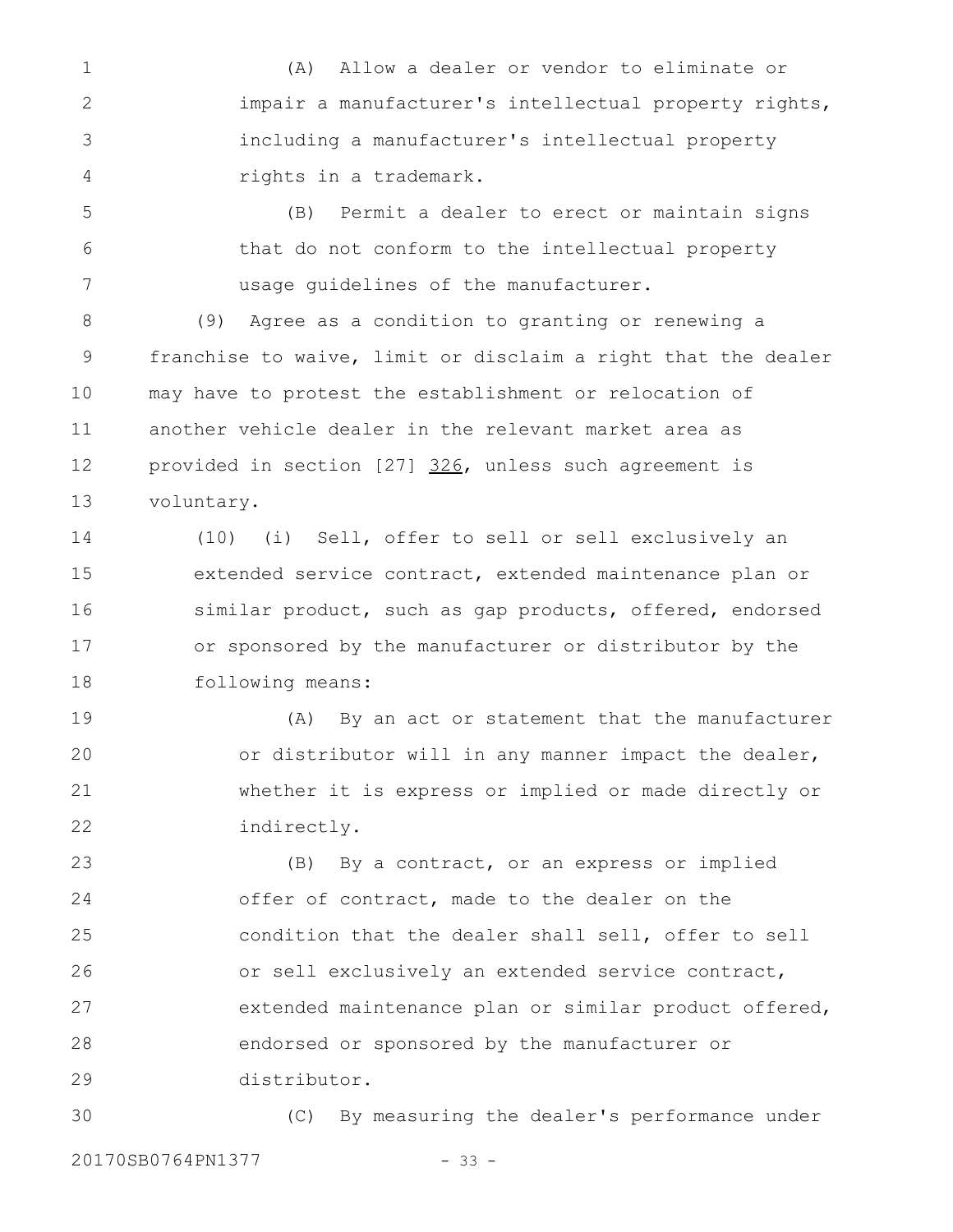the franchise based on the sale of extended service contracts, extended maintenance plans or similar products offered, endorsed or sponsored by the manufacturer or distributor. 1 2 3 4

(D) By requiring the dealer to actively promote the sale of extended service contracts, extended maintenance plans or similar products offered, endorsed or sponsored by the manufacturer or distributor. 5 6 7 8 9

(ii) Nothing in this paragraph shall prohibit a manufacturer or distributor from providing incentive programs to a new vehicle dealer who makes the voluntary decision to offer to sell, sell or sell exclusively an extended service contract, extended maintenance plan or similar product offered, endorsed or sponsored by the manufacturer or distributor. 10 11 12 13 14 15 16

(b) Violations.--It shall be a violation of this [act] chapter for any manufacturer, factory branch, distributor, field representative, officer, agent or any representative whatsoever of such manufacturer, factory branch or distributor licensed under this [act] chapter to: 17 18 19 20 21

(1) Delay, refuse or fail to deliver new vehicles or new vehicle parts or accessories in a reasonable time and in reasonable quantity relative to the new vehicle dealer's facilities and sales potential after acceptance of an order from a new vehicle dealer having a franchise for the retail sale of any new vehicle sold or distributed of an order from a new vehicle dealer having a franchise for the retail sale of any new vehicle sold or distributed by the manufacturer or distributor as are covered by such franchise, if such 22 23 24 25 26 27 28 29 30

20170SB0764PN1377 - 34 -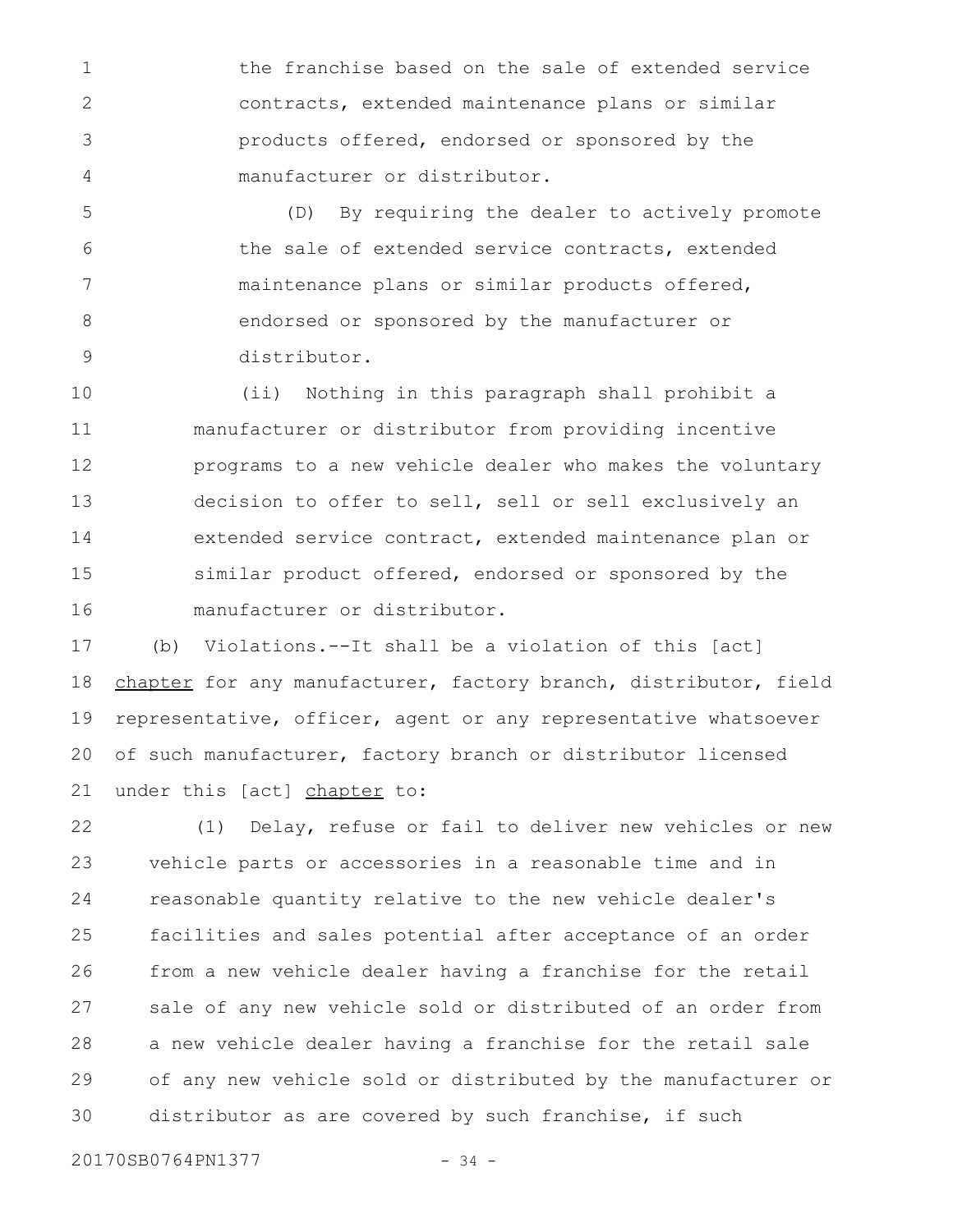vehicle, parts or accessories are publicly advertised as being available for immediate delivery. There is no violation if the failure is caused by acts or causes beyond the control of the manufacturer or distributor. 1 2 3 4

(2) Unfairly discriminate among its new vehicle dealers with respect to warranty, recall, service contract or any other service required by the manufacturer or distributor with regard to labor or parts reimbursement. 5 6 7 8

(3) Unreasonably withhold consent to the sale, transfer or exchange of the franchise to a qualified buyer capable of being licensed as a new vehicle dealer in this Commonwealth who meets the manufacturer's or distributor's reasonable requirements for appointment as a dealer. 9 10 11 12 13

(4) Unreasonably withhold consent to the relocation of an existing new vehicle dealer. If the relocation involves dualing of two or more franchises, the requirements of subsection (a)(6)(ii) and (iii) shall apply and paragraph (5) shall not apply. 14 15 16 17 18

(5) Fail to respond in writing to a request for consent as specified in paragraphs (3) and (4) within 60 days of receipt of a written request on the forms, if any, generally utilized by the manufacturer or distributor for such purposes and containing the information required. The failure to respond within the time period set forth in this paragraph shall be deemed to be approval of the request, and the manufacturer or distributor shall execute and deliver a franchise to the applicant within 30 days of the expiration of this time period. A manufacturer or distributor shall acknowledge in writing to the applicant the receipt of the forms, and, if the manufacturer or distributor requires 19 20 21 22 23 24 25 26 27 28 29 30

20170SB0764PN1377 - 35 -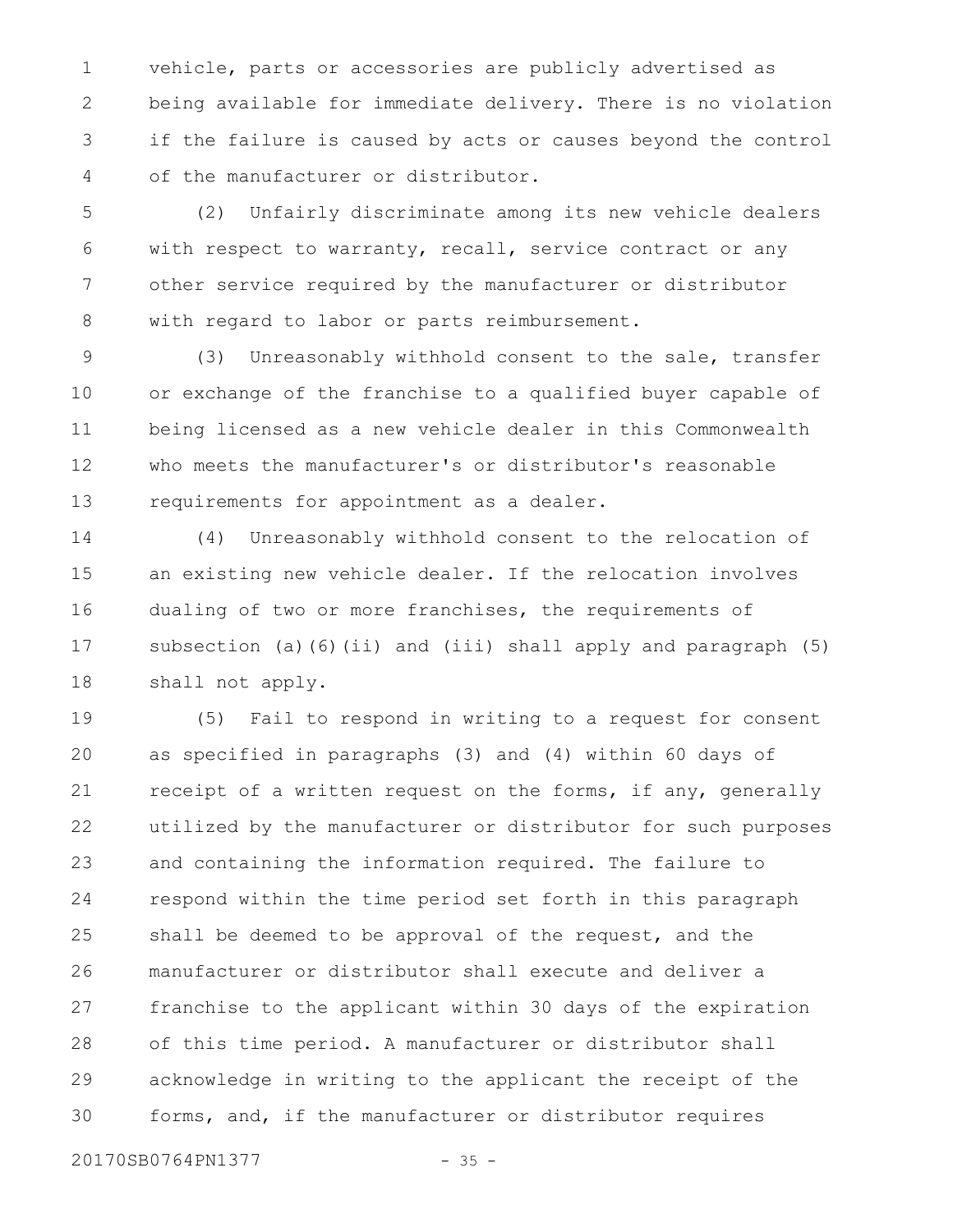additional information to complete its review, the manufacturer or distributor shall notify the applicant within 15 days of the receipt of the forms. If the manufacturer or distributor fails to request additional information from the applicant within 15 days after receipt of the initial forms, the 60-day time period for approval shall be deemed to run from the initial receipt date. Otherwise, the 60-day time period for approval shall run from receipt of the supplemental requested information. In no event shall the total time period for approval exceed 75 days from the date of the receipt of the initial forms. 1 2 3 4 5 6 7 8 9 10 11

(6) Prevent or attempt to prevent by contract or otherwise, any new vehicle dealer from changing the executive management control of the new vehicle dealer unless the manufacturer or distributor, having the burden of proof, can show that such change of executive management will result in executive management or control by a person or persons who are not of good moral character or who do not meet reasonable, preexisting, and, with consideration given to the volume of sales and service of the dealership, uniformly applied minimum business experience standards. Where the manufacturer or distributor rejects a proposed change in executive management control, the manufacturer or distributor shall give written notice of its reasons to the dealer within 60 days of notice to the manufacturer by the dealer of the proposed change; otherwise the change in the executive management of the new vehicle dealer shall be presumptively deemed approved. 12 13 14 15 16 17 18 19 20 21 22 23 24 25 26 27 28

(7) Offer in connection with a sale of a new vehicle or vehicles to the Federal Government, the Commonwealth or any 29 30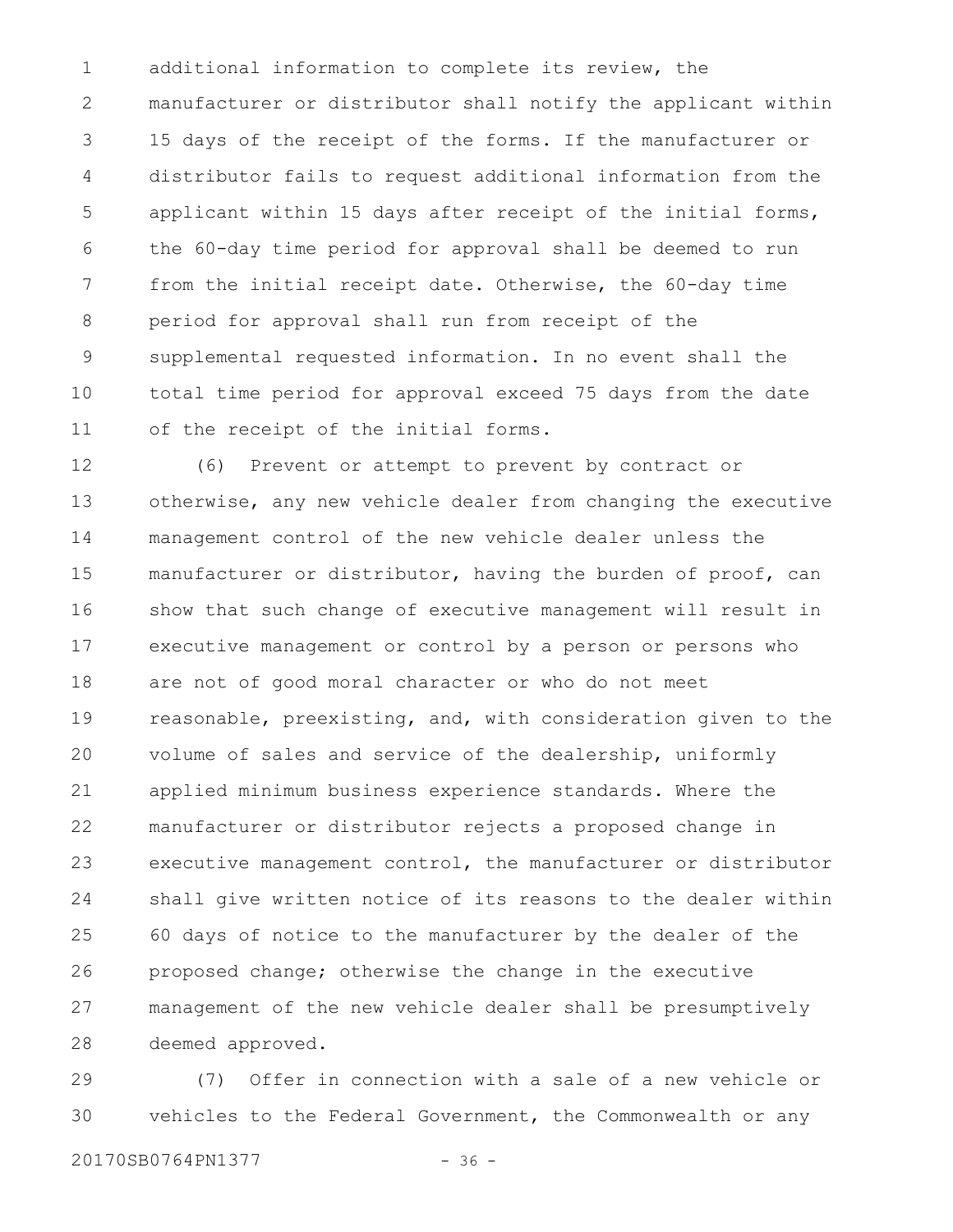political subdivision thereof, any discounts, refunds or any other type of inducement to any new vehicle dealer without making the same offer or offers available to all other of its new vehicle dealers within this Commonwealth. This paragraph shall not be construed to prevent the offering of incentive programs or other discounts if the discounts are equally available to all franchised vehicle dealers in this Commonwealth on a proportionally equal basis. 1 2 3 4 5 6 7 8

(8) Fail to indemnify its franchised dealers, notwithstanding the terms of any franchise agreement, against any judgment for damages or settlement approved in writing by the manufacturer or distributor, including, but not limited to, court costs and reasonable attorney fees of the new vehicle dealer, arising out of complaints, claims or lawsuits, including, but not limited to, strict liability, negligence, misrepresentation, express or implied warranty or rescission of the sale as defined in 13 Pa.C.S. § 2608 (relating to revocation of acceptance in whole or in part) to the extent that the judgment or settlement relates solely to the alleged defective or negligent functions by the manufacturer or distributor beyond the control of the dealer. 9 10 11 12 13 14 15 16 17 18 19 20 21

(9) Sell or exchange with a second or final stage manufacturer, retail consumer or end user except through a licensed new vehicle dealer. This paragraph shall not apply to manufacturer or distributor sales of new vehicles to the Federal Government, charitable organizations and employees of the manufacturer. 22 23 24 25 26 27

(10) [(i)] Modify a franchise during the term of the franchise or upon its renewal if the modification substantially and adversely affects the new vehicle 28 29 30

20170SB0764PN1377 - 37 -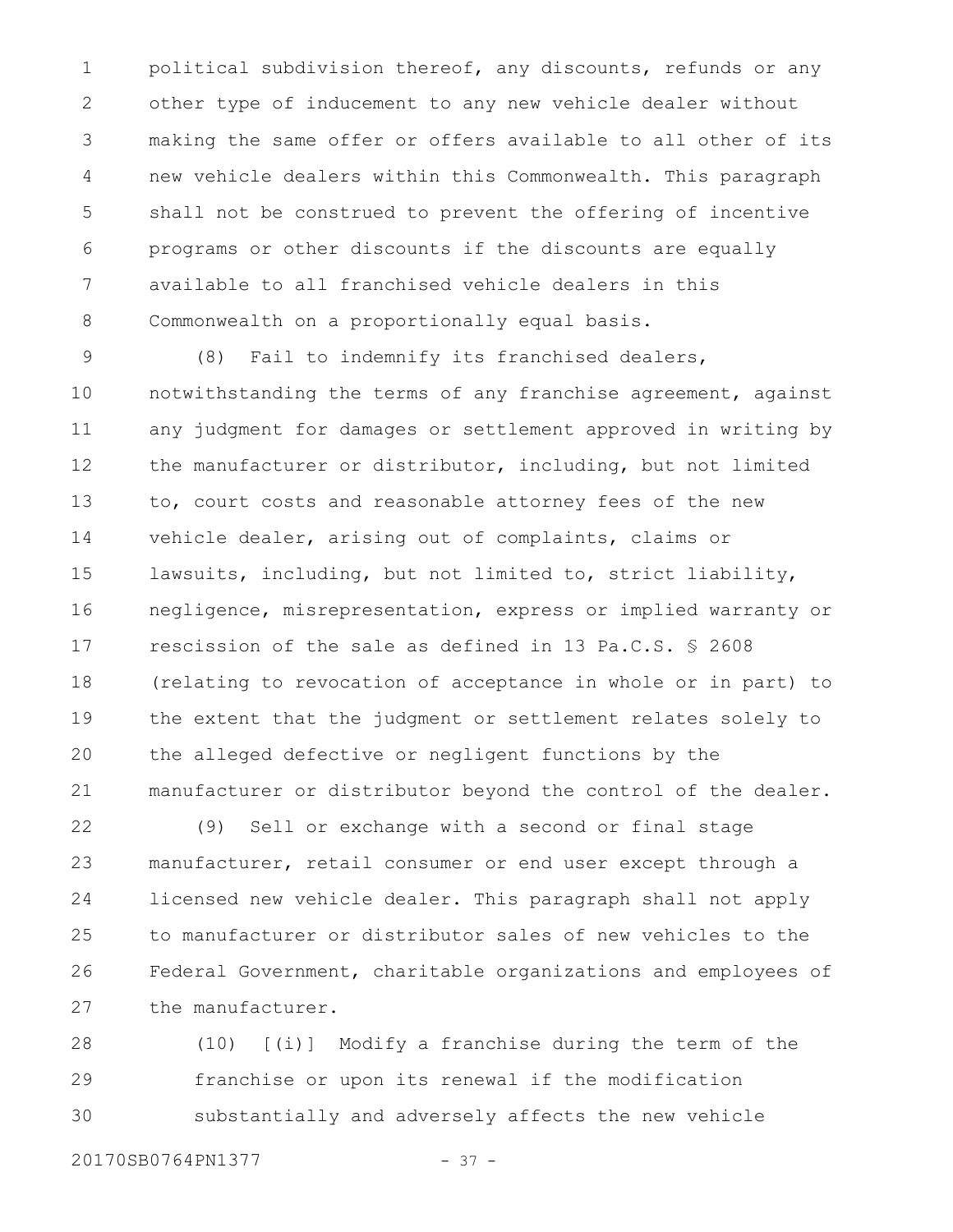dealer's rights, obligations, investment or return on investment without giving 60 days' written notice of the proposed modification to the new vehicle dealer unless the modification is required by law, court order or the board. Within the 60-day notice period, the new vehicle dealer may file with the board and serve notice upon the manufacturer or distributor a protest requesting a determination of whether there is [good] just cause for permitting the proposed modification. The board shall promptly schedule a hearing and decide the matter within 180 days from the date the protest is filed. Multiple protests pertaining to the same proposed modification shall be consolidated for hearing. The proposed modification shall not take effect pending the determination of the matter. In determining whether there is [good] just cause for permitting a proposed modification, the board shall consider any relevant factors, including, but not limited to:  $[(A)]$   $(i)$  The reasons for the proposed modification. [(B)] (ii) Whether the proposed modification is applied to or affects all new vehicle dealers in a nondiscriminatory manner. [(C)] (iii) Whether the proposed modification will have a substantial and adverse effect upon the new vehicle dealer's investment or return on investment. [(D)] (iv) Whether the proposed modification is in the public interest. 1 2 3 4 5 6 7 8 9 10 11 12 13 14 15 16 17 18 19 20 21 22 23 24 25 26 27 28 29

 $[(E)]$   $(V)$  Whether the proposed modification is 20170SB0764PN1377 - 38 -30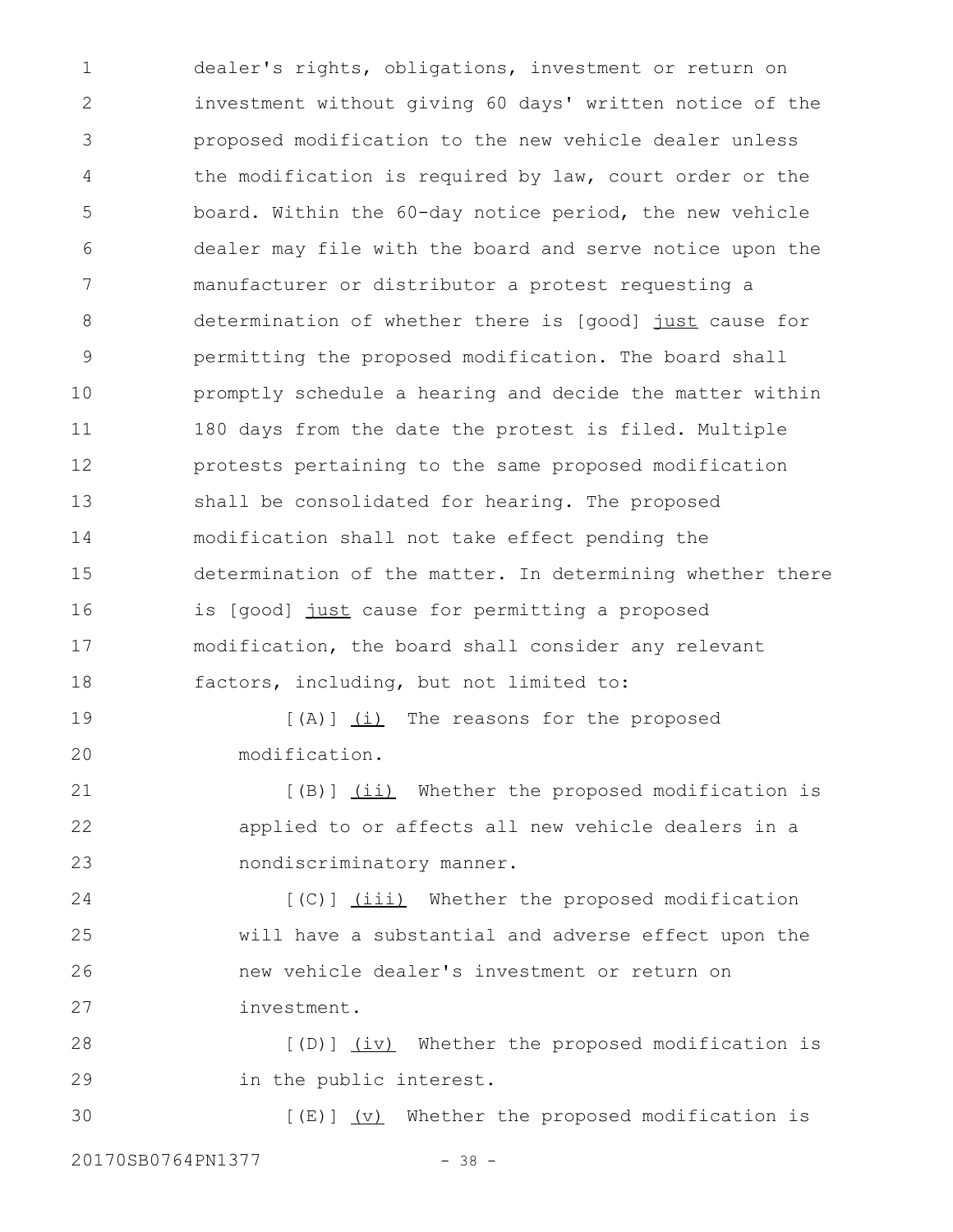necessary to the orderly and profitable distribution of products by the manufacturer or distributor.

[(F)] (vi) Whether the proposed modification is offset by other modifications beneficial to the new vehicle dealer. 3 4 5

[(ii) This paragraph shall not apply to recreational vehicle manufacturers, distributors or dealers.] 6 7

(11) Fail or refuse to offer to its new vehicle dealers all new model vehicles manufactured for that line-make franchise or require any of its new vehicle dealers to pay an unreasonable fee, unreasonably remodel or renovate the new vehicle dealer's existing facilities, unreasonably purchase or construct a new facility, unreasonably purchase parts, supplies, tools, equipment, operational services, other merchandise or unreasonably participate in training programs in order to receive any new model vehicles, parts or accessories. It shall not be a violation of this paragraph if the manufacturer or distributor fails to supply new vehicle dealers with model vehicles, parts or accessories due to circumstances beyond the control of the manufacturer or distributor, including, but not limited to, strike or labor difficulty, shortage of materials, freight embargo or temporary lack of capacity. 8 9 10 11 12 13 14 15 16 17 18 19 20 21 22 23

(12) Operate a system for the allocation of new vehicles which is not reasonable or fair to a new vehicle dealer. Upon the written request of any of its new vehicle dealers, a manufacturer or distributor shall disclose to the new vehicle dealer the method on which new vehicles are allocated among the new vehicle dealers of the same line-make. The manufacturer distributor has the burden of establishing the 24 25 26 27 28 29 30

20170SB0764PN1377 - 39 -

1

2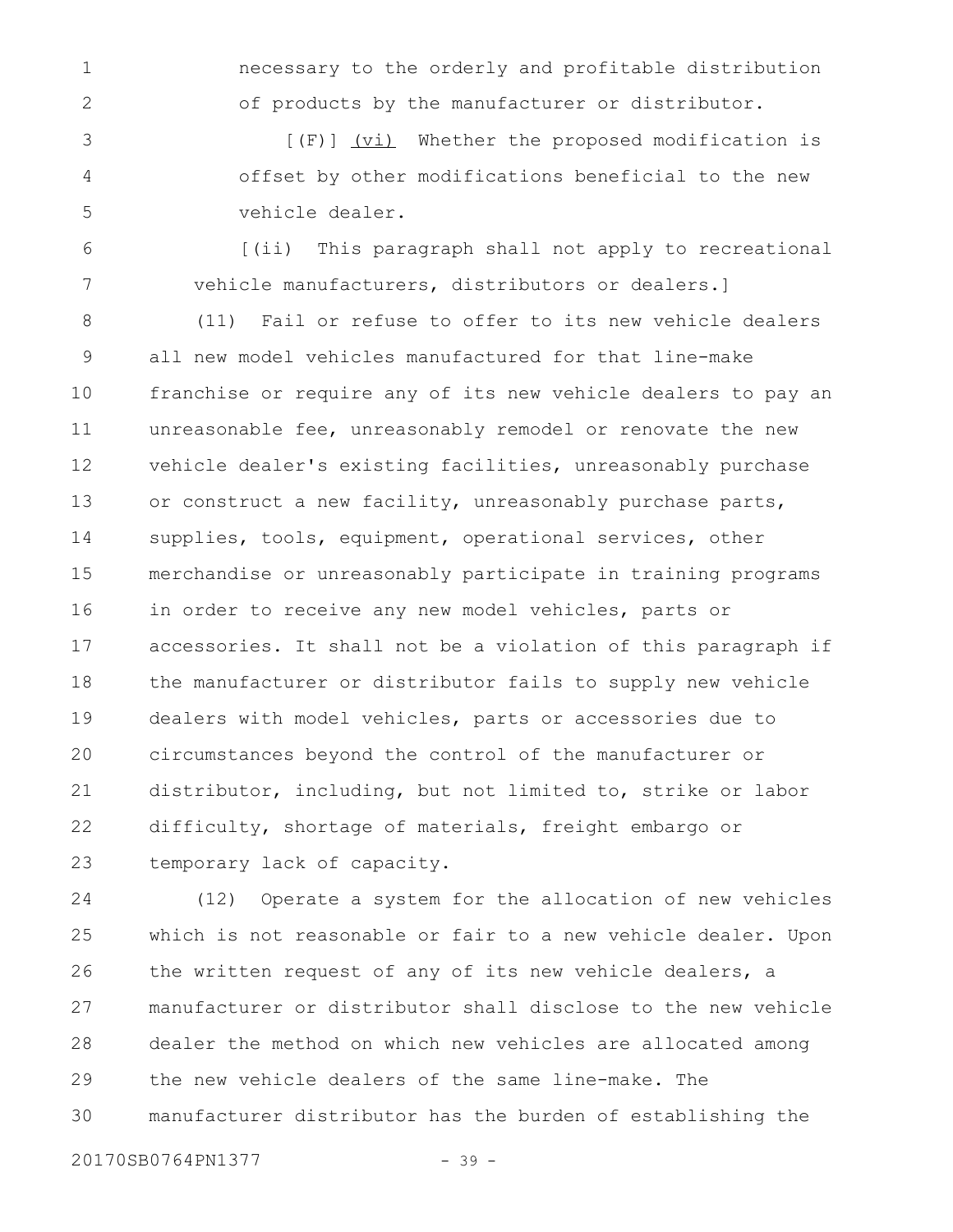fairness of its allocation. 1

(13) Own, operate or control, either directly or indirectly, any vehicle warranty facility. Nothing in this subsection shall prohibit any manufacturer or distributor from owning, operating or controlling any warranty facility for warranty repairs on vehicles owned or operated by the manufacturer or distributor. 2 3 4 5 6 7

(14) Compel a dealer through a finance subsidiary of the manufacturer or distributor to agree to unreasonable operating requirements or to directly or indirectly terminate a new vehicle dealer through the actions of a finance subsidiary of the manufacturer or distributor. This paragraph shall not limit the right of a financing entity to engage in business practices in accordance with the trade of retail or wholesale vehicle financing. 8 9 10 11 12 13 14 15

(15) Use any subsidiary corporation, affiliated corporation or any other controlled corporation, partnership, association, entity or person to accomplish what would otherwise be illegal conduct under this [act] chapter on the part of the manufacturer or distributor. 16 17 18 19 20

(16) Release to any third party any customer information which has been provided by the new vehicle dealer to the manufacturer or distributor if the customer objects in writing to releasing the information, unless the information is necessary for the manufacturer or distributor to meet its obligations to customers or new vehicle dealers under requirements imposed by Federal or State law. 21 22 23 24 25 26 27

(17) Require or coerce or attempt to require or coerce a new vehicle dealer to pay attorney fees of the manufacturer or distributor related to hearings and appeals brought under 28 29 30

20170SB0764PN1377 - 40 -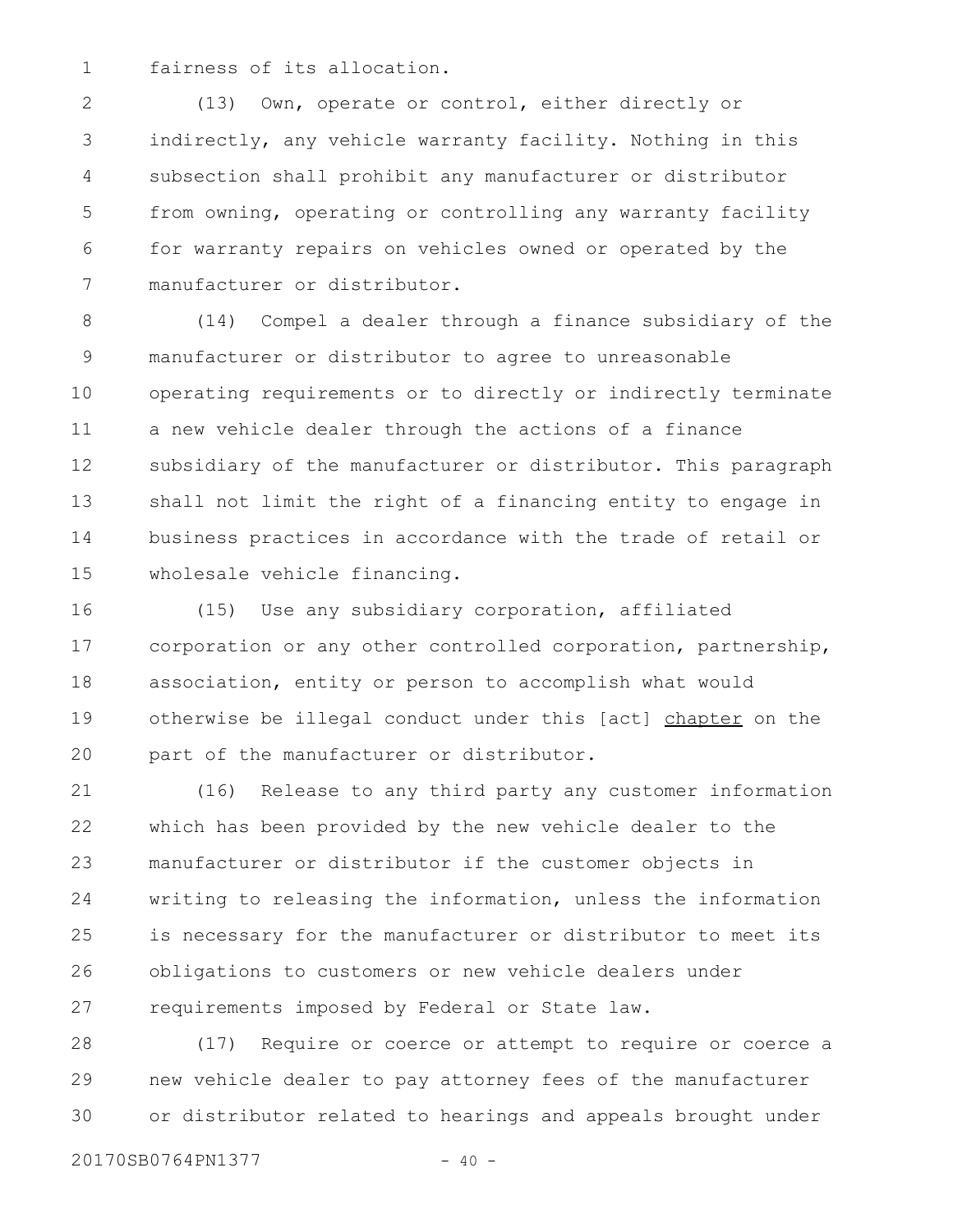this [act] chapter. 1

(18) Vary the price charged to any of its new vehicle dealers, which has the effect of causing a difference in the price of any similarly equipped new vehicle to its new vehicle dealers or to the ultimate purchaser. This paragraph shall not be construed to prevent the offering of incentive programs or other discounts if the incentive or discounts are available to all competing new vehicle dealers of the same line-make in this Commonwealth on a proportionately equal basis. 2 3 4 5 6 7 8 9 10

(19) Directly or indirectly condition any of the following actions on a dealer, prospective dealer or owner of an interest in a dealership franchise or facility to enter into a site-control agreement or exclusive use agreement: 11 12 13 14

(i) awarding of a franchise to a prospective dealer; (ii) adding of a line-make or franchise to an existing dealer's franchise or facility; 15 16 17

(iii) renewing of an existing dealer's franchise; (iv) approving of the relocation of an existing dealer's franchise or facility; or 18 19 20

(v) approving of the sale or transfer of a dealer's ownership of a franchise or facility. 21 22

Nothing in this paragraph prohibits a dealer, prospective dealer or owner of an interest in a dealership franchise or facility from voluntarily entering into such an agreement for other consideration. However, a provision contained in an agreement which is not voluntarily entered into by a dealer, prospective dealer or owner of an interest in a dealership franchise or facility on or after the effective date of this paragraph that is inconsistent with the provisions of this 23 24 25 26 27 28 29 30

20170SB0764PN1377 - 41 -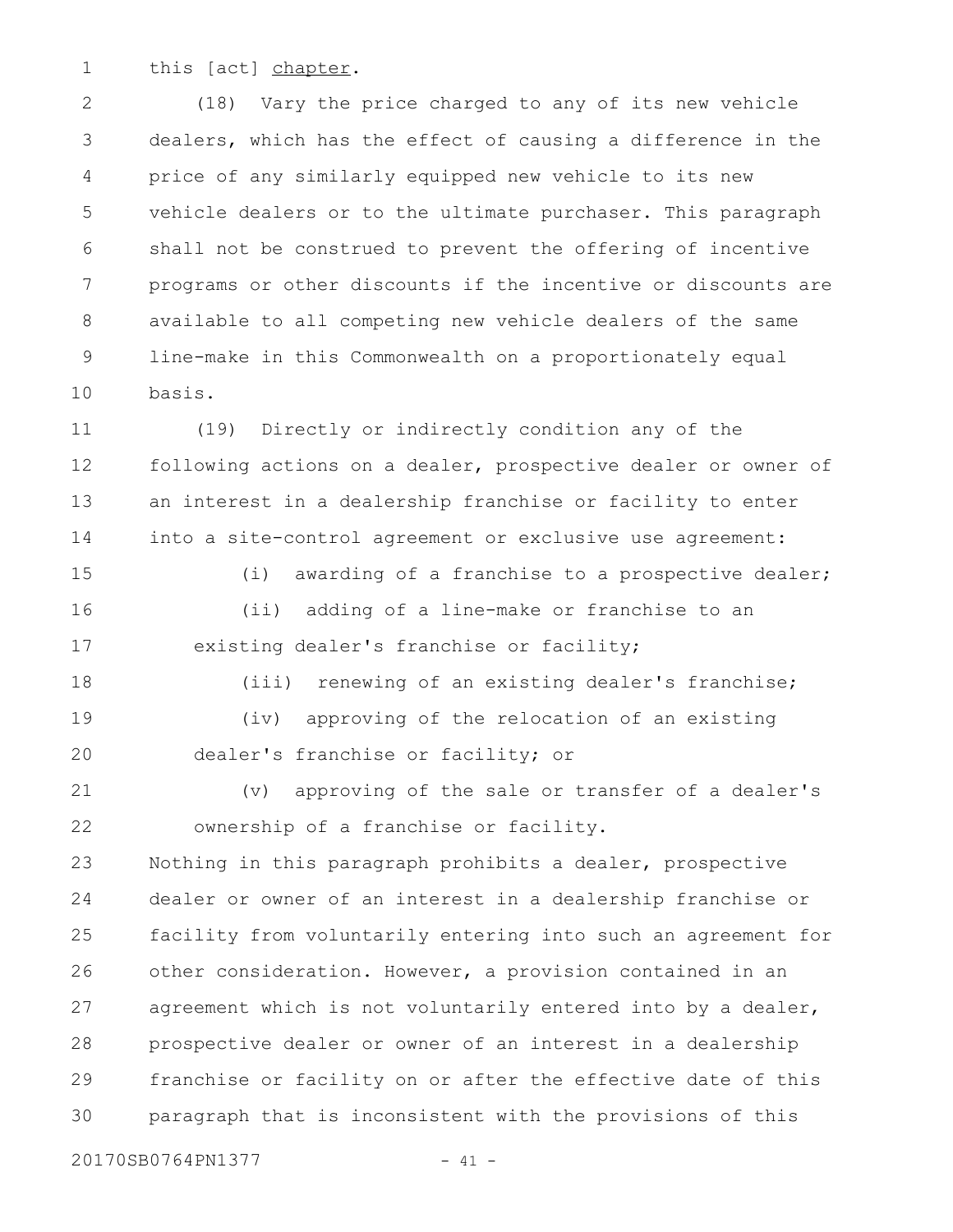- section shall be a violation of this [act] chapter. 1
- 2

(c) Restriction on ownership of dealer.--

(1) Except as otherwise provided in this subsection, a manufacturer or distributor shall not: 3 4

- (i) own or hold an interest, other than a passive, minority interest in a publicly traded dealer held for investment purposes, in a dealer licensed under this [act] chapter which is engaging in the business of buying, selling or exchanging vehicles; or 5 6 7 8 9
- (ii) operate or control a dealer licensed under this [act] chapter which is engaging in the business of buying, selling or exchanging vehicles. 10 11 12

(2) A manufacturer or distributor may own or hold an interest in a dealer or otherwise operate or control a dealer for a period not to exceed 12 months from the date the manufacturer or distributor acquires an interest in the dealer if: 13 14 15 16 17

(i) The person from whom the manufacturer or distributor acquired the dealer was a franchised dealer. (ii) The dealer is for sale by the manufacturer or distributor at a reasonable price and on reasonable terms and conditions. 18 19 20 21 22

(3) On a showing by a manufacturer or distributor of [good] just cause, the board may extend the time limit set forth in paragraph (2). An extension under this paragraph may not exceed 12 months. Where an extension under this paragraph is sought, the manufacturer or distributor shall provide notice delivered 30 days before the extension request is filed with the board to all the same line-make dealers within a ten-mile radius of the manufacturer or distributor owned, 23 24 25 26 27 28 29 30

20170SB0764PN1377 - 42 -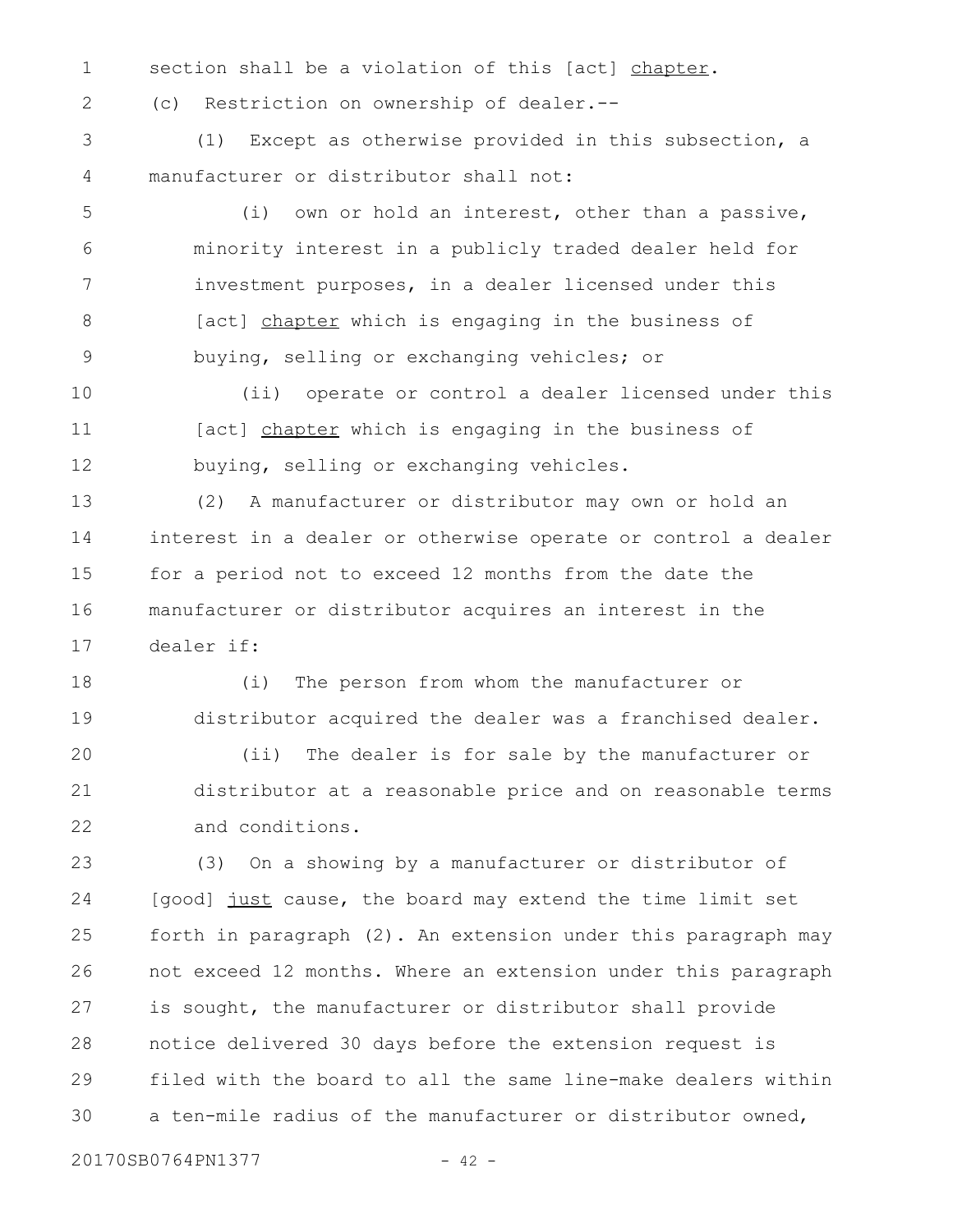operated or controlled dealer. An application for an extension is subject to protest by a dealer of the same linemake who is within the ten-mile radius of the manufacturer or distributor owned, operated or controlled dealer. 1 2 3 4

(4) For the primary purpose of broadening the diversity of its dealer body and enhancing opportunities for qualified persons who are part of a group who have historically been underrepresented in its dealer body or other qualified persons who lack the resources to purchase a dealer outright, a manufacturer or distributor may temporarily own an interest in a dealer if the manufacturer's or distributor's participation in the dealer is in a bona fide relationship with a franchised dealer who: 5 6 7 8 9 10 11 12 13

(i) At or prior to the time the prospective dealer takes an equity interest in the dealer, the prospective dealer is obligated to make a significant investment in the dealer, subject to loss. 14 15 16 17

(ii) Has an ownership interest in the dealer.

(iii) Operates the dealer under a written agreement to acquire full ownership of the dealer within a reasonable time and under reasonable terms and conditions. 19 20 21 22

(5) A manufacturer or distributor shall not unfairly discriminate or compete in terms of any sales, service or operational activities with a new vehicle dealer of the same line-make when a manufacturer or distributor operates a new vehicle dealer under this subsection. 23 24 25 26 27

28

18

(6) The following shall apply:

(i) A manufacturer or distributor may own, operate or control not more than five new vehicle dealerships 29 30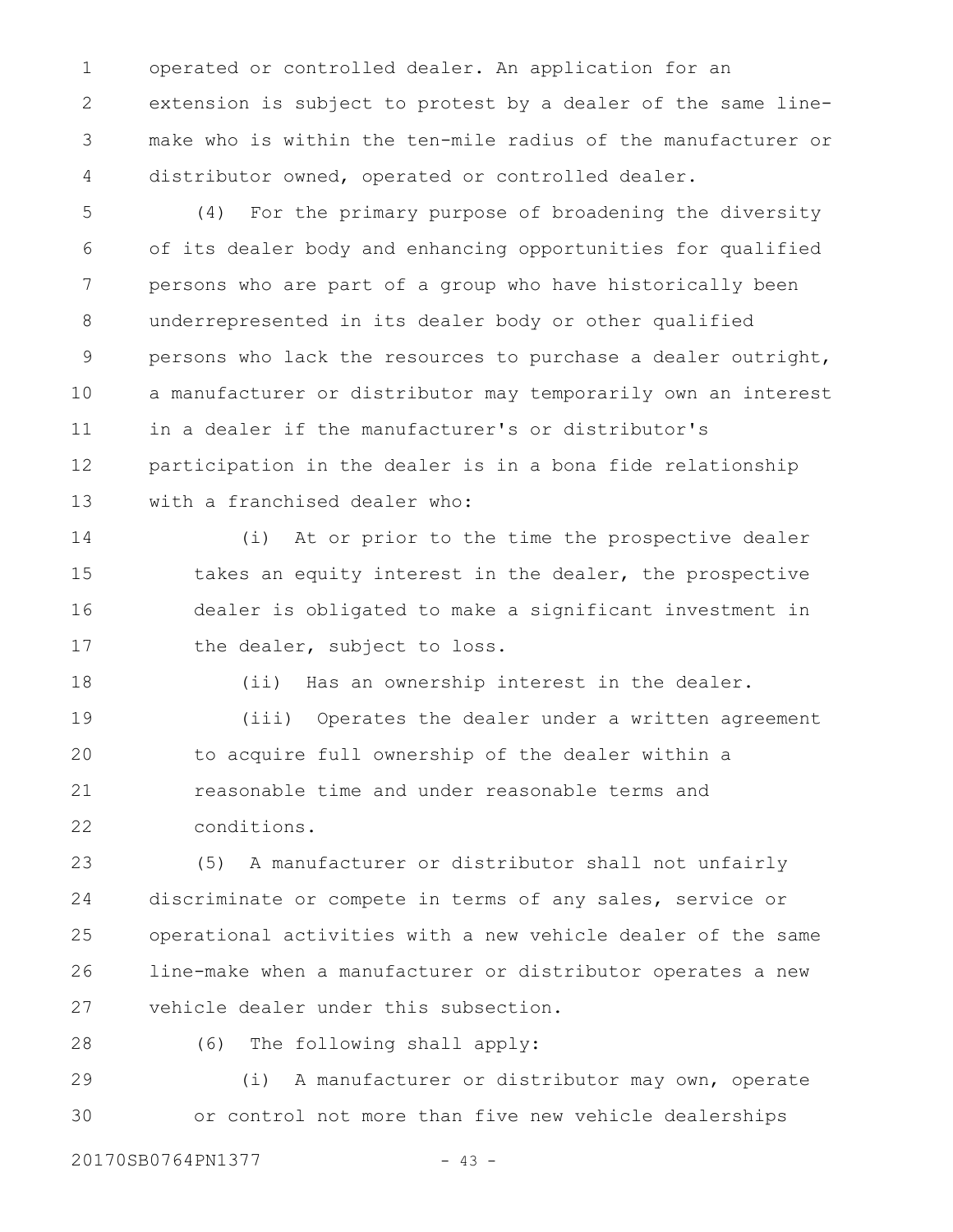trading solely in electric vehicles, as defined in 75 Pa.C.S. § 102 (relating to definitions), that are not sold as new vehicles by a licensed independent new vehicle dealer pursuant to an existing franchise with a manufacturer or distributor, if each of the following conditions are met: 1 2 3 4 5 6

(A) Each of the new vehicle dealerships selling the manufacturer's new motor vehicles in this Commonwealth trade exclusively in the manufacturer's line-make. 7 8 9 10

(B) Each of the new vehicle dealerships selling the manufacturer's motor vehicles in this Commonwealth are determined to be in compliance with this [act] chapter. 11 12 13 14

(C) Either of the following apply:

(I) The manufacturer, distributor or a subsidiary, affiliate or controlled entity has not acquired, nor does it hold a controlling interest in another manufacturer or distributor, required to be licensed under this [act] chapter. 16 17 18 19 20

(II) If a controlling interest is acquired, the manufacturer, distributor or a subsidiary, affiliate or controlled entity may not continue to operate or control a new vehicle dealership under this subsection for a period not more than 12 months from the date it acquired the controlling interest. 21 22 23 24 25 26 27

(D) Either of the following apply: 28

(I) A controlling interest in the original manufacturer, distributor or any subsidiary, 29 30

20170SB0764PN1377 - 44 -

15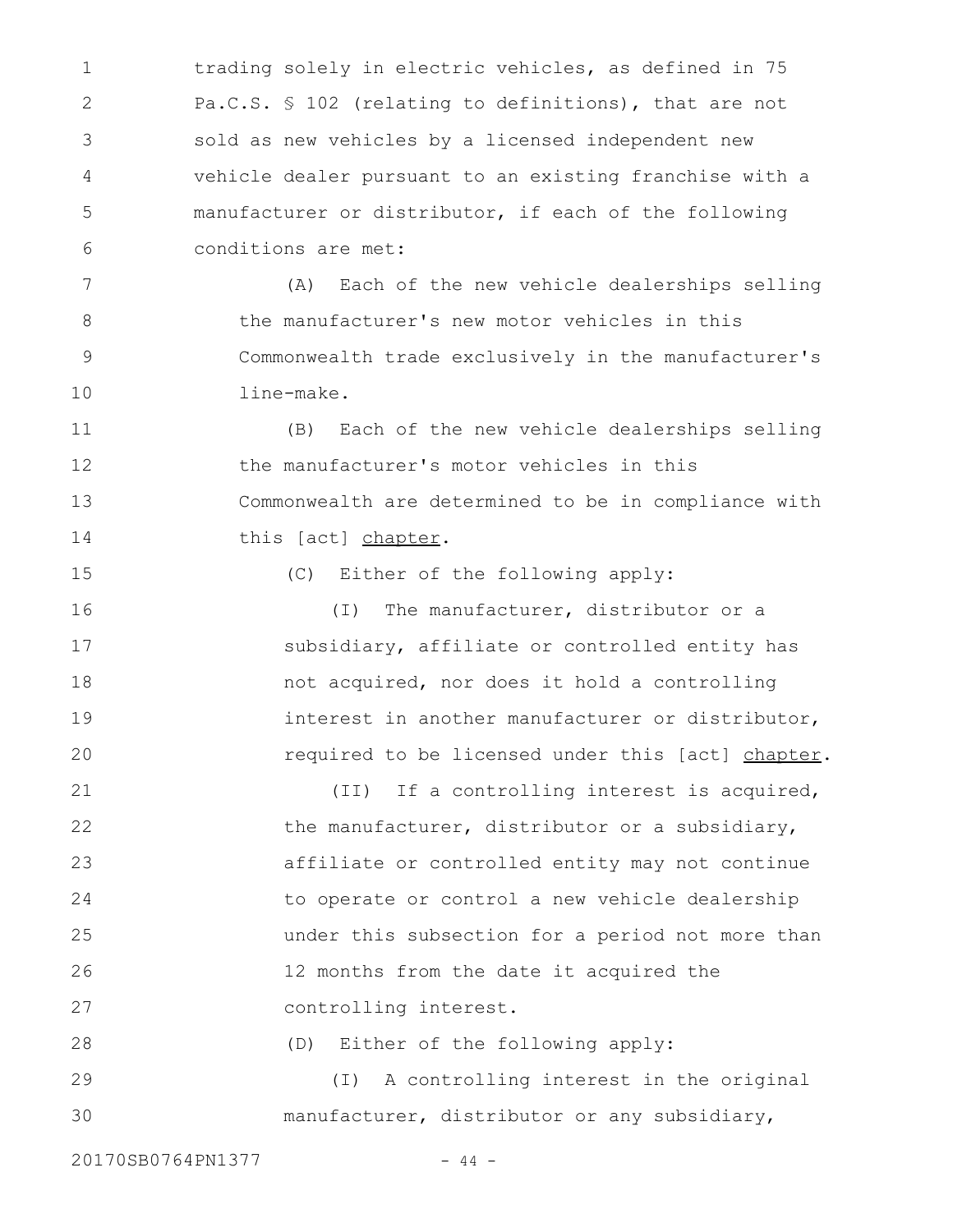affiliate or controlled entity was not transferred, sold or conveyed to another manufacturer, distributor, person or entity required to be licensed under this [act] chapter.

(II) If a controlling interest is transferred, sold or conveyed to another manufacturer, distributor, person or entity required to be licensed under this [act] chapter, the entity may not continue to operate or control a new vehicle dealership under this subsection for a period not more than 12 months from the date it acquired the controlling interest. 5 6 7 8 9 10 11 12

(E) The manufacturer shall have continuously offered electric vehicles for sale for a period of not less than 12 months prior to the effective date of this clause. 13 14 15 16

(ii) Nothing under this [act] chapter shall prohibit a manufacturer operating or controlling a new vehicle dealership under this paragraph from owning, operating or controlling a warranty facility for warranty repairs on the manufacturer's line-make of vehicles. 17 18 19 20 21

(7) Nothing under this subsection shall prohibit the sale or lease of used vehicles obtained as a result of a trade or return of a vehicle during the purchase of a new vehicle under paragraph (6) at a manufacturer's licensed location. 22 23 24 25 26

(d) Applicability.-- 27

(1) Subsections (b)(11) through (17) and (c) shall not apply to manufacturers, distributors or dealers of manufactured housing [or recreational vehicles]. 28 29 30

20170SB0764PN1377 - 45 -

1

2

3

4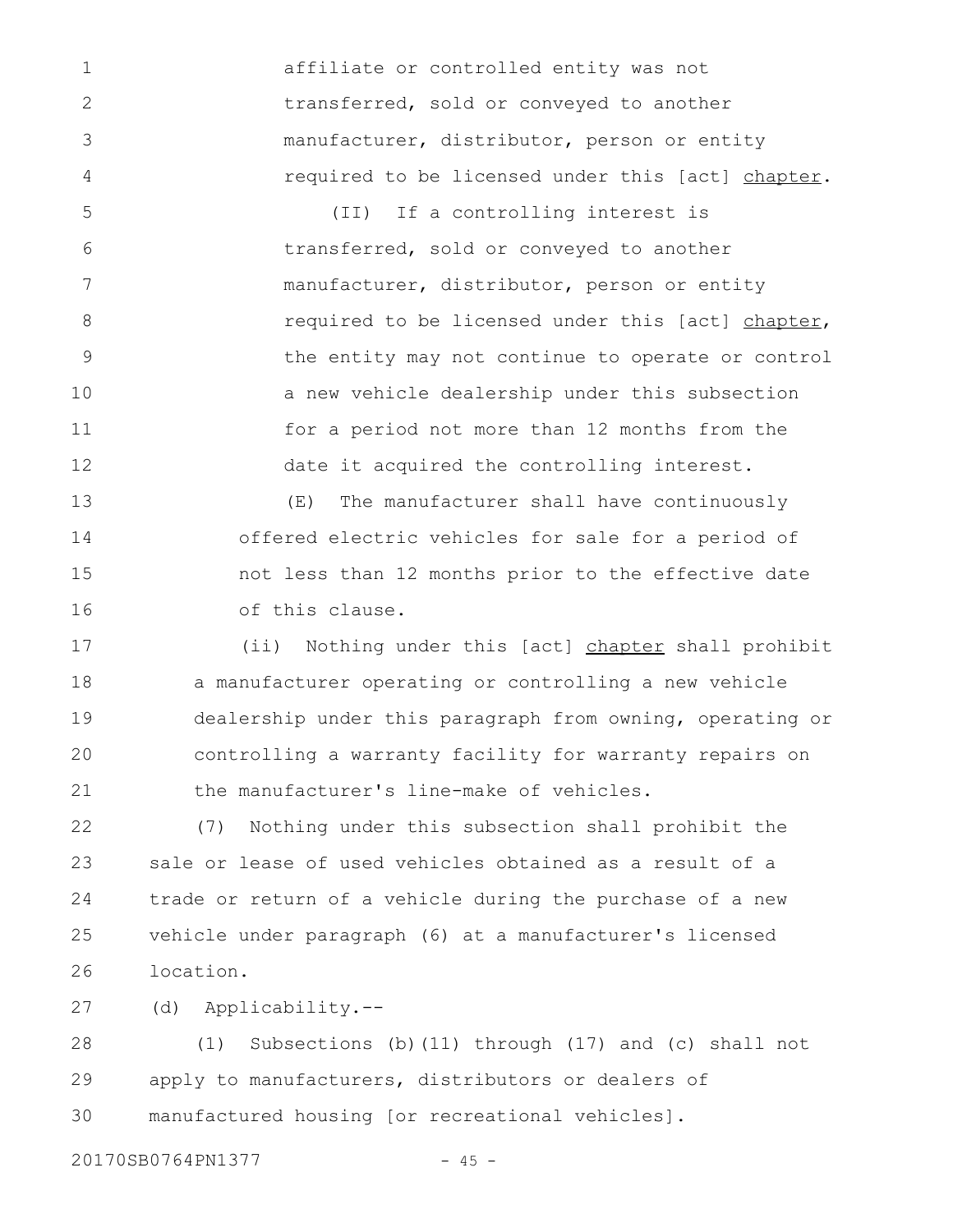| $\mathbf 1$ | (1.1) This section shall not apply to manufacturers,           |
|-------------|----------------------------------------------------------------|
| 2           | distributors or dealers of recreational vehicles.              |
| 3           | Subsections (b) (13) and (15) and (c) shall not apply<br>(2)   |
| 4           | to the ownership or activities of a manufacturer in the        |
| 5           | operation of a licensed dealer or a licensed dealer that       |
| 6           | fulfills the following conditions:                             |
| 7           | The manufacturer maintains an ownership interest<br>(i)        |
| 8           | in, operates or controls a licensed dealer whose primary       |
| $\mathsf 9$ | business purpose is the rental of vehicles.                    |
| 10          | (ii) Vehicles sold by the licensed dealer primarily            |
| 11          | engaged in the business of rental vehicles are limited to      |
| 12          | those vehicles used for rental purposes or vehicles            |
| 13          | obtained in trade for such vehicles.                           |
| 14          | (iii) Any warranty repairs are limited to those                |
| 15          | repairs conducted on the vehicles used in the vehicle          |
| 16          | rental business or vehicles sold by the licensed dealer.       |
| 17          | Section [12.1] 311. Area of responsibility.                    |
| 18          | (a) General rule.--It shall be a violation of this [act]       |
| 19          | chapter for any manufacturer or distributor, officer, agent or |
|             | 20 any representative of a manufacturer or distributor to      |
| 21          | unreasonably alter a new vehicle dealer's area of              |
| 22          | responsibility. The following shall apply:                     |
| 23          | Advance notice from the manufacturer of an<br>(1)              |
| 24          | alteration of a dealer's area of responsibility shall be       |
| 25          | given at least 60 days before the effective date of the        |
| 26          | alteration. The notice shall include an explanation of the     |
| 27          | basis for the alteration.                                      |
|             |                                                                |

(2) At any time before the effective date of such alteration of a dealer's area of responsibility, and after the completion of any internal appeal process pursuant to the 28 29 30

20170SB0764PN1377 - 46 -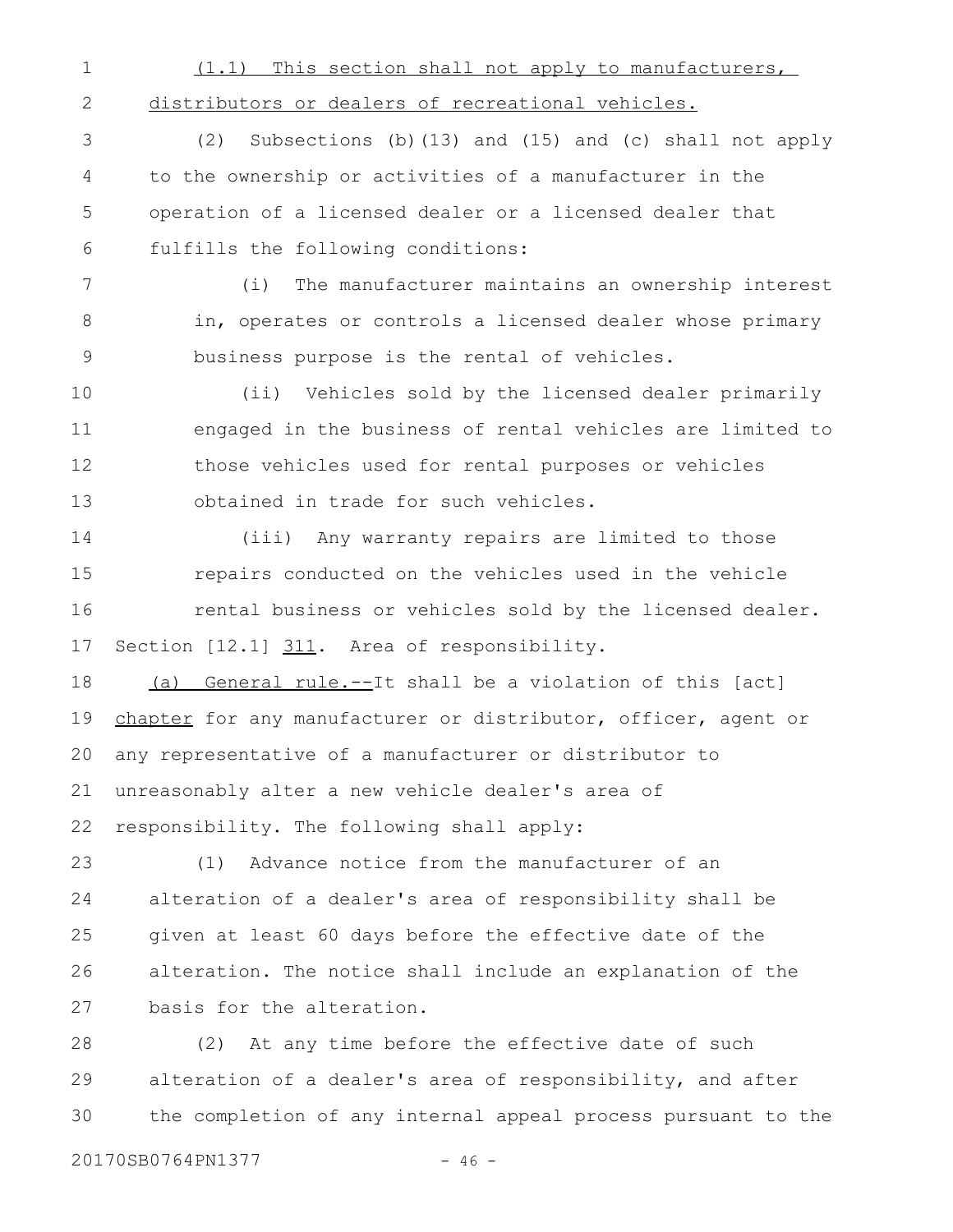manufacturer's or distributor's policy manual, the dealer may file a protest as provided for under section [8] 306. In the event a protest is filed, no such alteration of a dealer's area of responsibility shall become effective until final determination by the board. 1 2 3 4 5

(3) If a dealer protests under paragraph (2), the burden of proof shall be on the manufacturer to show that the dealer's area of responsibility is reasonable and justifiable in light of the market conditions. 6 7 8 9

(4) If a new vehicle dealer's area of responsibility is altered, the manufacturer shall allow 18 months for the dealer to penetrate the market and to become sales effective prior to taking negative legal action claiming a breach or nonperformance of the dealer's sales performance responsibilities against the dealer. 10 11 12 13 14 15

(b) Exception.--This section shall not apply to recreational vehicle manufacturers, distributors or dealers. 16 17

Section [13] 312. Termination of franchises. 18

(a) Terminations.--It shall be a violation of this [act] chapter for any manufacturer or distributor, officer, agent or any representative whatsoever to unfairly, without due regard to the equities of said dealer and without just cause, terminate or fail to renew the franchise of any vehicle dealer; or being a manufacturer, to unfairly, without due regard to the equities of a distributor and without just cause, terminate or fail to renew the franchise of any distributor. The manufacturer or distributor shall not meet its burden of proof to terminate or fail to renew the franchise if the acts of the manufacturer or distributor, in whole or in significant part, caused the dealer or distributor to be unable to comply substantially with the 19 20 21 22 23 24 25 26 27 28 29 30

20170SB0764PN1377 - 47 -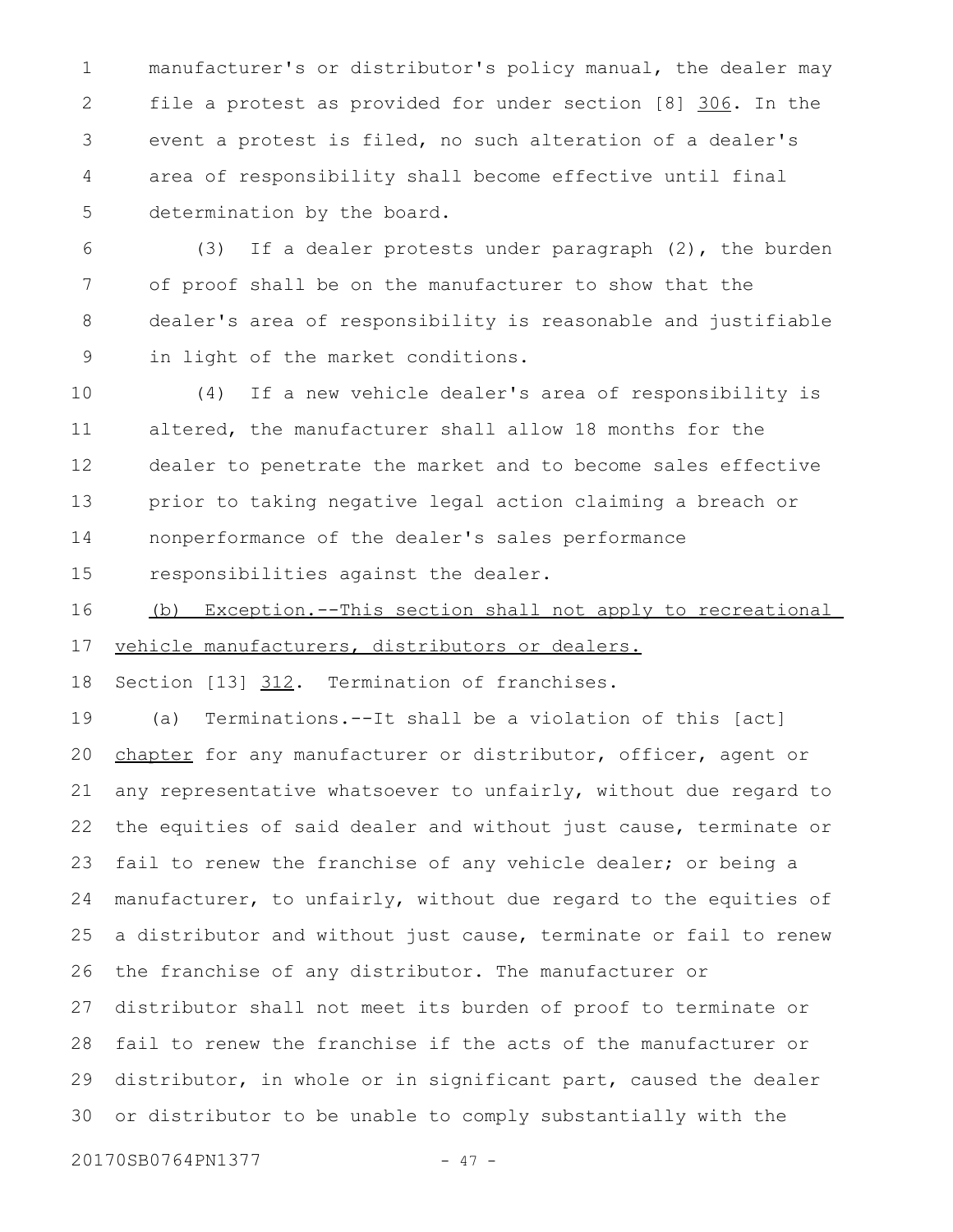reasonable and material requirements of the franchise. 1

(b) Mutual agreement of termination filing.--All existing dealers' franchises shall continue in full force and operation under a newly appointed distributor on the termination of an existing distributor unless a mutual agreement of termination is filed with the board between the newly appointed distributor and such dealer. 2 3 4 5 6 7

(c) Notification of termination.--Not less than 60 days advance notice of such termination or failure to renew shall be given the dealer or distributor prior to the effective date thereof unless the nature or character of the reason for termination or failure to renew is such that the giving of such notice would not be in the public interest. A copy of the notice shall also be provided to the board. 8 9 10 11 12 13 14

(1) The 60-day notice period required by this subsection may be reduced to not less than 15 consecutive business days if the ground for termination or failure to renew is: 15 16 17

(i) insolvency of the dealer or filing of any petition by or against the dealer under any bankruptcy or receivership law; 18 19 20

(ii) failure of the dealer to conduct customary sales and service operations during business hours for seven consecutive business days, except in circumstances beyond the direct control of the dealer; 21 22 23 24

(iii) conviction of the dealer, or any owner thereof, of any felony which is punishable by imprisonment; 25 26 27

(iv) suspension or revocation of any license which the new vehicle dealer is required to have to operate a dealership; or 28 29 30

20170SB0764PN1377 - 48 -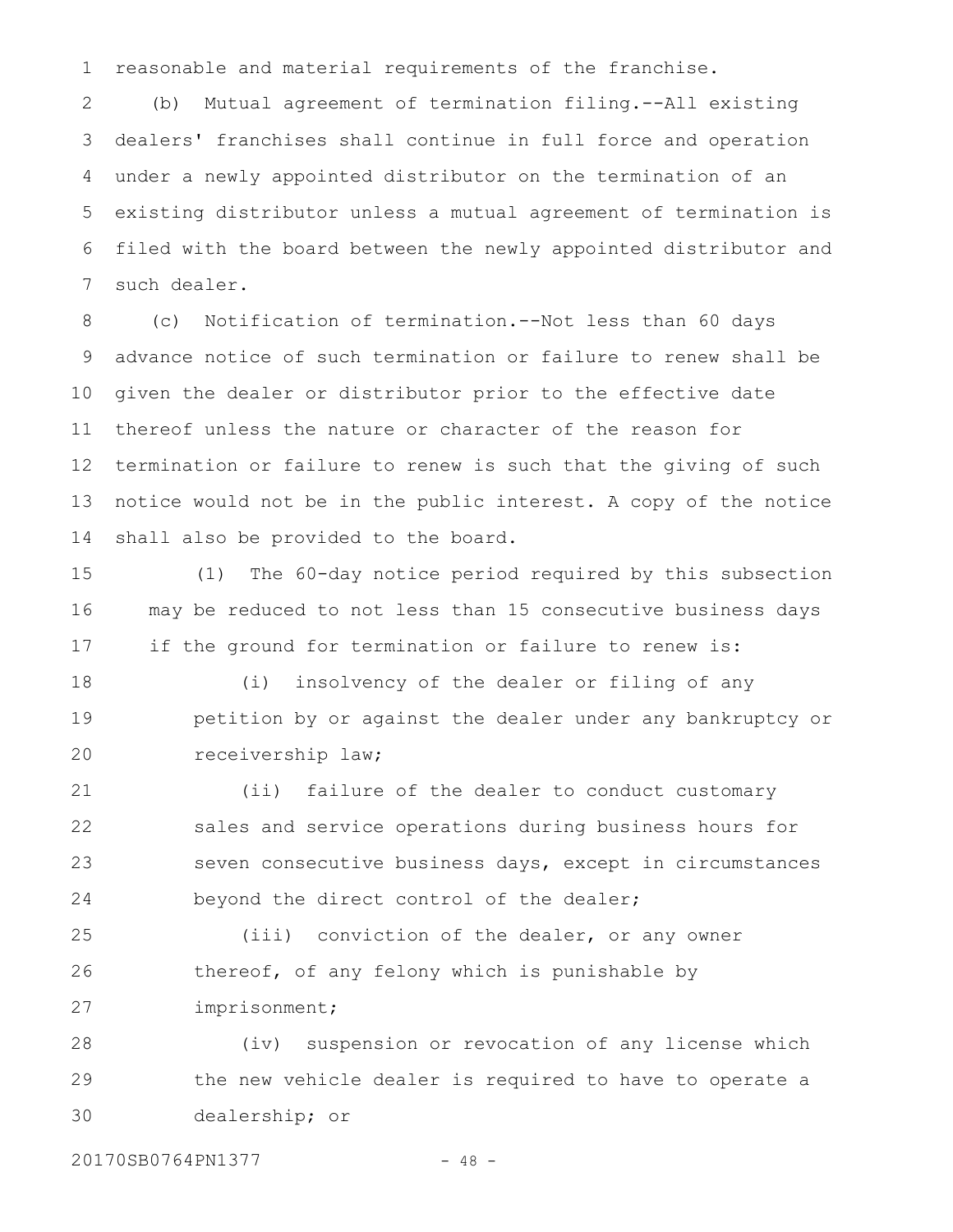(v) based on a determination that there was a fraudulent misrepresentation by the dealer to the manufacturer or distributor which is material to the franchise. 1 2 3 4

(2) The 60-day notice period under this subsection is not required if the new vehicle dealer or distributor waives it voluntarily in writing. 5 6 7

(d) Appeals.--At any time before the effective date of such termination or failure to renew, the dealer or distributor may appeal to the board for a hearing on the merits, and following due notice to all parties concerned, such hearing shall be promptly held. No such termination or failure to renew shall become effective until final determination of the issue by the board. 8 9 10 11 12 13 14

(e) Burden of proof and just cause terminations on appeal.-- In the event of a dealer or distributor appeal of the termination or failure to renew of its franchise, the burden of proof shall be on the manufacturer or distributor to show that such termination or failure to renew was for just cause. Any termination or failure to renew which is subject to section [14] 313 shall not be subject to this subsection. 15 16 17 18 19 20 21

(f) Exception.--This section shall not apply to recreational vehicle manufacturers, distributors or dealers. 22 23

Section [14] 313. Industry reorganization. 24

(a) Violation.-- 25

(1) It shall be a violation of this [act] chapter for a manufacturer or distributor directly or indirectly or through any officer, agent or employee to terminate or fail to renew a franchise of a new vehicle dealer in connection with: (i) any change in ownership or control of all or any 26 27 28 29 30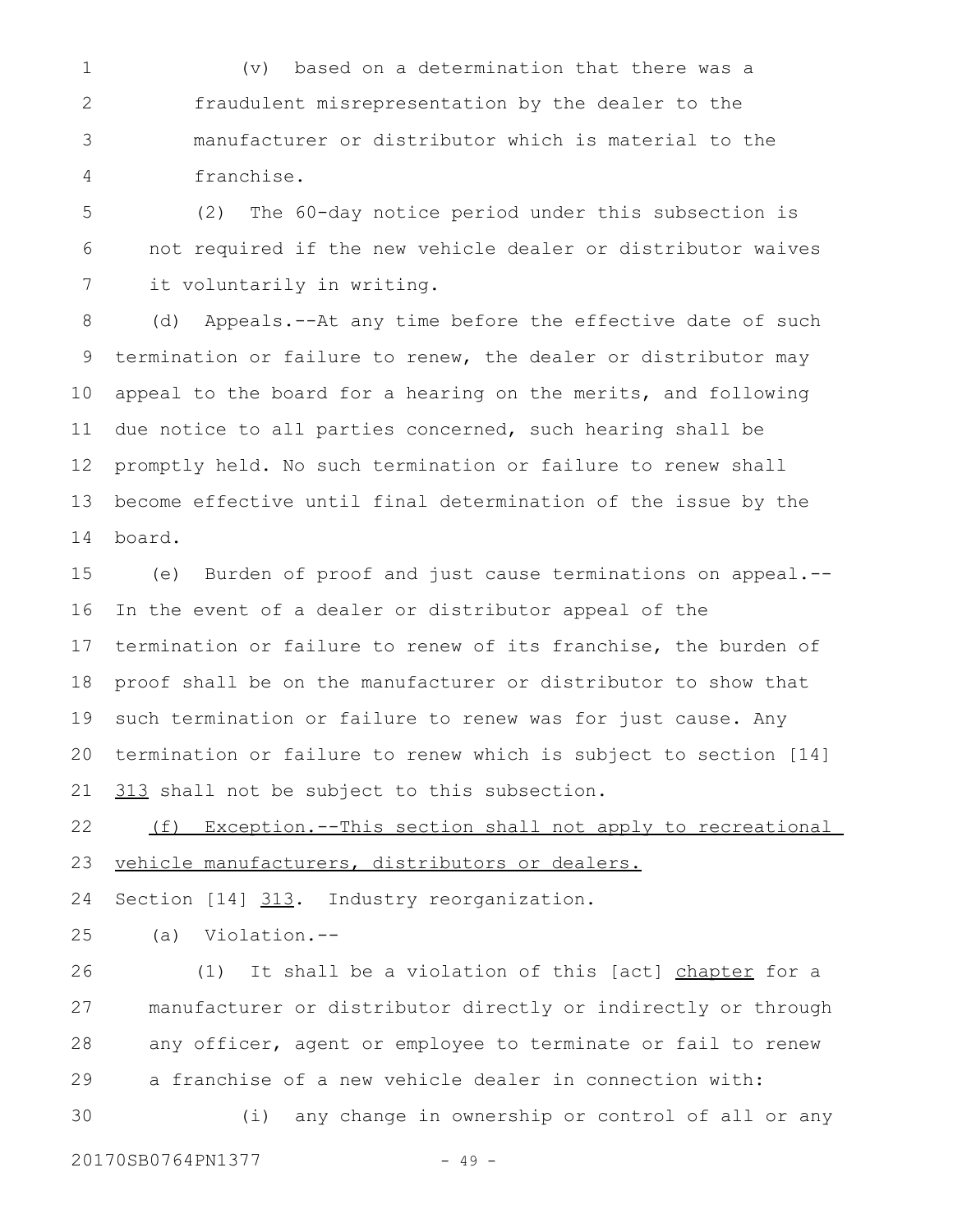part of the manufacturer's or distributor's business whether by sale or transfer of assets, corporate stock or other equity interest; assignment; merger; consolidation; combination; joint venture; redemption; operation of law; or otherwise; or 1 2 3 4 5

(ii) the termination, suspension or cessation of all or any part of the manufacturer's or distributor's business operations except for a termination of a part of the manufacturer's or distributor's business operations throughout the United States that is not otherwise part of any change in ownership or control of the manufacturer's or distributor's business. 6 7 8 9 10 11 12

13

(2) Paragraph (1) shall not apply if:

(i) a manufacturer or distributor offers a dealer a replacement franchise with reasonable terms or conditions; or 14 15 16

(ii) the manufacturer or distributor, within 90 days of the effective date of the termination or failure to renew, compensates the dealer in an amount at least equivalent to the higher of the fair market value of the franchise or portion of the franchise terminated or failed to be renewed on the date the manufacturer or distributor announces the act that results in the termination or nonrenewal of the franchise or the date on which the notice of termination or nonrenewal of the franchise is issued. 17 18 19 20 21 22 23 24 25 26

(3) If the manufacturer or distributor either or both: (i) authorizes the dealer to continue servicing and supplying parts, including warranty service and parts, for any goods or services marketed by the dealer pursuant 27 28 29 30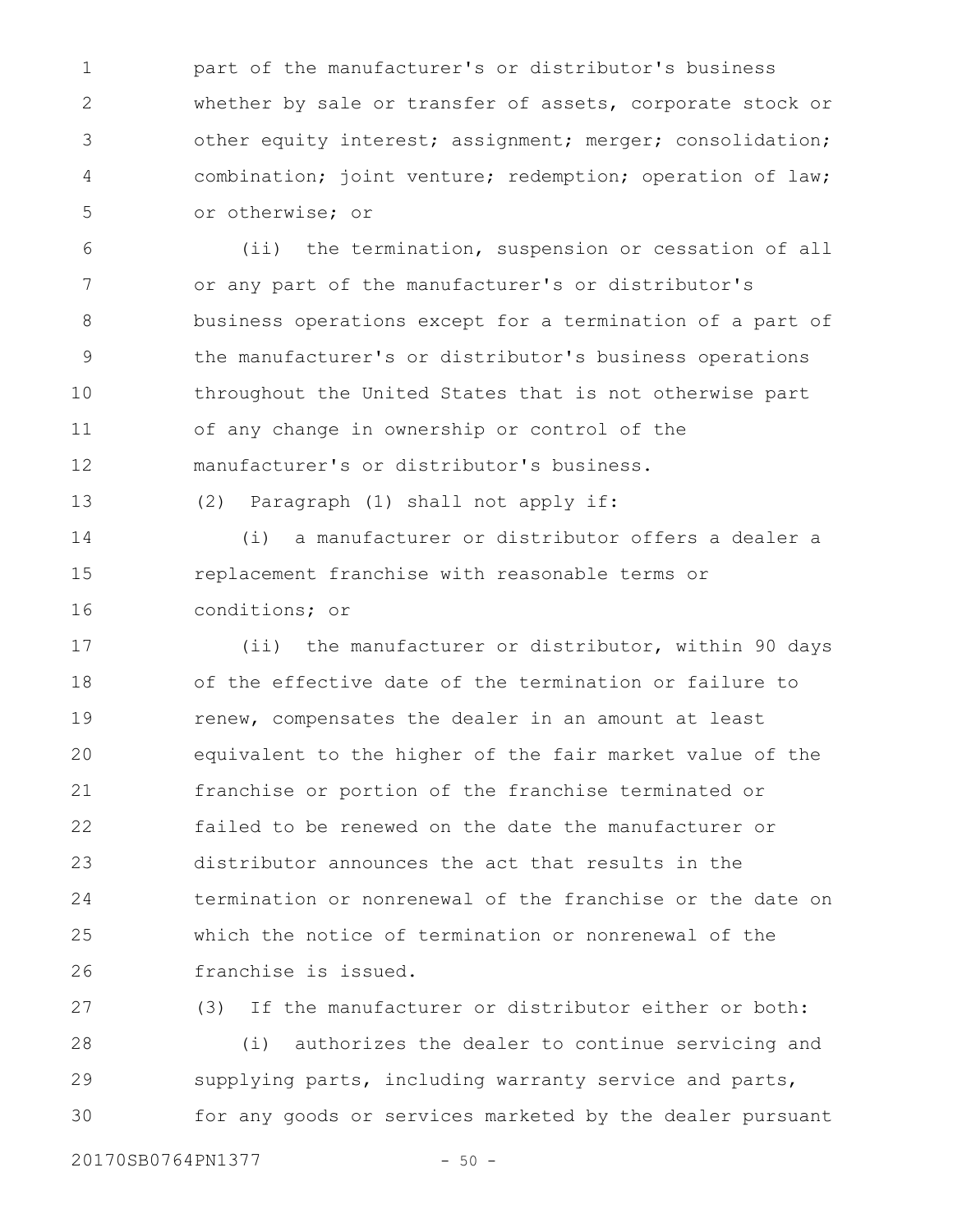to the franchise for a period of not less than five years from the effective date of the termination or failure to renew and continues to reimburse the dealer for warranty parts and service at the same prices and terms as franchised dealers for the manufacturer or distributor; 1 2 3 4 5

(ii) continues to supply the dealer with replacement parts for any goods or services marketed by the dealer pursuant to the franchise for a period of not less than five years from the effective date of the termination or failure to renew at the same prices and terms as franchised dealers for the manufacturer or distributor; and if a dealer chooses to continue either or both such parts and service operation under subparagraph (i) or (ii), the fair market value compensation of the franchise shall be reduced to reflect the value of continuing either or both such parts and service operation. 6 7 8 9 10 11 12 13 14 15 16

(b) Acts affecting franchise.--For purposes of subsection (a), the termination or discontinuation of a series, line, brand or class of new vehicle marketed by a manufacturer or distributor as a distinct series, line, brand or class shall be deemed to be the termination or nonrenewal of a franchise even if said series, line, brand or class of new vehicle is part of a franchise including other series, lines, brands or classes of new vehicle, provided that nothing in this subsection shall be construed as prohibiting a manufacturer or distributor from changing, adding or deleting models, specifications, model names, numbers or identifying marks or similar characteristics of the new vehicles it markets, provided that such change, addition or deletion does not result in the termination or discontinuance of a distinct series, line, brand or class of new 17 18 19 20 21 22 23 24 25 26 27 28 29 30

20170SB0764PN1377 - 51 -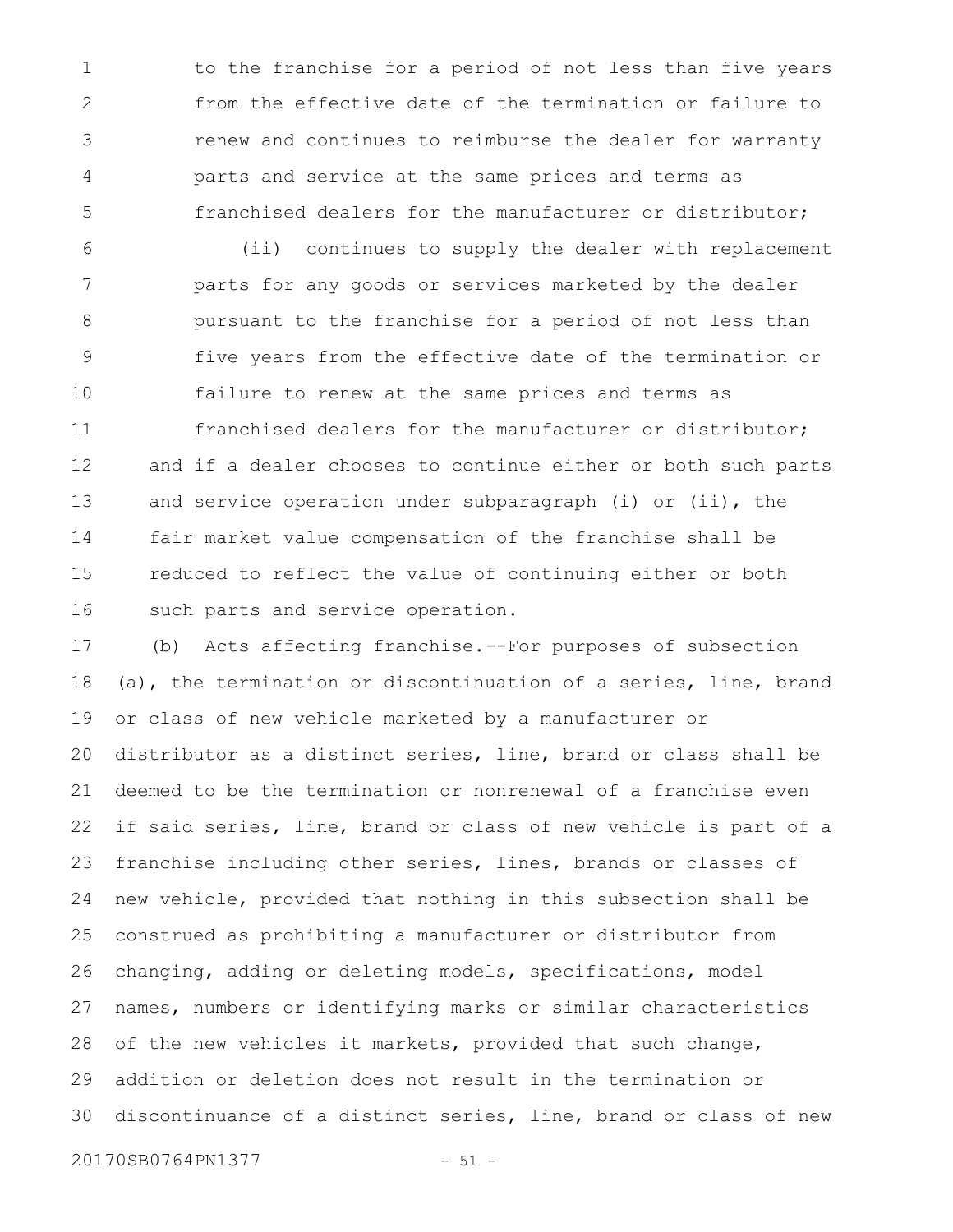vehicle. 1

(c) Disputes.--Any dispute arising between a manufacturer or distributor and a dealer under this section involving the determination of the fair market valuation of a franchise shall be determined by a court of competent jurisdiction and not by the board. 2 3 4 5 6

(d) Exemption.--This section shall not apply to motorcycle or recreational vehicle manufacturers, distributors or dealers. Section  $[15]$   $314$ . Succession to franchise ownership. 7 8 9

(a) Succession of ownership interest.--Notwithstanding the terms of any franchise, any owner of a new vehicle dealership may appoint, by will or any other written instrument, a designated family member, the spouse, child or grandchild, spouse of a child or grandchild, brother, sister or parent of the dealer owner, or qualified manager, who has been employed at the dealership for at least two years, to succeed to the ownership interest of such owner in the new vehicle dealership. 10 11 12 13 14 15 16 17

(b) Consent to succession on part of manufacturer or distributor.--Notwithstanding the terms of any franchise, unless there exists [good] just cause to withhold consent to succession on the part of the manufacturer or distributor, any designated family member or qualified manager of the franchise location in question of a retiring, deceased or incapacitated owner of a new vehicle dealership may succeed to the ownership interest of such owner under the existing franchise, provided: 18 19 20 21 22 23 24 25

(1) The designated family member or qualified manager furnishes written notice to the manufacturer or distributor of his or her intention to succeed to the ownership of the new vehicle dealership within 60 days after the owner's retirement, death or incapacity. 26 27 28 29 30

20170SB0764PN1377 - 52 -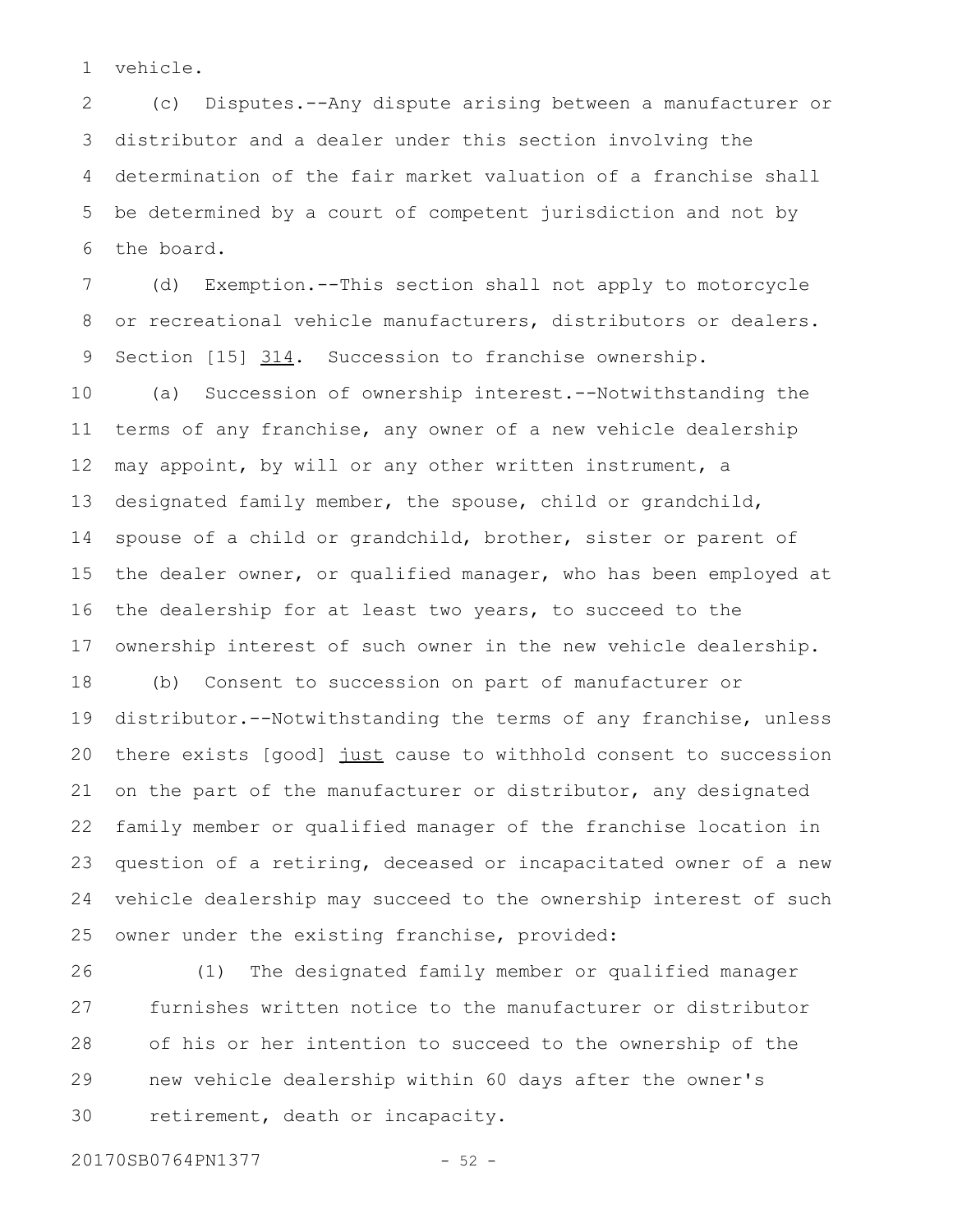(2) The designated family member or qualified manager agrees to be bound by all then existing terms and conditions of the franchise. 1 2 3

(c) Submission of personal and financial information.--The manufacturer or distributor may request, and the designated family member or qualified manager shall promptly provide, such personal and financial information as is reasonably necessary to determine whether the succession will be honored. 4 5 6 7 8

(d) Withholding consent to succession.--If a manufacturer or distributor believes that [good] just cause exists to withhold consent to the succession to the ownership of a new vehicle dealership by a designated family member or qualified manager of a retiring, deceased or incapacitated owner of a new vehicle dealership under the existing franchise, the manufacturer or distributor must serve written notice on the designated family member or qualified manager and on the board of its refusal to honor the succession and intent to discontinue the existing franchise with the new vehicle dealer. Such notice shall be served no later than 60 days after the manufacturer's or distributor's receipt of: 9 10 11 12 13 14 15 16 17 18 19 20

(1) notice of the designated family member's or qualified manager's intent to succeed to the ownership of the new vehicle dealer; or 21 22 23

(2) any personal or financial information requested by the manufacturer or distributor. 24 25

(e) Notice requirements.--The notice in subsection (d) shall state the specific grounds to withhold consent to honor the succession and the manufacturer's or distributor's intent to discontinue the franchise with the new vehicle dealer no sooner than 60 days after the date the notice is served. The reasons 26 27 28 29 30

20170SB0764PN1377 - 53 -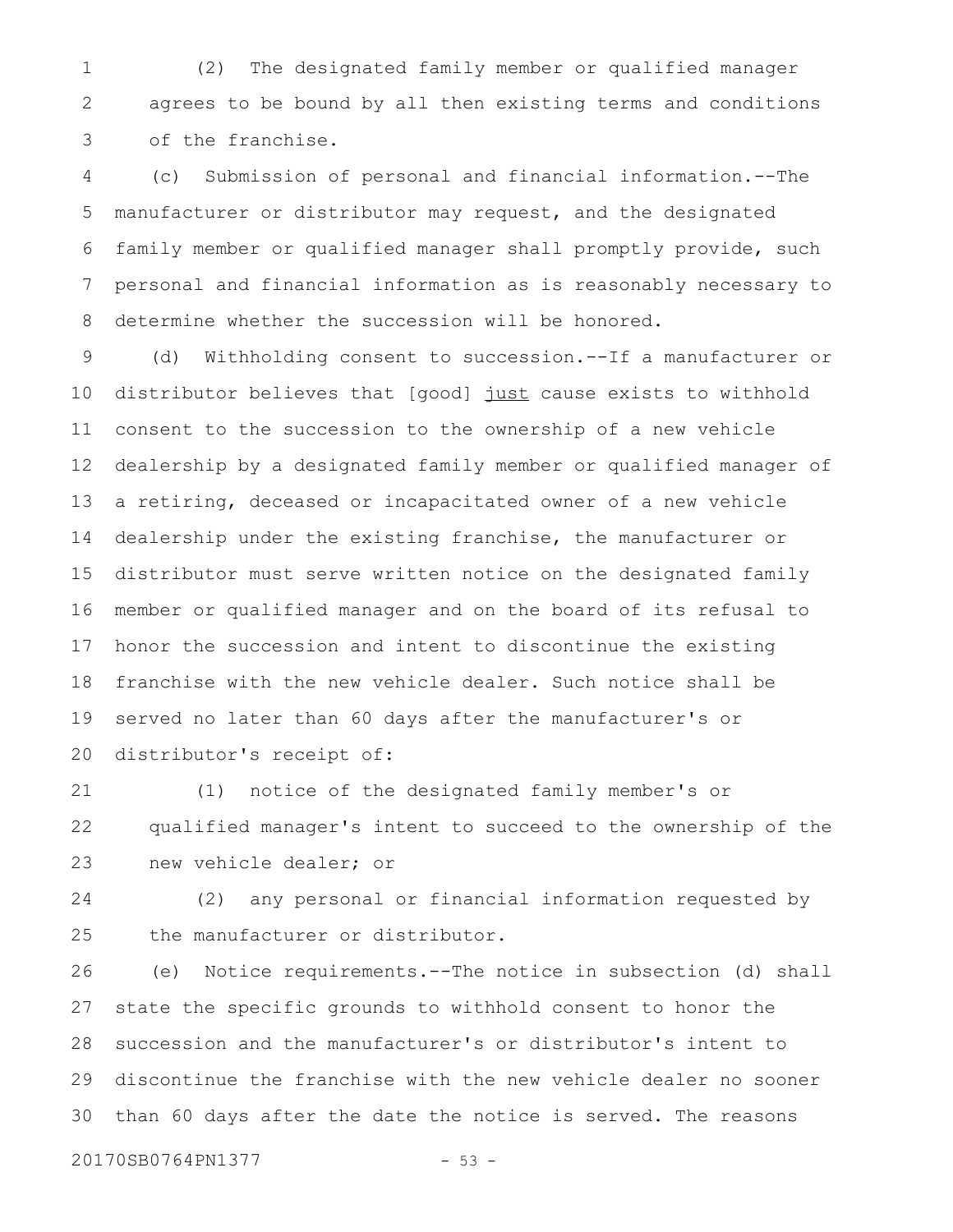given for the disapproval or any explanation of those reasons by the manufacturer or distributor shall not subject the manufacturer or distributor to any civil liabilities unless the reasons given or explanations made are malicious and published with the sole intent to cause harm to the dealer or successor. If the notice of refusal and discontinuance is not timely and properly served, the franchise shall continue in effect, subject to termination only as otherwise provided under this [act] chapter. 1 2 3 4 5 6 7 8 9

(f) Protest requirements upon withholding of consent.-- Within 30 days after receipt of such notice or within 30 days after the end of any appeal procedure provided by the manufacturer or distributor, whichever is greater, the designated family member or qualified manager may file with the board to protest the withholding the consent to honor the succession. When a protest is filed, the board shall promptly notify the manufacturer or distributor that a timely protest has been filed and that such manufacturer or distributor shall not terminate or discontinue the existing franchise until the board has held a hearing and issued a written decision within 120 days of the filing of the protest nor thereafter, unless the board determines that there is [good] just cause for not permitting the succession. 10 11 12 13 14 15 16 17 18 19 20 21 22 23

(g) Conflicts.--This [act] chapter shall not preclude the owner of a new vehicle dealership from designating any person as his or her successor by written instrument filed with the manufacturer or distributor. In the event of any conflict between such a written instrument which has not been revoked by written notice from the owner to the manufacturer or distributor, and this section, the written instrument shall 24 25 26 27 28 29 30

20170SB0764PN1377 - 54 -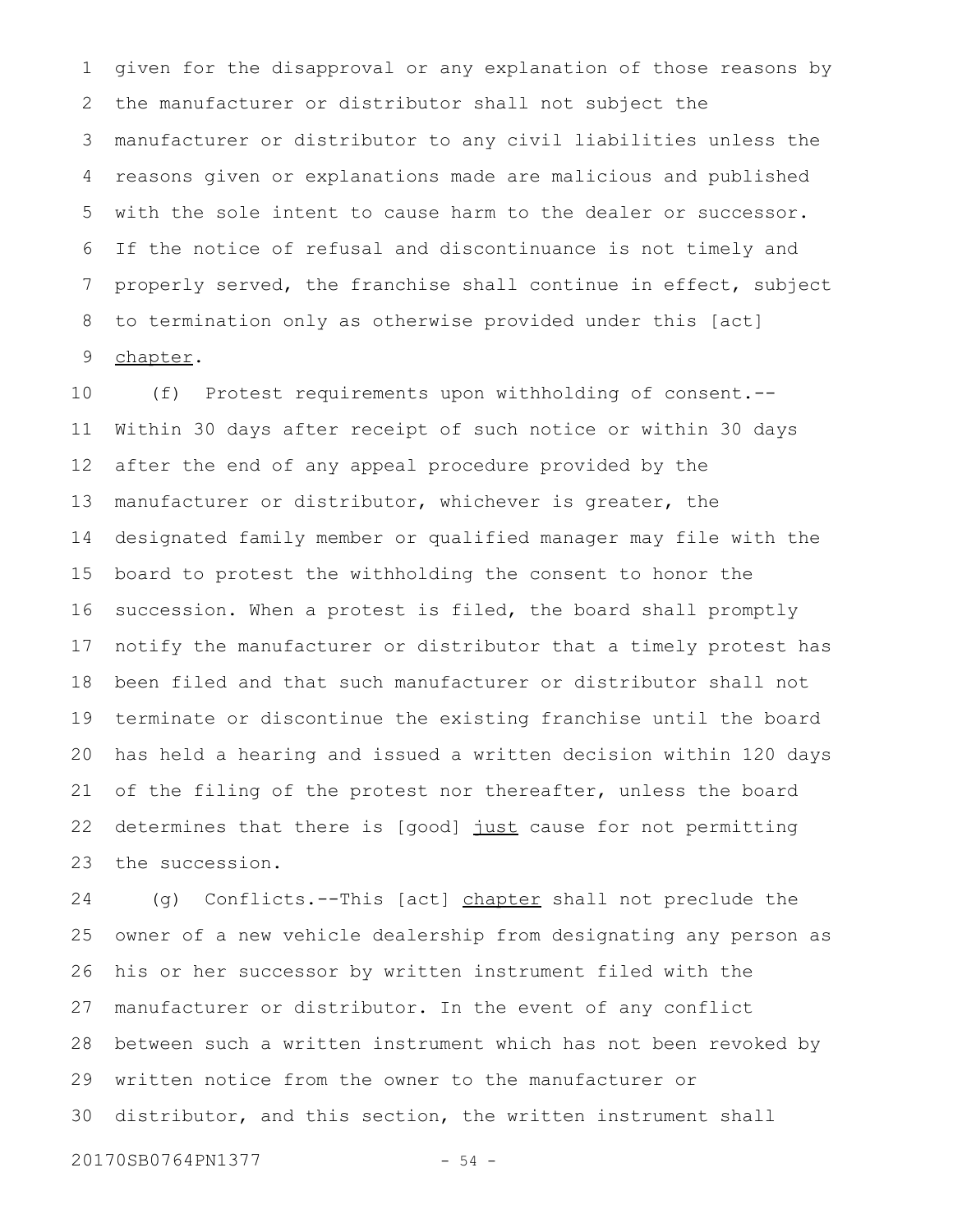govern. 1

(h) Restriction.--This section shall not apply if the successor will not agree to comply with an existing agreement pertaining to transfer of ownership made between the manufacturer or distributor and the dealer transferor or with a new agreement containing substantially the same terms. (i) Exception.--This section shall not apply to recreational 2 3 4 5 6 7

vehicle manufacturers, distributors or dealers. 8

Section [16] 315. Manufacturer right of first refusal. 9

A manufacturer or distributor shall be permitted to enact a right of first refusal to acquire the new vehicle dealer's assets or ownership in the event of a proposed change of all or substantially all ownership or transfer of all or substantially all dealership assets if all of the following requirements are met: 10 11 12 13 14 15

(1) To exercise its right of first refusal, the manufacturer or distributor must notify the dealer in writing within the 60-day or 75-day time limitations established under section [12(b)(5)] 310(b)(5). 16 17 18 19

(2) The exercise of the right of first refusal will result in the dealer and dealer's owners receiving the same or greater consideration as they have contracted to receive in connection with the proposed change of all or substantially all ownership or transfer of all or substantially all dealership assets. In that regard, the following shall apply: 20 21 22 23 24 25 26

(i) The manufacturer or distributor shall have the right to and shall assume the dealer's lease for, or acquire the real property on which the franchise is conducted, on the same terms as those on which the real 27 28 29 30

20170SB0764PN1377 - 55 -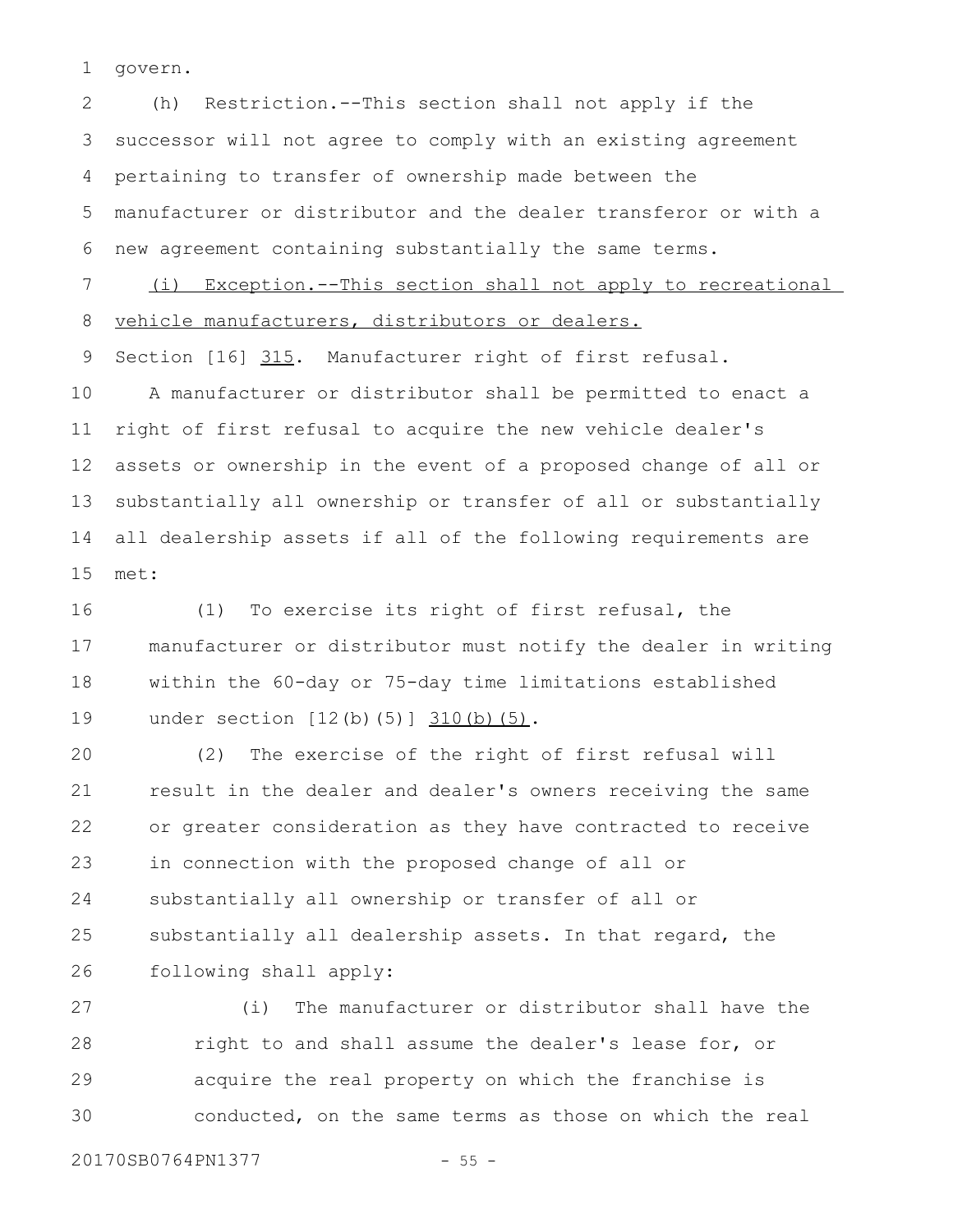property or lease was to be sold or transferred to the proposed new owner in connection with the sale of the franchise, unless otherwise agreed to by the dealer and manufacturer or distributor. The manufacturer or distributor shall have the right to assign the lease or to convey the real property. 1 2 3 4 5 6

(ii) The manufacturer or distributor shall assume all of the duties, obligations and liabilities contained in the agreements that were to be assumed by the proposed new owner and with respect to which the manufacturer or distributor exercised the right of first refusal, including the duty to honor all time deadlines in the underlying agreements, provided that the manufacturer or distributor has knowledge of such obligations at the time of the exercise of the right of first refusal. Failure by an assignee of the manufacturer or distributor to discharge such obligations shall be deemed a failure by the manufacturer or distributor under this subsection. 7 8 9 10 11 12 13 14 15 16 17 18

(3) The proposed change of all or substantially all ownership or transfer of all or substantially all dealership assets does not involve the transfer of assets or the transfer or issuance of stock by the dealer or one or more dealer owners to a designated family member or members, the spouse, child or grandchild, spouse of a child or grandchild, brother, sister or parent of the dealer owner, of one or more dealer owners or to a qualified manager or to a partnership or corporation controlled by such persons. 19 20 21 22 23 24 25 26 27

(4) The manufacturer or distributor agrees to pay the reasonable expenses, including reasonable attorney fees which do not exceed the usual, customary and reasonable fees 28 29 30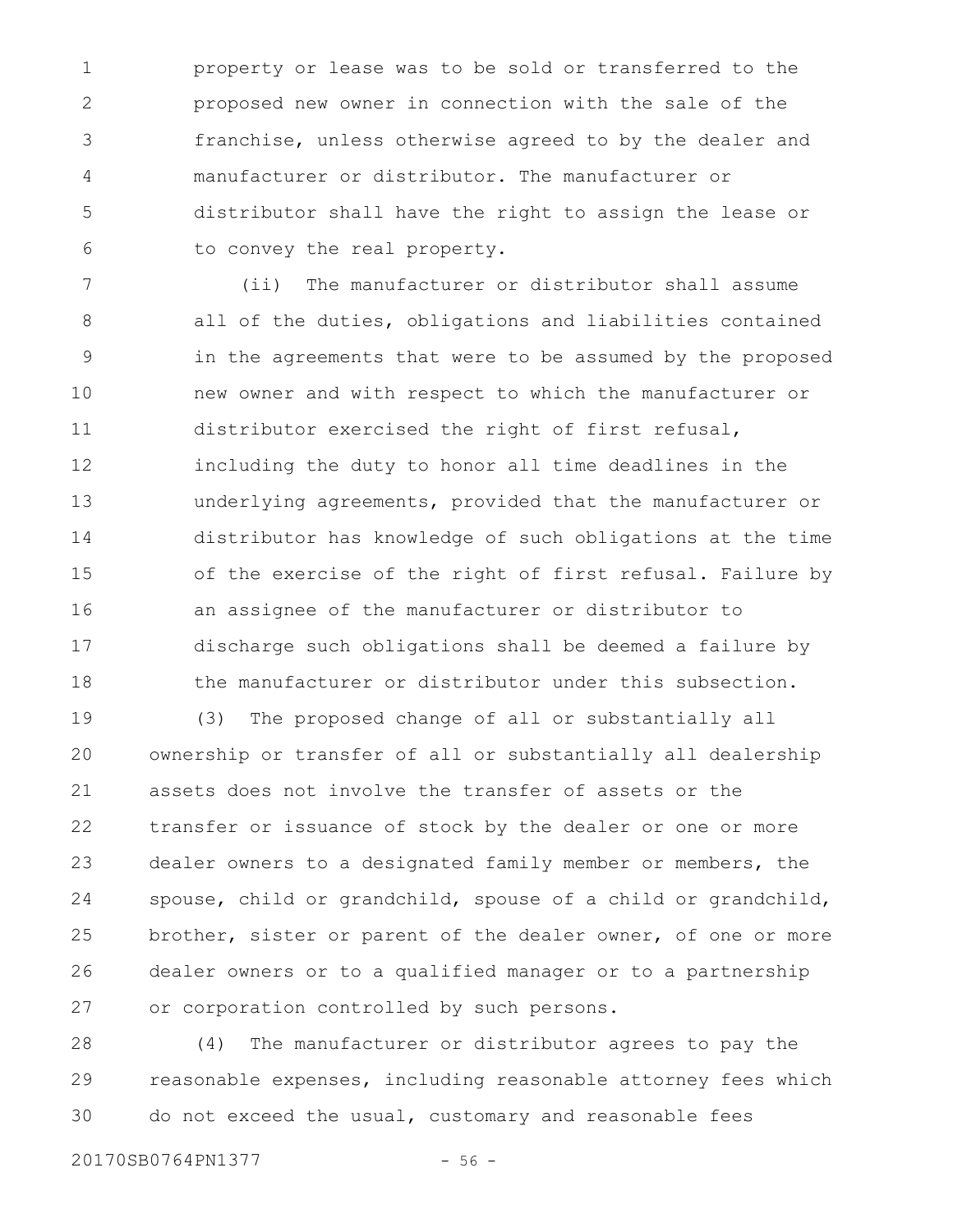charged for similar work done for other clients, incurred by the proposed new owner and transferee prior to the manufacturer's or distributor's exercise of its right of first refusal in negotiating and implementing the contract for the proposed change of all or substantially all ownership or transfer of all or substantially all dealership assets. Notwithstanding the foregoing, no payment of such expenses and attorney fees shall be required if the dealer has not submitted or caused to be submitted an accounting of those expenses within 20 days of the dealer's receipt of the manufacturer's or distributor's written request for such an accounting. Such an accounting may be requested by a manufacturer or distributor before exercising its right of first refusal. 1 2 3 4 5 6 7 8 9 10 11 12 13 14

Section [17] 316. Manufacturer or distributor repurchase of inventory and equipment. 15 16

(a) Return of property for repurchase.--A new vehicle dealer shall return property, including, but not limited to, vehicle inventory, parts, equipment, tools and signs, as permitted under this section or as set forth in the franchise agreement, to the manufacturer or distributor within 90 days of the effective date of any termination or nonrenewal of a franchise or upon a termination or cessation of a part of a manufacturer's or distributor's business operations throughout the United States which is not part of any change in ownership, operation or control of all or any part of the manufacturer's or distributor's business under section [14] 313. The manufacturer or distributor shall supply the new vehicle dealer with instructions on the method by which the new vehicle dealer must return the property to the manufacturer or distributor. Within 17 18 19 20 21 22 23 24 25 26 27 28 29 30

20170SB0764PN1377 - 57 -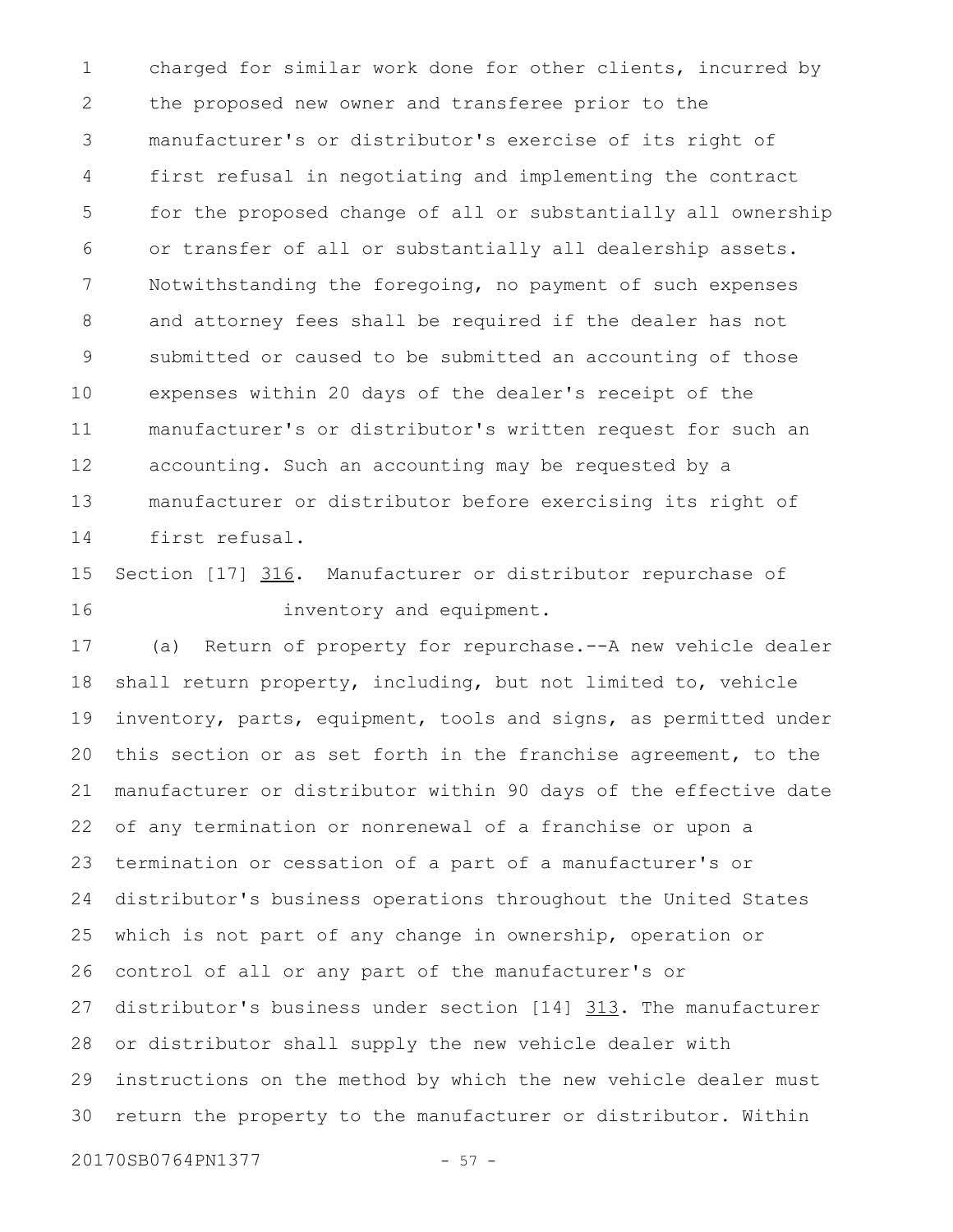60 days of tender of the property to the manufacturer or distributor, the manufacturer or distributor, including medium and heavy-duty truck component and engine manufacturers or distributors who provide integral parts of vehicles or provide major components by selling directly to dealers, shall repurchase from the new vehicle dealer and remit payment to the new vehicle dealer in accordance with their respective interest in: 1 2 3 4 5 6 7 8

(1) Any new, undamaged and unsold vehicle inventory, whether acquired from the manufacturer or distributor or from another dealer of the same line-make in the ordinary course of business within 18 months of the termination date, provided the vehicle has less than 750 miles registered on the odometer, not including mileage incurred in delivery from the manufacturer or in transporting the vehicle between dealers for sale, at the dealer's net acquisition cost, plus any cost to the dealer for returning the vehicle inventory to the manufacturer or distributor. A dealer shall be entitled to the payment under this paragraph for new and undamaged motor vehicles having a gross vehicle weight rating of at least 10,001 pounds of current and two prior model years as determined on a model-by-model basis within the line-make. 9 10 11 12 13 14 15 16 17 18 19 20 21 22

(2) All new, unused, undamaged parts listed in the current price catalog acquired from a manufacturer or distributor or a source approved or recommended by the manufacturer or distributor at the dealer price listed in the current parts catalog, less applicable allowances, plus 5% of the catalog price of the part for the cost of packing and returning the parts to the manufacturer or distributor. Reconditioned or core parts shall be valued at their core 23 24 25 26 27 28 29 30

20170SB0764PN1377 - 58 -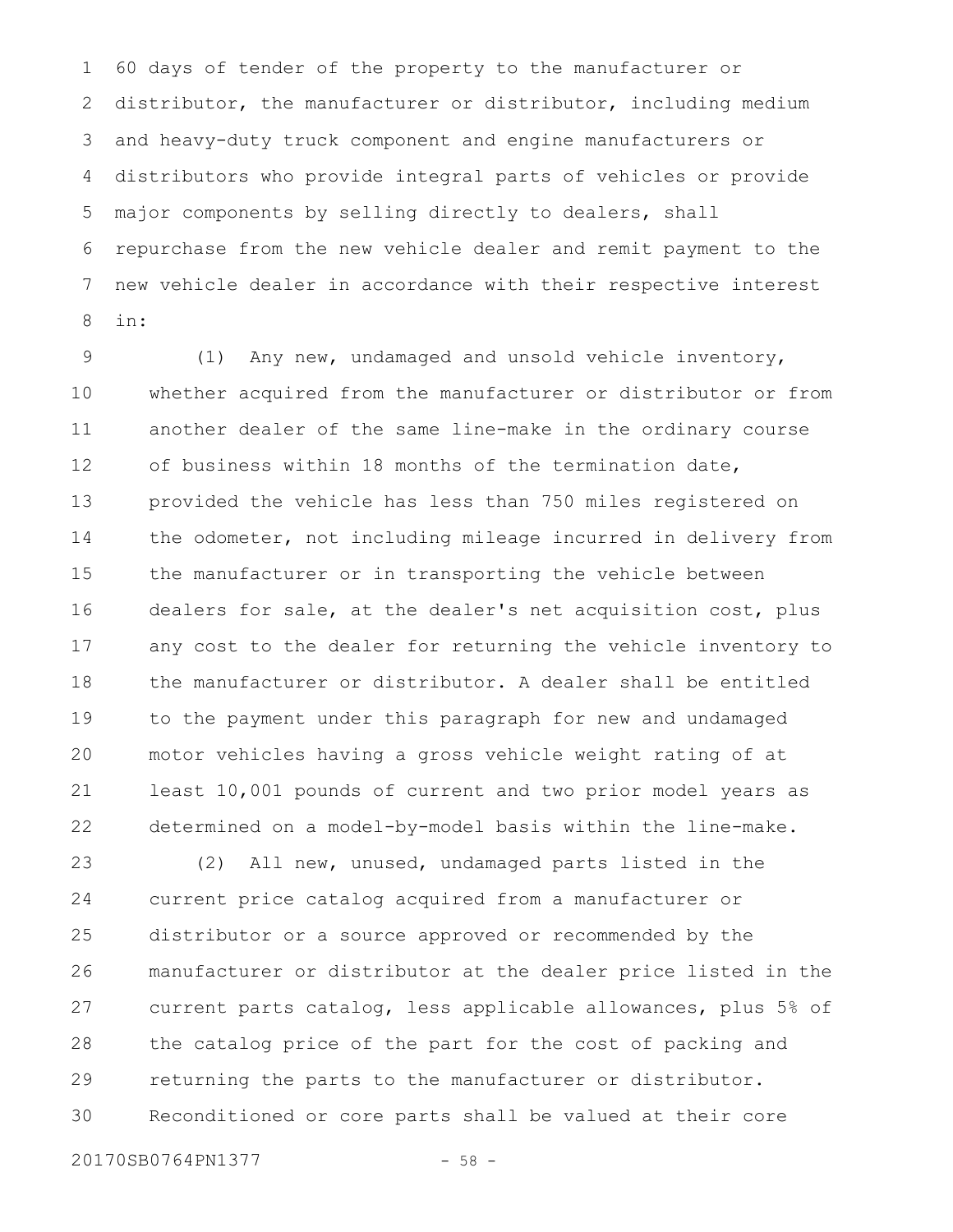value, the price listed in the current parts catalog or the amount paid for expedited return of core parts, whichever is higher. 1 2 3

(3) Any special tools or equipment offered for sale during the three years preceding termination or nonrenewal and each trademark or trade name bearing signs which was recommended or required by the manufacturer or distributor at fair market value at the time the notice of termination or nonrenewal is given. 4 5 6 7 8 9

In the event the inventory is subject to a security interest, the manufacturer may make payment jointly to the dealer and the holder of the security interest. 10 11 12

(b) Failure to pay sums due.--A manufacturer or distributor who fails to pay those sums due the dealer within the prescribed time or at such time as the dealer proffers good title prior to the prescribed time for payment is liable to the new vehicle dealer for: 13 14 15 16 17

(1) the greater of dealer net acquisition cost, fair market value or current price of inventory; 18 19

(2) interest on the amount due, calculated at the rate applicable to a judgment of court; and 20 21

22

(3) reasonable attorney fees and costs.

(c) Limited applicability.--This section shall not apply to manufacturers, distributors or dealers of recreational vehicles or manufactured housing, nor shall it apply to motorcycle manufacturers, distributors or dealers except when the unilateral termination or failure to renew is by the 23 24 25 26 27

manufacturer or distributor. 28

Section [18] 317. Reimbursement of rental costs for dealer facility. 29 30

20170SB0764PN1377 - 59 -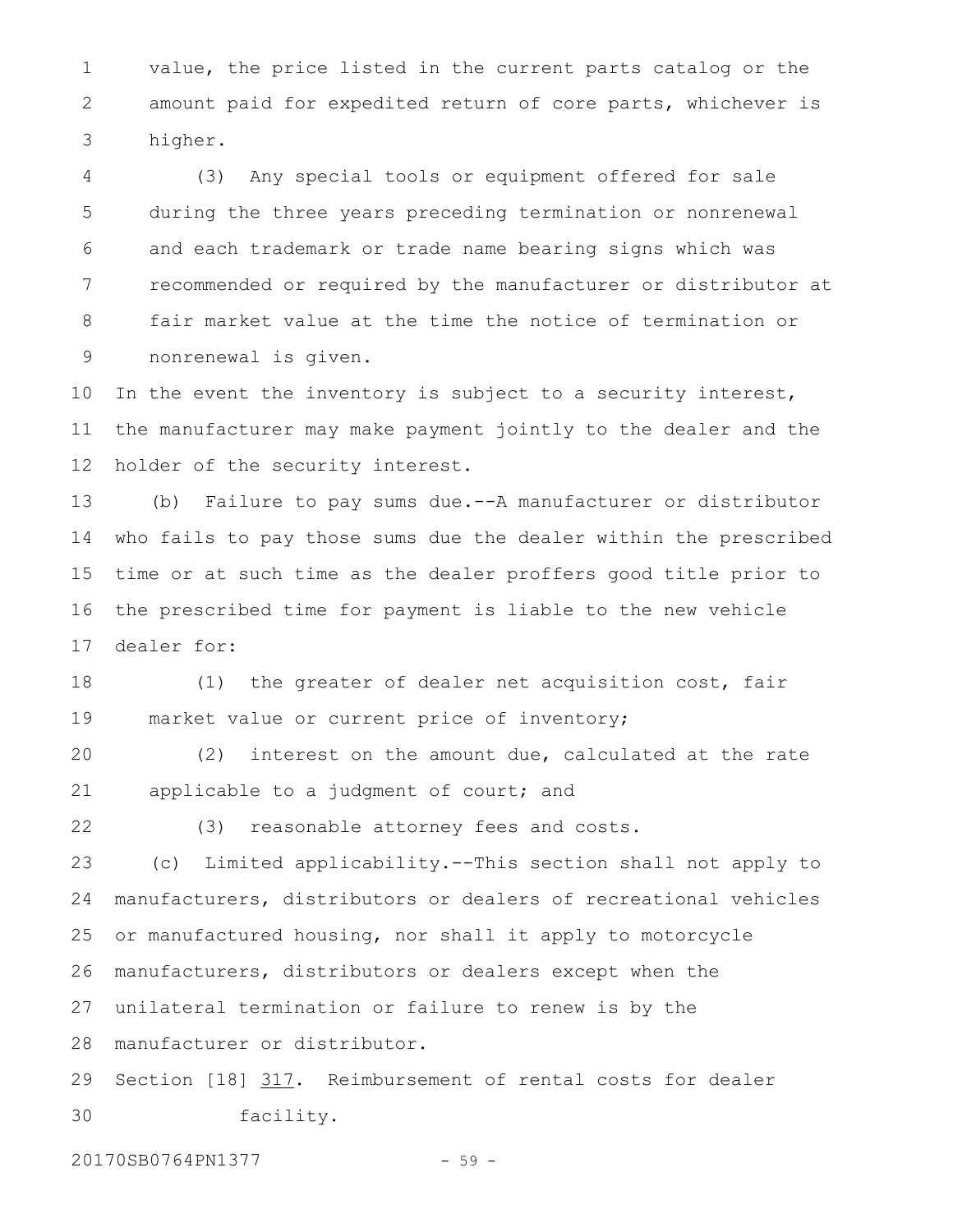(a) Reimbursement of rental costs.--In the event of a termination or nonrenewal under this [act] chapter, except for termination or nonrenewal under section [14] 313, the manufacturer or distributor shall, at the request and option of the new vehicle dealer, also pay to the new vehicle dealer: 1 2 3 4 5

(1) a sum equivalent to rent for the unexpired term of the lease or one year, whichever is less, or such longer term as provided in the franchise, if the new vehicle dealer is leasing the new vehicle dealership facilities from a lessor other than the manufacturer or distributor; or 6 7 8 9 10

(2) a sum equivalent to the reasonable rental value of the new vehicle dealership facilities for one year or until the facilities are leased or sold, whichever is less, if the new vehicle dealer owns the new vehicle dealership facilities. 11 12 13 14 15

(b) Extent of requirement.--The rental payment required under subsection (a) is only required to the extent that the facilities were used for activities under the franchise and only to the extent the facilities were not leased for unrelated purposes. If payment under subsection (a) is made, the manufacturer or distributor is entitled to possession and use of the new vehicle dealership facilities for the period rent is paid. 16 17 18 19 20 21 22 23

(c) Exemption.--This section shall not apply to motorcycle or recreational vehicle manufacturers, distributors or dealers. Section [19] 318. Grounds for disciplinary proceedings. 24 25 26

In addition to any criminal or civil penalties otherwise provided in this act, the board shall have the power to formally reprimand, suspend or revoke any license or refuse to issue or renew any license of an applicant or licensee or a person 27 28 29 30

20170SB0764PN1377 - 60 -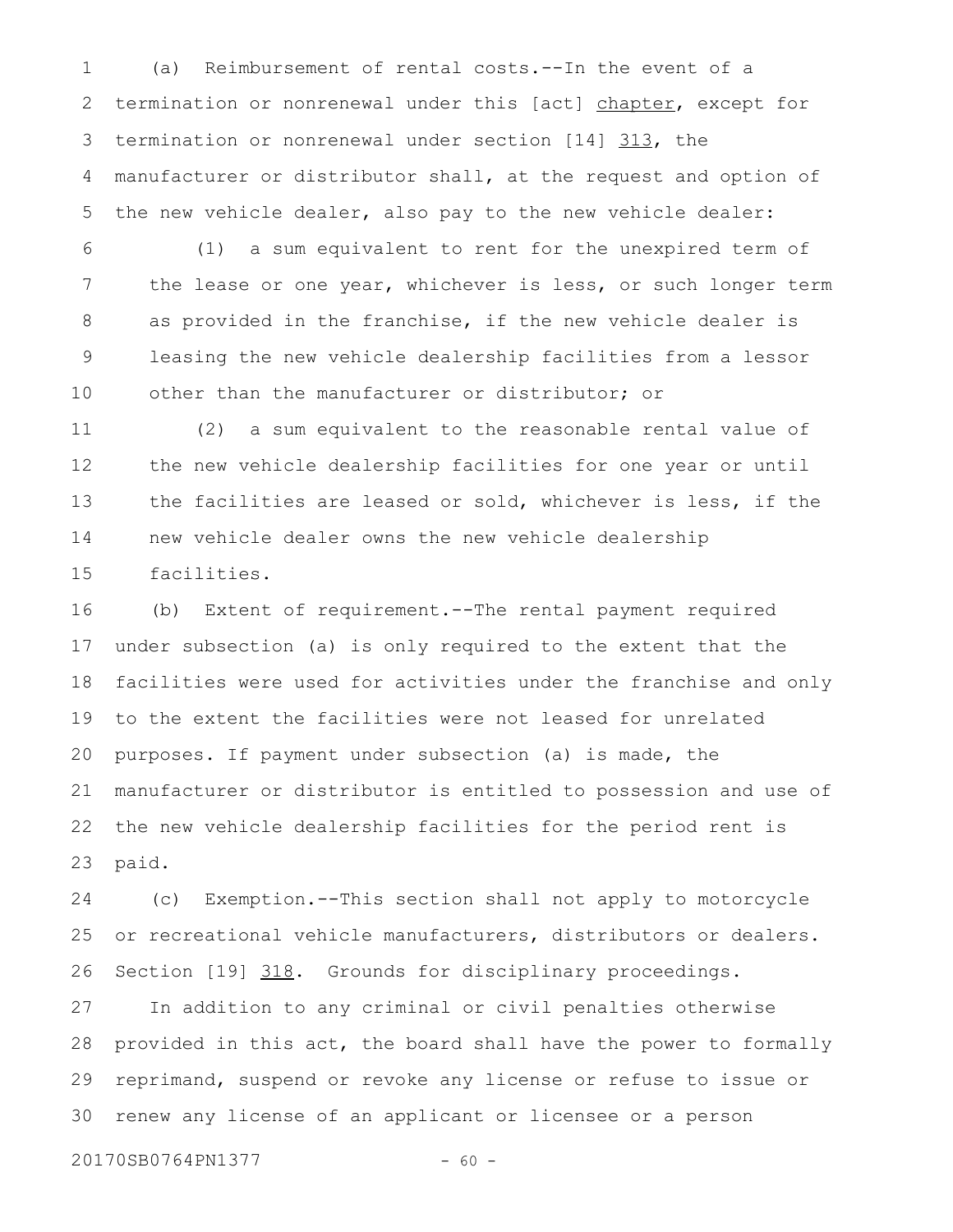required to be licensed under this act, if after due notice of and hearing, the person charged is found in violation of or fails to carry out the acts and procedures set forth in this act or is found guilty of committing or attempting to commit any of the acts set forth in section [23] 322 or any of the following acts: 1 2 3 4 5 6

(1) Having had a license revoked or suspended by the Commonwealth or another state based on grounds similar to those which in this Commonwealth allow disciplinary proceedings, in which case the record of such revocation or suspension shall be conclusive evidence. 7 8 9 10 11

(2) Make any substantial misrepresentation of material facts. 12 13

(3) Make any false promise of a character likely to influence, persuade or induce the sale of a vehicle. 14 15

(4) Being a vehicle dealer or salesperson, having within five years prior to the application for or issuance of a license or while his current license is in force pleaded guilty, entered a plea of nolo contendere or been found guilty in a court of competent jurisdiction in this or any other state or Federal jurisdiction of forgery, embezzlement, obtaining money under false pretenses, extortion, conspiracy to defraud, bribery, odometer tampering or any other crime involving moral turpitude. 16 17 18 19 20 21 22 23 24

(5) Having failed or refused to account for moneys or other valuables belonging to others which have come into his possession arising out of the sale of vehicles. 25 26 27

(6) Having engaged in false, deceptive or misleading advertising of vehicles. 28 29

(7) Having committed any act or engaged in conduct in 20170SB0764PN1377 - 61 -30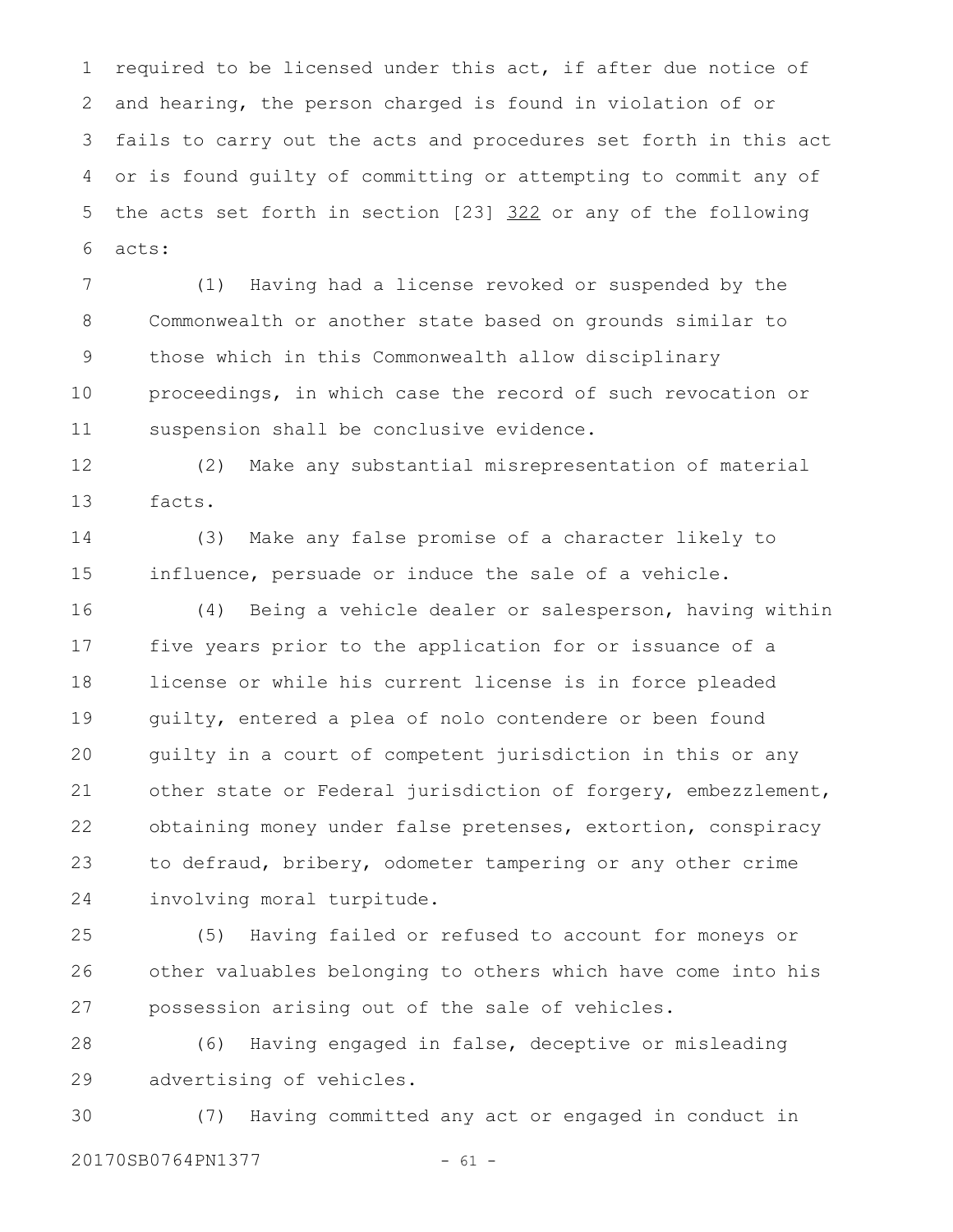connection with the sale of vehicles which clearly demonstrates unprofessional conduct or incompetency to operate as a licensee under this act. 1 2 3

(8) Having made a material misstatement in application for licensure. 4 5

(9) Having set up, promoted or aided in promotion of a plan by which vehicles are sold to a person for consideration and upon the further consideration that the purchaser agrees to secure one or more persons to participate in the plan by respectively making a similar purchase and in turn agreeing to secure one or more persons likewise to join in said plan, each purchaser being given the right to secure money, credits, goods or something of value, depending upon the number of persons joining in the plan. 6 7 8 9 10 11 12 13 14

(10) Having engaged in the buying, selling, exchanging, trading or otherwise dealing in vehicles on Sunday in violation of 18 Pa.C.S. § 7365 (relating to trading in motor vehicles and trailers). 15 16 17 18

(i) Manufactured housing is permitted to be sold on Sundays by licensed manufactured housing dealers without being subject to prosecution under this paragraph. 19 20 21

(ii) Licensed motorcycle dealers are permitted to buy, sell, exchange, trade or otherwise deal in motorcycles on Sunday without being subject to prosecution under this paragraph. 22 23 24 25

(11) Being a dealer or broker who advertises or otherwise holds out to the public that he is selling new vehicles for which he does not hold a franchise agreement in writing with a manufacturer or distributor giving the dealer authority to sell the particular line-make of new vehicles. 26 27 28 29 30

20170SB0764PN1377 - 62 -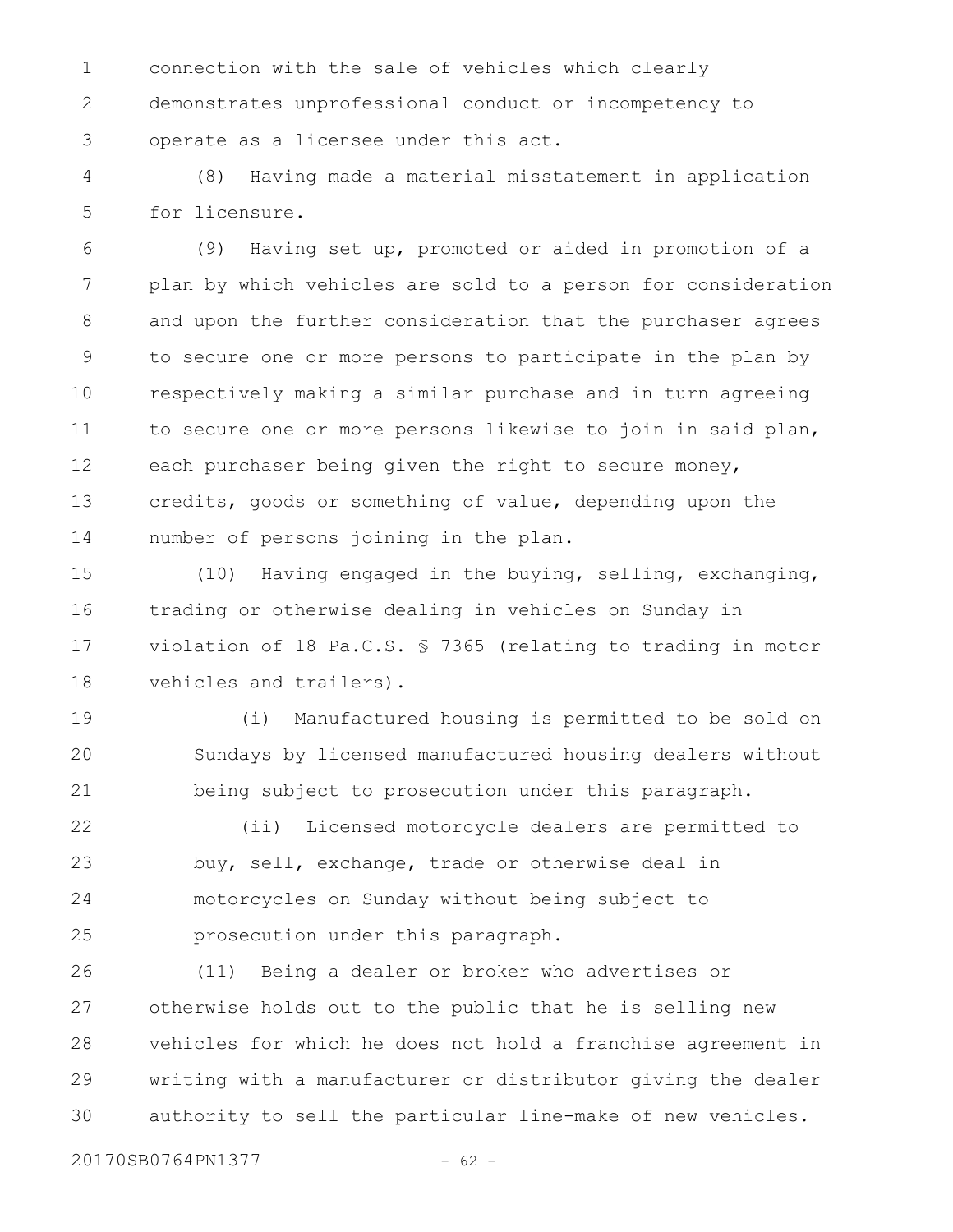(12) Being a dealer or broker who sells new vehicles for which he does not hold a franchise agreement in writing with a manufacturer or distributor giving the dealer authority to sell the particular line-make of new vehicles. 1 2 3 4

(13) Failing to take immediate remedial action when the dealer knows that someone in his direct employ or someone who renders vehicle-related services to the dealer for consideration, has unlawfully tampered with the odometer of a vehicle in his care, custody or control or which has been sold or exchanged by the dealer. For the purpose of this paragraph, remedial action shall be defined as at least reporting the incident in writing to the Pennsylvania State Police or the board. 5 6 7 8 9 10 11 12 13

(14) Engaging in the business for which such licensee is licensed without at all times maintaining an established place of business as required. 14 15 16

(15) Employing any person as a salesperson who has not been licensed as required. 17 18

(16) Having had his vehicle business registration plates (dealer identification number) suspended or revoked by the Department of Transportation pursuant to 75 Pa.C.S. § 1374(a) (relating to suspension or revocation of vehicle business registration plates). A certified copy of the decision and order of the Department of Transportation will constitute conclusive evidence. 19 20 21 22 23 24 25

(17) Being a new car dealer whose franchise agreement with a manufacturer or distributor, which gives the subject dealer selling rights for that line-make, has been finally terminated, but who continues to sell new vehicles. A recreational vehicle or manufactured housing dealer, whose 26 27 28 29 30

20170SB0764PN1377 - 63 -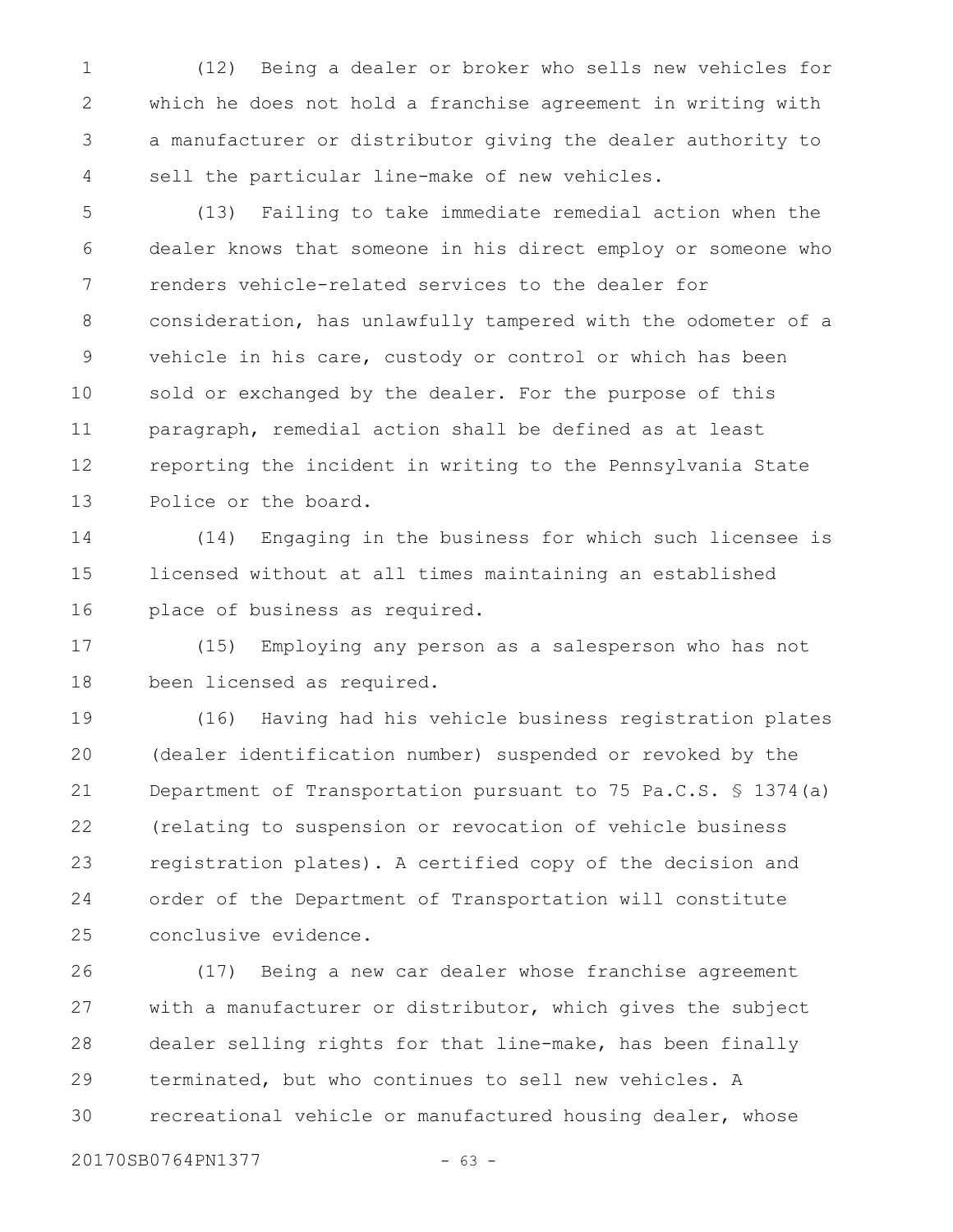franchise was terminated or failed to be renewed by either the manufacturer or the dealer, who owned new vehicles prior to the termination or nonrenewal and sold them subsequent to the termination or nonrenewal is exempt from prosecution under this paragraph. Such dealers shall be authorized to sell as new all new vehicles that remain on their lot after a franchise is terminated or failed to be renewed. 1 2 3 4 5 6 7

8

(18) Willfully failing to display a license.

(19) Failing to obey any order of the board entered pursuant to the act. 9 10

(20) Permitting or allowing another individual or organization not licensed by the board to use that individual's license for the purpose of operating in this Commonwealth in a capacity for which the individual or organization should have held a license. 11 12 13 14 15

(21) Willfully having made any false statement as to a material matter in any oath or affidavit which is required by this act. 16 17 18

(22) Failing to collect a tax or fee due the Commonwealth upon a sale of a vehicle as defined in 75 Pa.C.S. § 102 (relating to definitions). 19 20 21

(23) Collecting a tax or fee and failing to issue a true copy of the tax report to the purchaser as required by law. 22 23

(24) Issuing a false or fraudulent tax report or copy thereof. 24 25

(25) Failing to pay over taxes or fees collected for the Commonwealth at the time and in the manner required by law. 26 27

(26) Violating any provision of this act. 28

(27) Being an unlicensed salesperson, dealer, vehicle auction, branch lot, manufacturer or any other person or 29 30

20170SB0764PN1377 - 64 -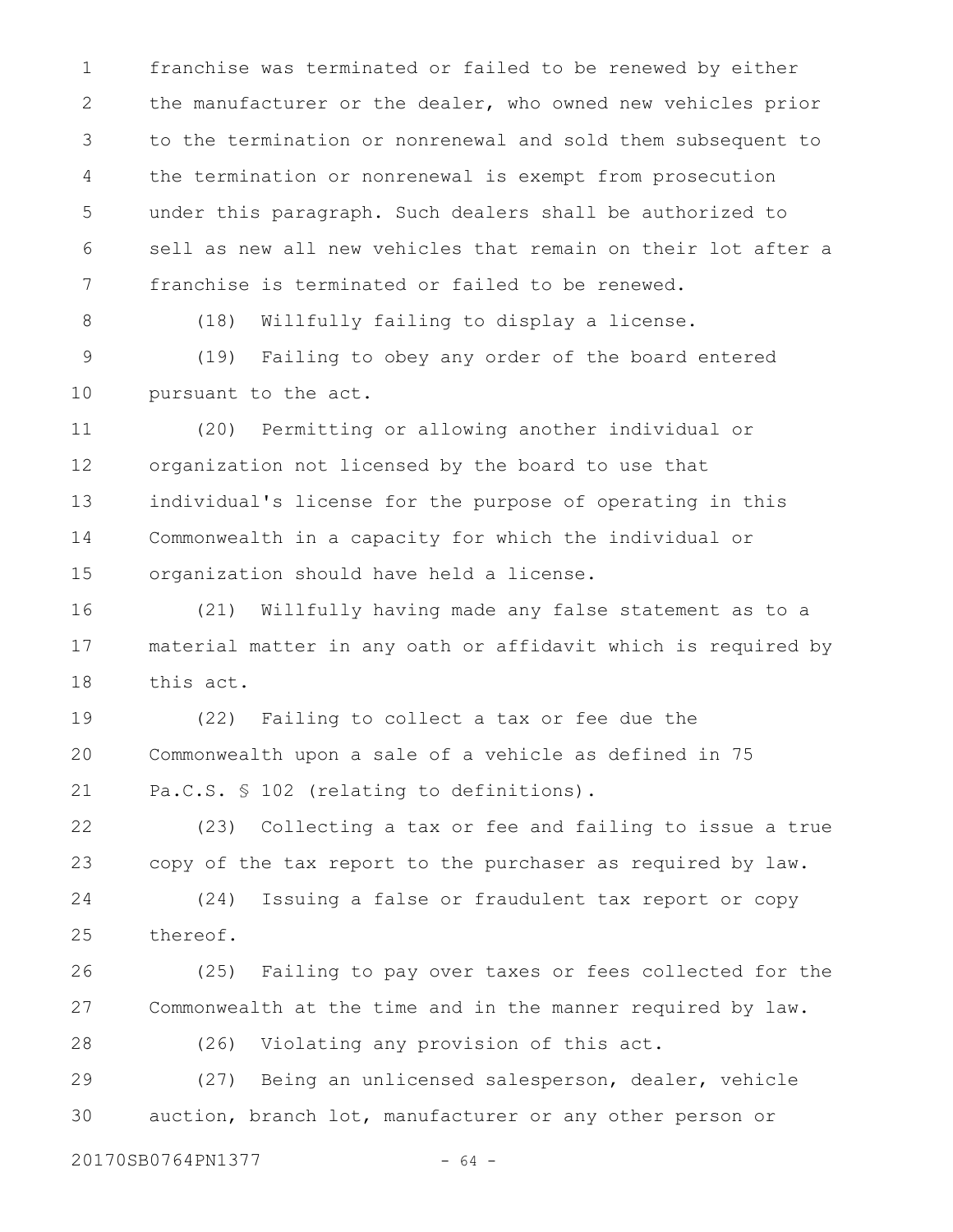business where a license is required under this act. 1

(28) Any violation of the regulations promulgated by the board. 2 3

(29) Being a wholesale vehicle auction who permits dealers who are not currently licensed in this Commonwealth or any other state or jurisdiction or a vehicle business registered with the Department of Transportation and issued a Department of Transportation identification number or licensed or registered by any other state or jurisdiction for a similar activity who during the time their licenses or registrations are suspended or revoked by the Commonwealth or any other state to sell, represent or purchase vehicles at an auction. 4 5 6 7 8 9 10 11 12 13

(29.1) Being a wholesale vehicle auction who permits a vehicle business as described under paragraph (29), which is restricted to certain vehicle buys, sales or exchanges as set forth in section  $[5(f)(2)]$   $303(f)(2)$ , to buy, sell or exchange vehicles of a type which the vehicle business is not authorized to engage in. 14 15 16 17 18 19

(30) Being a dealer which permits salespersons who are not currently licensed in this Commonwealth or any other state or who during the time their licenses are suspended or revoked by the Commonwealth or any other state to sell, represent or purchase vehicles at an auction. 20 21 22 23 24

(31) Being a public or retail vehicle auction who knowingly and willfully permits any buyer or seller to buy or sell vehicles which results in engaging in the business as dealer without a license or permitting any other person to engage in any activity which would require licensure under this act. 25 26 27 28 29 30

20170SB0764PN1377 - 65 -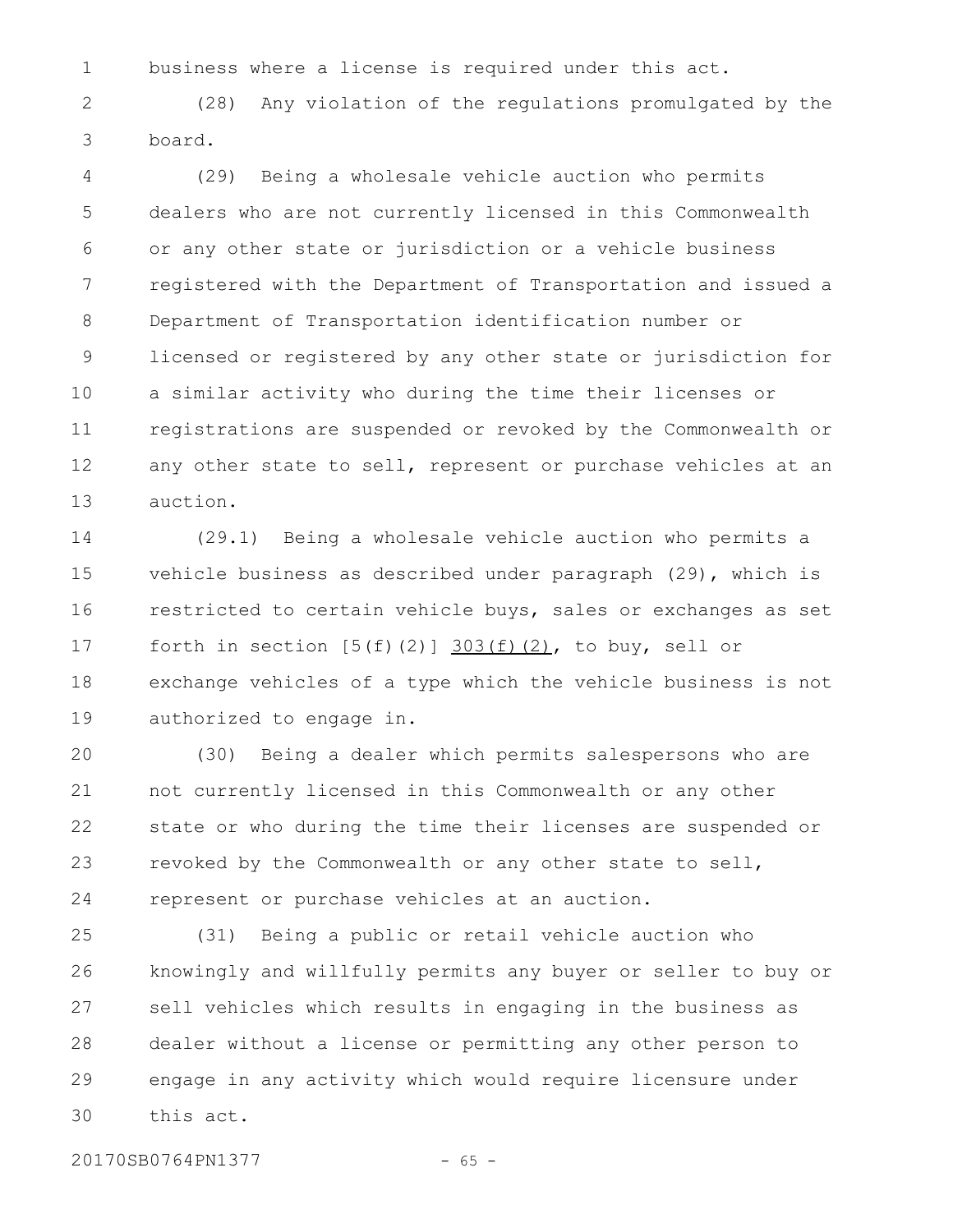(32) Being a dealer which willfully permits an individual or salesperson to buy, sell or exchange a vehicle for his own benefit or profit under the dealer's license. 1 2 3

(33) Being a dealer which willfully permits any person who is not a licensed salesperson or owner of the dealership to use the dealer's dealer identification number issued by the Department of Transportation, vehicle dealer's license number or dealer's vehicle registration plates for the purpose of buying, selling or exchanging vehicles. 4 5 6 7 8 9

(34) Being a dealer which conducts its business under any name other than the name in which it is registered or at any other location than that authorized by its license. 10 11 12

(35) Being a dealer, agent of a dealer or a salesperson who buys, sells or exchanges vehicles with a person who is required to be licensed under this act if the dealer, agent or salesperson knew or should have known that the person is not licensed. 13 14 15 16 17

(36) Accepting an order of purchase or a contract from a buyer, which offer of purchase or contract is subject to subsequent acceptance by the seller, if such arrangement results in the practice of bushing. 18 19 20 21

(37) Failing to produce business records when an authorized agent of the board reasonably requests the licensee to produce business records. 22 23 24

(38) Being a person whose license under this act or authority to engage as a dealer or salesperson in any other state or jurisdiction was suspended or revoked and, while the license or authority was suspended or revoked, was physically present at a wholesale vehicle auction or public or retail vehicle auction during the auctioning of vehicles. A vehicle 25 26 27 28 29 30

20170SB0764PN1377 - 66 -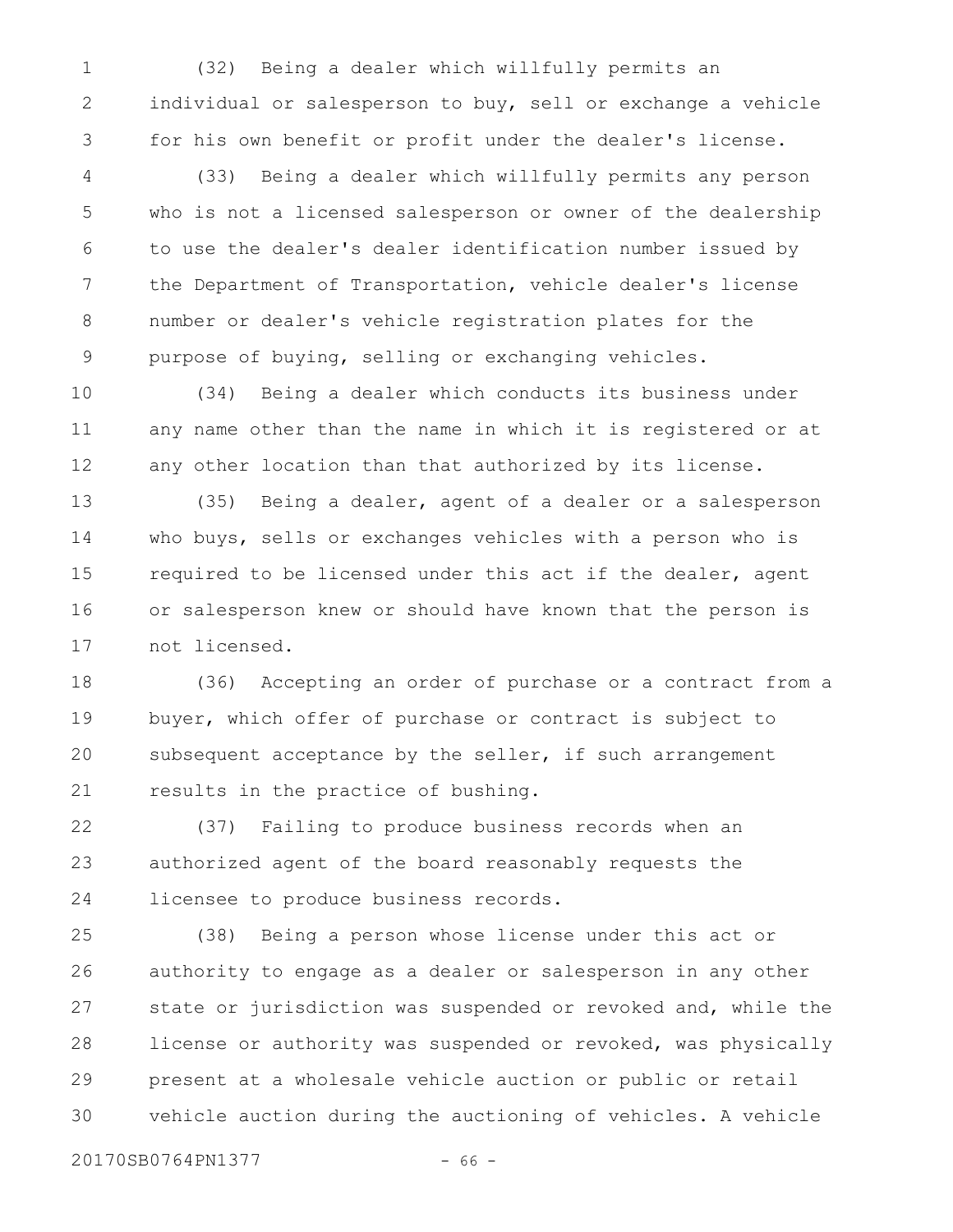auction shall not be subject to prosecution for a violation of a person being physically present under this paragraph. 1 2

(39) Being an out-of-State recreational vehicle dealer who, while buying, selling, titling, registering, financing or exchanging recreational vehicles in this Commonwealth, violates a Pennsylvania law or regulation or a law or regulation of the state or jurisdiction of licensure or the state or jurisdiction of domicile regarding the buying, selling, titling, registering, financing or exchanging of recreational vehicles. 3 4 5 6 7 8 9 10

(40) Being an out-of-State recreational vehicle dealer who fails to demonstrate, upon direction of or investigation by the board or its agents, that the out-of-State recreational vehicle dealer satisfies the provisions of section 32.1(c) regarding participation in this Commonwealth in a recreational vehicle show, recreational vehicle offpremise sale, recreational vehicle exhibition or recreational vehicle rally. 11 12 13 14 15 16 17 18

Section [20] 319. Administrative liability of employer, 19

20

copartnership, association or corporation.

In the event of the revocation of the license issued to any member of a partnership or to any officer of an association or corporation, the license issued to a partnership, association or corporation shall be revoked by the board unless, within a time fixed by the board, in the case of a partnership, the connection of the member whose license has been revoked shall be severed and his interest in the partnership and his share in its activities brought to an end, or in the case of an association or corporation, the offending officer shall be discharged and shall have no further participation in its activities. 21 22 23 24 25 26 27 28 29 30

20170SB0764PN1377 - 67 -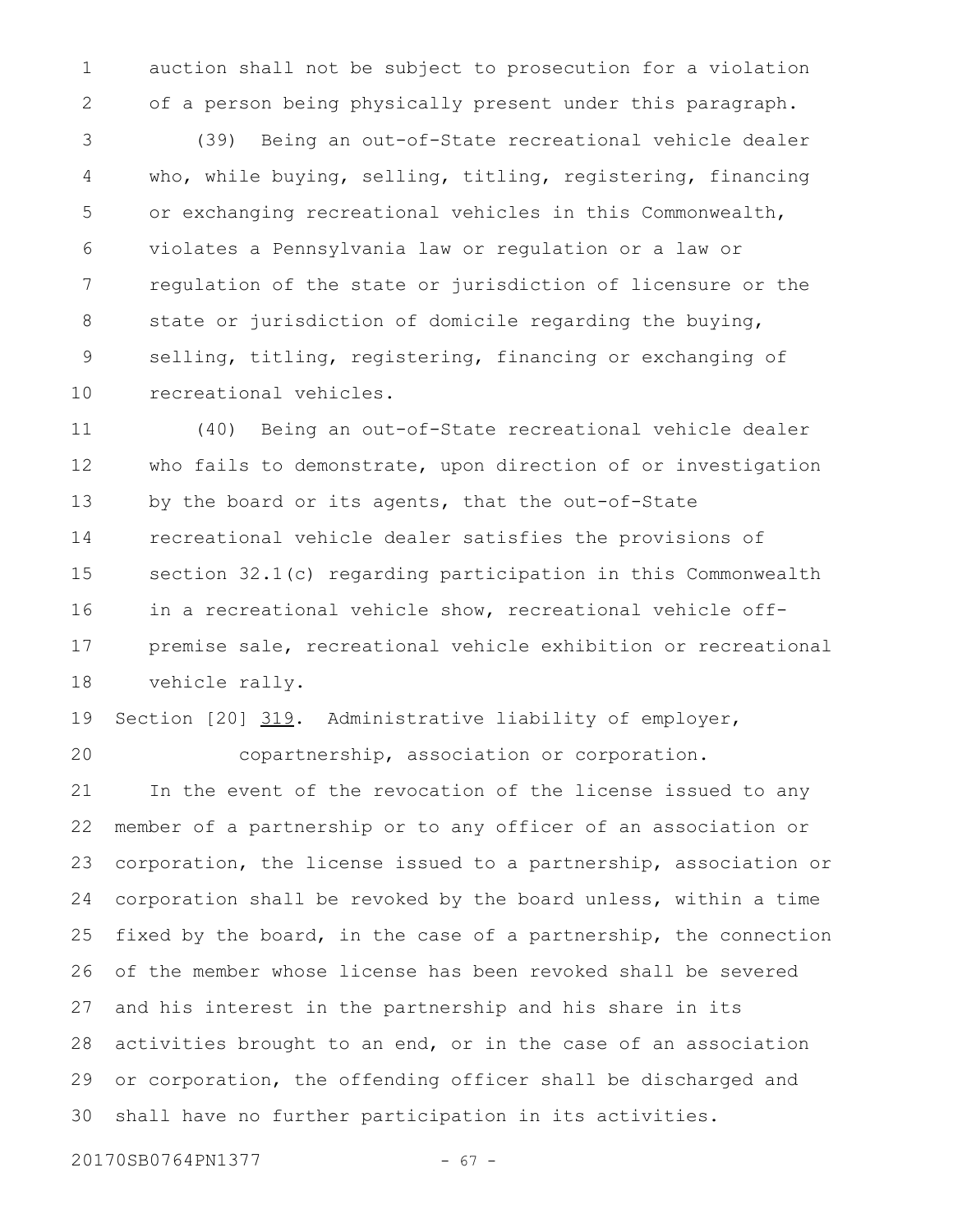Section [21] 320. Reinstatement. 1

(a) Suspension.--Upon application in writing and after a hearing pursuant to notice, the board may reissue or modify the suspension of any license which has been suspended. 2 3 4

(b) Revocation.--Unless ordered to do so by a court, the board shall not reinstate the license of a person that has been revoked and such person shall be required to apply for a license after a period of five years in accordance with section [22] 321 if he desires to resume operating as a licensee at any time after such revocation. 5 6 7 8 9 10

Section [22] 321. Application for license. 11

(a) Dealer's or vehicle auction's license.--Application for license as a dealer or vehicle auction shall be made in writing to the board, signed by the applicant, setting forth the following: 12 13 14 15

(1) Name of applicant and location of principal place of business to which the license will be issued. 16 17

(2) Name or style under which business is to be conducted and, if a corporation, the state of incorporation. 18 19

(3) Name and address of each owner or partner and, if a corporation, the names of principal officers and directors. 20 21

(4) Locations in which the business is to be conducted if the dealer has more than one place of business. 22 23

(5) If new vehicles are to be sold, the line-make or line-makes to be handled. 24 25

(6) A statement of the previous history, record and association of the applicant and of each owner, partner, officer and director, which statement shall be sufficient to establish to the satisfaction of the board the reputation in business of the applicant. 26 27 28 29 30

20170SB0764PN1377 - 68 -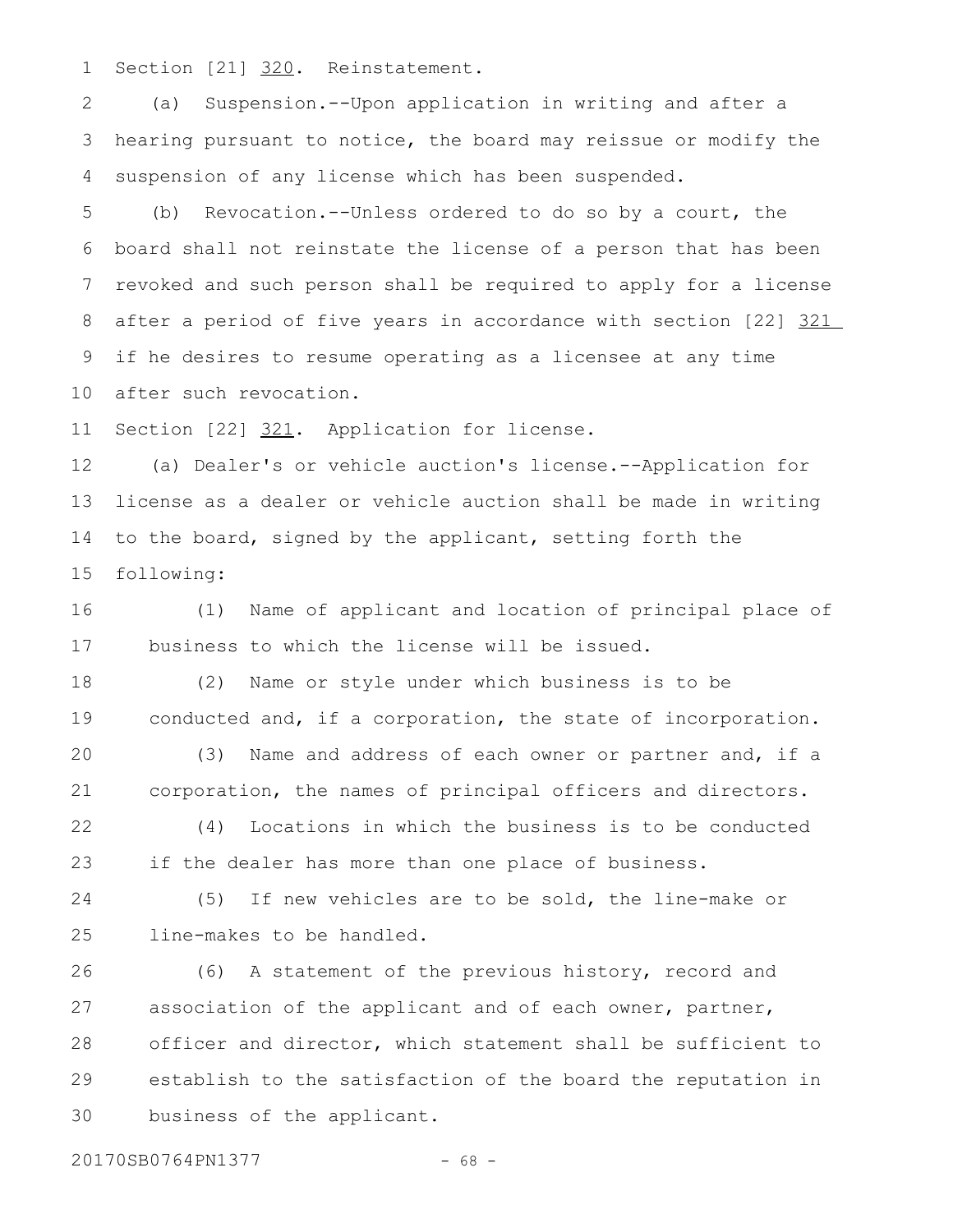(7) A statement showing whether the applicant has previously applied for a license and the result of such application and whether the applicant has ever been the holder of either a dealer, vehicle auction or salesperson license which was revoked or suspended. 1 2 3 4 5

(8) If the applicant is a corporation or partnership, a statement showing whether any of the partners, employees, officers or directors have been refused a dealer's, vehicle auction's or salesperson's license or have been the holder of such a license which was revoked or suspended. 6 7 8 9 10

(9) A statement by the applicant that he has met all facility requirements as noted herein and as required by regulation. 11 12 13

(b) Salesperson's license.--Application for license as a salesperson shall be made in writing to the board, signed by the applicant, setting forth the following: 14 15 16

17

(1) The applicant's name and address.

(2) The period of time, if any, during which he has been engaged in the occupation of salesperson. 18 19

20

(3) The name and address of his last employer.

(4) The name and address of the dealer then employing him or into whose employ he is about to enter. If the applicant is to be licensed for a dealer who is licensed in more than one category or at more than one location and the applicant desires to sell for each of the dealer's licensed entities, the name and address of the primary location and of each other entity shall be supplied. 21 22 23 24 25 26 27

(5) The recommendation of his employer or prospective employer certifying that the applicant is honest, trustworthy and of good repute and recommending that a license be 28 29 30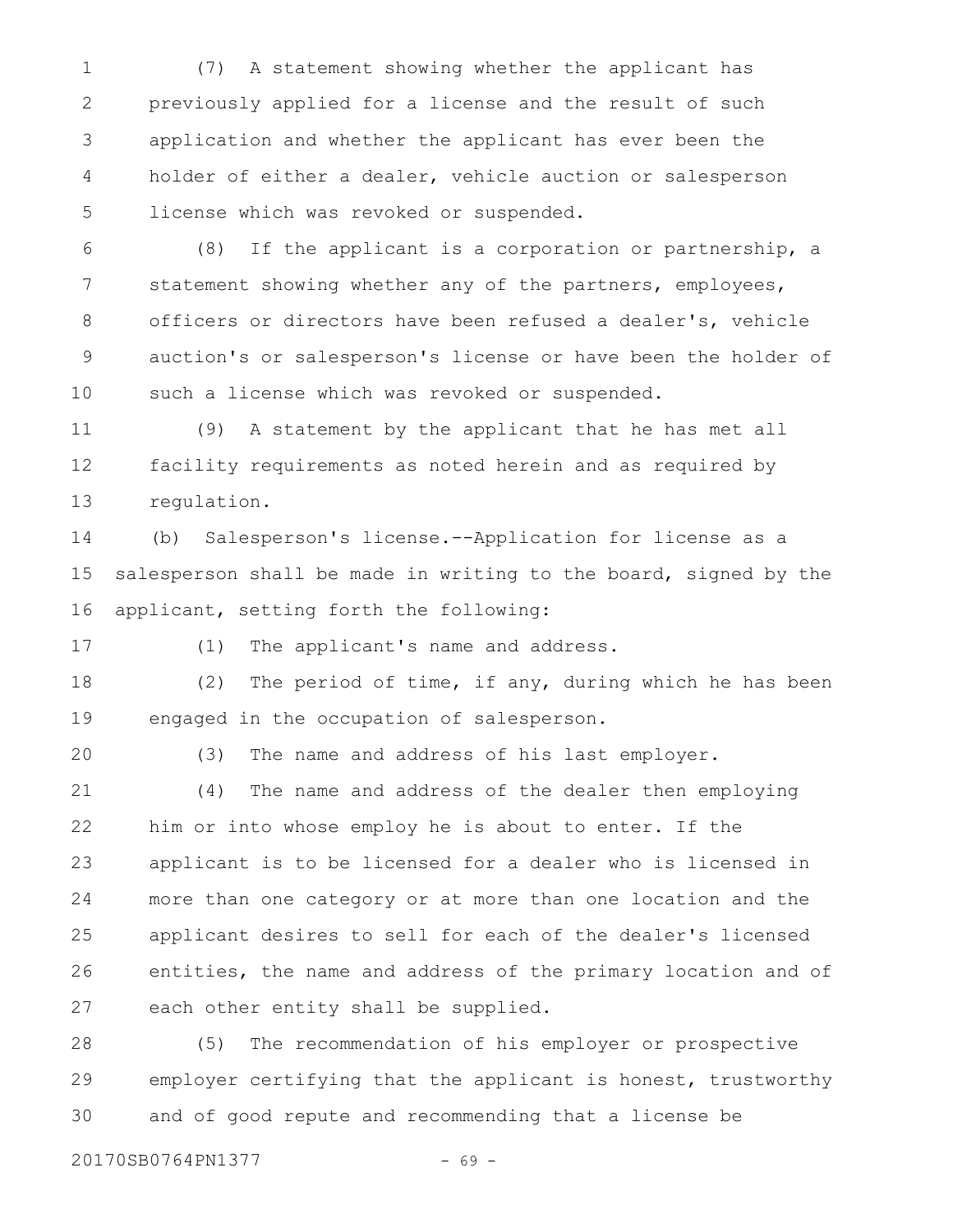granted. In the case of an applicant who is himself a dealer, an officer of a corporation which is a dealer or a member of a partnership which is a dealer, the foregoing recommendation shall be made by another dealer, bank or sales finance company which has personal knowledge concerning the reputation and fitness of the applicant. 1 2 3 4 5 6

(6) A statement showing whether the applicant has previously applied for a license and the result of such application and whether the applicant has ever been the holder of a salesperson's license which was revoked or suspended or the subject of disciplinary action by this board or that of any other jurisdiction. 7 8 9 10 11 12

(7) The application shall be made upon a form prepared by the board containing such other reasonable information as the board shall require. 13 14 15

(c) Application for license other than as a dealer, vehicle auction or salesperson.--Application for license other than as a dealer, vehicle auction or salesperson shall be made in writing to the board accompanied by the required fee. The board may require, in such application or otherwise, information relating to the applicant's background and his financial standing, all of which may be considered by the board in determining the fitness of said applicant to engage in the business for which he desires to be licensed. 16 17 18 19 20 21 22 23 24

(d) Manufacturer's or distributor's license.--Application for license as a manufacturer or distributor shall be made in writing to the board, signed by the applicant, setting forth or attaching the following: 25 26 27 28

(1) Name of applicant and location of principal place of business for the license which is the subject of the 29 30

20170SB0764PN1377 - 70 -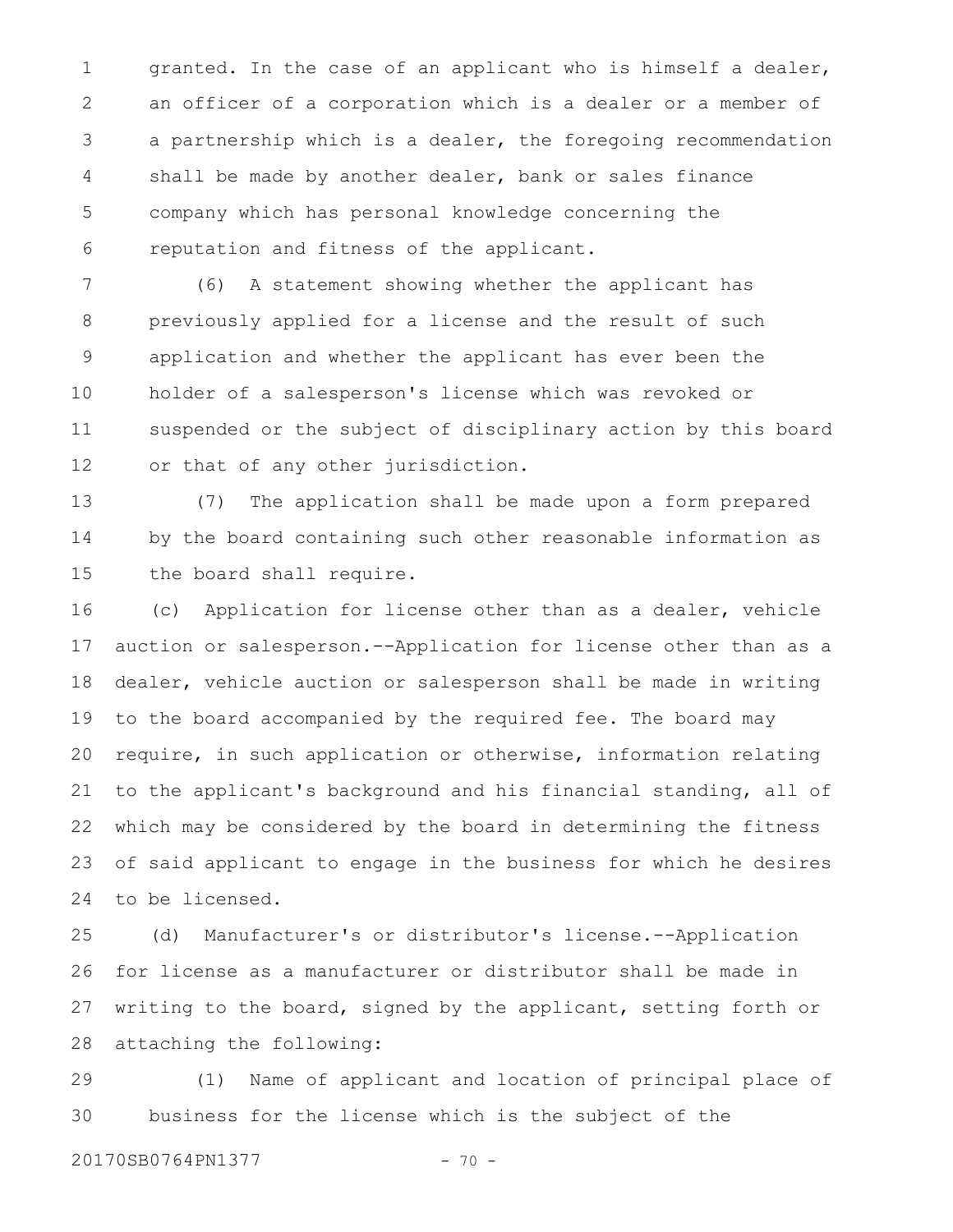application and the location of any other place of business within this Commonwealth. 1 2

(2) Name or style under which business is to be conducted and, if a corporation, the state of incorporation. 3 4

(3) The line-make or line-makes of new vehicles which are to be manufactured or distributed. 5 6

(4) A statement showing whether the applicant has previously applied for a license and the result of such application. 7 8 9

(e) Change of ownership.--A dealer or vehicle auction shall supply the board with information regarding any change in named owners. The information shall include a statement of the previous history, record and reputation in the business of the new owner. Where the same business name and address is to be retained, any change in owners shall only require the licensee to inform the board of the change in owners but shall not require the licensee to submit to the entire license application process as set forth by this act or corresponding regulations. Section [23] 322. Refusal of license. 10 11 12 13 14 15 16 17 18 19

The board may refuse to issue a license if the applicant has committed any of the acts set forth as grounds for the suspension or revocation of a license or the board finds that the applicant continued to engage in an activity in violation of this act during the suspension or revocation period. The board may also refuse to issue a license when it determines: 20 21 22 23 24 25

(1) That the applicant was previously the holder of a license issued under this act, which license was revoked for cause or which license was suspended for cause and the terms of the suspension have not been fulfilled. 26 27 28 29

(2) That the applicant was previously a limited or 20170SB0764PN1377 - 71 -30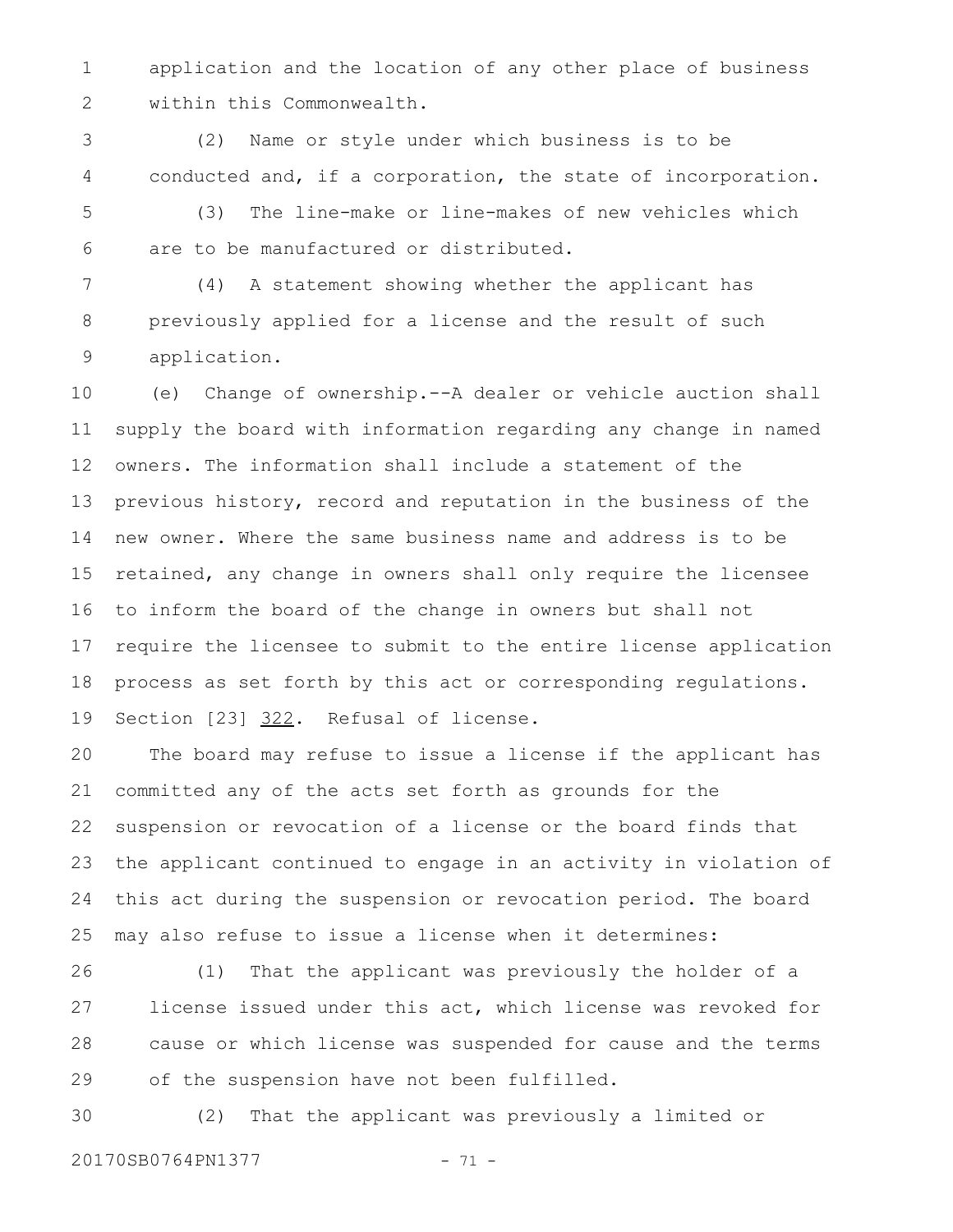general partner, stockholder, director or officer of a partnership or corporation whose license issued under the authority of this act was revoked for cause and never reissued or was suspended for cause and the terms of suspension have not been fulfilled. 1 2 3 4 5

(3) If the applicant is a partnership or corporation, that one or more of the limited or general partners, stockholders, directors or officers of the partnership or corporation was previously the holder of a license issued under the authority of this act which was revoked for cause or was suspended for cause and the terms of the suspension have not been fulfilled, or that by reason of the facts and circumstances touching the organization, control and management of the partnership or corporation business, the policy of such business will be directed, controlled or managed by individuals who, by reason of their conviction of violations of the provisions of this act, would be ineligible for a license and that by licensing such corporation or partnership, the purposes of this act would likely be defeated. 6 7 8 9 10 11 12 13 14 15 16 17 18 19 20

(4) That the applicant is a vehicle dealer, vehicle auction or salesperson who, having within five years prior to the application for or issuance of a license or while a current license is in force, pleaded guilty, entered a plea of nolo contendere or has been found guilty in a court of competent jurisdiction in Federal or in this or any other state jurisdiction of forgery, embezzlement, obtaining money under false pretenses, extortion, conspiracy to defraud, bribery, odometer tampering or any other crime involving moral turpitude. 21 22 23 24 25 26 27 28 29 30

20170SB0764PN1377 - 72 -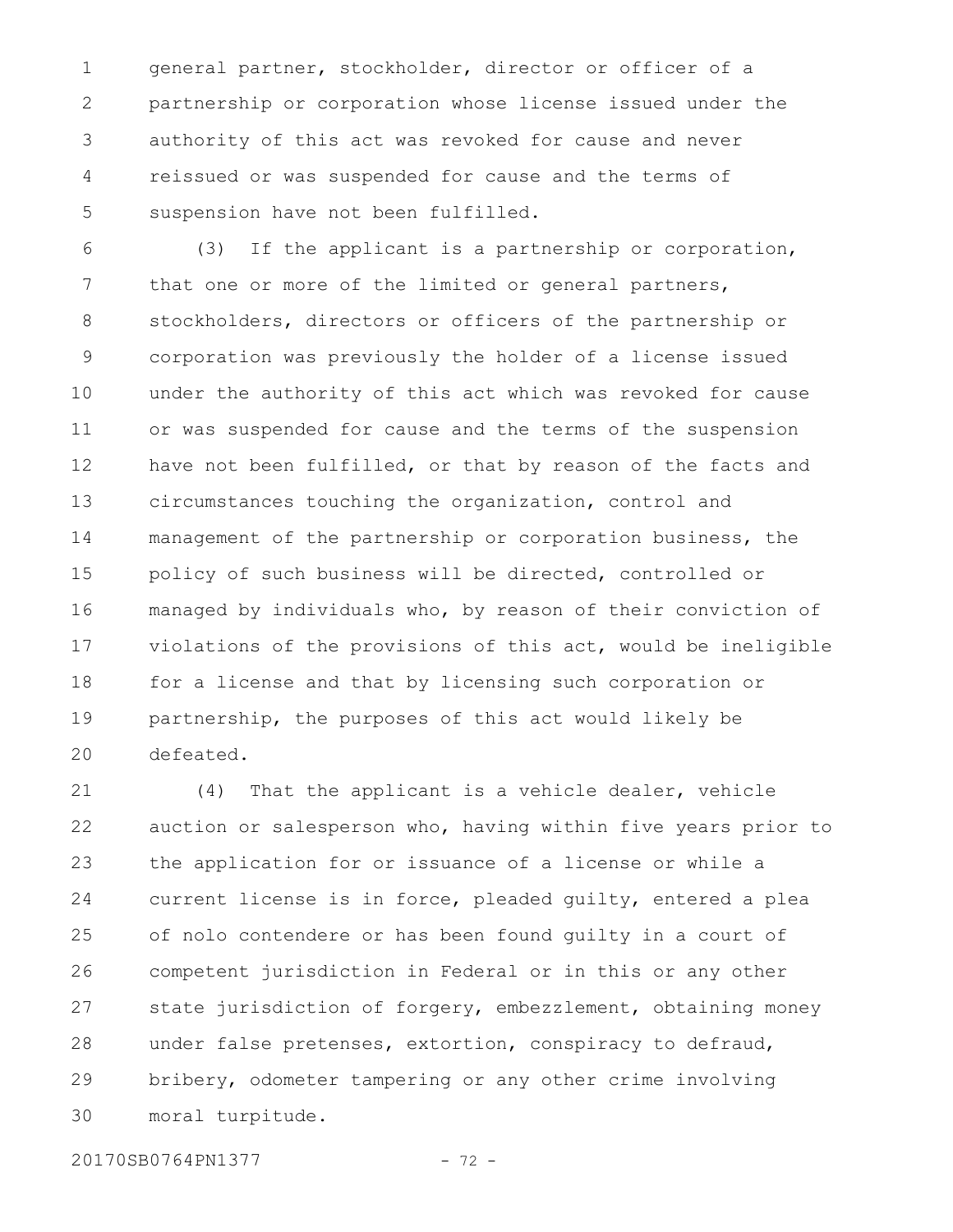Section [24] 323. Change of salesperson's license to indicate new employer. 1 2

Whenever a licensed salesperson desires to change his employment from one licensed dealer to another, he shall notify the board in writing using the appropriate form, which is completed in its entirety and is accurate, no later than ten days after the date of change, pay the required fee and return the current license if not previously returned. The board shall issue a new license upon receipt of a complete and accurate salesperson's transfer application. In the interim at such time as the change in affiliation of the salesperson occurs, he shall maintain a copy of the notification sent to the board as his temporary license pending receipt of his new current license. This temporary transfer license shall expire at the end of 45 days from the date on the transfer application. It shall be the duty of the applicant to notify the board if a new license or other pertinent communication is not received from the board within 30 days of the submission of the transfer application. The new license shall be issued for the remainder of the period covered by the previous license. The fee for the issuance of such changed license shall be determined by regulation. Section [25] 324. Termination of employment or business. (a) Salesperson's license to be surrendered after termination of employment.--Within ten days after termination of employment, the dealer shall surrender that salesperson's license to the board. If the license is not in the dealer's possession, then it will be the responsibility of the salesperson to return the license to the board. (b) Dealer's, branch lot or vehicle auction license to be surrendered after termination of business.--Within ten days 3 4 5 6 7 8 9 10 11 12 13 14 15 16 17 18 19 20 21 22 23 24 25 26 27 28 29 30

20170SB0764PN1377 - 73 -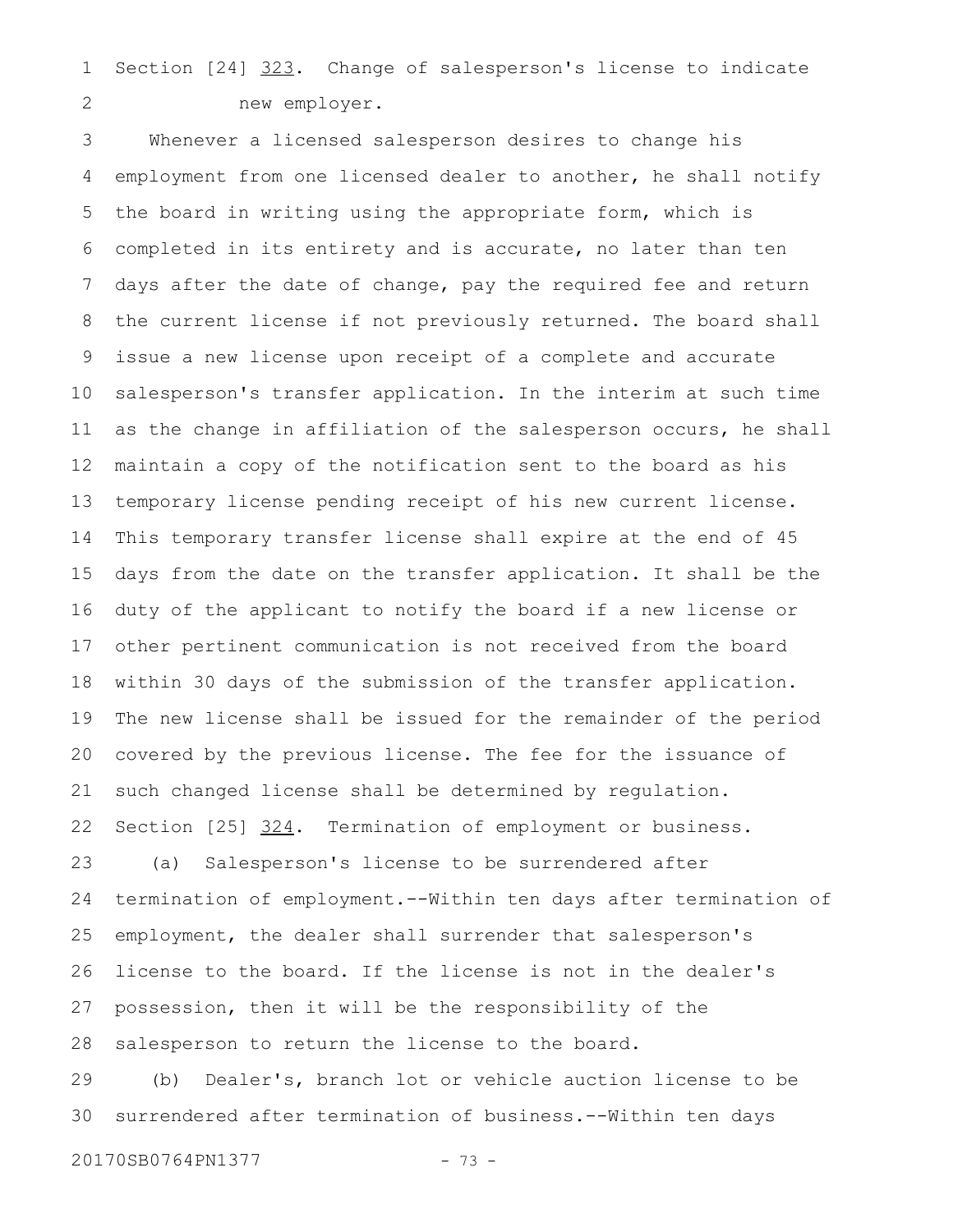after termination of business activities, the dealer, branch lot or vehicle auction shall surrender to the board all of its licenses and its salespersons' licenses issued by the board. Section [26] 325. Exemption from licensure and registration. This act shall not be construed to require licensure and registration in the following cases: 1 2 3 4 5 6

(1) Public officers in the conduct of sales of vehicles in the performance of their official duties. 7 8

(2) Sales finance companies and banks licensed under the provisions of the act of June 28, 1947 (P.L.1110, No.476), known as the Motor Vehicle Sales Finance Act, in the conduct of sales of vehicles which have been repossessed by them. 9 10 11 12

(3) The sale, exchange or purchase by a person in one calendar year of fewer than five vehicles, except manufactured housing or mobile homes, on which sales tax has been paid at the purchase of the vehicle by that person. Where such a vehicle is authorized under Article II of the act of March 4, 1971 (P.L.6, No.2), known as the Tax Reform Code of 1971, to be transferred from the person who paid the sales tax to another without being subject to sales tax, such as, but not limited to, wife and husband transfers or disbursements from an estate to a beneficiary, the recipient of the vehicle shall be permitted to sell such vehicle without paying sales tax prior to his sale of the vehicle. 13 14 15 16 17 18 19 20 21 22 23 24

(4) The sale, exchange or purchase of fewer than five manufactured housing or mobile homes by a person in one calendar year. 25 26 27

Section [27] 326. Limitations on establishing or relocating dealers. 28 29

(a) Additional or relocation of new vehicle dealers.-- 20170SB0764PN1377 - 74 -30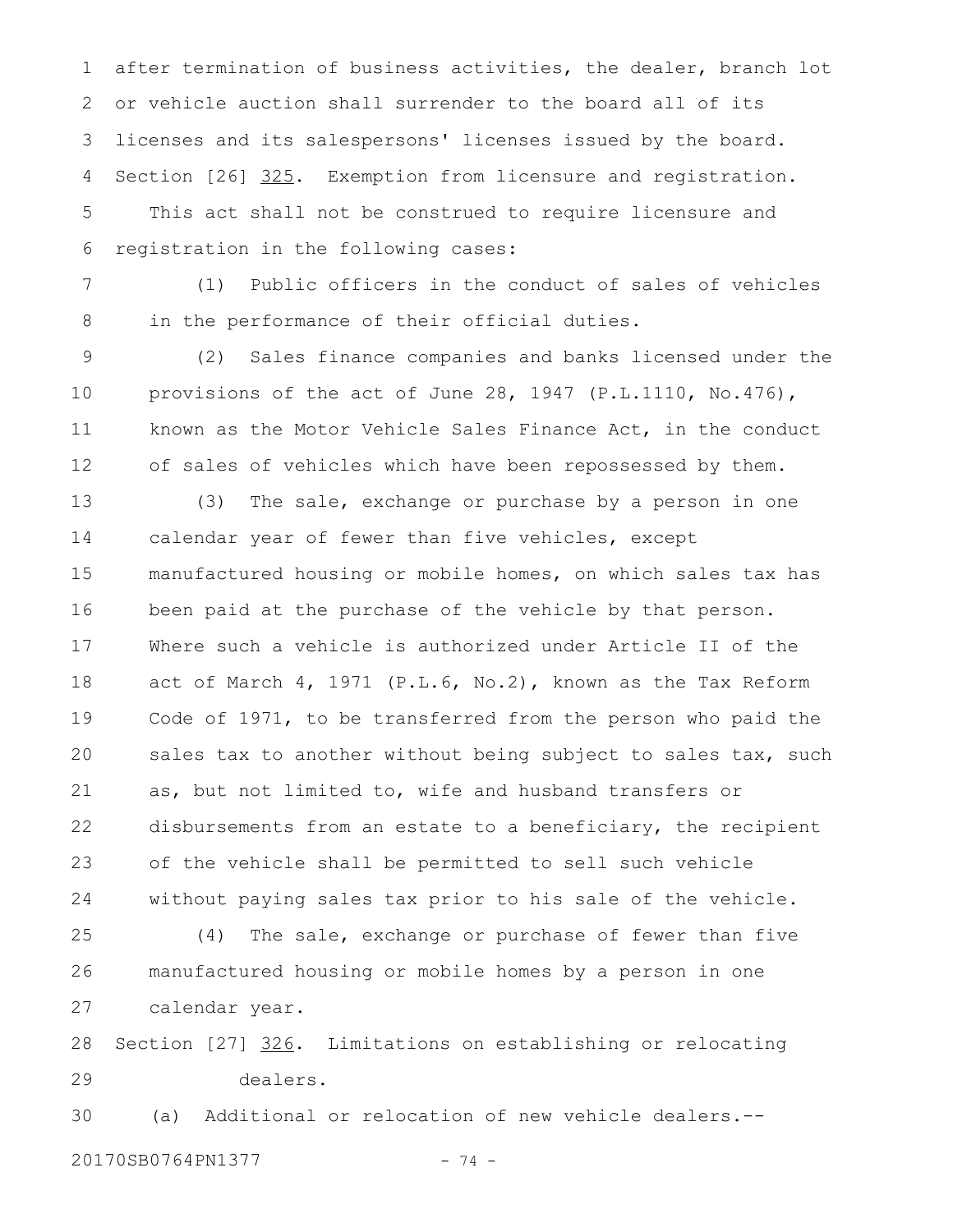(1) In the event that a manufacturer seeks to enter into a franchise establishing an additional new vehicle dealer or relocating an existing new vehicle dealer within or into a relevant market area where the same line-make is then represented, the manufacturer shall in writing first notify the board and each new vehicle dealer in such line-make in the relevant market area of the intention to establish an additional dealer or to relocate an existing dealer within or into that market area. Within 20 days after the end of any appeal procedure provided by the manufacturer, any such new vehicle dealer may file with the board a protest to the establishing or relocating of the new vehicle dealer. When such a protest is filed, the board shall inform the manufacturer that a timely protest has been filed, and that the manufacturer shall not establish the proposed new vehicle dealer or relocate the new vehicle dealer until the board has held a hearing, nor thereafter, if the board has determined that there is [good] just cause for not permitting the addition or relocation of such new vehicle dealer. 1 2 3 4 5 6 7 8 9 10 11 12 13 14 15 16 17 18 19

(2) The notice required by this subsection shall include the following information: 20 21

(i) The location of the proposed additional or relocating new vehicle dealer. 22 23

(ii) An explanation of the appeal procedure provided by the manufacturer or distributor, if any, to the establishment of the proposed additional new vehicle dealer or relocation of the new vehicle dealer. 24 25 26 27

(iii) An explanation of the existing new vehicle dealer's rights to file a protest with the board to the establishment of the proposed new vehicle dealer or the 28 29 30

20170SB0764PN1377 - 75 -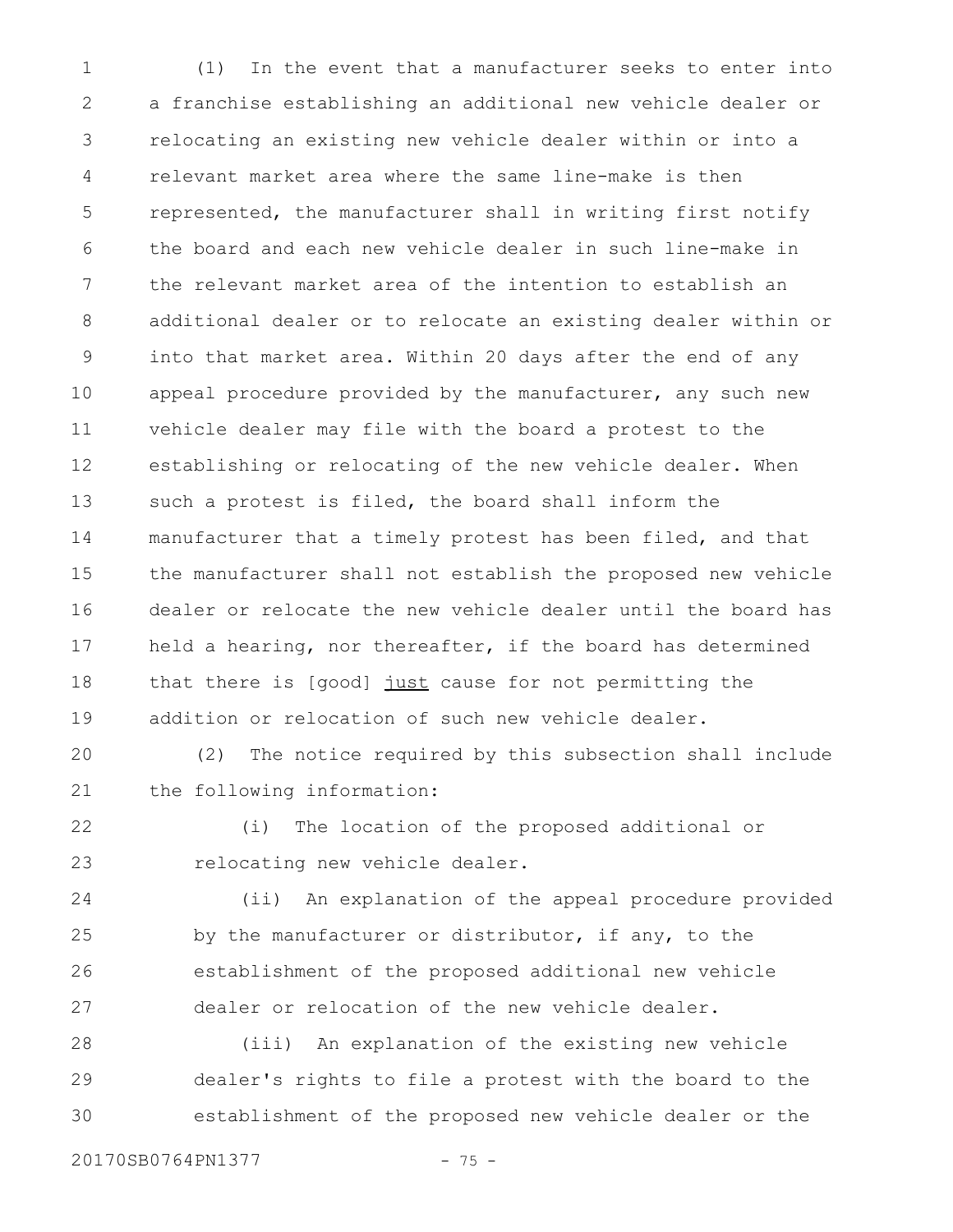relocation of the new vehicle dealer.

1

(3) Under this subsection, relocating an existing new vehicle dealer shall include any instance where an existing dealer sells or otherwise transfers all or substantially all of its business to a new owner and the new owner, who has been approved by the manufacturer or distributor to enter into a franchise agreement, seeks to relocate the ongoing, operating dealership franchise from its current licensed address to a site within the relevant market area of the existing dealer which is not within five miles of another licensed new vehicle dealer for the same line-make of vehicle as set forth in subsection (b)(1). 2 3 4 5 6 7 8 9 10 11 12

(4) (i) Where an automobile, motorcycle or truck manufacturer or distributor seeks to enter into an agreement or franchise establishing an additional vehicle warranty service facility or seeks to relocate an existing vehicle warranty service facility within or into a radius of five miles surrounding where an existing new vehicle dealer vehicle warranty service facility of the same line-make is then represented, except in cases involving a franchised new medium or heavy-duty truck dealer, in which case the affected radius shall be the relevant market area or the area of responsibility as defined in the dealer's franchise, whichever is greater, the automobile, motorcycle or truck manufacturer shall in writing first notify the board and each affected new vehicle dealer vehicle warranty service facility of such line-make of the intention to establish an additional vehicle warranty service facility or to relocate an existing vehicle warranty service facility within or into 13 14 15 16 17 18 19 20 21 22 23 24 25 26 27 28 29 30

20170SB0764PN1377 - 76 -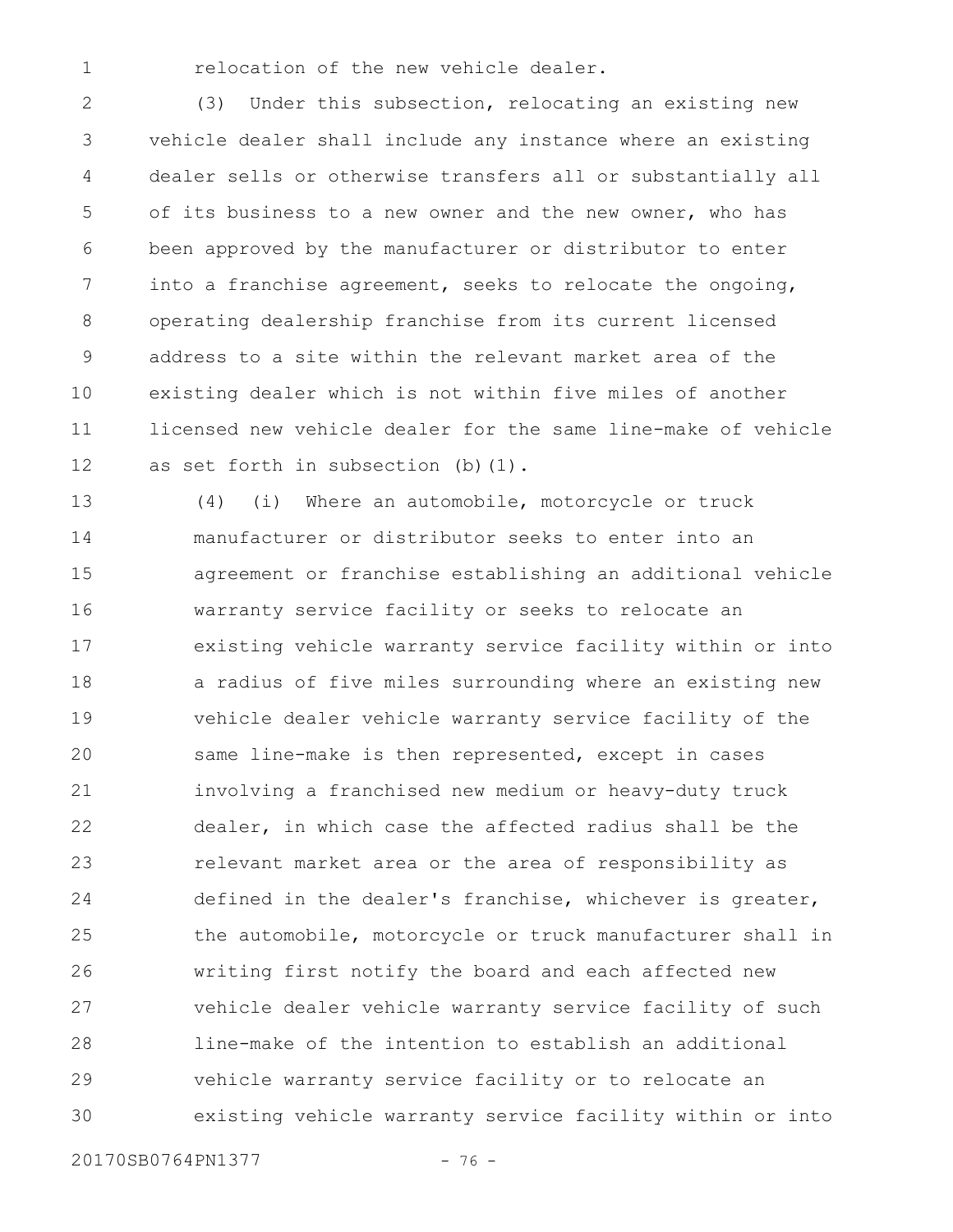the affected market areas.

(ii) The notice required by subparagraph (i) shall include the following information: 2 3

4

5

1

(A) The location of the proposed additional or relocating vehicle warranty service facility.

(B) An explanation of the appeal procedure provided by the automobile, motorcycle or truck manufacturer or distributor, if any, to the establishment of the proposed additional vehicle warranty service facility or relocation of the vehicle warranty service facility. 6 7 8 9 10 11

(C) An explanation of the existing new vehicle dealer's or vehicle warranty service facility's rights to file a protest with the board to the establishment of the proposed vehicle warranty service facility or the relocation of the vehicle warranty service facility. 12 13 14 15 16 17

(iii) Within 20 days after the end of any appeal procedure provided by the automobile, motorcycle or truck manufacturer, any such new vehicle warranty dealer vehicle service facility may file with the board a protest to the establishment or relocation of the vehicle warranty service facility. 18 19 20 21 22 23

(iv) When such a protest is filed, the board shall inform the automobile, motorcycle or truck manufacturer that a timely protest has been filed and that the automobile, motorcycle or truck manufacturer shall not establish the proposed vehicle warranty service facility or relocate the vehicle warranty service facility until the board has held a hearing nor thereafter if the board 24 25 26 27 28 29 30

20170SB0764PN1377 - 77 -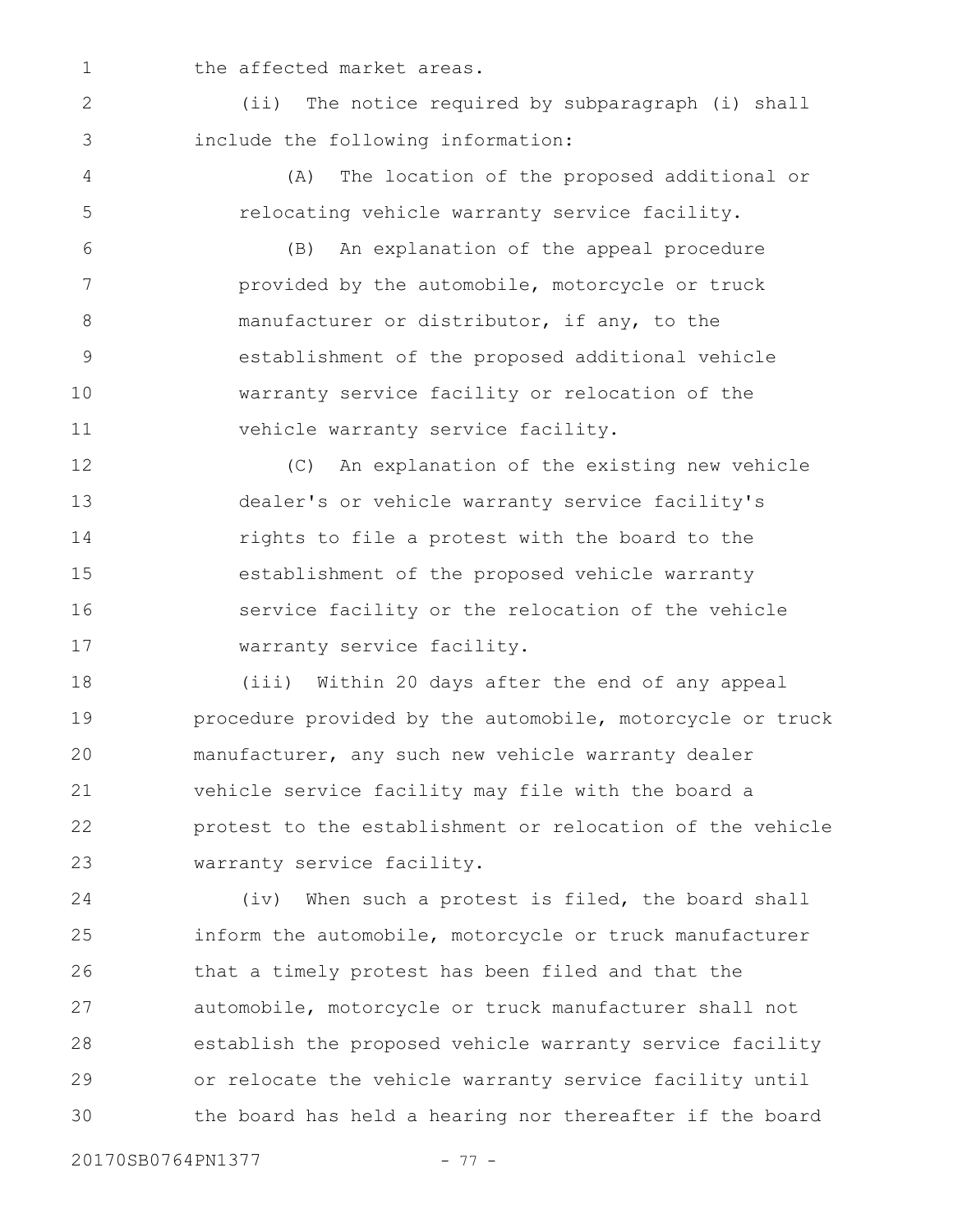has determined that there is [good] just cause for not permitting the addition or relocation of such vehicle warranty service facility. 1 2 3

(v) In determining whether [good] just cause exists to allow for the establishment or relocation of a vehicle warranty service facility, the board shall consider the same type of circumstances as established in subsection  $(c)$ . 4 5 6 7 8

(b) Nonapplicability of section.--This section does not apply: 9 10

(1) To the relocation of an existing dealer within that dealer's relevant market area, provided that the relocation not be at a site within five miles of a licensed new vehicle dealer for the same line-make of vehicles. 11 12 13 14

(2) If the proposed new vehicle dealer is to be established at or within two miles of a location at which a former licensed new vehicle dealer for the same line-make of new vehicle had ceased operating within the previous two years. For purposes of this section, a former vehicle dealer shall have ceased operations on the date on which the franchise or agreement shall have been finally terminated. 15 16 17 18 19 20 21

(3) To the relocation of an existing dealer to a site that is further away from the nearest dealer of the same line-make. 22 23 24

(4) To manufactured housing or recreational vehicle dealers. 25 26

(c) Board to consider existing circumstances.--In determining whether [good] just cause has been established for not entering into or relocating an additional new vehicle dealer for the same line-make, the board shall take into consideration 27 28 29 30

20170SB0764PN1377 - 78 -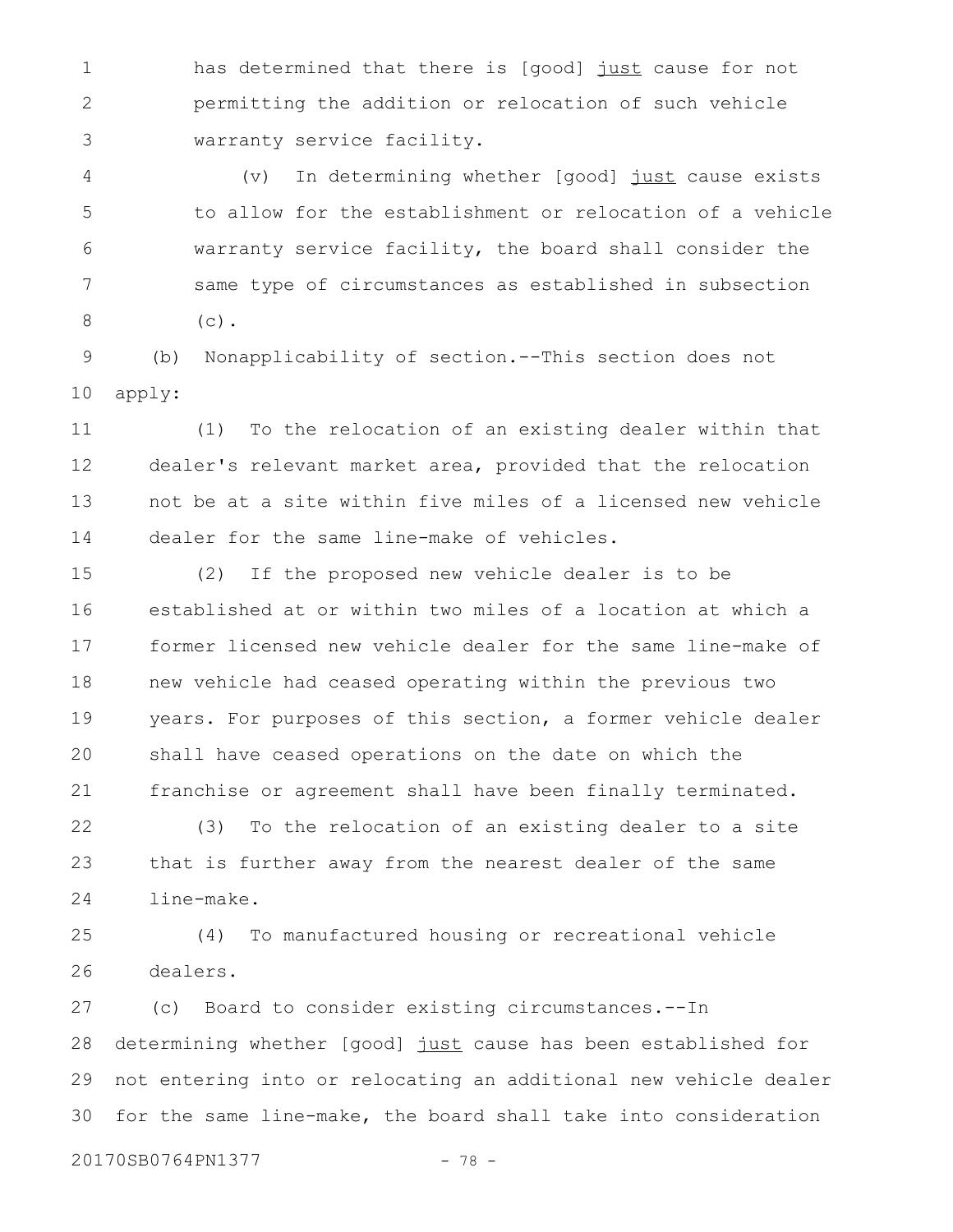the existing circumstances, including, but not limited to: 1

(1) Permanency of the investment of both the existing and proposed new vehicle dealers. 2 3

(2) Growth or decline in population and new vehicle registrations in the relevant market area. 4 5

(3) Effect on the consuming public in the relevant market area. 6 7

(4) Whether it is injurious or beneficial to the public welfare for an additional new vehicle dealer to be established. 8 9 10

(5) Whether the new vehicle dealers of the same linemake in that relevant market area are providing adequate competition and convenient customer care for the vehicles of the line-make in the market area which shall include the adequacy of vehicle sales and service facilities, equipment, supply of vehicle parts and qualified service personnel. 11 12 13 14 15 16

(6) Whether the establishment of an additional new vehicle dealer would increase competition and whether such increased competition would be in the public interest. 17 18 19

(7) The effect the denial of relocation will have on a relocating dealer. 20 21

Section [27.1] 327. Licensing cost. 22

(a) Licensing cost.--Subject to the limitations established under subsection (c), a licensed dealer who has a contract with the Department of Transportation pursuant to 75 Pa.C.S. § 7501 (relating to authorization of messenger and agent services) may charge the purchaser of a vehicle a licensing cost permissible under 75 Pa.C.S. Ch. 19 (relating to fees) and the act of December 17, 1968 (P.L.1224, No.387), known as the Unfair Trade Practices and Consumer Protection Law, and regulations 23 24 25 26 27 28 29 30

20170SB0764PN1377 - 79 -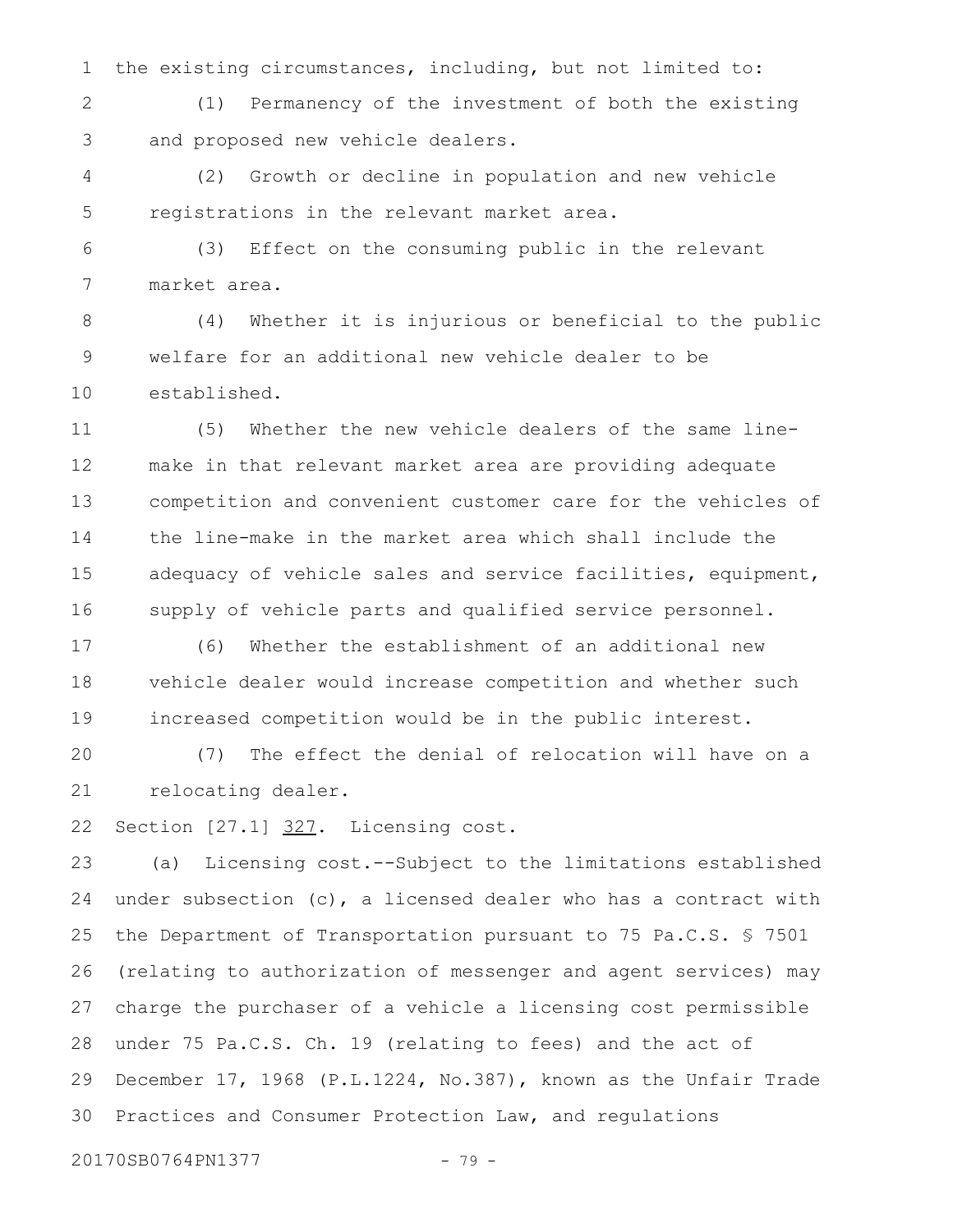promulgated thereunder, to include any of the following: (1) The actual cost incurred by the dealer for fees associated with titling and registering the vehicle, including messenger fees, notary fees and electronic transaction fees. (2) A documentary preparation charge for: (i) Preparation and completion of documents required to register and license the vehicle under 75 Pa.C.S. (relating to vehicles). (ii) Collection and submission of taxes payable by the purchaser. (iii) Preparation of any other information associated with titling and registration of a vehicle. (b) Out-of-State title.--The provisions of subsection (a) shall apply whether or not the purchaser intends to title and register the vehicle outside this Commonwealth. (c) Limitations.--The following limitations shall apply: (1) A dealer which provides electronic transaction services for documents under subsection (a)(2) may impose a maximum charge of \$100 for calendar year 2008 and a maximum charge of \$120 for calendar year 2009. (2) A dealer which does not provide electronic transaction services for document preparation under subsection (a)(2) may impose a maximum charge of \$80 for calendar year 2008 and a maximum charge of \$100 for calendar year 2009. (d) Adjustment.--Beginning in January 2010, and annually thereafter, the licensing cost for documentary preparation shall 1 2 3 4 5 6 7 8 9 10 11 12 13 14 15 16 17 18 19 20 21 22 23 24 25 26 27 28

be adjusted in accordance with the Federal Consumer Price Index for All Urban Consumers (CPI-U) for all items as published by 29 30

20170SB0764PN1377 - 80 -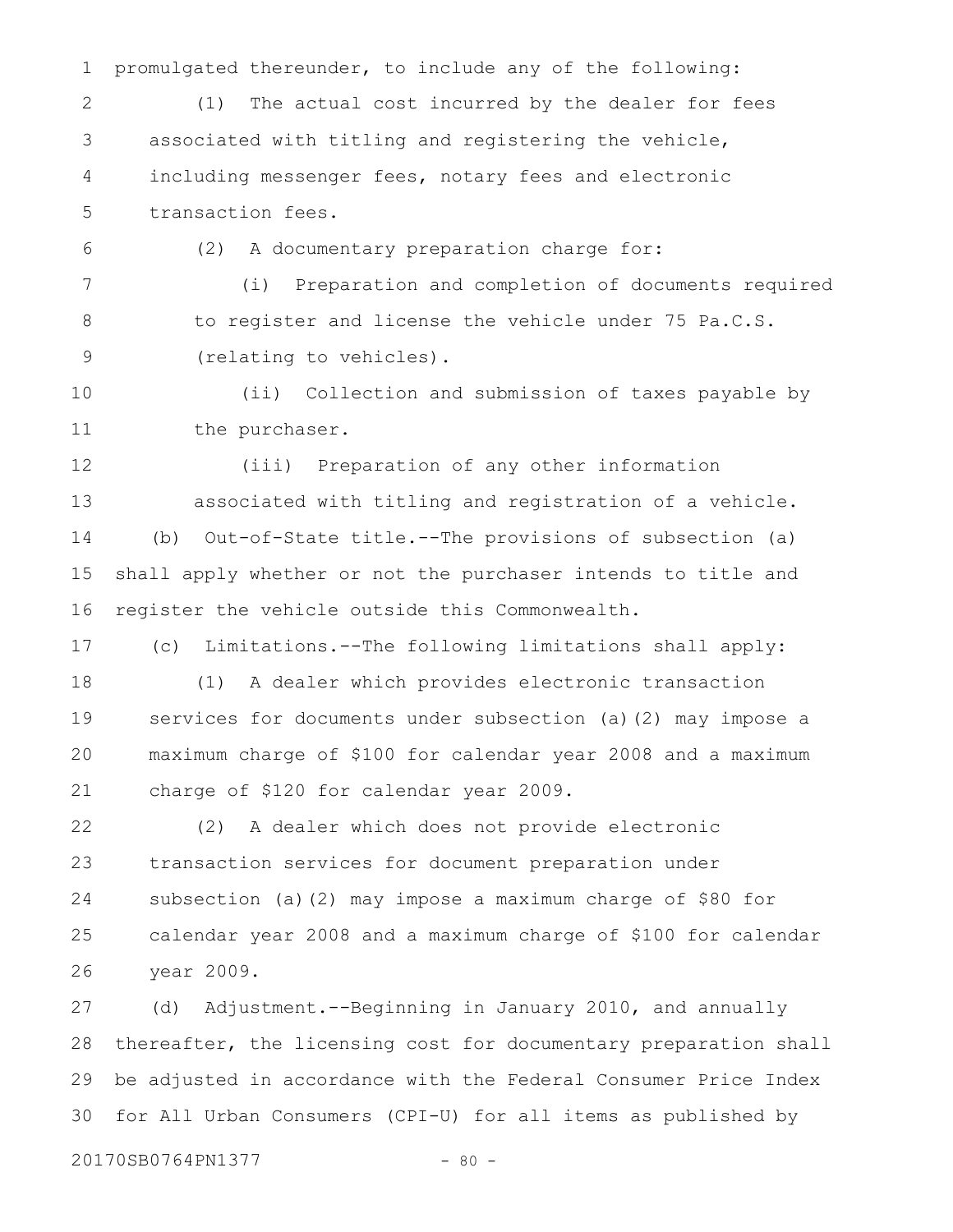the United States Department of Labor, Bureau of Labor Statistics, for the previous 12-month period on a cumulative basis. Any adjustment which is less than 50¢ shall be rounded down to the next lowest dollar amount and any adjustment which is 50¢ or greater shall be rounded up to the next highest dollar amount. 1 2 3 4 5 6

(e) Fees.--Licensing costs under this section shall not be considered fees for purposes of section [30 or 31] 330 or 331. Section [28] 328. Penalties. 7 8 9

(a) Criminal penalties for violation of this act.--Whoever shall give any false or forged evidence of any kind to the board or to any member in order to obtain a license, or shall refuse upon request to furnish business records, documents and files relating to practice under this act, or shall otherwise violate the provisions of this act shall be guilty of a summary offense and, upon conviction, shall be ordered to pay a fine of \$1,000. A licensee shall be subject to criminal prosecution under this subsection for violation of any provision of this act. 10 11 12 13 14 15 16 17 18

(b) Criminal penalties for unlicensed activity.--Whoever engages in the business of vehicle dealer, manufacturer, factory branch, distributor, distributor branch, auction or broker or engages in the occupation of vehicle salesperson or factory or distributor representative without being licensed and registered as required or exempted from licensure as provided, or shall present or attempt to use as his own the license of another, shall be guilty of a summary offense and, upon conviction, shall be sentenced to pay a fine of \$1,000 or any higher amount equal to double the pecuniary gain derived from the offense. For the purpose of this act the sale of each vehicle in violation of this act constitutes a separate offense. 19 20 21 22 23 24 25 26 27 28 29 30

20170SB0764PN1377 - 81 -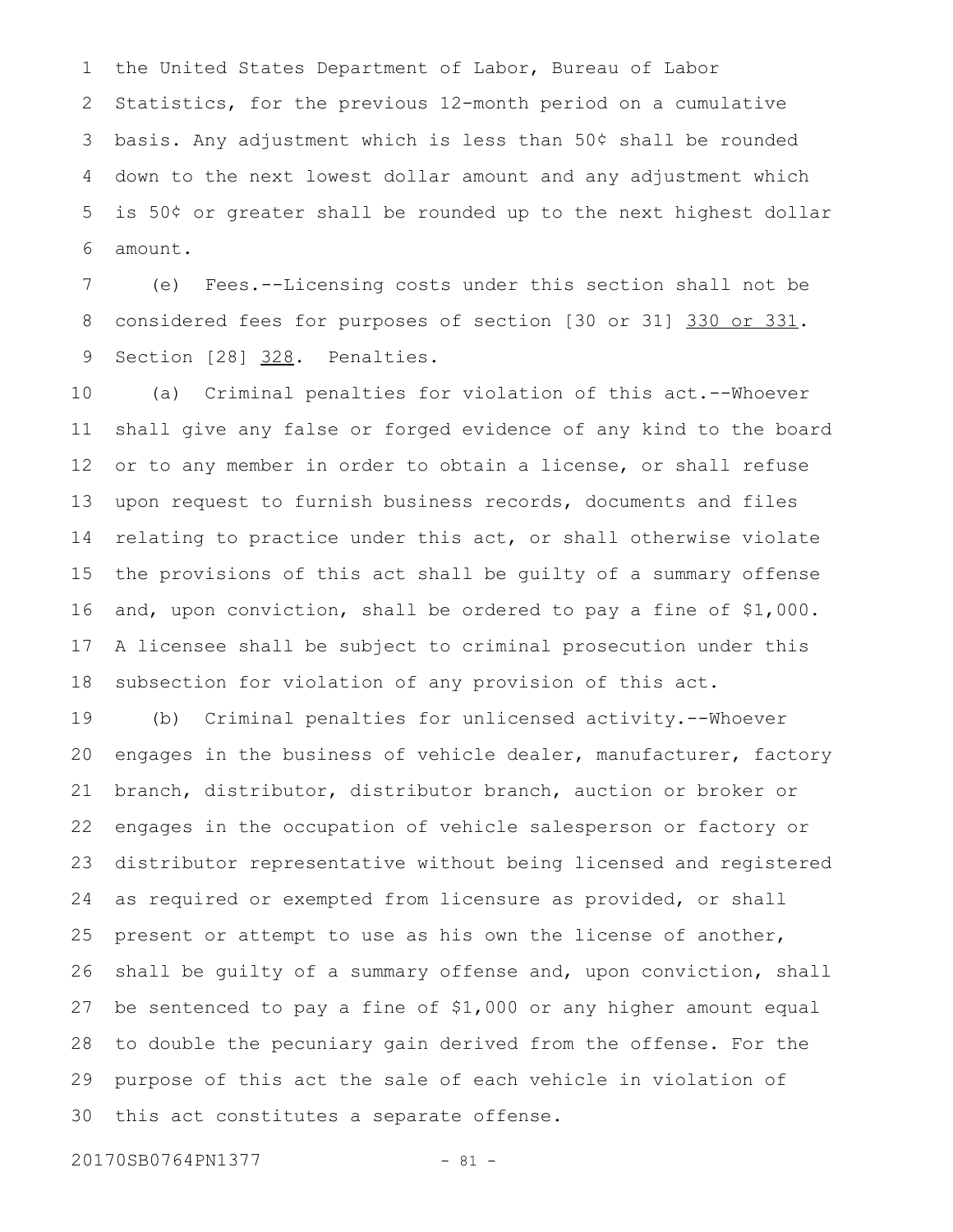(c) Additional remedy.--In addition to any other civil remedy or criminal penalty provided for in this act, the board by a vote of the majority of the authorized membership of the board as provided by law, or by a vote of the majority of the duly qualified and confirmed membership, may levy a civil penalty of up to \$1,000 on any current licensee who violates any provision of this act or on any person who engages in an activity required to be licensed by this act. The board shall levy this penalty only after affording the accused party the opportunity for a hearing as provided in 2 Pa.C.S. (relating to administrative law and procedure). 1 2 3 4 5 6 7 8 9 10 11

Section [29] 329. Civil actions for violations. 12

Notwithstanding the terms, provisions or conditions of any agreement or franchise or other terms or provisions of any novation, waiver or other written instrument, any person who is or may be injured by a violation of a provision of this act of any party to a franchise who is so injured in his business or property by a violation of a provision of this act relating to that franchise, or any person so injured because he refuses to accede to a proposal for an arrangement which, if consummated, would be in violation of this act, may bring an action for damages and equitable relief, including injunctive relief, in any court of competent jurisdiction. 13 14 15 16 17 18 19 20 21 22 23

Section [30] 330. Fees. 24

(a) General rule.--All fees required under the provisions of this act shall be fixed by the board by regulation and shall be subject to review in accordance with the act of June 25, 1982 (P.L.633, No.181), known as the Regulatory Review Act. If the revenues generated by fees, fines and civil penalties imposed in accordance with the provisions of this act are not sufficient to 25 26 27 28 29 30

20170SB0764PN1377 - 82 -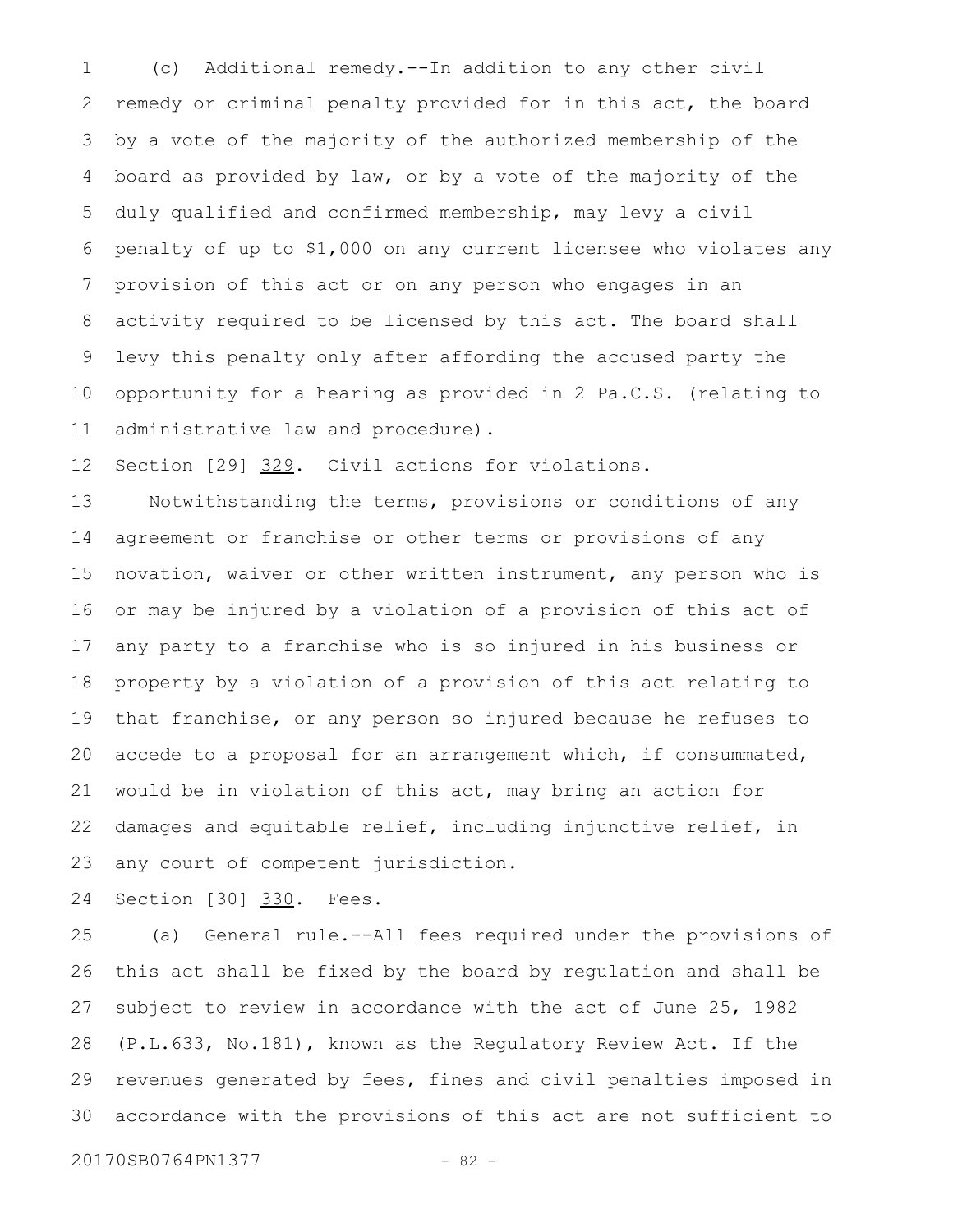match expenditures over a two-year period, the board shall increase those fees by regulation, subject to review in accordance with the Regulatory Review Act, such that the projected revenues will meet or exceed projected expenditures. 1 2 3 4

(b) Increases by bureau.--If the Bureau of Professional and Occupational Affairs determines that the fees established by the board are inadequate to meet the minimum enforcement efforts required, then the bureau, after consultation with the board, shall increase the fees by regulation, subject to review in accordance with the Regulatory Review Act, such that adequate revenues are raised to meet the required enforcement effort. 5 6 7 8 9 10 11

(c) Existing fees.--All fees fixed pursuant to section 211 of the act of July 1, 1978 (P.L.700, No.124), known as the Bureau of Professional and Occupational Affairs Fee Act, shall continue in full force and effect until changed by the board pursuant to subsection (a). 12 13 14 15 16

Section [31] 331. Disposition of fees and fines. 17

All civil fines and fees and all criminal fines shall be paid into the Special Augmentation Fund established by section 301 of the act of July 1, 1978 (P.L.700, No.124), known as the Bureau of Professional and Occupational Affairs Fee Act. 18 19 20 21

Section [32] 332. Vehicle shows, off-premise sales and exhibitions. 22 23

(a) Participation.--Any licensed dealer, distributor or manufacturer may participate in public vehicle shows, offpremise sales and exhibitions, provided that a dealer shall participate only in shows, off-premise sales and exhibitions held within the dealer's relevant market area. A dealer shall be permitted to conduct a vehicle show or exhibition at its established place of business. 24 25 26 27 28 29 30

20170SB0764PN1377 - 83 -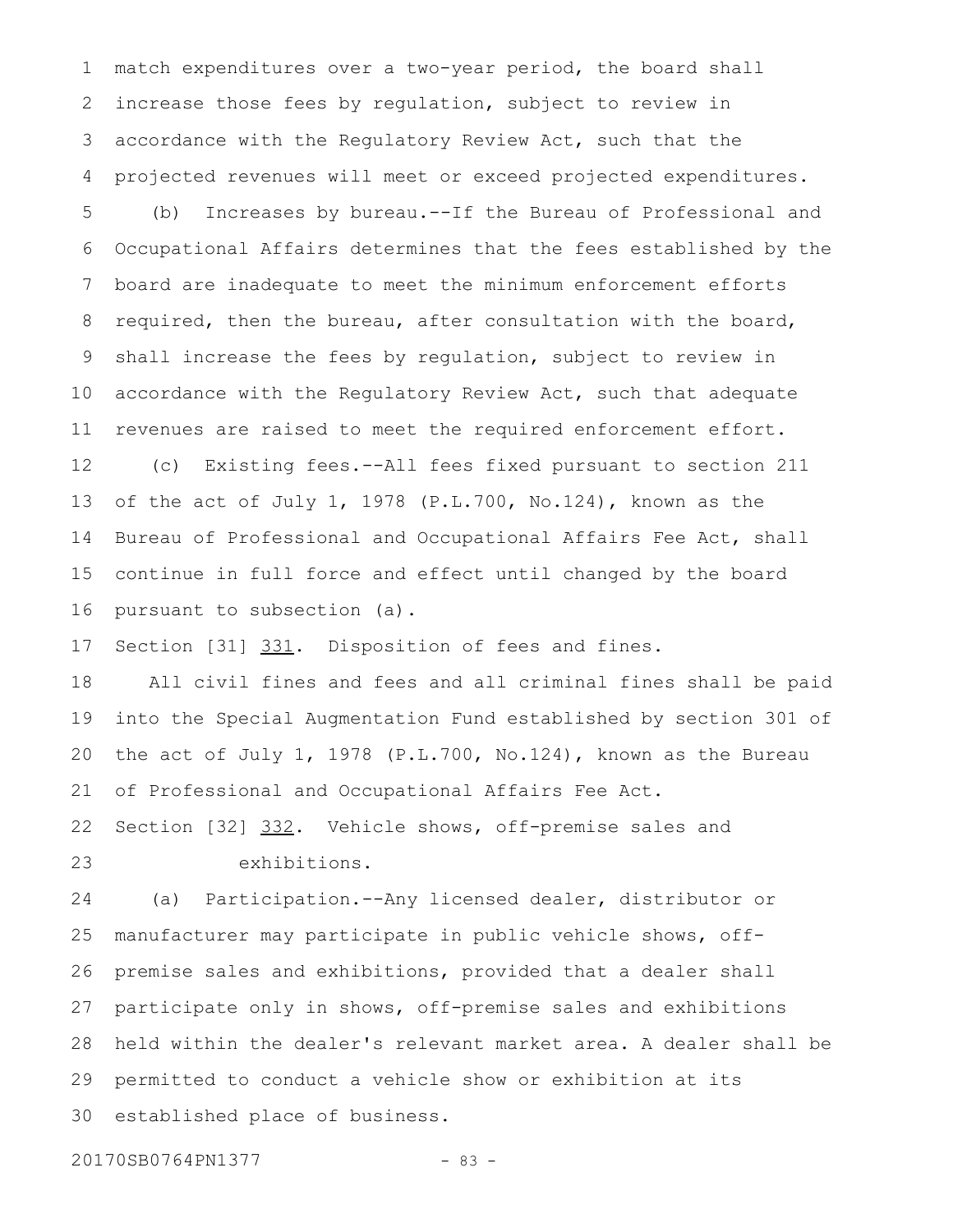(b) Application of section.--The provisions of this section relating to "relevant market area" shall not apply to vehicle shows held as part of, and in conjunction with, the following: 1 2 3

(1) An event operated to benefit a charitable organization or group of organizations approved under section 501(c)(3) of the Internal Revenue Code of 1954 (68A Stat. 3, 26 U.S.C. § 501(c)(3)). 4 5 6 7

8

(2) A community or agricultural fair which receives funds from the Pennsylvania Fair Fund. 9

(3) An event pertaining to shows of recreational vehicles, manufactured housing or mobile homes. 10 11

(c) Out-of-State new vehicle dealers.--A new vehicle dealer, except a recreational vehicle dealer, licensed in another state or jurisdiction may participate with permission of its licensed manufacturer in industrywide public vehicle shows and exhibitions in which a total of 50 or more new vehicle dealers participate as exhibitors. Furthermore, the limitations relating to relevant market area contained in subsection (a) shall not be applicable to industrywide public vehicle shows and exhibitions in which, when open to the public, a total of 50 or more new vehicle dealers participate as exhibitors. 12 13 14 15 16 17 18 19 20 21

(e) Emergency vehicles.--Licensed manufacturers of firefighting or emergency service vehicles shall be authorized to buy, sell or exchange such vehicles to governmental agencies or emergency service providers at vehicle shows, off-premise sales and exhibitions without possessing a dealer's license. 22 23 24 25 26

(f) Applicability.--This section shall not apply to recreational vehicle dealers. 27 28

Section [32.1] 332.1. Recreational vehicle shows, recreational vehicle off-premise sales, recreational vehicle 29 30

20170SB0764PN1377 - 84 -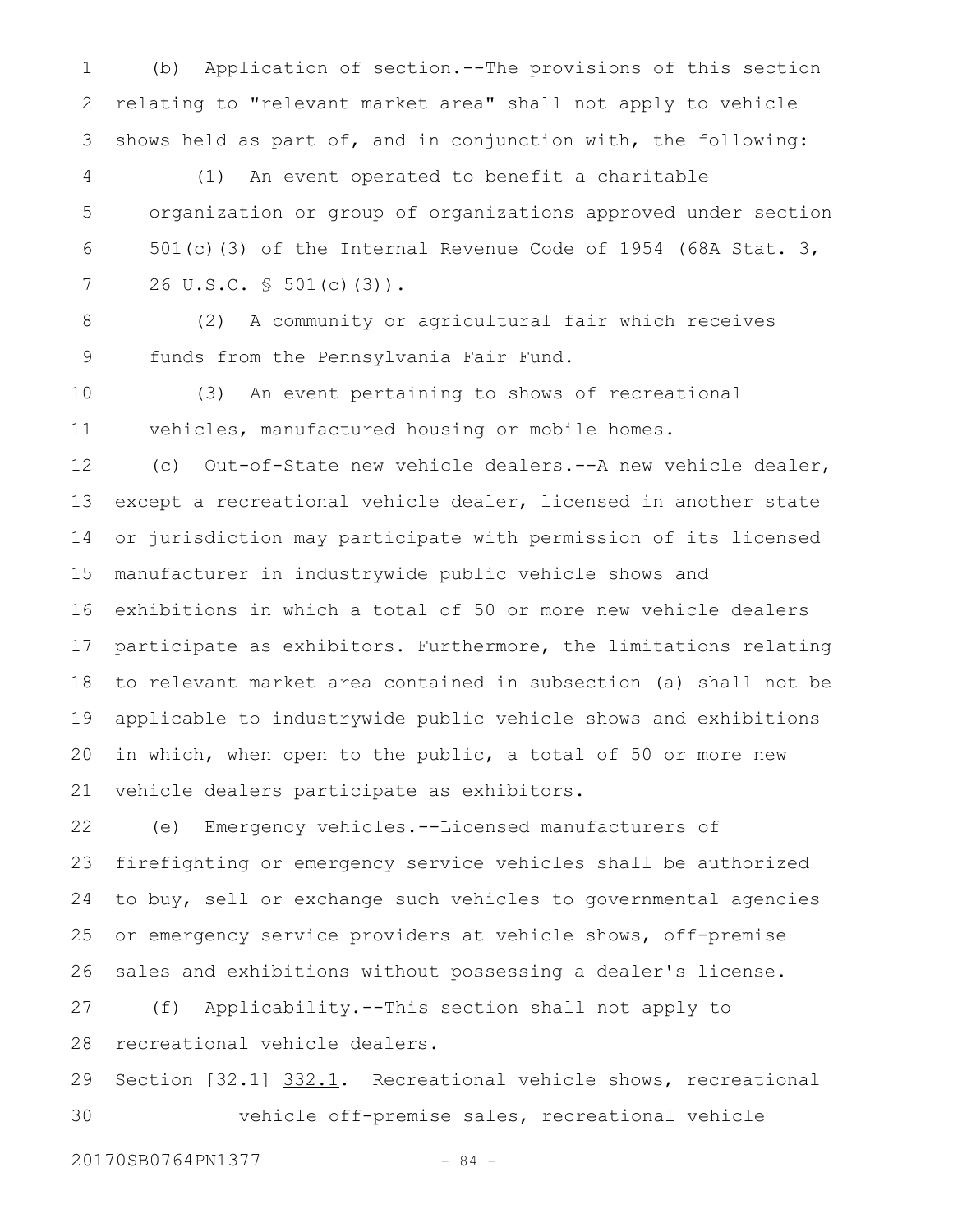exhibitions and recreational vehicle rallies.

(a) Participation.--A recreational vehicle dealer, salesperson, distributor, manufacturer or manufacturer's representative licensed under this act may participate in a recreational vehicle show, recreational vehicle off-premise sale, recreational vehicle exhibition or recreational vehicle rally. A recreational vehicle dealer shall be permitted to conduct a recreational vehicle show, recreational vehicle exhibition or recreational vehicle rally at its established place of business. 2 3 4 5 6 7 8 9 10

(b) Bond required.--Any person acting as a recreational vehicle dealer in this Commonwealth shall have posted a bond payable to the Commonwealth in the amount of \$30,000 to ensure compliance with all Commonwealth laws and regulations. The bond shall be executed by a surety company authorized to transact business in this Commonwealth. The bond shall be security for any claim filed by an agency of the Commonwealth, for moneys due, including unpaid taxes, fees, licenses, payment of a criminal penalty or fine after conviction or payment of a civil penalty or monetary amount after the entry of judgment. The bond shall remain valid until canceled in writing by the issuer. This provision shall not limit the authority of any government agency or private individual to institute civil, criminal or disciplinary action against a person for a violation of a Commonwealth law or regulation. A recreational vehicle dealer who has a current bond in the amount of at least \$30,000 on file with the Department of Transportation shall not be required to post a bond under this subsection. 11 12 13 14 15 16 17 18 19 20 21 22 23 24 25 26 27 28

(c) Out-of-State recreational vehicle dealers.--An out-of-State recreational vehicle dealer licensed in another state or 29 30

20170SB0764PN1377 - 85 -

1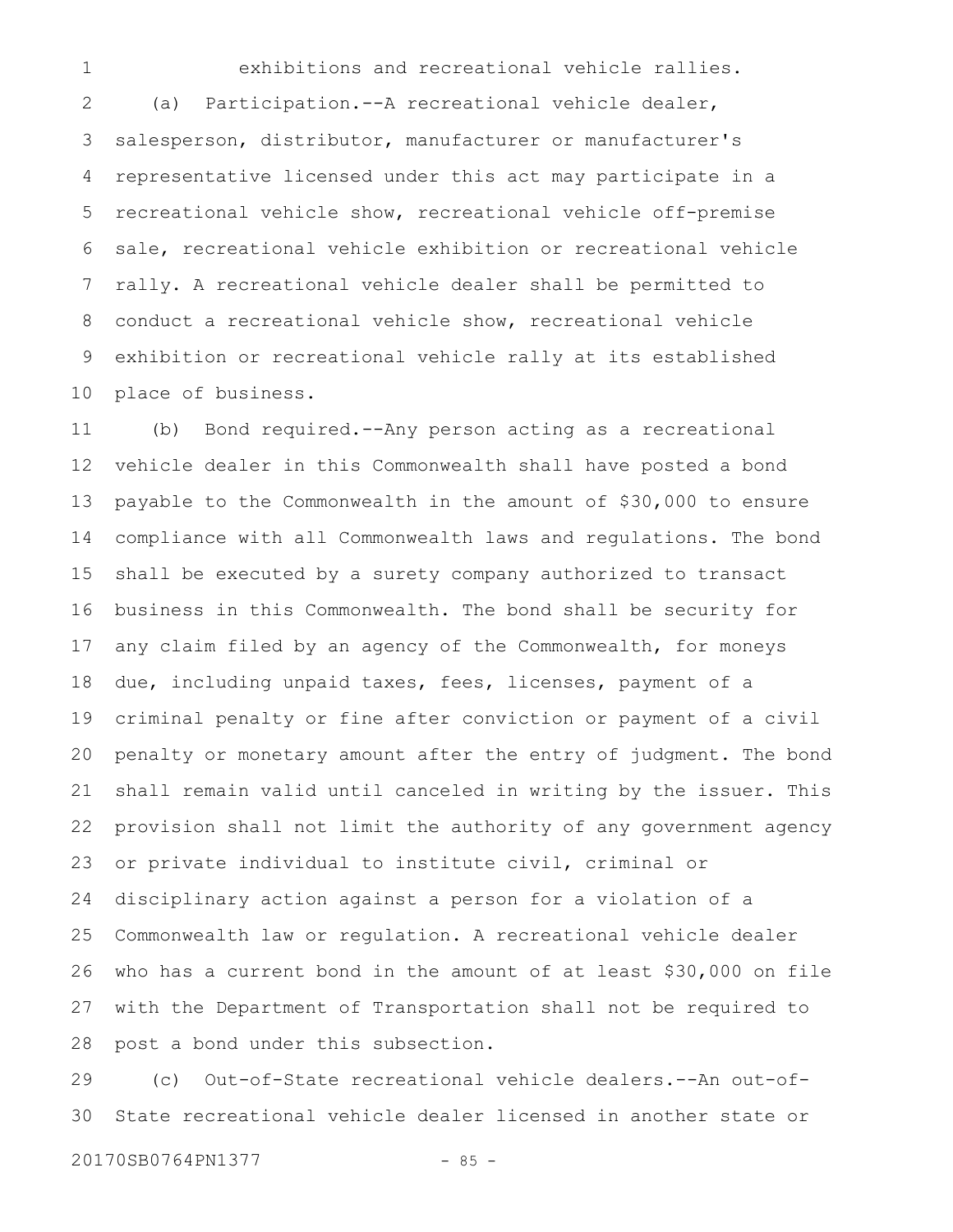jurisdiction or domiciled in another state or jurisdiction that does not require licensure shall register with the board on a form prescribed by the board before participating in this Commonwealth in a recreational vehicle show, recreational vehicle off-premise sale, recreational vehicle exhibition or recreational vehicle rally. The following apply: 1 2 3 4 5 6

7

(1) Registration shall include all of the following:

(i) Notification of the out-of-State recreational vehicle dealer's intent to participate in this Commonwealth in a recreational vehicle show, recreational vehicle off-premise sale, recreational vehicle exhibition or recreational vehicle rally. 8 9 10 11 12

(ii) Agreement to comply with all Federal and State laws and regulations relating to the buying, selling, exchanging, titling, registration or financing of recreational vehicles. 13 14 15 16

(iii) Agreement by the out-of-State recreational vehicle dealer to submit to the jurisdiction of the Commonwealth for purposes of disciplinary action of imposition of a civil or criminal penalty or assessment under subsection (b) resulting from a violation under subparagraph (ii). 17 18 19 20 21 22

(iv) Evidence of the posting of a bond under subsection (b). 23 24

25

(v) Payment of a participation fee.

(vi) A list of all individuals engaged as sales people for the out-of-State recreational vehicle dealer while operating in this Commonwealth. 26 27 28

(2) If the board has taken action within the last five years to sanction an out-of-State recreational vehicle 29 30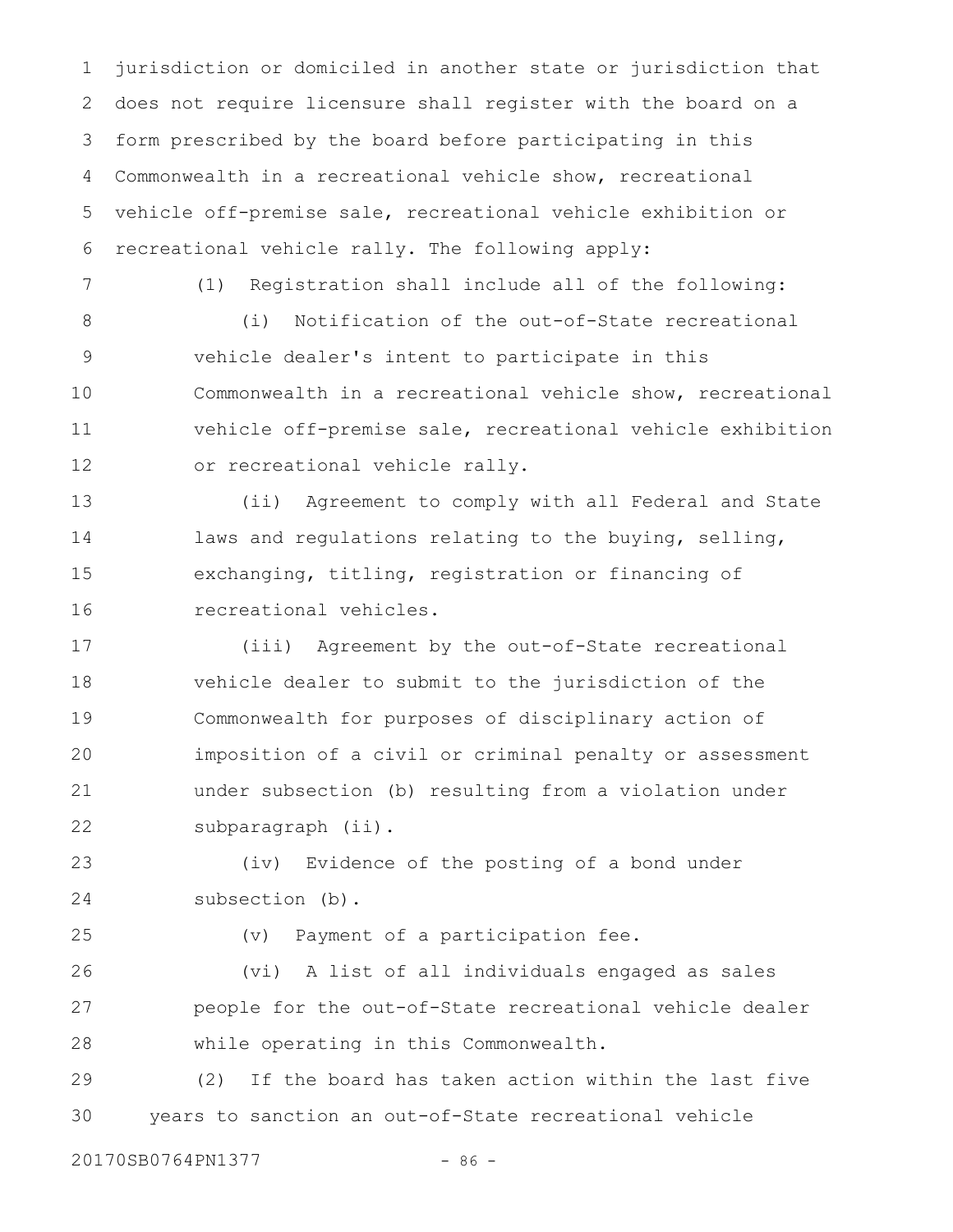1

2

3

4

dealer, the board may:

(i) refuse to accept the registration and participation fee of the out-of-State recreational vehicle dealer permanently or for a fixed period; and

(ii) order that the out-of-State recreational vehicle dealer be denied access to all recreational vehicle shows, recreational vehicle off-premise sales, recreational vehicle exhibitions and recreational vehicle rallies in this Commonwealth. 5 6 7 8 9

(3) An out-of-State recreational vehicle dealer licensed in another state or jurisdiction or domiciled in a state or jurisdiction that does not require licensure may participate in this Commonwealth in a recreational vehicle show, recreational vehicle off-premise sale, recreational vehicle exhibition or recreational vehicle rally under the circumstances set forth either in subparagraph (i) or (ii): 10 11 12 13 14 15 16

(i) When the show, sale, exhibition or rally has less than a total of 50 recreational vehicle dealers participating with permission of the dealer's licensed manufacturer and meets all of the following requirements: 17 18 19 20

(A) A minimum of ten recreational vehicle dealers at the show are licensed in this Commonwealth. 21 22 23

(B) More than 50% of the participating recreational vehicle dealers are licensed in this Commonwealth. 24 25 26

(C) The state in which the out-of-State recreational vehicle dealer is licensed is contiguous to this Commonwealth and permits recreational vehicle dealers licensed in this Commonwealth to participate 27 28 29 30

20170SB0764PN1377 - 87 -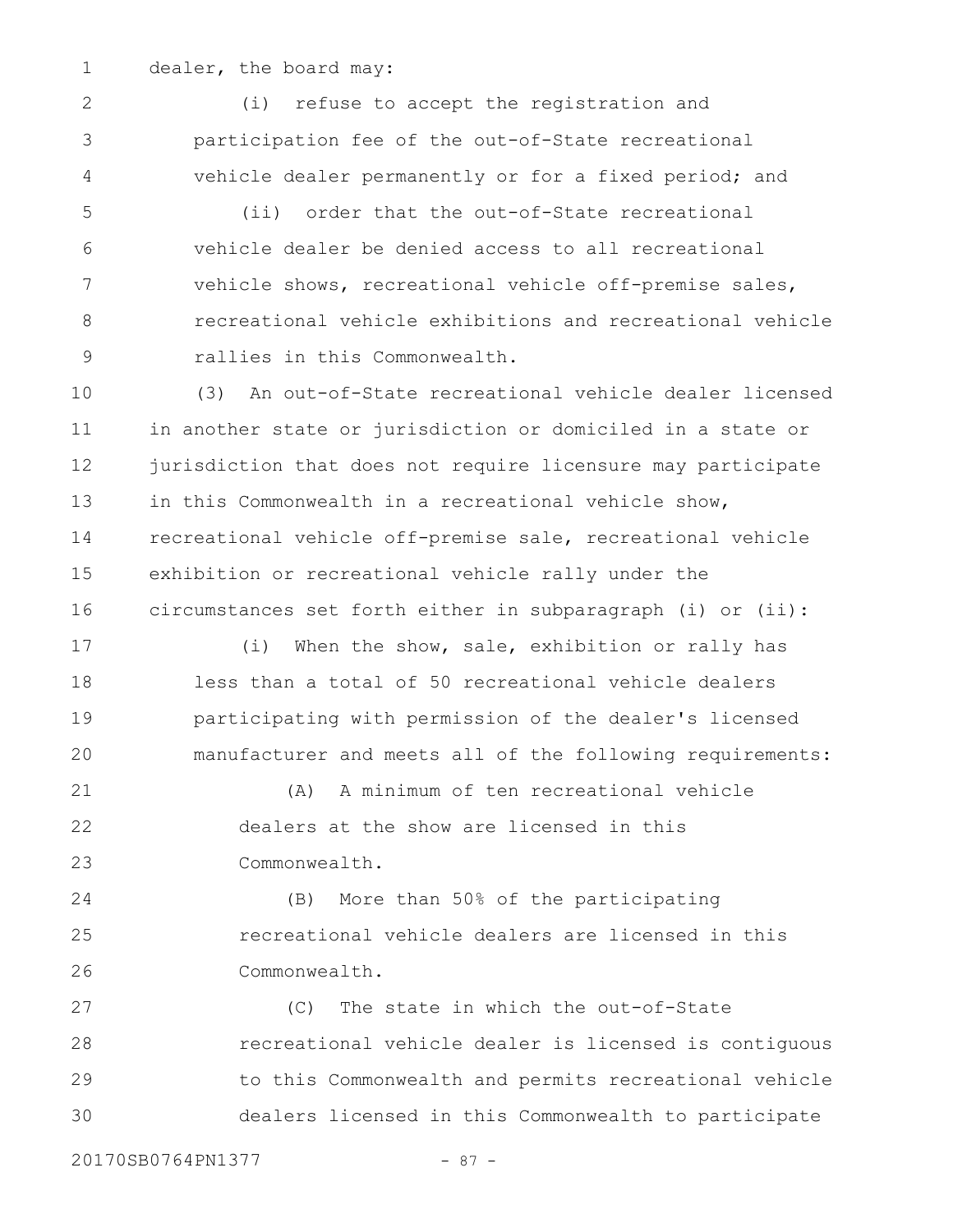in recreational vehicle shows in that state under conditions substantially equivalent to the conditions imposed upon dealers from that state to participate in recreational vehicle shows in this Commonwealth. (ii) When the recreational vehicle show, sale,

1

2

3

4

5

exhibition or rally opens to the public, it has a total of at least 50 recreational vehicle dealers from this Commonwealth and from another state participating with permission of the dealer's licensed manufacturer and meets all of the following requirements: 6 7 8 9 10

(A) The show, sale, exhibition or rally is trade oriented and predominantly funded by recreational vehicle manufacturers. 11 12 13

(B) All of the participating dealers who are not licensed in this Commonwealth are from a state contiguous to this Commonwealth which permits recreational vehicle dealers licensed in this Commonwealth to participate in recreational vehicle shows in that state under conditions substantially equivalent to the conditions imposed upon dealers from that state to participate in recreational vehicle shows in this Commonwealth. 14 15 16 17 18 19 20 21 22

(4) The board shall report a violation of Pennsylvania law or regulation to the state or jurisdiction in which the out-of-State recreational vehicle dealer is licensed or domiciled. 23 24 25 26

(5) Forms for out-of-State recreational vehicle dealers shall be published in the Pennsylvania Bulletin and shall be maintained on the board's Internet website. 27 28 29

(6) The board may accept registration information and 20170SB0764PN1377 - 88 -30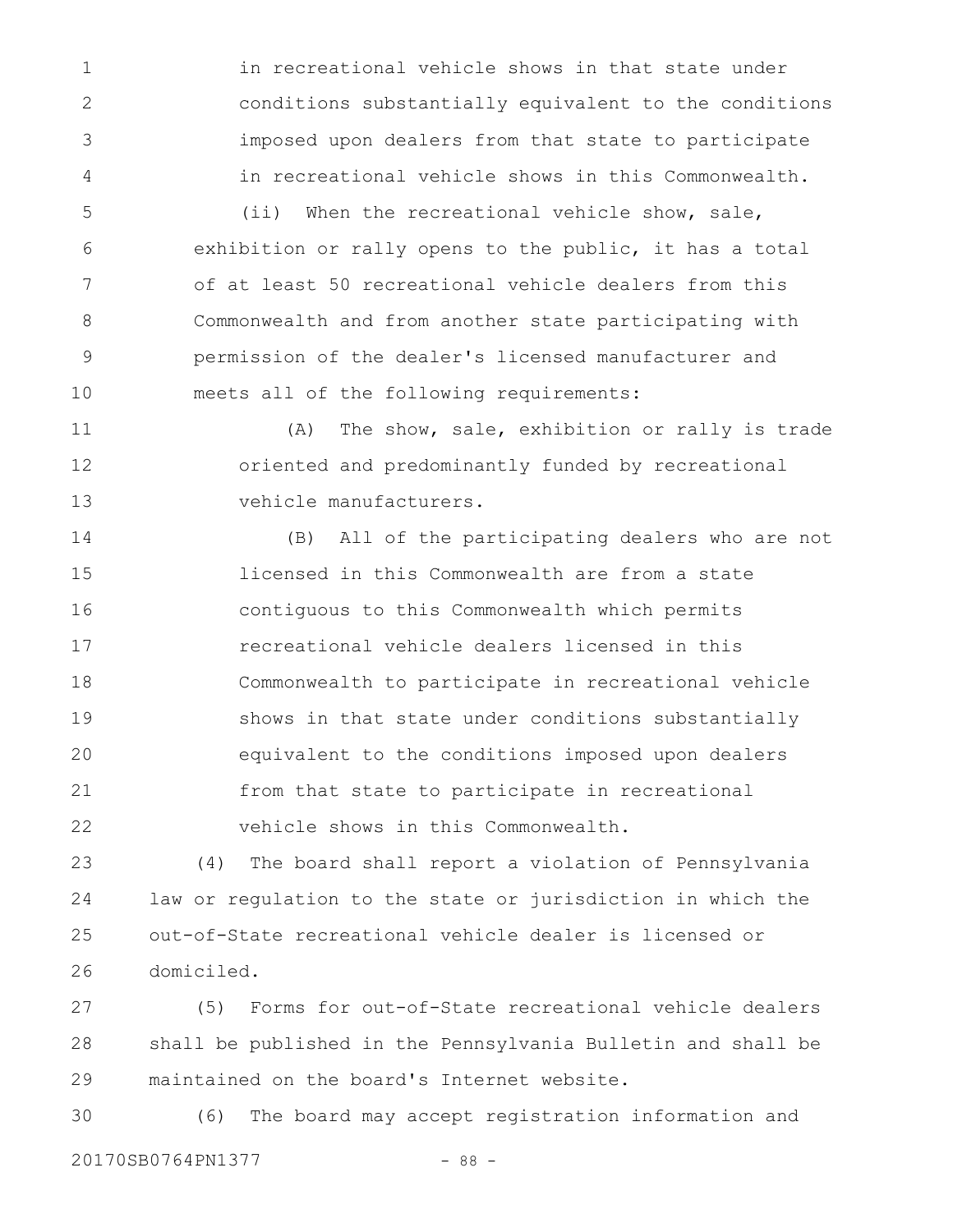payment electronically. 1

(7) An out-of-State recreational vehicle dealer may not participate in a recreational vehicle show, recreational vehicle off-premise sale, recreational vehicle exhibition or recreational vehicle rally in this Commonwealth, unless the out-of-State recreational vehicle dealer satisfies at least four of the listed activities at its facility in the contiguous state in which it is licensed or domiciled that does not require licensure: 2 3 4 5 6 7 8 9

(i) Accepting delivery of new recreational vehicles from the recreational vehicle dealer's manufacturer for which the recreational vehicle dealer possesses an agreement with the manufacturer to sell its new recreational vehicles. 10 11 12 13 14

(ii) Maintaining inventory and offering recreational vehicles for sale to the public. 15 16

(iii) Consummating and finalizing recreational vehicle sales. 17 18

(iv) Servicing or repairing recreational vehicles. (v) Delivering recreational vehicles to purchasers with recreational vehicle titling, registrations issued and taxes collected and paid to the dealer's appropriate home state agencies. 19 20 21 22 23

Section 8. (Reserved). 24

Section 9. Section 33 of the act is renumbered and amended to read: 25 26

Section [33] 333. Off-premise sales, shows, exhibitions or rallies on Sundays. 27 28

(1) The following shall be permitted to be open on Sundays: 29 30

20170SB0764PN1377 - 89 -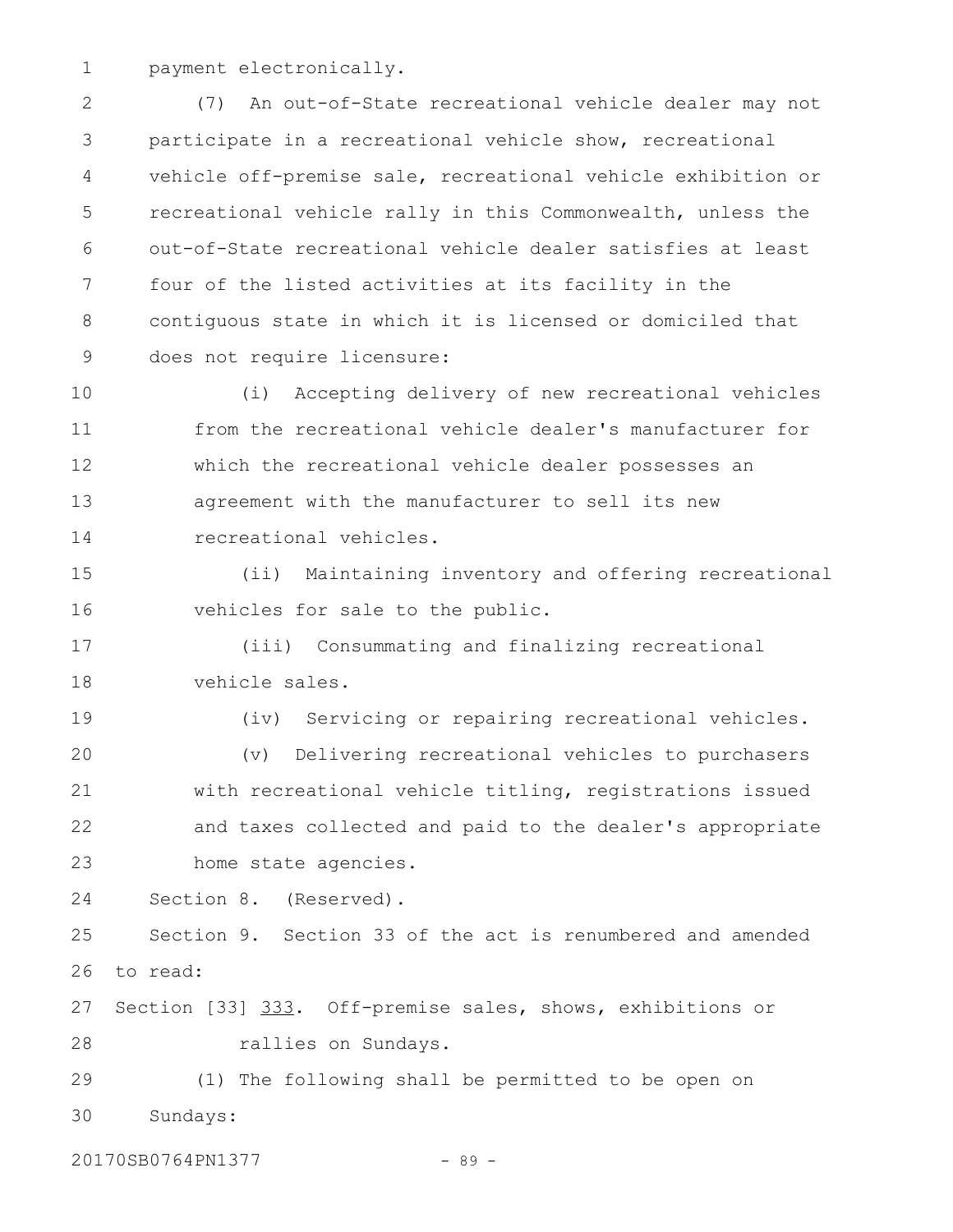(i) Off-premise vehicle sales, shows and exhibitions. (ii) recreational vehicle shows, recreational vehicle off-premise sales, recreational vehicle exhibitions and recreational vehicle rallies. (2) Except as provided in paragraphs (3) and (4), normal vehicle business practices shall be allowed at off-premise sales, vehicle shows or exhibitions on Sunday except that no final sales contract may be consummated on a Sunday. (3) Normal vehicle business practices shall be allowed at recreational vehicle shows, recreational vehicle offpremise sales, recreational vehicle exhibitions and recreational vehicle rallies. Recreational vehicle dealers are permitted to consummate final sales contracts on Sundays. (4) Manufactured housing dealers are permitted to consummate final sales contracts on Sundays. Section 10. The act is amended by adding a chapter to read: CHAPTER 5 RECREATIONAL VEHICLES Section 501. Legislative intent. It is the intent of the General Assembly to protect the public health, safety and welfare of the residents of this Commonwealth by regulating the relationship between recreational vehicle dealers, manufacturers and suppliers, maintaining competition and providing consumer protection and fair trade. Section 502. Definitions. The following words and phrases when used in this chapter shall have the meanings given to them in this section unless the context clearly indicates otherwise: "Area of sales responsibility." The geographical area, 1 2 3 4 5 6 7 8 9 10 11 12 13 14 15 16 17 18 19 20 21 22 23 24 25 26 27 28 29 30

20170SB0764PN1377 - 90 -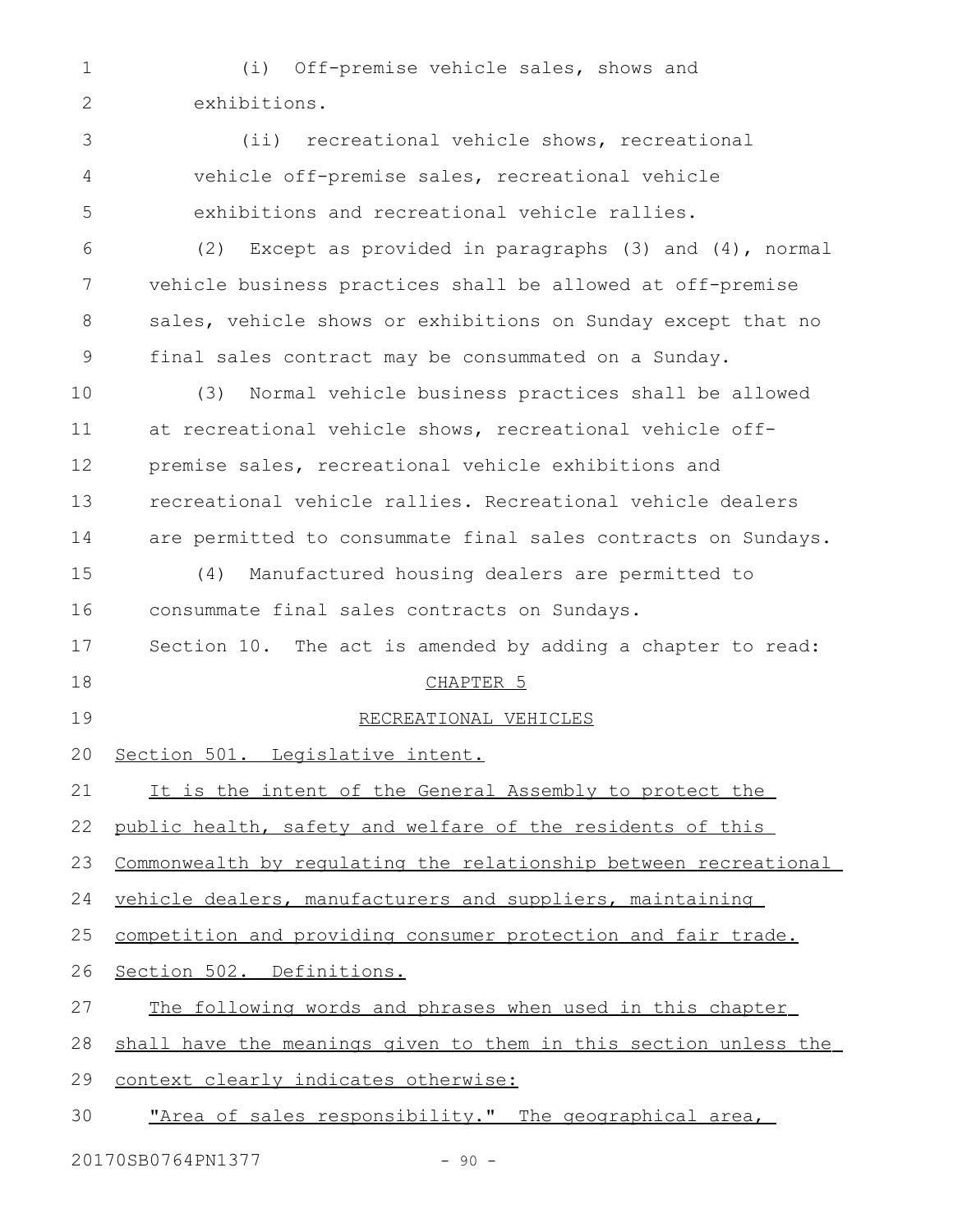| $\mathbf 1$ | agreed to by the dealer and the manufacturer in the                  |
|-------------|----------------------------------------------------------------------|
| 2           | manufacturer/dealer agreement, within which the dealer has the       |
| 3           | exclusive right to display and sell the manufacturer's new           |
| 4           | <u>recreational vehicles of a particular line-make to the retail</u> |
| 5           | public.                                                              |
| 6           | "Dealer." A person, firm, corporation or business entity             |
| 7           | licensed or required to be licensed under Chapter 3.                 |
| 8           | "Distributor." A person, firm, corporation or business               |
| 9           | entity that purchases new recreational vehicles for resale to        |
| 10          | dealers.                                                             |
| 11          | "Factory campaign." An effort on the part of a warrantor to          |
| 12          | contact a recreational vehicle owner or dealer in order to           |
| 13          | address a part or equipment issue.                                   |
| 14          | "Family member." A spouse, child, grandchild, parent,                |
| 15          | sibling, niece or nephew or the spouse of a child, grandchild,       |
| 16          | sibling, niece or nephew.                                            |
| 17          | "Line-make." A specific series of recreational vehicles              |
| 18          | that:                                                                |
| 19          | (1) Are identified by a common series trade name or                  |
| 20          | <u>trademark.</u>                                                    |
| 21          | (2)<br>Are targeted to a particular market segment, as               |
| 22          | determined by the recreational vehicle's decor, features,            |
| 23          | equipment, size, weight and price range.                             |
| 24          | Have lengths and interior floor plans that<br>(3)                    |
| 25          | distinguish the recreational vehicles from other recreational        |
| 26          | vehicles with substantially the same decor, equipment,               |
| 27          | features, price and weight.                                          |
| 28          | Belong to a single, distinct classification of<br>(4)                |
| 29          | recreational vehicle product type having a substantial degree        |
| 30          | of commonality in the construction of the chassis, frame and         |
|             |                                                                      |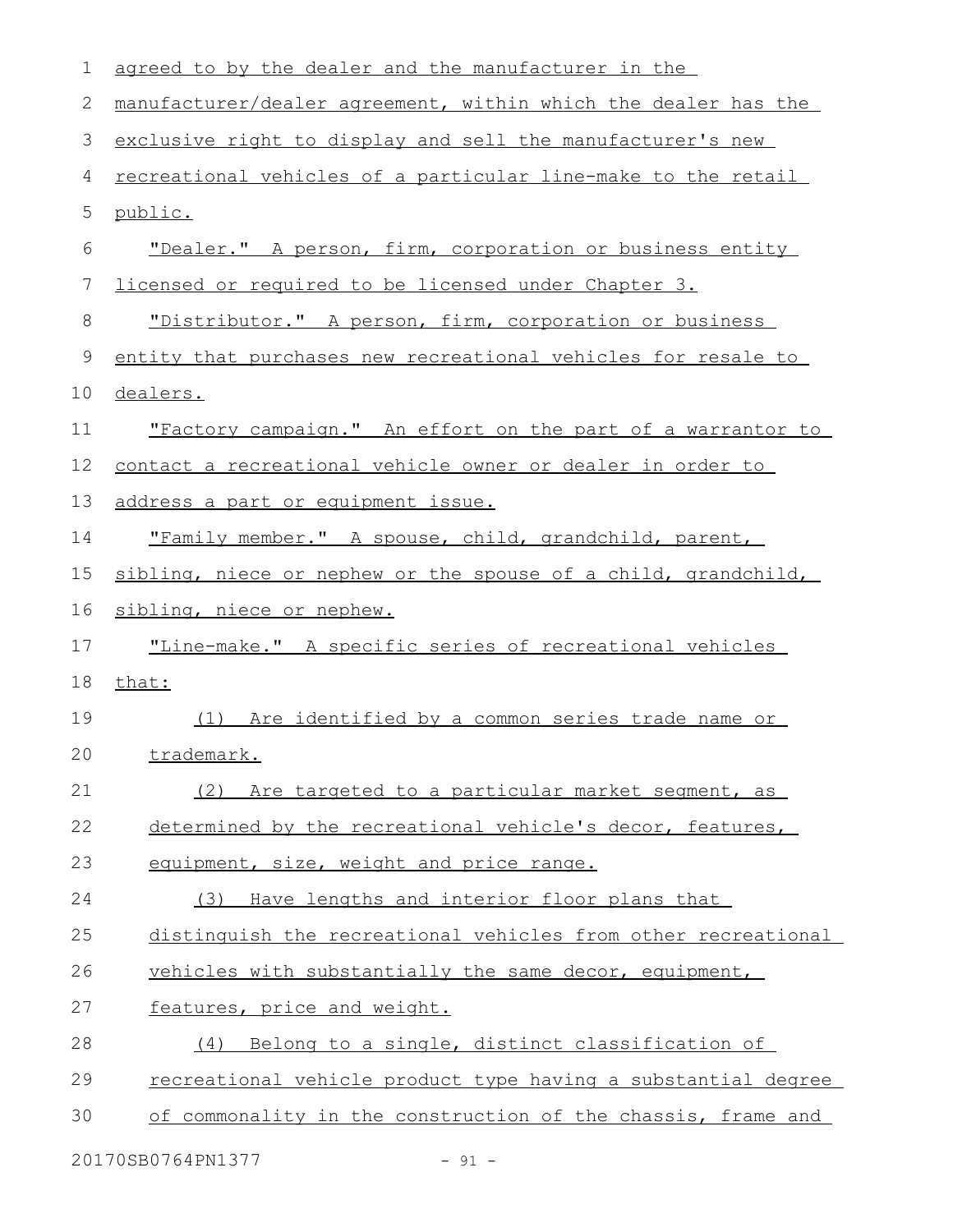| $\mathbf 1$ | body.                                                                |
|-------------|----------------------------------------------------------------------|
| 2           | (5)<br>The manufacturer/dealer agreement authorizes a                |
| 3           | dealer to sell.                                                      |
| 4           | "Manufacturer." A person, firm, corporation or business              |
| 5           | entity that engages in the manufacturing of recreational             |
| 6           | vehicles.                                                            |
| 7           | "Manufacturer/dealer agreement." A written agreement or              |
| 8           | contract entered into between a manufacturer and a dealer that       |
| 9           | fixes the rights and responsibilities of the parties and under       |
| 10          | which the dealer sells new recreational vehicles.                    |
| 11          | "Proprietary part." A part manufactured by or for and sold           |
| 12          | exclusively by a manufacturer.                                       |
| 13          | "Supplier." A person, firm, corporation or business entity           |
| 14          | that engages in the manufacturing of recreational vehicle parts,     |
| 15          | accessories or components.                                           |
| 16          | <u>"Transient customer." A customer who is temporarily</u>           |
| 17          | traveling through a dealer's area of sales responsibility.           |
| 18          | <u> "Warrantor." A person, firm, corporation or business entity,</u> |
| 19          | including a manufacturer or supplier that provides a written         |
| 20          | warranty to a consumer in connection with a new recreational         |
| 21          | vehicle or a part, accessory or component of a new recreational      |
| 22          | vehicle. The term does not include service contracts, mechanical     |
| 23          | or other insurance or extended warranties sold for separate          |
| 24          | consideration by a dealer or other person not controlled by a        |
| 25          | manufacturer.                                                        |
| 26          | Section 503. Written agreements and designated territories.          |
| 27          | (a) General rule.--A manufacturer or distributor may not             |
| 28          | sell a recreational vehicle in this Commonwealth to or through a     |
| 29          | dealer without having first entered into a manufacturer/dealer       |
| 30          | agreement with a dealer which has been signed by both parties.       |
|             | 20170SB0764PN1377<br>$-92 -$                                         |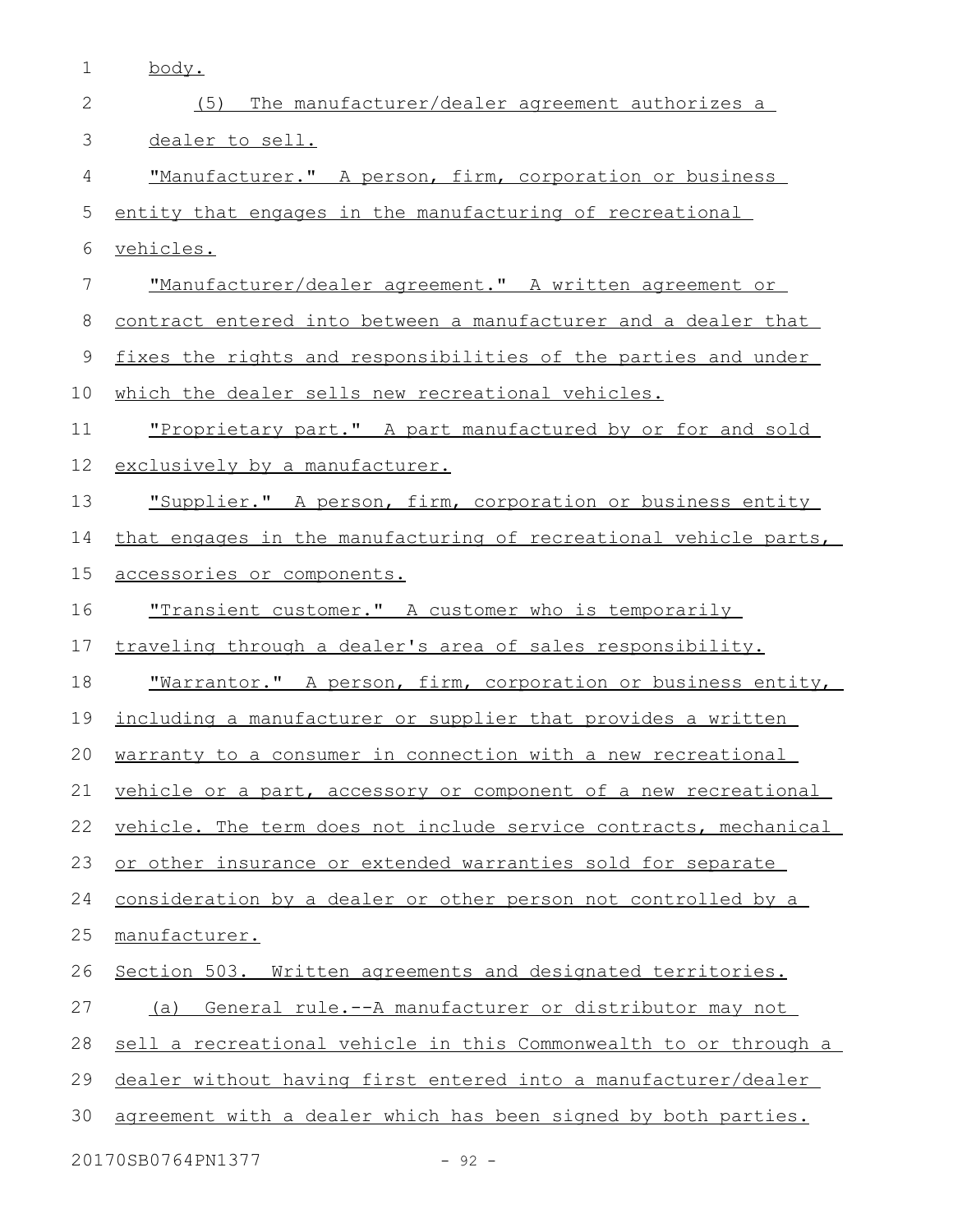| 1  | Area of sales responsibility.--The manufacturer shall<br>(b)     |
|----|------------------------------------------------------------------|
| 2  | designate the area of sales responsibility exclusively assigned  |
| 3  | to a dealer in the manufacturer/dealer agreement and may not     |
| 4  | change the area or contract with another dealer for sale of the  |
| 5  | same line-make in the designated area for the duration of the    |
| 6  | agreement.                                                       |
| 7  | (c) Review.--The area of sales responsibility may be             |
| 8  | reviewed or changed with the consent of both parties not less    |
| 9  | than 12 months after the execution of the manufacturer/dealer    |
| 10 | agreement.                                                       |
| 11 | New vehicles.--A recreational vehicle dealer may not<br>(d)      |
| 12 | sell a new recreational vehicle in this Commonwealth without     |
| 13 | having first entered into a manufacturer/dealer agreement with a |
| 14 | manufacturer or distributor which has been signed by both        |
| 15 | parties.                                                         |
| 16 | Section 504. Termination, cancellation, nonrenewal and           |
| 17 | alteration of dealership by manufacturer.                        |
| 18 | General rule.--A manufacturer or distributor, directly<br>(a)    |
| 19 | or through an authorized officer, agent or employee, may         |
| 20 | terminate, cancel or fail to renew a manufacturer/dealer         |
| 21 | agreement with just cause. Section 506 shall not apply to this   |
| 22 | section.                                                         |
| 23 | Burden of proof.--The manufacturer or distributor has<br>(b)     |
| 24 | the burden of showing just cause for terminating, canceling or   |
| 25 | failing to renew a manufacturer/dealer agreement with a dealer.  |
| 26 | For purposes of determining whether there is just cause for the  |
| 27 | proposed action, any of the following factors may be considered: |
| 28 | The extent of the affected dealer's penetration in<br>(1)        |
| 29 | the area of sales responsibility compared to other similarly     |
| 30 | situated dealers and market conditions.                          |
|    |                                                                  |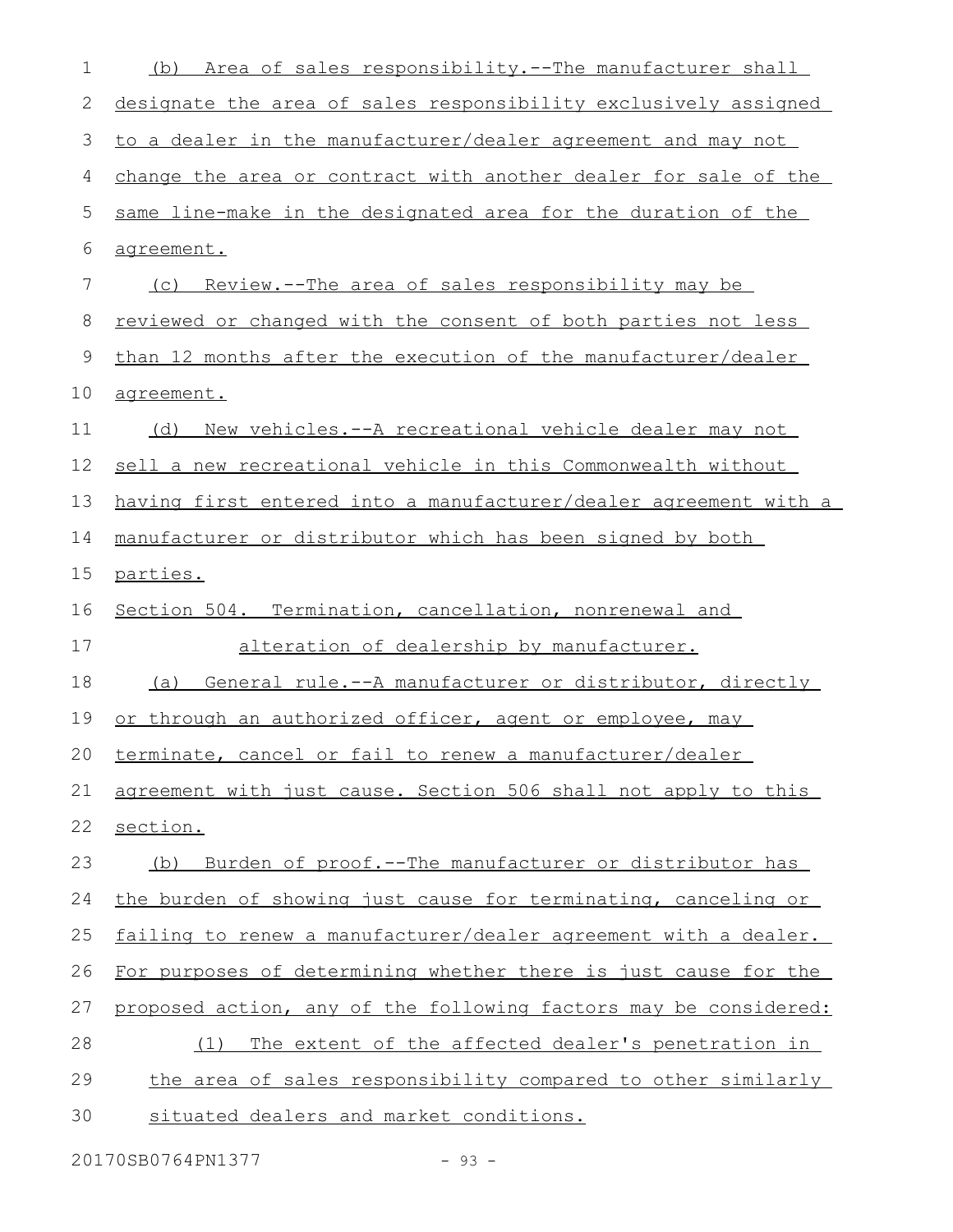| $\mathbf 1$  | The nature and extent of the dealer's investment in<br>(2)     |
|--------------|----------------------------------------------------------------|
| $\mathbf{2}$ | the dealer's business.                                         |
| 3            | The adequacy of the dealer's service facilities,<br>(3)        |
| 4            | equipment, parts, supplies and personnel.                      |
| 5            | (4)<br>The effect of the proposed action on the community.     |
| 6            | The extent and quality of the dealer's service under<br>(5)    |
| 7            | recreational vehicle warranties.                               |
| 8            | (6)<br>The dealer's failure to follow agreed-upon              |
| $\mathsf 9$  | procedures or standards related to the overall operation of    |
| 10           | the dealership.                                                |
| 11           | The dealer's performance under the terms of its<br>(7)         |
| 12           | manufacturer/dealer agreement.                                 |
| 13           | (c) Written notice required.--Except as otherwise provided     |
| 14           | in this section, a manufacturer or distributor shall provide a |
| 15           | dealer with at least 90 days' prior written notice of          |
| 16           | termination, cancellation or nonrenewal of the                 |
| 17           | manufacturer/dealer agreement in the event the dealer is being |
| 18           | terminated for just cause. The following shall apply:          |
| 19           | The notice shall state all reasons for the proposed<br>(1)     |
| 20           | termination, cancellation or nonrenewal and shall state that,  |
| 21           | within 30 days following receipt of the notice, the dealer     |
| 22           | shall provide to the manufacturer or distributor written       |
| 23           | notice of intent to cure all claimed deficiencies. The dealer  |
| 24           | shall have 90 days following receipt of the original notice    |
| 25           | to rectify the deficiencies.                                   |
| 26           | (2) If the deficiencies are rectified within 90 days,          |
| 27           | the manufacturer's or distributor's notice shall be voided.    |
| 28           | If the dealer fails to provide the notice of intent to cure    |
| 29           | the deficiencies in the prescribed time period or fails to     |
| 30           | cure the deficiencies in the time period provided, the         |
|              |                                                                |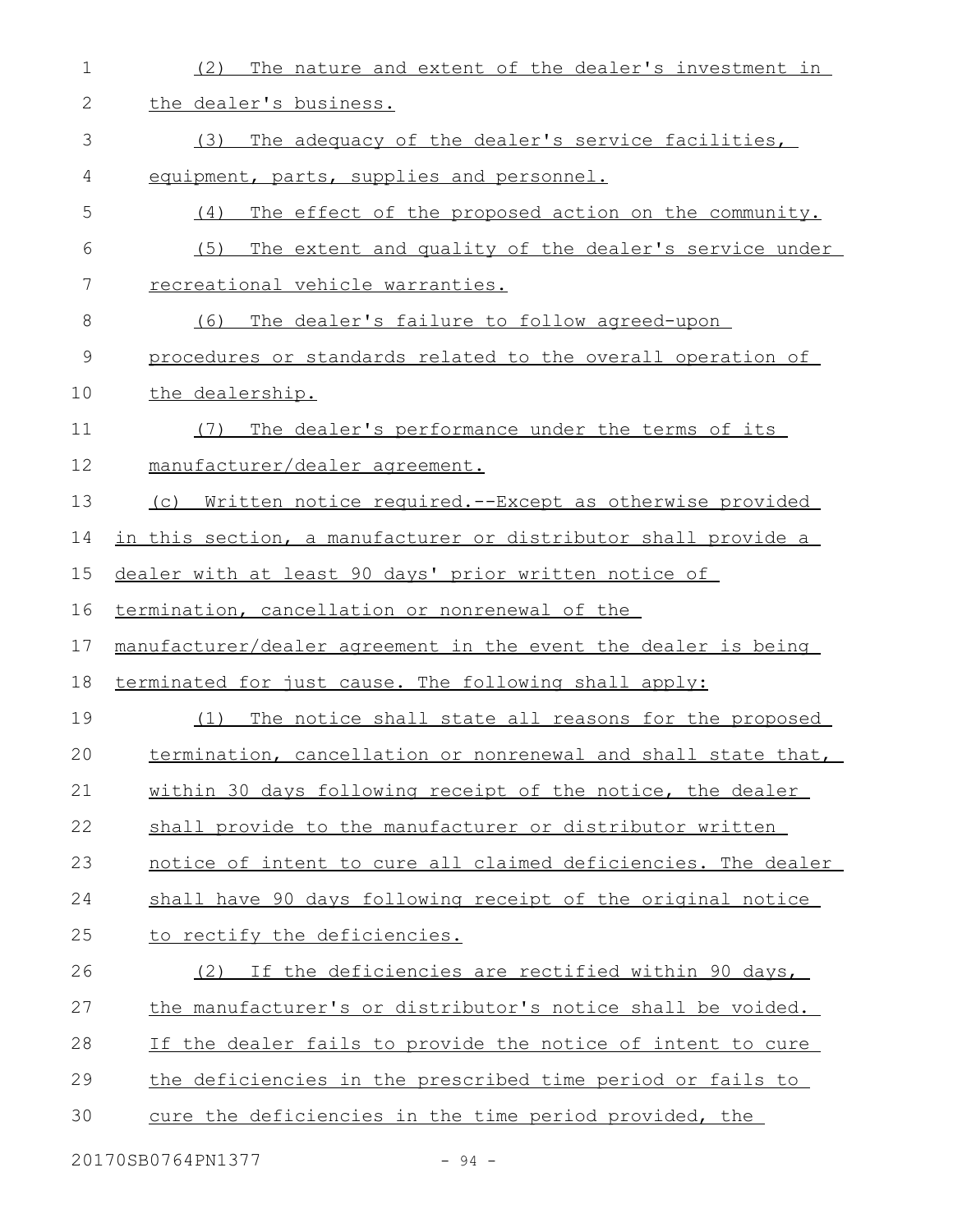| $\mathbf 1$ | termination, cancellation or nonrenewal shall take effect 30    |
|-------------|-----------------------------------------------------------------|
| 2           | days after the dealer's receipt of the original notice. If      |
| 3           | the dealer has new and untitled inventory on hand, it may be    |
| 4           | sold under section 506.                                         |
| 5           | Time period of notice.--The notice period may be reduced<br>(d) |
| 6           | to 30 days if the manufacturer's or distributor's grounds for   |
| 7           | termination, cancellation or nonrenewal are due to any of the   |
| 8           | following just cause factors:                                   |
| $\mathsf 9$ | (1) A dealer or one of its owners has been convicted of         |
| 10          | or has entered a plea of nolo contendere to a felony.           |
| 11          | (2)<br>The abandonment or closing of the business               |
| 12          | operations of the dealer for 10 consecutive business days       |
| 13          | unless the closing is due to an act of God, strike, labor       |
| 14          | difficulty or other cause over which the dealer has no          |
| 15          | control.                                                        |
| 16          | A significant misrepresentation by the dealer<br>(3)            |
| 17          | materially affecting the business relationship.                 |
| 18          | (4) A suspension or revocation of the dealer's license          |
| 19          | or refusal to renew the dealer's license by the department.     |
| 20          | (5) A material violation of this chapter which is not           |
| 21          | resolved within 30 days after the written notice by the         |
| 22          | manufacturer.                                                   |
| 23          | Nonapplicability of notice.--The notice provisions of<br>(e)    |
| 24          | subsection (c) do not apply if the reason for termination,      |
| 25          | cancellation or nonrenewal is the dealer's insolvency, the      |
| 26          | occurrence of an assignment for the benefit of creditors or     |
| 27          | bankruptcy.                                                     |
| 28          | Section 505. Termination, cancellation, nonrenewal and          |
| 29          | alteration of dealership by dealer.                             |
| 30          | General rule.--A dealer may terminate or cancel its<br>(a)      |
|             |                                                                 |

20170SB0764PN1377 - 95 -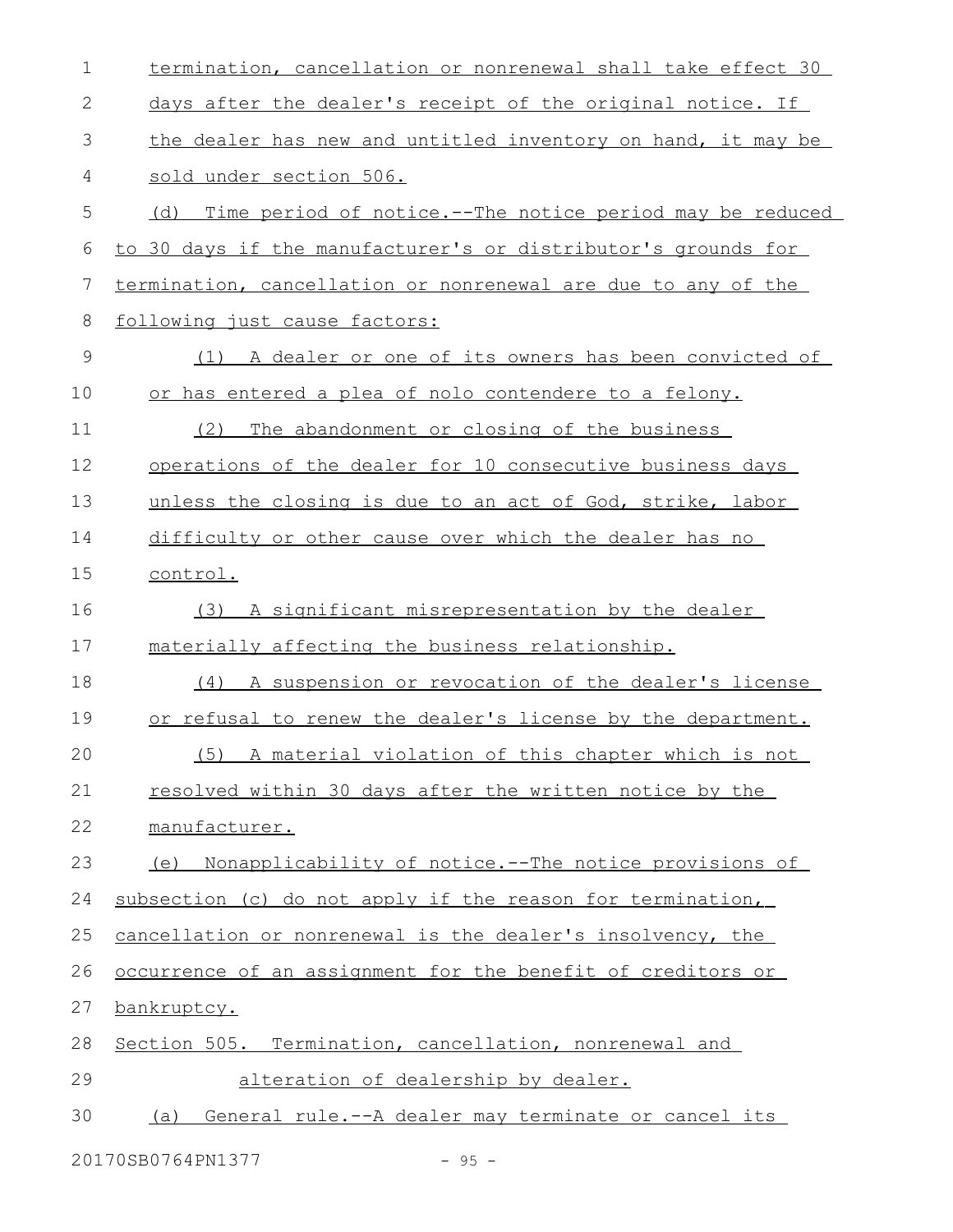manufacturer/dealer agreement with a manufacturer or distributor with or without just cause by giving 30 days' written notice. (1) If the termination or cancellation is for just cause, the notice shall state all reasons for the proposed termination or cancellation and shall state that if, within 30 days following receipt of the notice, the manufacturer or distributor provides to the dealer a written notice of intent to cure all claimed deficiencies, the manufacturer or distributor will then have 90 days following receipt of the original notice to rectify the deficiencies. (2) If the deficiencies are rectified within 90 days, the dealer's notice shall be voided. If the manufacturer or distributor fails to provide the notice of intent to cure the deficiencies or fails to cure the deficiencies in the time period prescribed in the original notice, the termination or cancellation shall take effect as provided in the original notice. (b) Just cause shown.--If the dealer terminates, cancels or fails to renew the manufacturer/dealer agreement without just cause, the provisions of section 506 shall not apply. If the dealer terminates, cancels or fails to renew the manufacturer/dealer agreement with just cause, the provisions of section 506 shall apply. The dealer has the burden of showing just cause for the proposed termination, cancellation or nonrenewal action by a dealer due to any of the following just cause factors: (1) A manufacturer being convicted of or entering a plea of nolo contendere to a felony. (2) The business operations of the manufacturer have been abandoned or closed for 10 consecutive business days, 1 2 3 4 5 6 7 8 9 10 11 12 13 14 15 16 17 18 19 20 21 22 23 24 25 26 27 28 29 30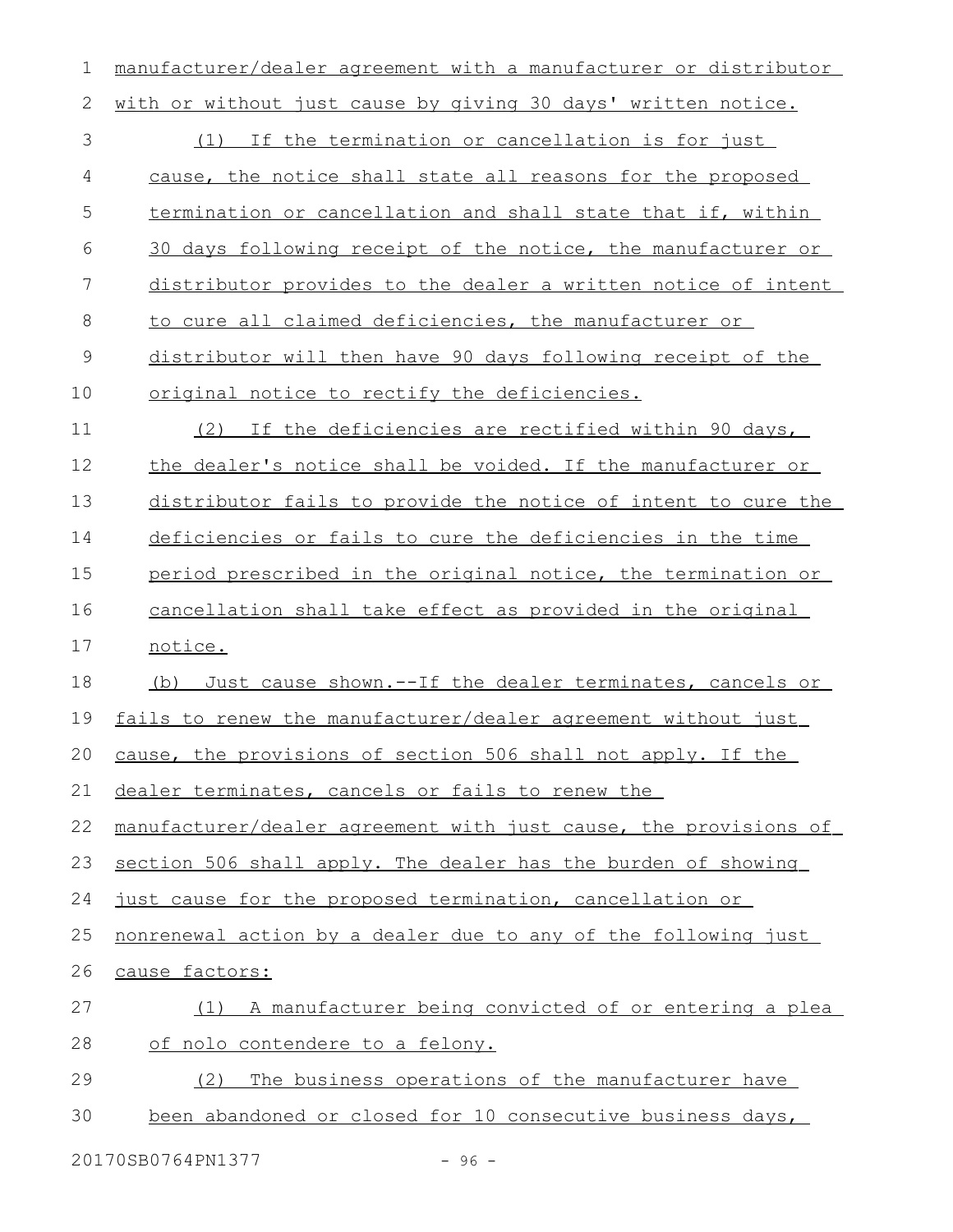unless the closing is due to an act of God, strike, labor difficulty or other cause over which the manufacturer has no control. (3) A significant misrepresentation by the manufacturer materially affecting the business relationship. (4) A material violation of this chapter which is not cured within 30 days after written notice by the dealer. (5) A declaration by the manufacturer of bankruptcy, insolvency or the occurrence of an assignment for the benefit of creditors or bankruptcy. Section 506. Repurchase of inventory. (a) General rule.--If the manufacturer/dealer agreement is terminated, canceled or not renewed by the dealer for just cause as described in section 505(b) and the manufacturer fails to provide notice or cure the claimed deficiencies as provided in section 505(a), the manufacturer shall, at the dealer's option and within 45 days after termination, cancellation or nonrenewal, repurchase: (1) All new, untitled recreational vehicles that were acquired from the manufacturer or distributor within 12 months before the effective date of the notice of termination, cancellation or nonrenewal that have not been used, except for demonstration purposes, and that have not been altered or damaged, at 100% of the net invoice cost, including transportation, less applicable rebates and discounts to the dealer. (2) In the event any of the vehicles repurchased under this section are damaged, but do not trigger a consumer disclosure requirement, the amount due the dealer shall be reduced by the cost to repair the vehicle. Damage prior to 1 2 3 4 5 6 7 8 9 10 11 12 13 14 15 16 17 18 19 20 21 22 23 24 25 26 27 28 29 30

20170SB0764PN1377 - 97 -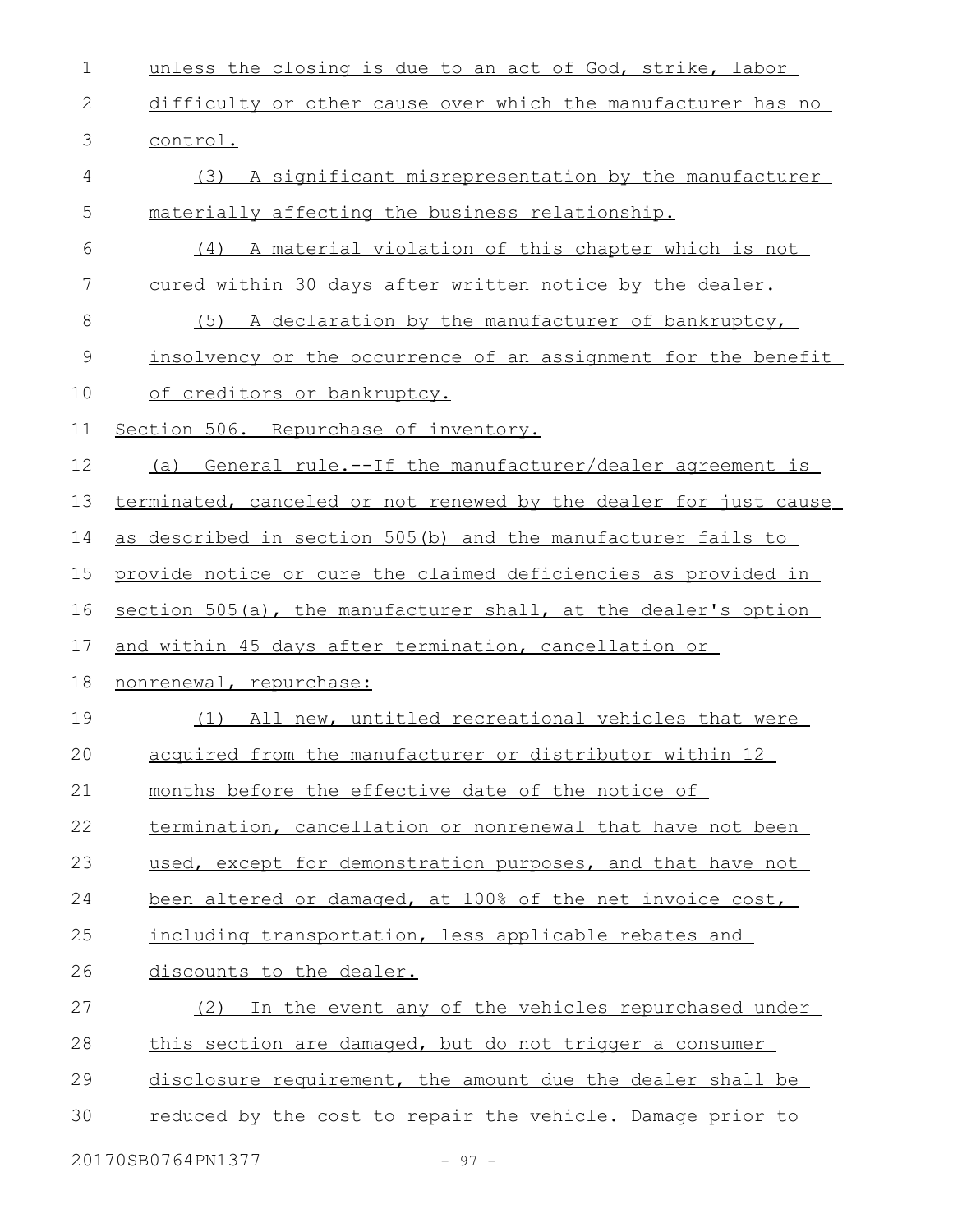| $\mathbf 1$  | delivery to the dealer that is disclosed at the time of            |
|--------------|--------------------------------------------------------------------|
| $\mathbf{2}$ | delivery will not disqualify repurchase under this                 |
| 3            | subsection.                                                        |
| 4            | All undamaged accessories and proprietary parts sold<br>(3)        |
| 5            | to the dealer for resale within the 12 months prior to             |
| 6            | termination, cancellation or nonrenewal, if accompanied by         |
| 7            | the original invoice, at 105% of the original net price paid       |
| 8            | to the manufacturer or distributor to compensate the dealer        |
| $\mathsf 9$  | for handling, packing and shipping the parts.                      |
| 10           | (4) Properly functioning diagnostic equipment, special             |
| 11           | tools, current signage or other equipment and machinery which      |
| 12           | was purchased by the dealer upon the manufacturer's or             |
| 13           | distributor's request within five years prior to the               |
| 14           | termination, cancellation or nonrenewal and which can no           |
| 15           | <u>longer be used in the normal course of the dealer's ongoing</u> |
| 16           | business at 100% of the dealer's net cost plus freight.            |
| 17           | (b) Sale of remaining inventory after termination.-                |
| 18           | (1) A dealer is not prohibited from selling the                    |
| 19           | remaining in-stock inventory of a particular line-make after       |
| 20           | a manufacturer/dealer agreement has been terminated or not         |
| 21           | renewed under section 504.                                         |
| 22           | (2) If recreational vehicles of a line-make subject to             |
| 23           | the terminated agreement are not repurchased or required to        |
| 24           | be repurchased by the manufacturer or distributor, the dealer      |
| 25           | may continue to sell the recreational vehicles that are            |
| 26           | subject to the terminated manufacturer/dealer agreement and        |
| 27           | are currently in stock until those recreational vehicles are       |
| 28           | no longer in the dealer's inventory.                               |
| 29           | Section 507. Transfer of dealership and family succession.         |
| 30           | (a) General rule.--                                                |

20170SB0764PN1377 - 98 -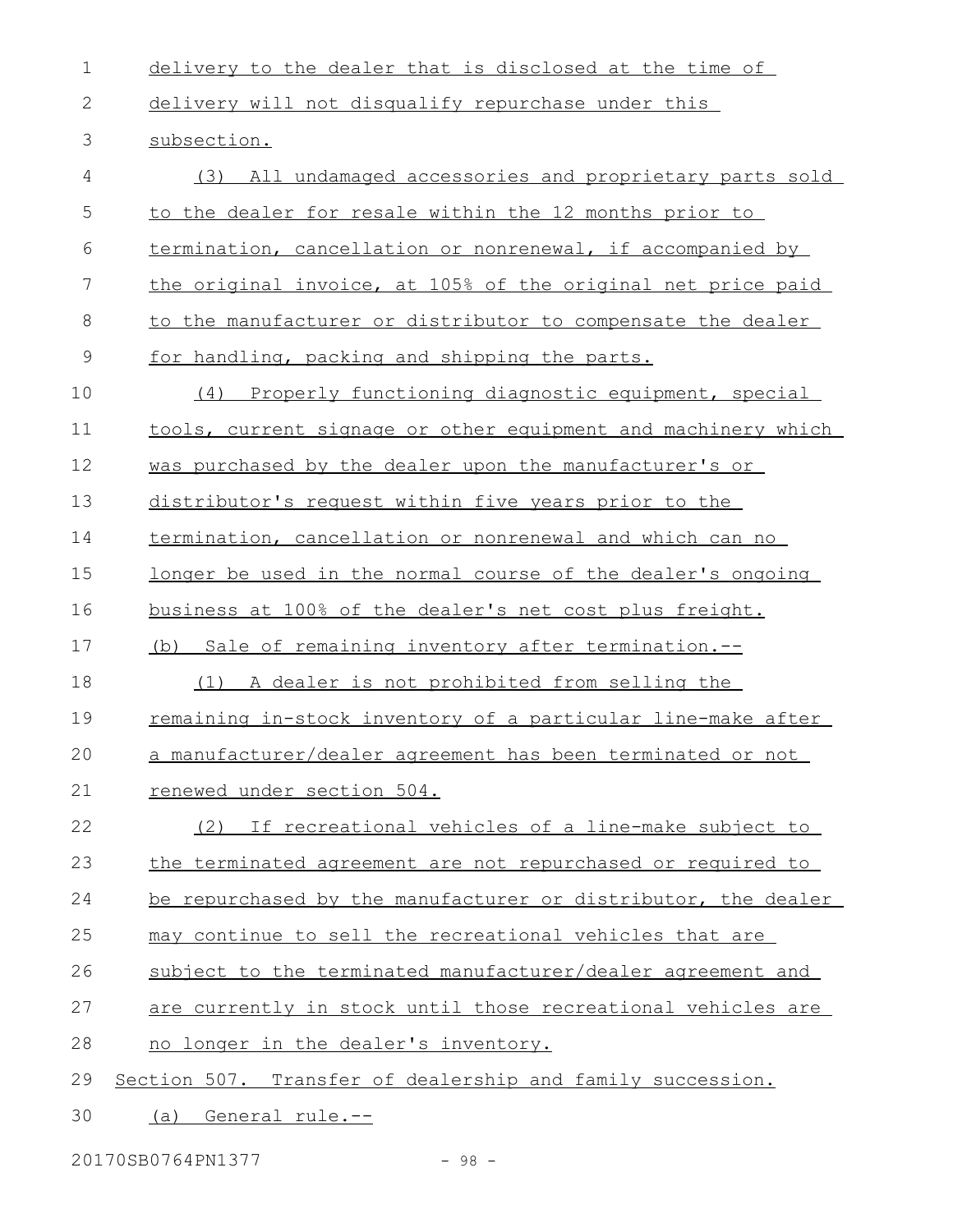| $\mathbf 1$  | (1) If a dealer desires to make a change in ownership by      |
|--------------|---------------------------------------------------------------|
| $\mathbf{2}$ | the sale of the business assets, stock transfer or otherwise, |
| 3            | the dealer shall give the manufacturer or distributor written |
| 4            | notice at least 30 business days before the closing,          |
| 5            | including all supporting documentation as may be reasonably   |
| 6            | required by the manufacturer or distributor to determine if   |
| 7            | an objection to the sale may be made. In the absence of a     |
| 8            | breach by the selling dealer of its manufacturer/dealer       |
| $\mathsf 9$  | agreement or this chapter, the manufacturer or distributor    |
| 10           | shall not object to the proposed change in ownership unless   |
| 11           | the prospective transferee:                                   |
| 12           | has previously been terminated by the<br>(i)                  |
| 13           | manufacturer for breach of its dealer agreement;              |
| 14           | has been convicted of a felony or a crime of<br>$(i$ i)       |
| 15           | fraud, deceit or moral turpitude;                             |
| 16           | (iii) lacks a license required by law;                        |
| 17           | (iv) does not have an active line of credit                   |
| 18           | sufficient to purchase a manufacturer's product; or           |
| 19           | has undergone in the last 10 years bankruptcy,<br>(v)         |
| 20           | insolvency, a general assignment for the benefit of           |
| 21           | creditors or the appointment of a receiver, trustee or        |
| 22           | conservator to take possession of the transferee's            |
| 23           | business or property.                                         |
| 24           | (2) If the manufacturer or distributor objects to a           |
| 25           | proposed change of ownership, the manufacturer or distributor |
| 26           | shall give written notice of its reasons to the dealer within |
| 27           | 10 business days after receipt of the dealer's notification   |
| 28           | and complete documentation. The manufacturer or distributor   |
| 29           | has the burden of proof with regard to its objection. If the  |
| 30           | manufacturer or distributor does not give timely notice of    |
|              |                                                               |

20170SB0764PN1377 - 99 -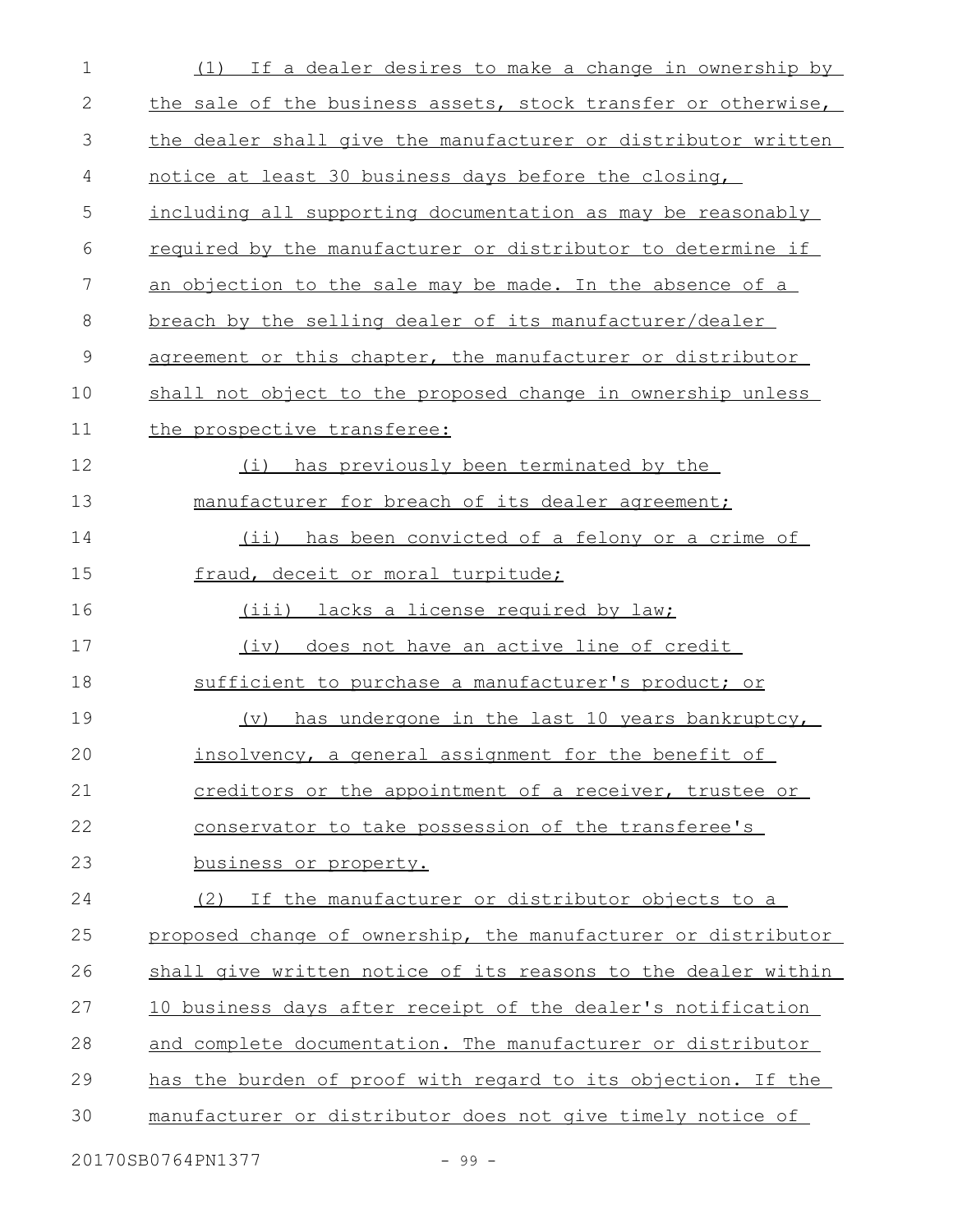| 1            | its objection, the change or sale shall be deemed approved.   |
|--------------|---------------------------------------------------------------|
| $\mathbf{2}$ | (3) It is unlawful for a manufacturer or distributor to       |
| 3            | fail to provide a dealer an opportunity to designate, in      |
| 4            | writing, a family member as a successor to the dealership in  |
| 5            | the event of the death, incapacity or retirement of the       |
| 6            | dealer. It is unlawful to prevent or refuse to honor the      |
| 7            | succession to a dealership by a family member of the          |
| 8            | deceased, incapacitated or retired dealer unless the          |
| 9            | manufacturer or distributor has provided to the dealer        |
| 10           | written notice of its objections within 10 days after receipt |
| 11           | of the dealer's modification of the dealer's succession plan. |
| 12           | In the absence of a breach of the dealer agreement, the       |
| 13           | manufacturer may object to the succession for the following   |
| 14           | reasons only:                                                 |
| 15           | conviction of the successor of a felony or a<br>(i)           |
| 16           | crime of fraud, deceit or moral turpitude;                    |
| 17           | (ii) bankruptcy or insolvency of the successor                |
| 18           | during the past 10 years;                                     |
| 19           | (iii) prior termination by the manufacturer of the            |
| 20           | successor for breach of a dealer agreement;                   |
| 21           | the successor does not have an active line of<br>(iv)         |
| 22           | credit sufficient to purchase the manufacturer's product;     |
| 23           | $or$                                                          |
| 24           | (v) the successor lacks a license required by law.            |
| 25           | Burden of proof.--The manufacturer or distributor has<br>(b)  |
| 26           | the burden of proof regarding the manufacturer's or           |
| 27           | distributor's objection. A family member may not succeed to a |
| 28           | dealership if the succession involves, without the            |
| 29           | manufacturer's or distributor's consent, a relocation of the  |
| 30           | business or an alteration of the terms and conditions of the  |
|              | 20170SB0764PN1377<br>$-100 -$                                 |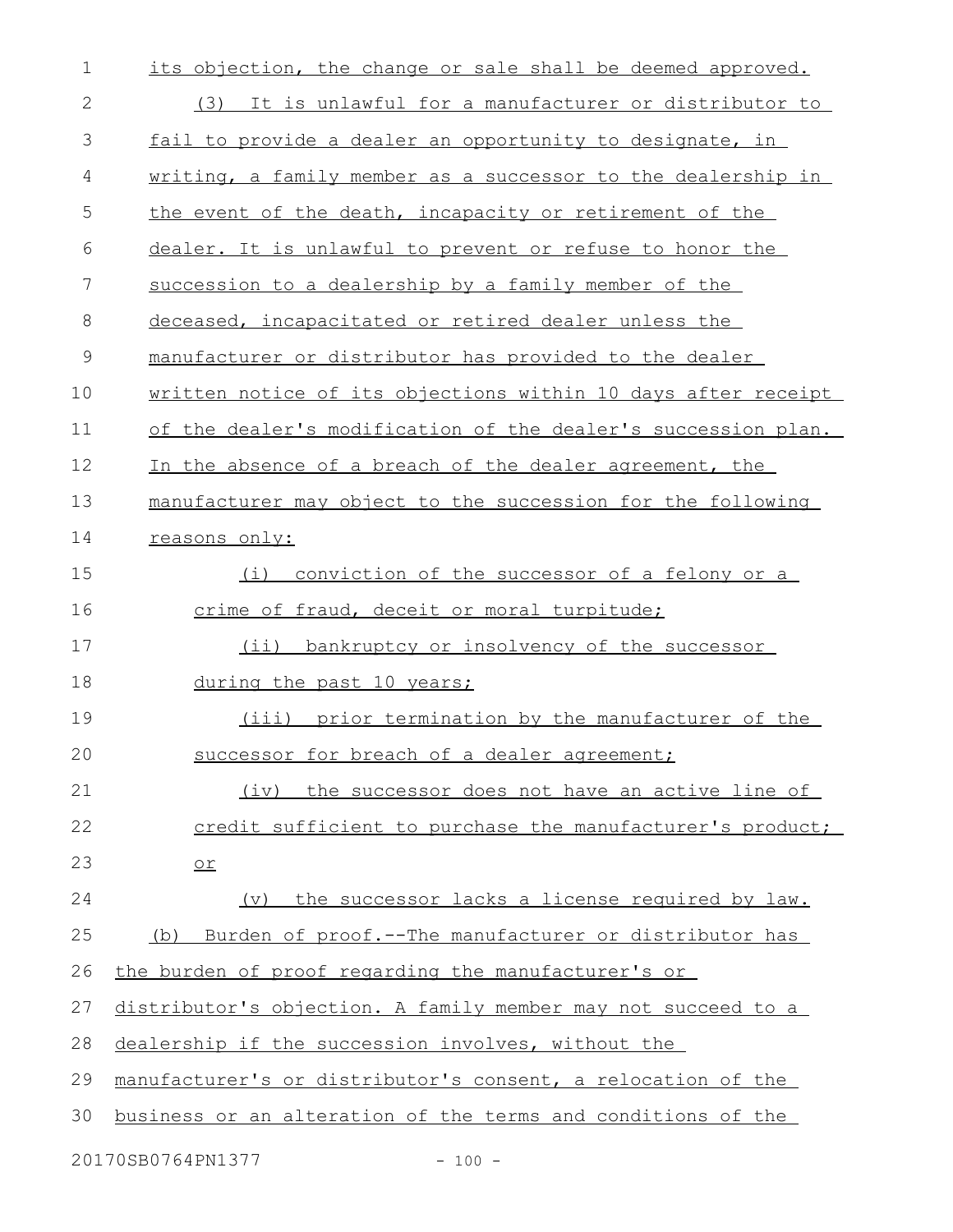1 manufacturer/dealer agreement.

| 2           | Section 508. Warranty obligations.                               |
|-------------|------------------------------------------------------------------|
| 3           | (a) General rule.--Each warrantor shall:                         |
| 4           | (1) Specify in writing to each of its dealer                     |
| 5           | obligations, if any, for preparation, delivery and warranty      |
| 6           | service on its products.                                         |
| 7           | Compensate the dealer for warranty service required<br>(2)       |
| 8           | of the dealer by the warrantor.                                  |
| $\mathsf 9$ | (3) Provide to the dealer the schedule of compensation           |
| 10          | to be paid and the time allowances for the performance of        |
| 11          | work and service. The schedule of compensation must include      |
| 12          | reasonable compensation for diagnostic work, as well as          |
| 13          | warranty labor.                                                  |
| 14          | (b) Time allowances and compensation.--Time allowances for       |
| 15          | the diagnosis and performance of warranty labor must be          |
| 16          | reasonable for the work to be performed. In the determination of |
| 17          | what constitutes reasonable compensation under this section, the |
| 18          | principal factors to be given consideration shall be the actual  |
| 19          | wage rates being paid by the dealer and the actual retail labor  |
| 20          | rate being charged by the dealers in the community in which the  |
|             | 21 dealer is doing business. The compensation of a dealer for    |
| 22          | warranty labor may not be less than the posted labor rates       |
| 23          | actually charged by the dealer for similar nonwarranty labor as  |
| 24          | long as the rates are reasonable.                                |
| 25          | (c) Reimbursement.--The warrantor shall reimburse the dealer     |
| 26          | for warranty parts at actual wholesale cost plus a minimum 30%   |
| 27          | handling charge and the cost, if any, of freight to return       |
| 28          | warranty parts to the warrantor.                                 |
| 29          | (d) Audits.--Warranty audits of dealer records may be            |
| 30          | conducted by the warrantor on a reasonable basis, and dealer     |
|             | 20170SB0764PN1377<br>$-101 -$                                    |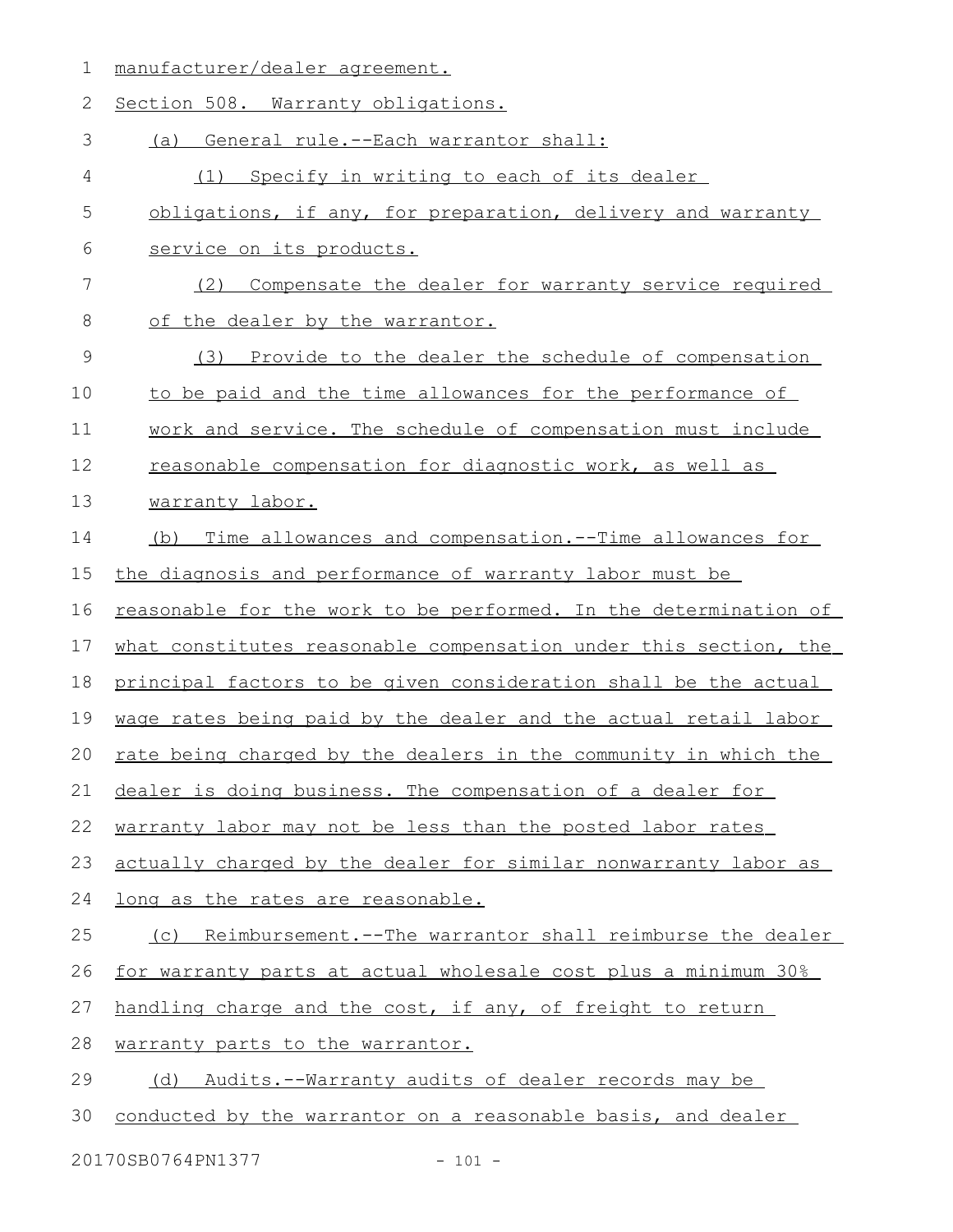| $\mathbf 1$   | claims for warranty compensation may not be denied except for          |
|---------------|------------------------------------------------------------------------|
| 2             | cause, such as performance of nonwarranty repairs, material            |
| $\mathcal{S}$ | noncompliance with the warrantor's published policies and              |
| 4             | procedures, lack of material documentation, fraud or                   |
| 5             | misrepresentation.                                                     |
| 6             | <u>Warranty claims.--The dealer shall submit warranty</u><br>(e)       |
| 7             | claims within 45 days after completing work.                           |
| $8\,$         | <u> Warrantor notification.--If a dealer receives a written</u><br>(f) |
| 9             | or verbal complaint from a consumer relative to a warranty             |
| 10            | repair, the dealer must notify the warrantor about the complaint       |
| 11            | in writing within 10 days of receiving the complaint if the            |
| 12            | dealer cannot satisfy the consumer's complaint.                        |
| 13            | (q) Disapproval of warranty claims.--The warrantor shall               |
| 14            | disapprove warranty claims in writing within 45 days after the         |
| 15            | date of submission by the dealer in the manner and form                |
| 16            | prescribed by the warrantor. Claims not specifically disapproved       |
| 17            | in writing within 45 days shall be construed to be approved and        |
| 18            | must be paid within 60 days of submission.                             |
| 19            | (h) Violation.--It is a violation of this chapter for a                |
| 20            | <u>warrantor to:</u>                                                   |
| 21            | (1) Fail to perform any of its warranty obligations with               |
| 22            | respect to its warranted products.                                     |
| 23            | Fail to include, in written notices of factory<br>(2)                  |
| 24            | campaigns to recreational vehicle owners and dealers, the              |
| 25            | expected date by which necessary parts and equipment,                  |
| 26            | including tires and chassis or chassis parts, will be                  |
| 27            | available to dealers to perform the campaign work. The                 |
| 28            | warrantor may ship parts to the dealer to effect the campaign          |
| 29            | work, and, if the parts are in excess of the dealer's                  |
| 30            | requirements, the dealer may return unused parts to the                |
|               |                                                                        |

20170SB0764PN1377 - 102 -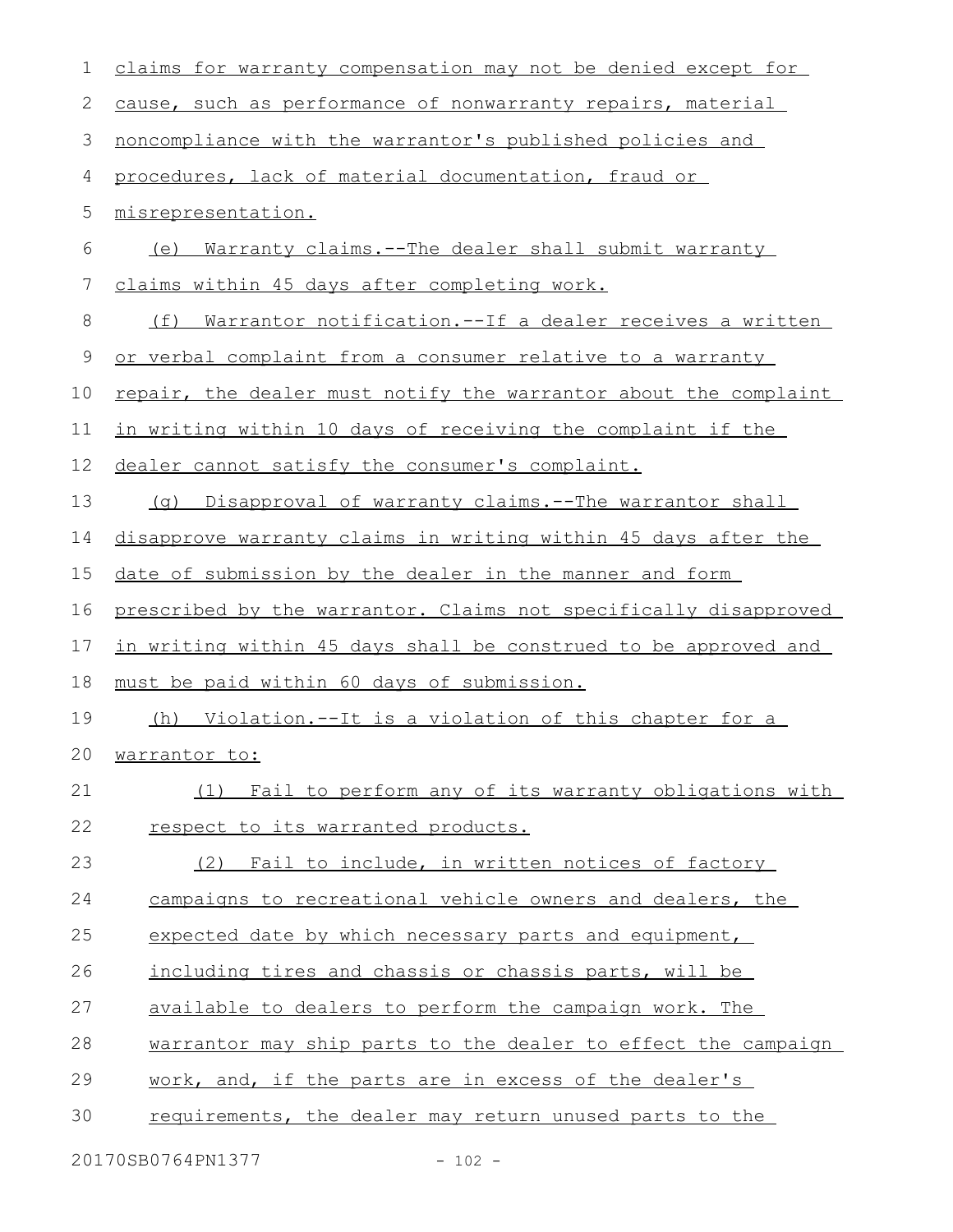| $\mathbf 1$   | warrantor for credit after completion of the campaign.        |
|---------------|---------------------------------------------------------------|
| 2             | Fail to compensate its dealers for authorized<br>(3)          |
| 3             | repairs effected by the dealer on merchandise damaged in      |
| 4             | manufacture or transit to the dealer, if the carrier is       |
| 5             | designated by the warrantor, factory branch, distributor or   |
| 6             | distributor branch.                                           |
| 7             | Fail to compensate its dealers in accordance with<br>(4)      |
| 8             | the schedule of compensation provided to the dealer under     |
| $\mathcal{G}$ | this section if repairs are performed in a timely and         |
| 10            | competent manner.                                             |
| 11            | Intentionally misrepresent in any way to purchasers<br>(5)    |
| 12            | of recreational vehicles that warranties with respect to the  |
| 13            | manufacture, performance or design of the vehicle are made by |
| 14            | the dealer as warrantor or cowarrantor.                       |
| 15            | Require the dealer to make warranties to customers<br>(6)     |
| 16            | in any manner related to the manufacture of the recreational  |
| 17            | vehicle.                                                      |
| 18            | (i) Violations.--It is a violation of this chapter for a      |
| 19            | dealer to:                                                    |
| 20            | (1) Fail to perform predelivery inspection functions, as      |
| 21            | specified by the warrantor, in a competent and timely manner. |
| 22            | Fail to perform warranty service work authorized by<br>(2)    |
| 23            | the warrantor in a competent and reasonably timely manner on  |
| 24            | a transient customer's recreational vehicle of a line make    |
| 25            | sold or serviced by that dealer.                              |
| 26            | Fail to accurately document the time spent<br>(3)             |
| 27            | completing each repair, the total number of repair attempts   |
| 28            | conducted on a single unit and the number of repair attempts  |
| 29            | for the same repair conducted on a single vehicle.            |
| 30            | Fail to notify the warrantor within 10 days of a<br>(4)       |
|               |                                                               |

20170SB0764PN1377 - 103 -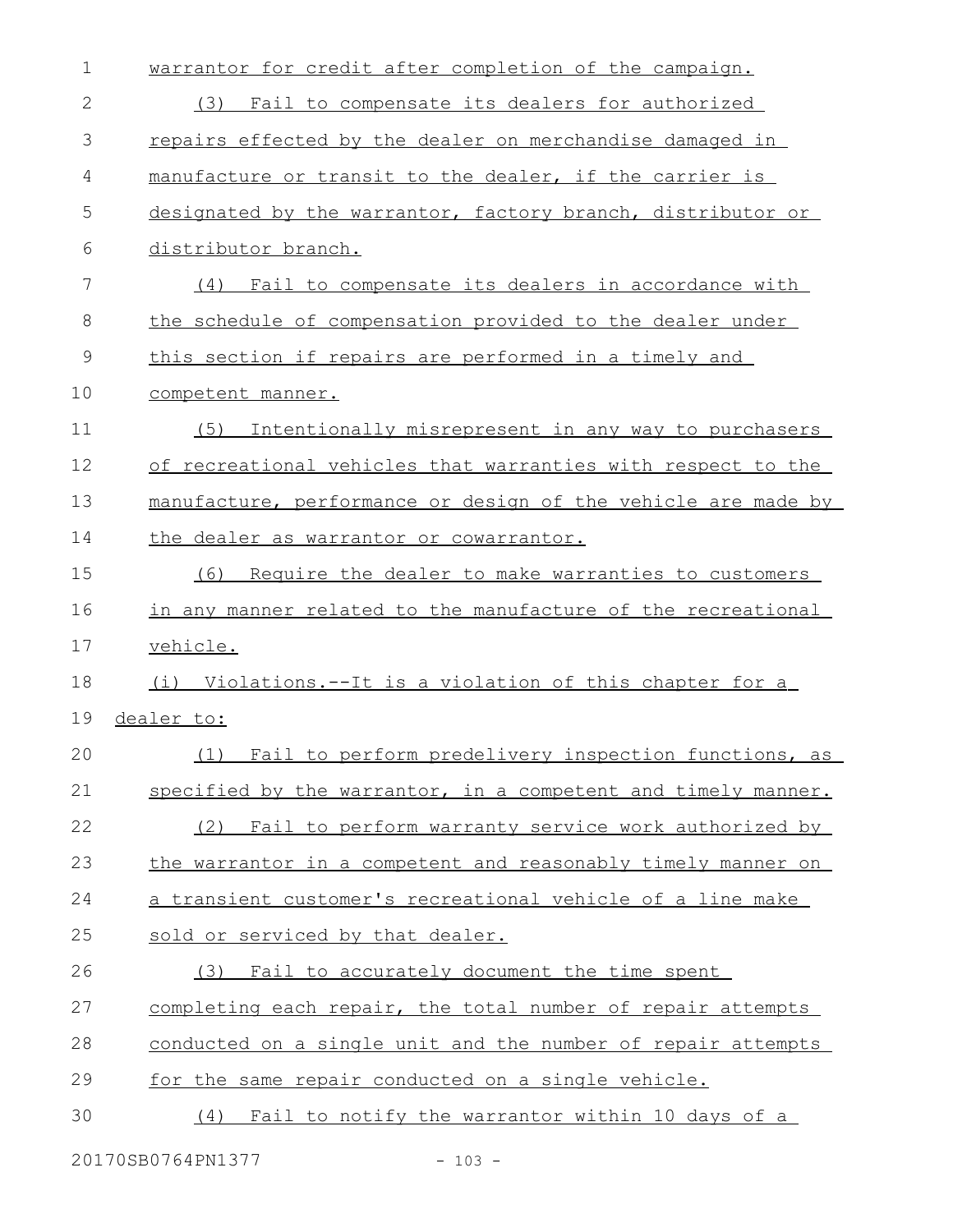| $\mathbf 1$ | second repair attempt which impairs the use, value or safety     |
|-------------|------------------------------------------------------------------|
| 2           | of the vehicle.                                                  |
| 3           | (5) Fail to maintain written records, including a                |
| 4           | consumer's signature, regarding the amount of time a unit is     |
| 5           | stored for the consumer's convenience during a repair.           |
| 6           | (6)<br>Make fraudulent warranty claims or misrepresent the       |
| 7           | terms of a warranty.                                             |
| 8           | Section 509. Indemnification.                                    |
| 9           | (a) General rule.--Notwithstanding the terms of a                |
| 10          | manufacturer/dealer agreement, it is a violation of this chapter |
| 11          | for:                                                             |
| 12          | (1) A warrantor to fail to indemnify and hold harmless           |
| 13          | its new recreational vehicle dealer against losses or damages    |
| 14          | to the extent that the losses or damages are caused by the       |
| 15          | negligence or willful misconduct of the warrantor.               |
| 16          | (2) A new recreational vehicle dealer to be denied               |
| 17          | indemnification for failing to discover, disclose or remedy a    |
| 18          | defect in the design or manufacturing of a new recreational      |
| 19          | vehicle or new recreational trailer.                             |
| 20          | (3) A new recreational vehicle dealer to fail to                 |
| 21          | indemnify and hold harmless its warrantor against losses or      |
| 22          | damages to the extent that the losses or damages are caused      |
| 23          | by the negligence or willful misconduct of the new               |
| 24          | recreational vehicle dealer.                                     |
| 25          | Denial of indemnification.--A new recreational vehicle<br>(b)    |
| 26          | dealer may be denied indemnification if the new recreational     |
| 27          | vehicle dealer fails to remedy a known and announced defect in   |
| 28          | accordance with the written instructions of a warrantor for whom |
| 29          | the new recreational vehicle dealer is obligated to perform      |
| 30          | warranty service.                                                |
|             |                                                                  |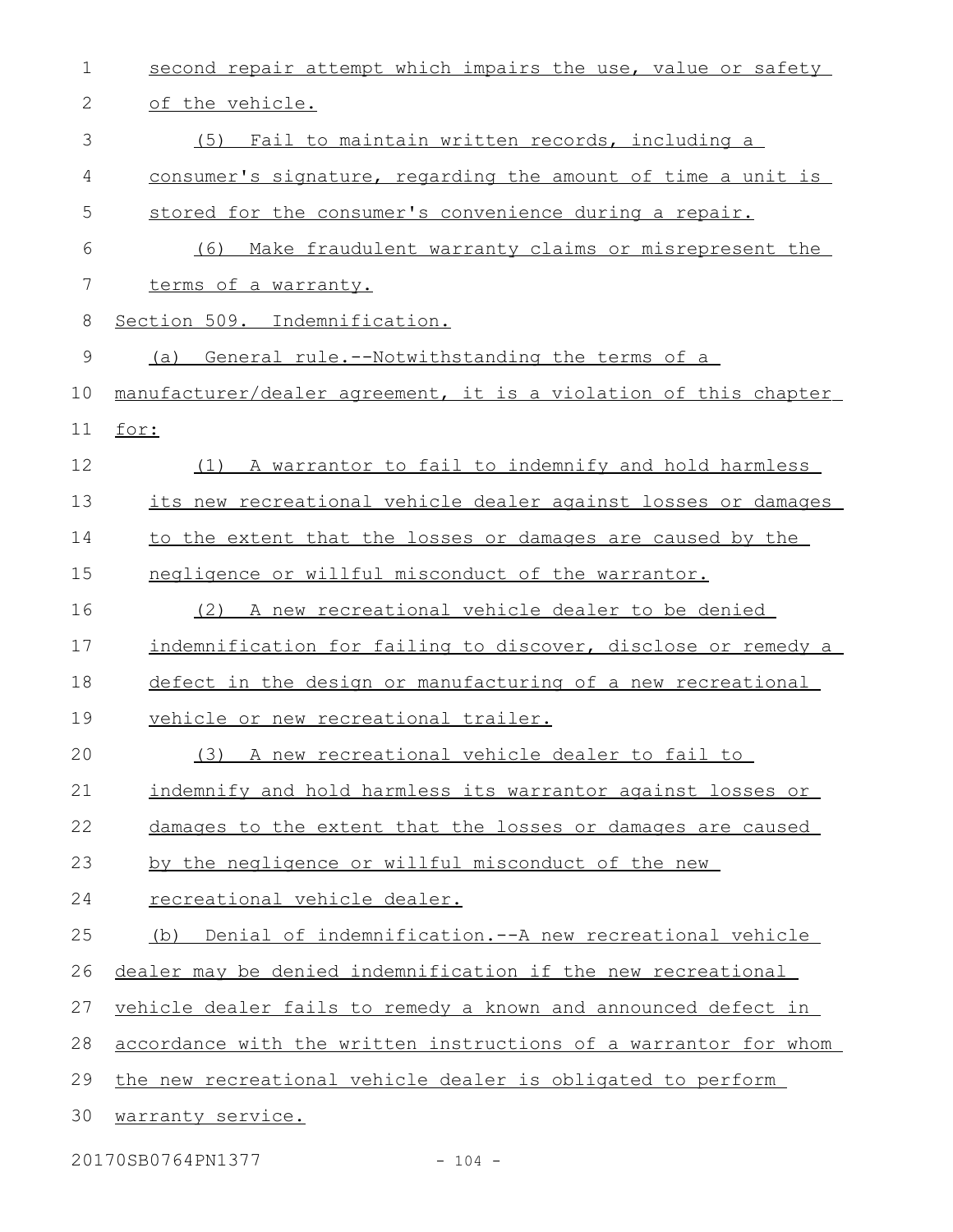1 (c) Pending lawsuits.--

| $\mathbf{2}$ | (1) A new recreational vehicle dealer shall provide to a         |
|--------------|------------------------------------------------------------------|
| 3            | warrantor a copy of any pending lawsuit in which allegations     |
| 4            | are made that are covered by the provisions of this section      |
| 5            | within 10 days after receiving the suit. This subsection         |
| 6            | shall continue to apply even after the new recreational          |
| 7            | vehicle is titled.                                               |
| $\,8\,$      | (2) A warrantor shall provide to a new recreational              |
| $\mathsf 9$  | vehicle dealer a copy of any pending law suit or similar         |
| 10           | proceeding in which allegations are made that come within the    |
| 11           | provisions of this subsection within 10 days after receiving     |
| 12           | the suit. This paragraph shall continue to apply even after      |
| 13           | the new recreational vehicle is titled.                          |
| 14           | Section 510. Inspection and rejection by dealer.                 |
| 15           | General rule.--Whenever a new recreational vehicle is<br>(a)     |
| 16           | damaged prior to transit to the dealer or is damaged in transit  |
| 17           | to the dealer when the carrier or means of transportation has    |
| 18           | been selected by the manufacturer or distributor, the dealer     |
| 19           | shall notify the manufacturer or distributor of the damage       |
| 20           | within the time frame specified in the manufacturer/dealer       |
| 21           | agreement and:                                                   |
| 22           | request from the manufacturer or distributor<br>(1)              |
| 23           | authorization to replace the components, parts and               |
| 24           | accessories damaged or otherwise correct the damage; or          |
| 25           | reject the vehicle within the time frame set forth<br>(2)        |
| 26           | in subsection (d).                                               |
| 27           | (b) Refusal or failure to repair.--If the manufacturer or        |
| 28           | distributor refuses or fails to authorize repair of the damage   |
| 29           | within 10 days after receipt of notification or if the dealer    |
| 30           | rejects the recreational vehicle because of damage, ownership of |
|              | 20170SB0764PN1377<br>$-105 -$                                    |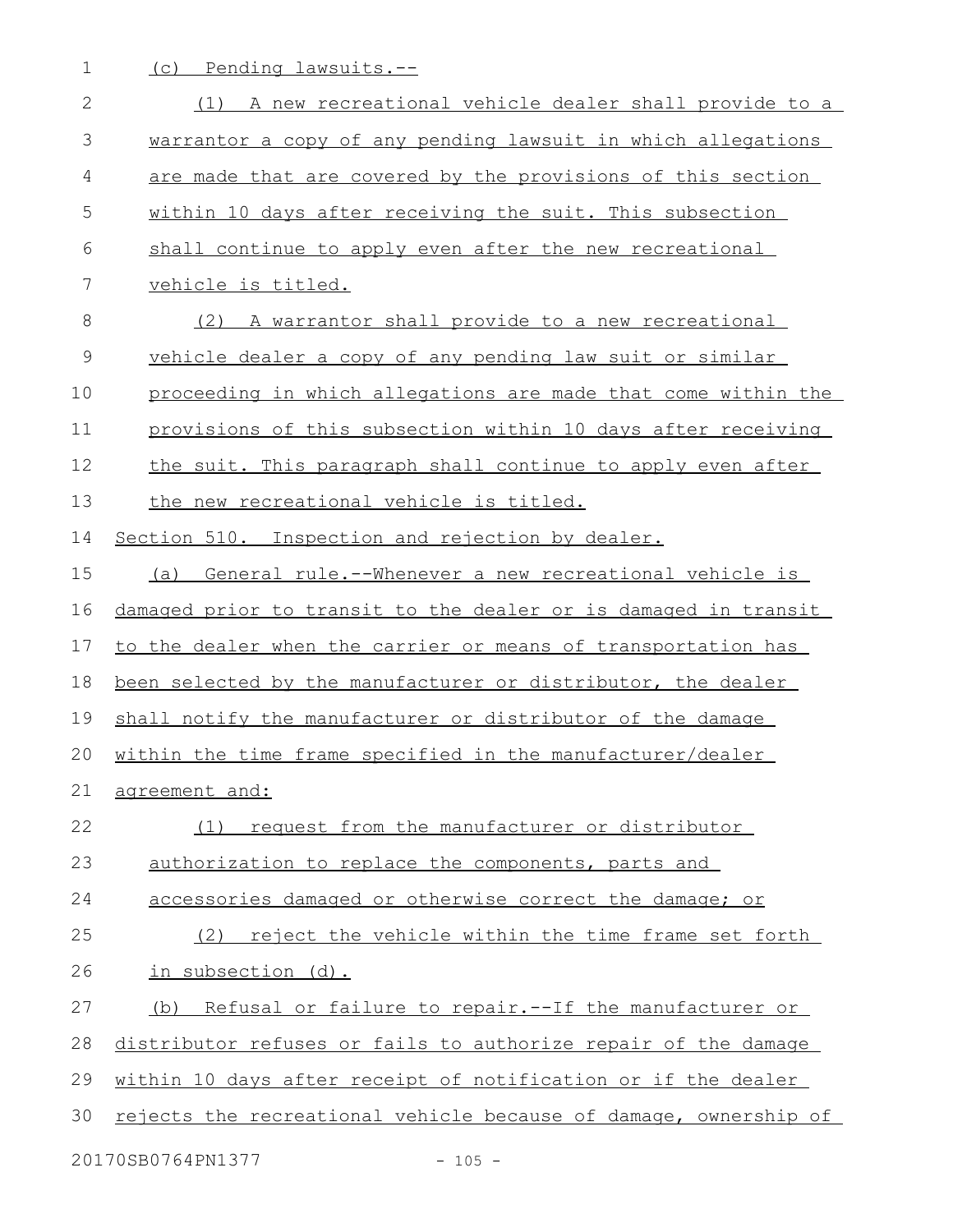| 1  | the new RV RECREATIONAL VEHICLE shall revert to the manufacturer <-- |
|----|----------------------------------------------------------------------|
| 2  | or distributor.                                                      |
| 3  | Obligations.--The dealer shall exercise due care in<br>(C)           |
| 4  | custody of the damaged recreational vehicle, but the dealer          |
| 5  | shall have no other obligations, financial or otherwise, with        |
| 6  | respect to that recreational vehicle.                                |
| 7  | Time frame.--The time frame for inspection and rejection<br>(d)      |
| 8  | by the dealer must be part of the manufacturer/dealer agreement      |
| 9  | and may not be less than two business days after the physical        |
| 10 | delivery of the recreational vehicle.                                |
| 11 | Unreasonable mileage.--A recreational vehicle that has,<br>(e)       |
| 12 | at the time of delivery to the dealer, an unreasonable amount of     |
| 13 | miles on its odometer, as determined by the dealer, may be           |
| 14 | subject to rejection by the dealer and reversion of the vehicle      |
| 15 | to the manufacturer or distributor. In no instance shall a           |
| 16 | dealer deem an amount less than the distance between the dealer      |
| 17 | and the manufacturer's factory or a distributor's point of           |
| 18 | distribution, plus 100 miles, as unreasonable.                       |
| 19 | (f) Notice to dealer.--Each manufacturer or distributor of           |
| 20 | new recreational vehicles sold or transferred to a new               |
| 21 | recreational vehicle dealer shall notify the new recreational        |
| 22 | vehicle dealer in writing prior to delivery of the recreational      |
| 23 | vehicle of any material damage to the recreational vehicle which     |
| 24 | is known to the manufacturer or distributor which was sustained      |
| 25 | or incurred by the vehicle at any time after the manufacturing       |
| 26 | process is complete but prior to delivery of the recreational        |
| 27 | vehicle to the dealer. A dealer may reject the delivery of a         |
| 28 | <u>nonconforming recreational vehicle under the provisions of 13</u> |
| 29 | Pa.C.S. (relating to commercial code) and the following shall        |
| 30 | apply:                                                               |

20170SB0764PN1377 - 106 -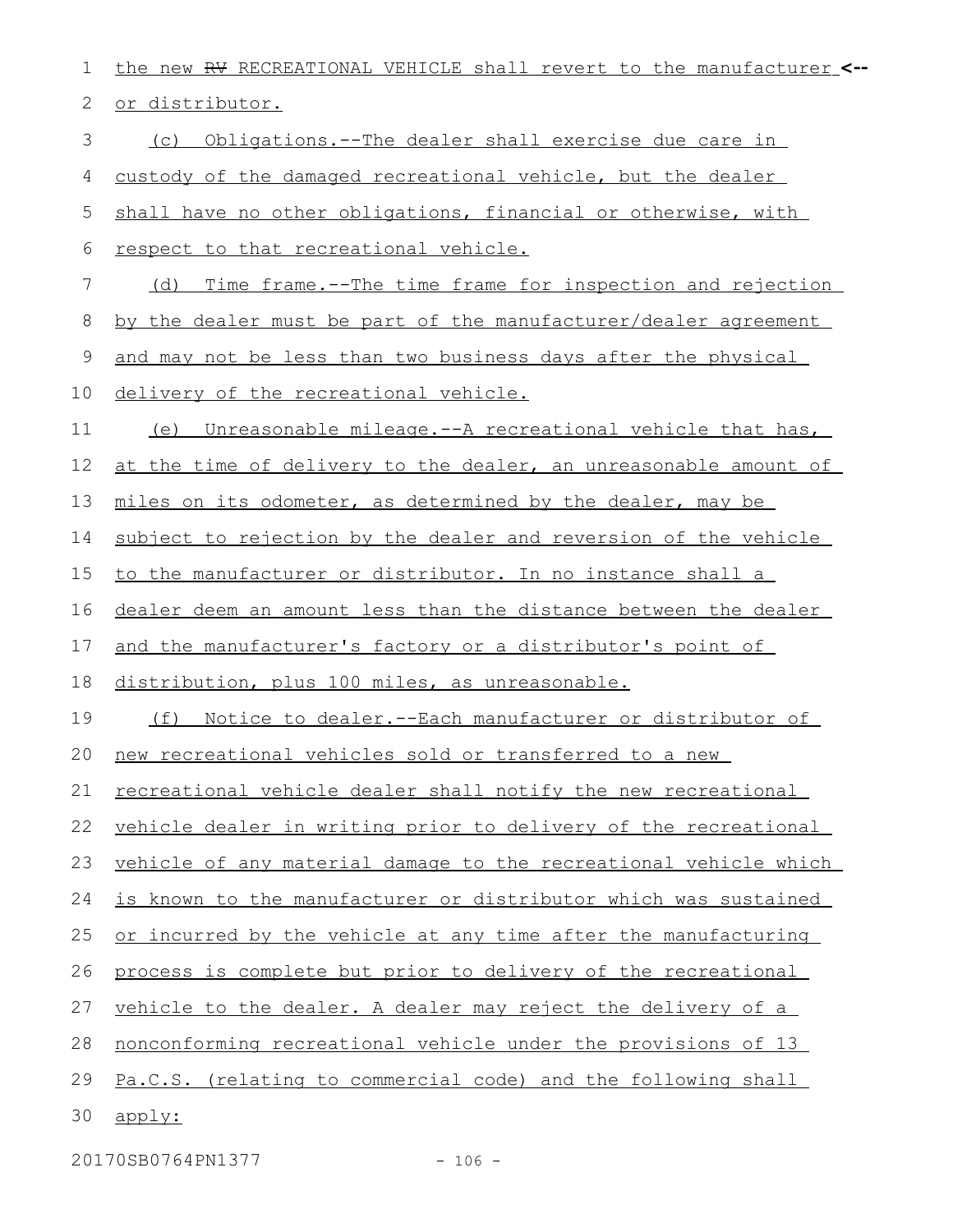| $\mathbf 1$ | When selling a new recreational vehicle, each new<br>(1)         |
|-------------|------------------------------------------------------------------|
| 2           | recreational vehicle dealer shall notify the purchaser in        |
| 3           | writing at the time of sale of any material damage sustained     |
| 4           | or incurred by the recreational vehicle at any time after the    |
| 5           | manufacturing process is complete which is disclosed by the      |
| 6           | manufacturer to the new recreational vehicle dealer.             |
| 7           | Nothing in this section shall be construed to<br>(2)             |
| 8           | diminish any obligation to provide notice to the purchaser of    |
| 9           | a new recreational vehicle which obligation is imposed by any    |
| 10          | other provision of law or by any judicial decision,              |
| 11          | including, but not limited to, the act of December 17, 1968      |
| 12          | (P.L.1224, No.387), known as the Unfair Trade Practices and      |
| 13          | Consumer Protection Law.                                         |
| 14          | Section 511. Coercion of dealer prohibited.                      |
| 15          | General rule.--A manufacturer or distributor may not<br>(a)      |
|             |                                                                  |
| 16          | coerce or attempt to coerce a dealer to:                         |
| 17          | purchase a product that the dealer did not order;<br>(1)         |
| 18          | (2)<br>enter into an agreement with the manufacturer or          |
| 19          | distributor; or                                                  |
| 20          | (3) enter into an agreement that requires the dealer to          |
| 21          | submit its disputes to binding arbitration or otherwise waive    |
| 22          | rights or responsibilities provided under this chapter.          |
| 23          | (b) Definition.--As used in this section, the term "coerce"      |
| 24          | includes, but is not limited to, threatening to terminate,       |
| 25          | cancel or not renew a manufacturer/dealer agreement without just |
| 26          | cause or threatening to withhold product lines the dealer is     |
| 27          | entitled to purchase under the manufacturer/dealer agreement or  |
| 28          | delay product delivery as an inducement to amending the          |
| 29          | manufacturer/dealer agreement.                                   |

20170SB0764PN1377 - 107 -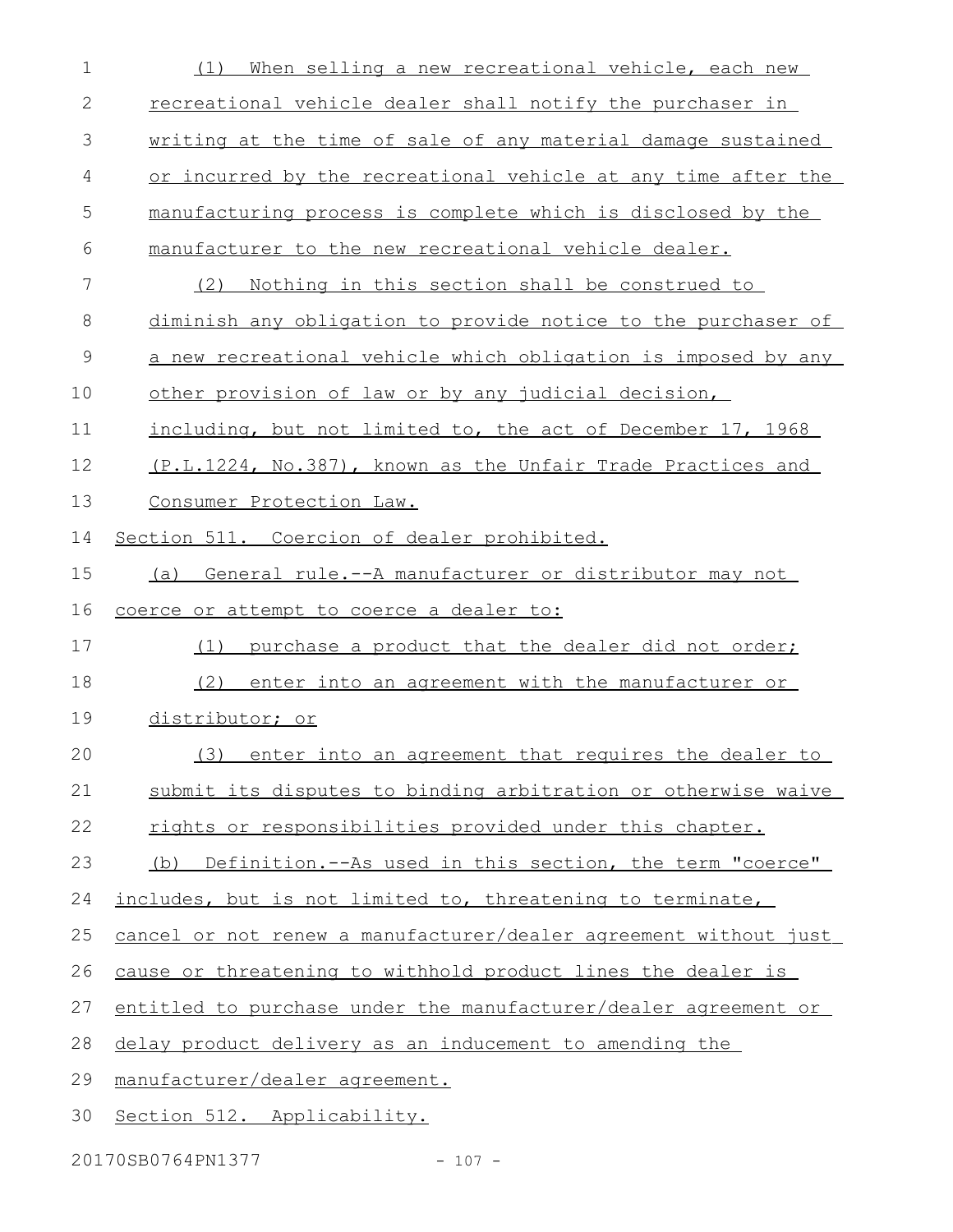| 1  | To the extent the provisions of this chapter are inconsistent      |  |
|----|--------------------------------------------------------------------|--|
| 2  | with any other provisions of this act as applied to an RV A<br><-- |  |
| 3  | RECREATIONAL VEHICLE dealer, manufacturer, distributor or          |  |
| 4  | supplier this chapter controls. Unless inconsistent with the       |  |
| 5  | provisions in this chapter or expressly excluded, the provisions   |  |
| 6  | of this act apply to RV RECREATIONAL VEHICLE dealers,<br><--       |  |
| 7  | manufacturers, distributors and suppliers.                         |  |
| 8  | Section 513. Severability.                                         |  |
| 9  | The provisions of this chapter are severable. If any               |  |
| 10 | provision of this chapter or its application to any person or      |  |
| 11 | circumstance is held invalid, the invalidity shall not affect      |  |
| 12 | other provisions or applications of this chapter which can be      |  |
| 13 | given effect without the invalid provision or application.         |  |
| 14 | Section 11. The act is amended by adding a chapter heading         |  |
| 15 | to read:                                                           |  |
| 16 | CHAPTER 7                                                          |  |
| 17 | MISCELLANEOUS PROVISIONS                                           |  |
| 18 | Section 12. Sections 34, 35, 36 and 37 of the act are              |  |
| 19 | renumbered to read:                                                |  |
|    | 20 Section [34] 701. Savings provision.                            |  |
| 21 | This act shall not be deemed to repeal, suspend, modify or         |  |
| 22 | revoke any of the provisions of 75 Pa.C.S. (relating to            |  |
| 23 | vehicles) or of the act of June 28, 1947 (P.L.1110, No.476),       |  |
| 24 | known as the Motor Vehicle Sales Finance Act.                      |  |
| 25 | Section [35] 702. Repeals.                                         |  |
| 26 | (a) Specific repeal.--The act of September 9, 1965 (P.L.499,       |  |
| 27 | No.254), known as the Motor Vehicle Manufacturer's, Dealer's and   |  |
| 28 | Salesmen's License Act, is repealed.                               |  |
| 29 | (b) General repeal.--All acts and parts of acts are repealed       |  |
| 30 | insofar as they are inconsistent with this act.                    |  |
|    |                                                                    |  |

20170SB0764PN1377 - 108 -